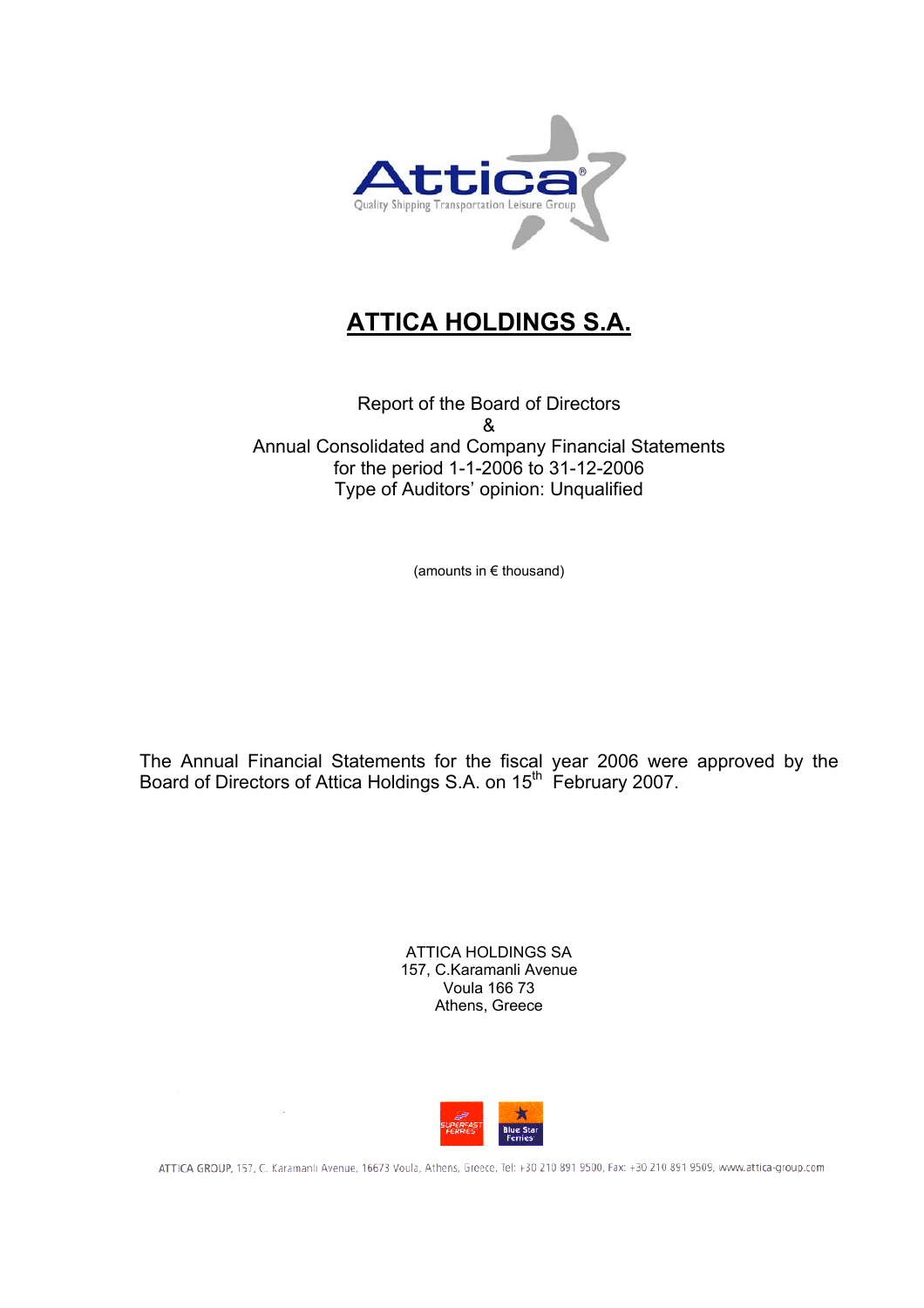

**I. REPORT OF THE BOARD OF DIRECTORS TO THE SHAREHOLDERS OF ATTICA HOLDINGS S.A. FOR THE FISCAL YEAR 2006**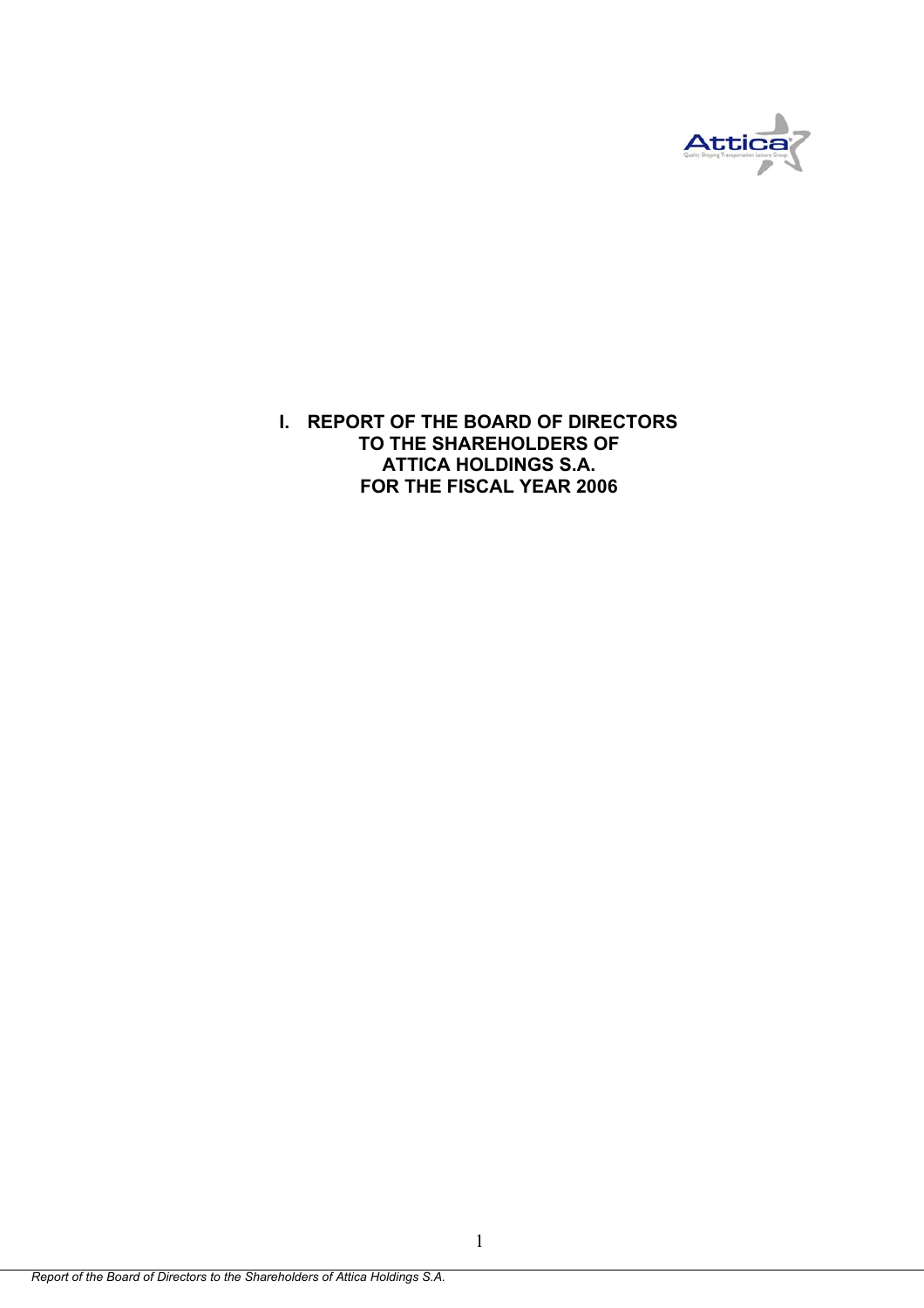

## **REPORT OF THE BOARD OF DIRECTORS TO THE 89TH ANNUAL GENERAL SHAREHOLDERS' MEETING OF ATTICA HOLDINGS S.A. FOR THE FISCAL YEAR 2006**

Dear Shareholders,

We present to you and submit for your approval the consolidated and parent company accounts for fiscal year 2006 together with a review of the most important developments for the Group.

In the course of 2006, the Attica Group was active through its subsidiaries in four markets: The Adriatic Sea, the North Sea, the Greek domestic market and the Baltic Sea until April 2006 when it sold the three Superfast vessels operating in that market and remaining present with two freight-only RoRo vessels which belong to Attica Holdings S.A.

The year 2006 was characterized by intense competition in all the markets in which our Company is active and the high price of fuel oil. Specifically, the average price of fuel oil in 2006 stood 22% higher than the average price of 2005. For the current year 2007 both these factors appear mitigated, with the downward trend recorded in the price of fuel oil and the reduction in the number of vessels operating in the Adriatic Sea.

The Group's operation per geographic segment is as follows:

In the Adriatic Sea, on the routes Patras-Ancona and Patras-Igoumenitsa-Ancona, the Group was active throughout 2006 with vessels Superfast V, Superfast VI, Superfast XI and Superfast ΧΙΙ. In the same market, the route Patras-Igoumenitsa-Bari was served by vessels Blue Star 1 and Blue Horizon of subsidiary, Blue Star Group.

The Superfast vessels carried 525,383 passengers, 106,580 private vehicles and 88,988 freight units. Compared to 2005, these figures represent a 0.5% decrease in passengers carried, a 5.9% decrease in private vehicles carried and a 7.6% decrease in freight units carried. It should be noted that the above decreases were due mainly to a 3.5% decrease in the number of sailings of the Superfast vessels compared to 2005.

The Blue Star vessels carried in the Adriatic Sea 251,958 passengers, 34,290 private vehicles and 47,246 freight units. Compared to 2005, volumes carried decreased by 5.3% in passengers, by 14.5% in private vehicles and increased by 12.8% in freight units.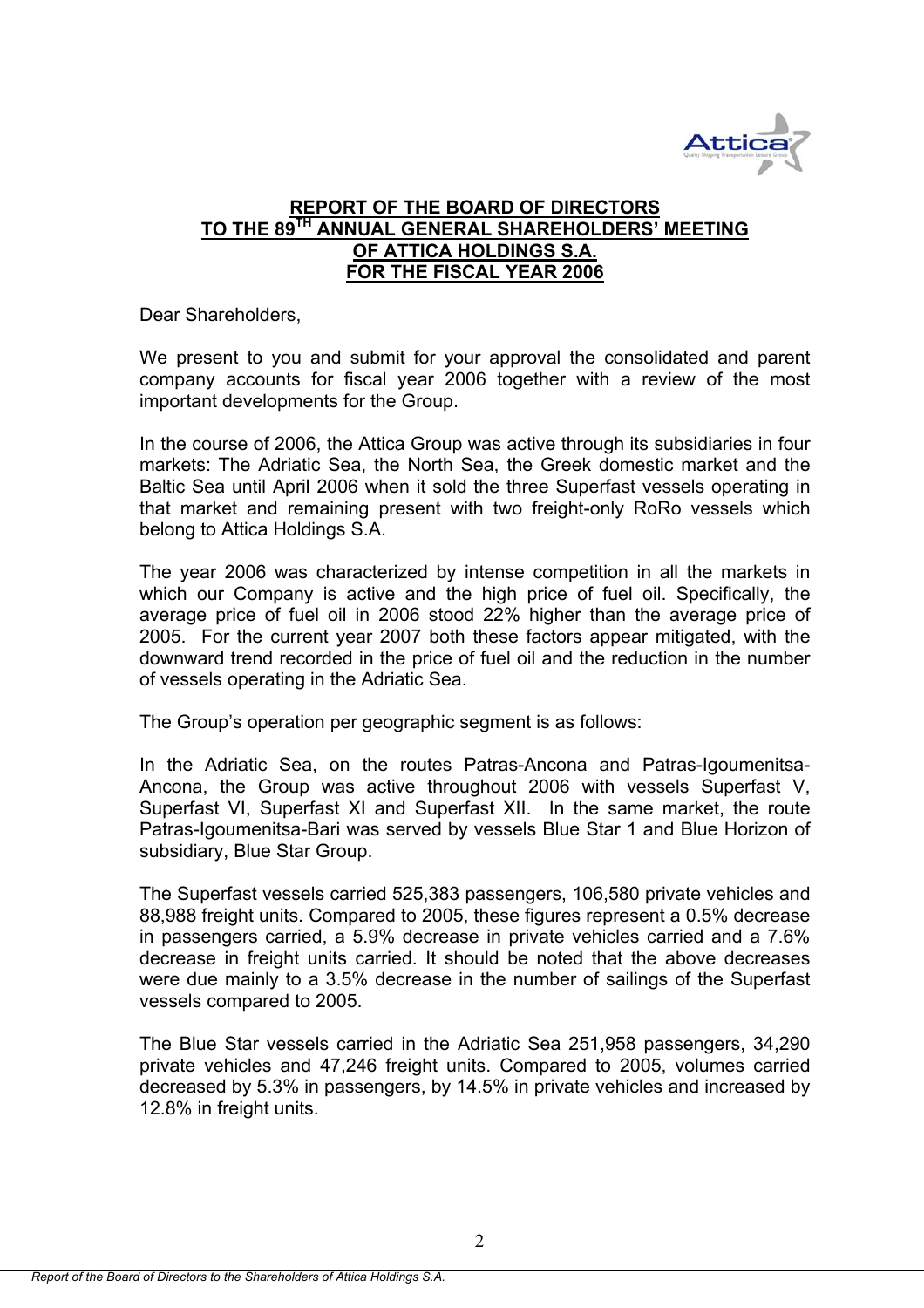

In the Baltic Sea market, Attica Group was present until the middle of April 2006 with three Superfast vessels (Superfast VII, Superfast VIII and Superfast IX). The financial performance of these vessels until their sale in April 2006 is presented in a distinct column in the Income Statement under the heading "Discontinued Operations".

The Group's decision to sell the three Superfast vessels of the Baltic Sea was guided by the strengthening of competition from high quality vessels with much lower operating costs. In this spirit, the Group's management accepted the offer made by the Estonian company AS Tallink Grupp.

In addition to the abovementioned three vessels, the Group was also active in the Baltic Sea with two freight-only RoRo vessels, m/v Nordia and m/v Marin. In the end of 2006 the Group chartered-out RoRo Nordia while RoRo Marin was redeployed as of February 2007 to the Patras-Venice (Porto Marghera)-Patras route.

In the North Sea market, the Group was active on the Rosyth, Scotland – Zeebrugge, Belgium route with one Superfast vessel (Superfast X), against two (Superfast IX and Superfast X) in 2005. In 2006 sailings decreased by 44.0% compared to 2005. Superfast X carried 113,381 passengers (a 38.3% decrease compared to 2005), 36,331 private vehicles (a 27.6% decrease) and 27,491 freight units (a 28.7% decrease). Superfast X was sold and delivered to her new owners in February 2007 at a significant profit for the Group. The Attica Group continues to serve the Rosyth, Scotland – Zeebrugge, Belgium route with the deployment of Blue Star 1 as of  $29<sup>th</sup>$  January, 2007, which was redeployed from the Patras-Igoumenitsa-Bari route.

In the Greek domestic market, Attica Group is active through its subsidiary Blue Star Group, on the Cycladic and Dodecanese Islands' routes. Vessels Blue Star Paros, Blue Star Naxos, Blue Star Ithaki and Superferry II served the Cycladic Islands' routes while Blue Star 2 and, as of August 2006, Diagoras, served the Dodecanese Islands' routes. Total revenue for the Group in this market grew by 7.4% compared to 2005 despite 15.7% fewer sailings executed. In comparing years 2005 and 2006, it should be noted that in terms of fleet composition, Blue Star 1 was redeployed to the Adriatic Sea in March 2005, Seajet 2 was sold in March 2006 without having carried out any sailings in 2006 while Diagoras was deployed as of August 2006. The increase in revenue was due to the addition of Diagoras to the fleet as well as the significant improvement in load factors on the Cycladic and Dodecanese Islands' routes, especially in the freight unit traffic segment.

The Blue Star vessels carried in the Greek domestic market 3,099,212 passengers, 391,362 private vehicles and 95,796 freight units. Compared to 2005, these volumes represent a 3.5% decrease in passengers carried, a 2.2% increase in private vehicles and an 18% increase in freight units carried.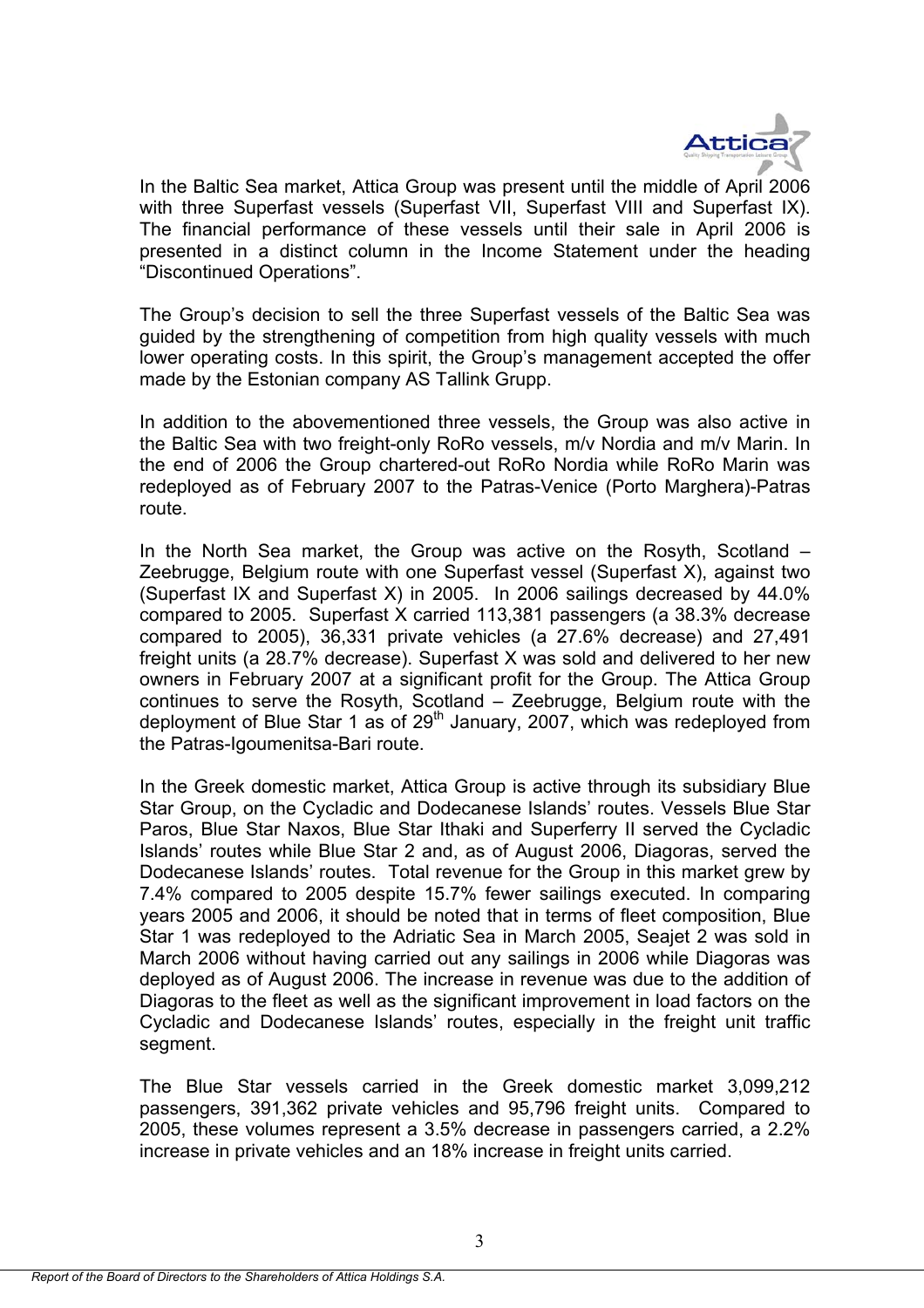

The analysis of revenue and profit per geographic segment for the Group is presented at length in the financial statements of the Company reported under International Financial Reporting Standards (Chapter 5. Financial Statements Analysis).

The most important events for the Attica Holdings S.A. Group in 2006, were:

- In February 2006, Attica Group sold its participation in the share capital of Hellenic Seaways S.Α. booking a profit of approximately Euro 6.5 mln.
- In April 2006, the Group sold vessels Superfast VII, Superfast VIII and Superfast IX to AS Tallink Grupp for a total of Euro 310 mln. The sale generated for Attica Group additional cash of approximately Euro 102 mln and capital gains of approximately Euro 12 mln.
- In May 2006, the Annual General Meeting of Shareholders decided among other matters on:
	- Τhe share capital return of Euro 0.60 per share;
	- Τhe payment of dividend for the fiscal year 2005 at Euro 0.08 per share;
	- The election of a new Board of Directors with a two-year term with no change in composition.

The period of the share capital return and payment of dividend commenced on  $10^{th}$  July, 2006.

- In July 2006, the Group's subsidiary company, Blue Star Maritime S.Α., acquired through an auction the total assets of DΑΝΕ Sea Line and specifically, car-passenger ferries Diagoras, Patmos and Rodos and certain items of real estate in the town of Rhodes. The total acquisition cost stood at Euro 19.9 mln. Vessels Patmos and Rodos were sold in September 2006. Their total sale price stood at USD 3.03 mln (Euro 2.36 mln) and the profit booked from the sale was approximately Euro 300 thousand. The Group participated in the auction essentially to acquire vessel Diagoras.
- Part of the acquisition cost of Diagoras was financed through the issuance by Blue Star Maritime S.A. of a new Euro 10 mln secured bond loan, in August 2006. Car-passenger ferry Diagoras, following the completion of the necessary maintenance and repair works, was deployed on  $12<sup>th</sup>$  August to the Dodecanese Islands' routes.
- In July and August 2006, the regular tax audit of Group companies was completed. The tax audit specifically regarded:
	- a) the unaudited fiscal years of the companies of Blue Star Maritime S.A. Group up to and including fiscal year 2005. Total taxes charged amounted to Euro 304.0 thousand. The Blue Star Group had already made a provision for the un-audited fiscal years (20 fiscal years) for Euro 186.4 thousand and therefore the additional amount of Euro 117,600 was posted in the financial results of 2006.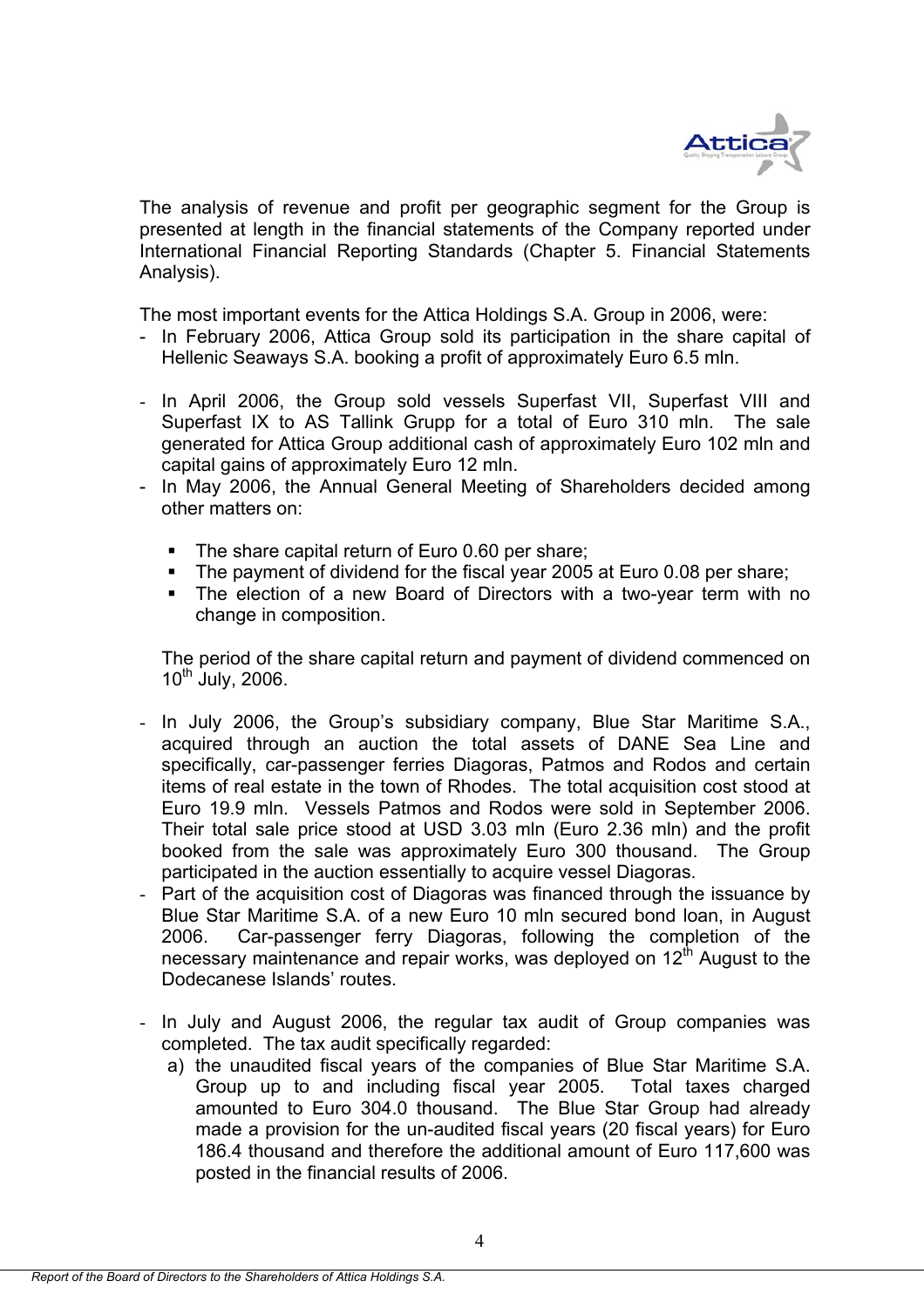

- b) the unaudited fiscal years 2001 2005 of 100% subsidiary company Attica Premium S.A. Total taxes charged amounted to Euro 68.5 thousand. The total amount was posted in the company's financial results.
- In August 2006, the Group contracted to sell to Veolia Transport its ice-class car-passenger vessel Superfast X.
- In November 2006, the regular tax audit for the parent Company for years 2002, 2003 and 2004, was completed. Total taxes charged amounted to Euro 469,531. The Group had already made a tax provision for Euro 344,000 and therefore the additional amount of Euro 125,531 will be posted in the results of 2006.
- The regular tax audit of parent company Attica Holdings S.A. for 2005 was completed with no additional tax payments.

The regular tax audit up to and including year 2005 for the subsidiary companies of the Superfast Group was also completed. Additional taxes charged amounted to Euro 175.3 thousand and were posted in the 2006 results.

The tax audit of Superfast Ferries Maritime S.A. and of ship management company Superfast Ferries S.A. is currently under way.

## Information on parent company Attica Holdings S.A.

Revenue for Attica Holdings S.A. is derived mainly from dividends as well as from securities held and interest received, as per below:

## Income from investments in subsidiaries

During fiscal year 2006, the Company received dividend from the Superfast Group of Euro 13.5 mln and from Blue Star Maritime S.Α. of Euro 3.6 mln.

#### Other income

| Profit from the sale of Hellenic Seaways Shipping S.A. shares | Euro 6.5 mln approx. |
|---------------------------------------------------------------|----------------------|
| Profit from the sale of other securities                      | Euro 0.6 mln approx. |
| Interest received and other income                            | Euro 0.8 mln approx. |

In addition to its investments in subsidiary companies, Attica also holds in its portfolio 388,381 shares of SCIENS Holding company, at Euro 1.89 per share. In the course of 2006, Attica also invested an additional amount of Euro 8.1 mln for the acquisition of shares in Minoan Lines Shipping S.A. Following these acquisitions, the Company held as at 31st December, 2006, 10,100,380 shares or a 14.24% stake in Minoan Lines at a total acquisition price of Euro 34.7 mln.

Attica's investment in subsidiaries as at 31<sup>st</sup> December, 2006, stood at Euro 114.6 mln against Euro 168.4 mln in 2005.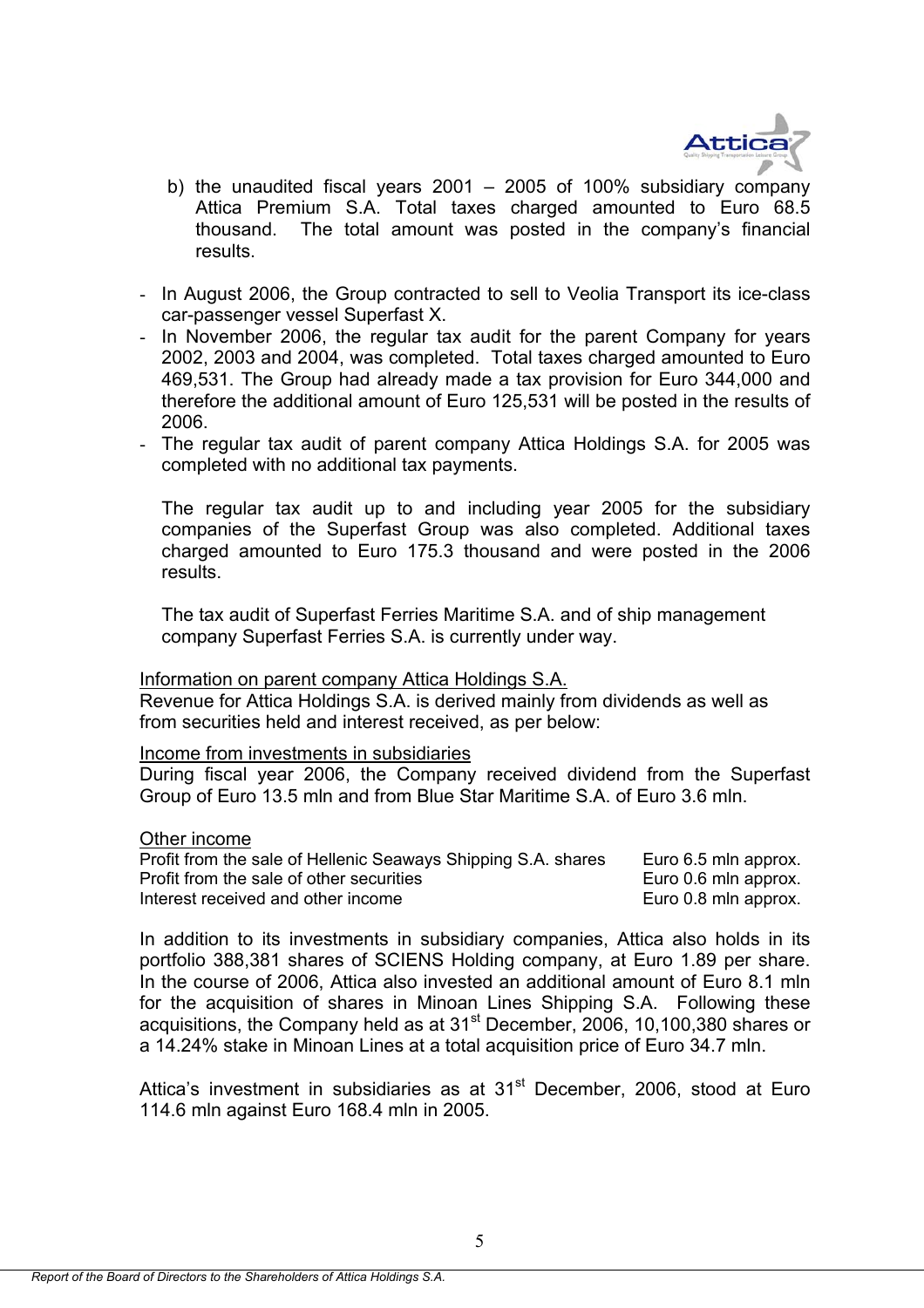

The decrease in the investment in subsidiaries in the course of 2006 is due to the decrease in the share capital of subsidiary companies Superfast Ferries Maritime S.A. (Euro 14.7 mln), Superfast Epta M.C. (Euro 19.1 mln) and Superfast Okto M.C. (Euro 19.1 mln) which was returned to the parent company.

Cash and cash equivalents at the end of the period for the parent company stood at Euro 13.8 mln in 2006 against Euro 3.2 mln in 2005 despite the fact that the parent company paid out an amount of approximately Euro 70.8 mln in the form of a share capital return and dividend payment to shareholders in July 2006.

The Company's dividend policy is determined by the Group's results and the broader financial and economic conditions with a view to enhancing the longterm interest of the Company and its shareholders. For financial year 2006, the Board of Directors will propose to the Annual General Meeting of Shareholders the distribution of a total of Euro 8,333,894.40 in the form of dividend which corresponds to Euro 0.08 per share.

The financial information for the Group and the accounting policies followed are described in detail in the Notes to the Financial Statements which are an integral part of the Annual Financial Statements.

|                                               | (in Euro thousand) |
|-----------------------------------------------|--------------------|
| ATTICA HOLDINGS S.A.                          | 4,729              |
| SUPERFAST FERRIES MARITIME S.A. GROUP         | 1,202              |
| <b>BLUE STAR FERRIES MARITIME S.A. GROUP</b>  | 21,967             |
| SUPERFAST EPTA M.C.                           | 2,957              |
| SUPERFAST OKTO M.C.                           | 3,097              |
| SUPERFAST ENNEA M.C.                          | (712)              |
| SUPERFAST DEKA M.C.                           | 5,571              |
| NORDIA M.C.                                   | 536                |
| MARIN M.C.                                    | 25                 |
| ATTICA PREMIUM S.A.                           | (1`                |
| <b>Profit before taxes</b>                    | 39,371             |
| Less: Taxes                                   | 1,942              |
| <b>Minority Interests after Taxes</b>         | 11,144             |
| Net profit after taxes and minority interests |                    |
|                                               | 26.285             |
|                                               |                    |

Profit (Loss) before taxes is attributed to the Group's companies as per below: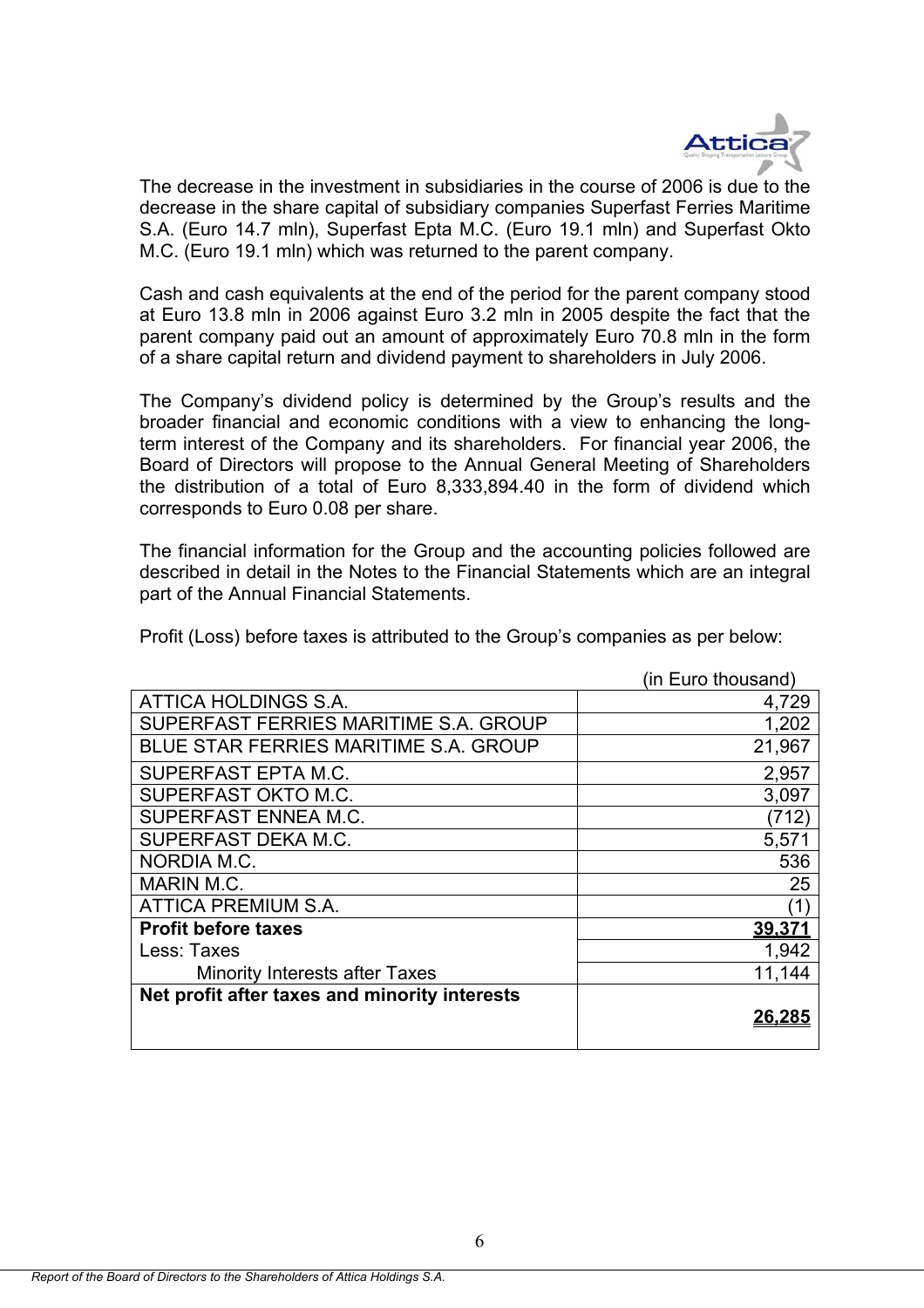

Tangible assets for the Group include the Superfast and Blue Star vessels. In the course of 2006, there were changes in the Group's asset base owing to the sale of vessels Superfast VII, Superfast VIII, Superfast IX and Seajet 2 and the acquisition of vessel Diagoras.

Total Equity for the Group after Minority Interests stood at Euro 344 mln against Euro 389 mln in 2005. This decrease is primarily due to the share capital return to shareholders of the parent company which took place in the course of 2006.

Long-term liabilities for the Group stood at Euro 402 mln in 2006 against Euro 707 mln in 2005. The long-term liabilities to equity excluding minorities ratio stood at 1.17 which is considered satisfactory for the sector the Group is active in.

The Group's current liabilities increased mainly due to the increase in the current portion of long-term loans with an amount of Euro 25 mln, corresponding to the unsecured loan of the Company.

Revenue from continuing operations for the Group stood at Euro 308.5 mln in 2006 against Euro 315.6 mln in 2005, decreased by 2.2% which is primarily due to a decrease in the sailings of vessels. Total revenue for the Group in 2006, which includes revenue from the operation of the three Superfast vessels (Superfast VII, Superfast VIII and Superfast IX) which were active in the Baltic Sea until their sale in April 2006, stood at Euro 326.5 mln against Euro 385.1 mln in 2005.

Earnings before taxes, investing and financial results, depreciation and amortization (EBITDA) from continuing operations stood at Euro 74.5 mln against Euro 82.6 mln in 2005.

The decrease in the Group's operational profitability (EBITDA) in its continuing operations is derived from the Adriatic Sea operations and is due to the considerable increase in the operating expenses of the vessels as a result of the increase in the price of fuel oil and the pressure on margins because of the intense competition in this market, where competitor companies increased the available capacity with the addition of more vessels. Total fuel and lubricant expenses for the Group for its continuing operations grew from Euro 81.0 mln in 2005 to Euro 91.7 mln in 2006, an increase of 13.2%, despite the considerable decrease in the number of sailings carried out. It should be noted that these expenses represent approximately 43% of total operating expenses in continuing operations.

Total Earnings before taxes, investing and financial results, depreciation and amortization (EBITDA) from continuing and discontinued operations in 2006 stood at Euro 71.5 mln against Euro 99.1 mln in 2005.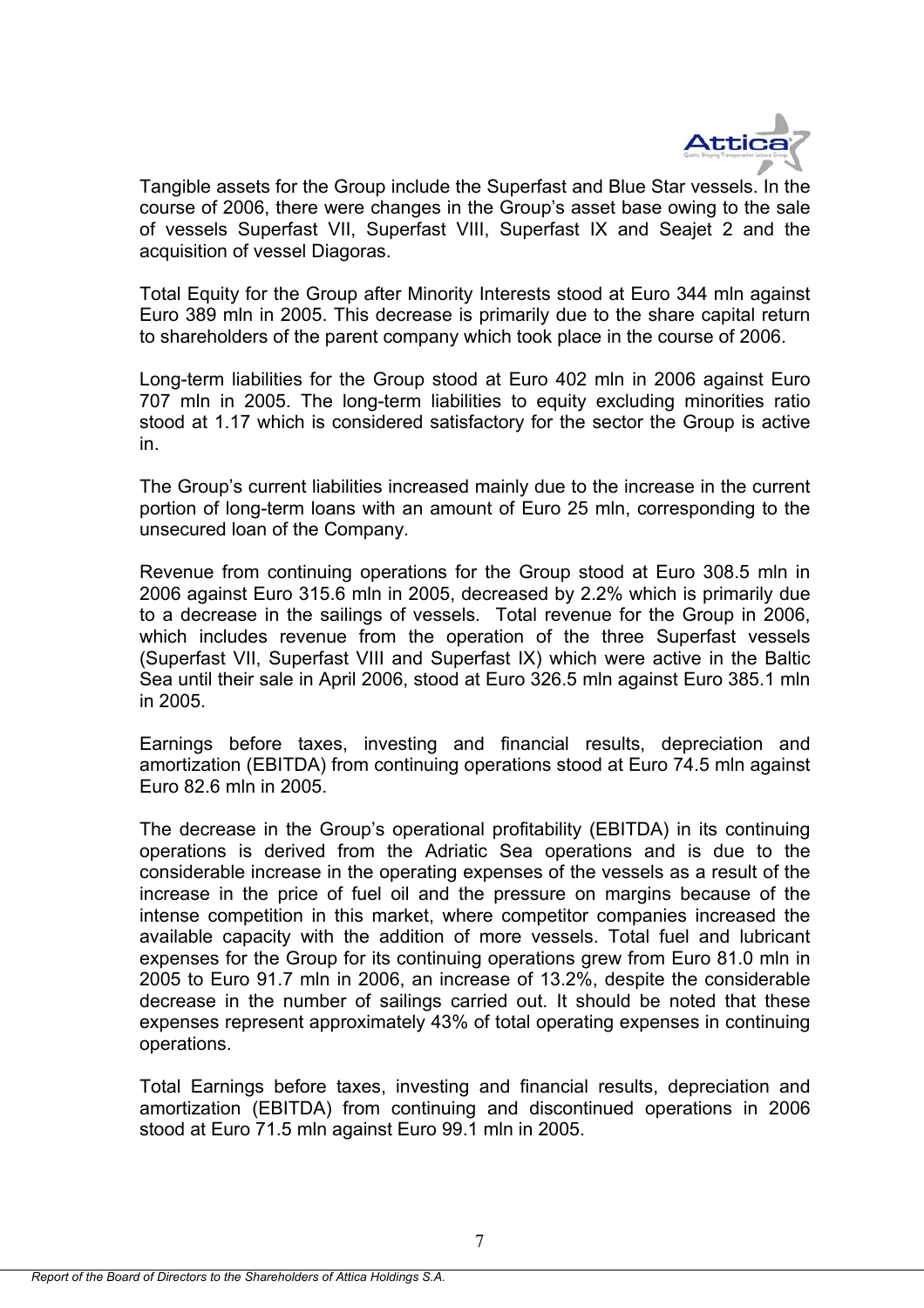

The Group, in addressing the effect of the increase in the price of fuel on operational profitability, imposed a fuel surcharge on passenger, private vehicle and freight unit fares on the Greece-Italy routes which was in effect throughout 2006 and reduced speed where possible on certain domestic market routes in order to reduce fuel consumption.

Profit after Taxes before Minority Interests for the Group was positively affected by a) Euro 7.1 mln from the sale of Attica's participation in Hellenic Seaways Shipping S.A. which accrued a profit of Euro 6.5 mln as well as from the sale of other securities; b) Euro 12 mln in the form of profit accrued by the sale of the three Superfast vessels (Superfast VII, Superfast VIII and Superfast IX) and c) Euro 1.3 mln from the sale of vessels Seajet 2, Patmos and Rodos.

Cash and cash equivalents for the Group at year-end stood at Euro 105.4 mln against Euro 92.5 mln at year-end 2005.

In analyzing the results of the Group, it should be noted that the Group operates in a highly seasonal sector particularly in the passenger and private vehicle traffic segments, which exhibit a peak between July and September and a slowdown from November to February. Freight traffic exhibits much less seasonality and follows a much more even pattern throughout the year.

## Developments in the sector

The sharp increase in the price of fuel oil, the liberalization of fares in the majority of the Greek domestic routes and the abolition of the age limit applying to vessels employed in the Greek domestic market, are the most important developments in the sector. Specifically:

- The increase in the average price of fuel oil in 2006 was approximately 22% compared to 2005 for the heavy fuel oil (380 Cst). This negative development affected all companies in the sector.
- The decision of the Greek government to liberalise fares on the busiest routes of the Greek domestic market is a step closer towards the harmonization of the Greek regulatory framework with European Regulation 3577/92 on maritime transport within Member States, although there are still many issues to be resolved until a fully liberalized environment of operation is in place.
- The abolition of the age limit applying to vessels employed in the Greek domestic market subject that they conform to high safety standards is one more step closer to the harmonization of the Greek regulatory framework with the international shipping standards.

## Corporate Social Responsibility

Attica Group through its two subsidiary Groups, Superfast Ferries and Blue Star Ferries promotes activities and applies programmes in response to the needs of society and in aid of the local communities of the Greek islands in the areas of Sports, Culture, Social Awareness and the Environment. Among the activities undertaken by the Attica Group in the course of 2006 were: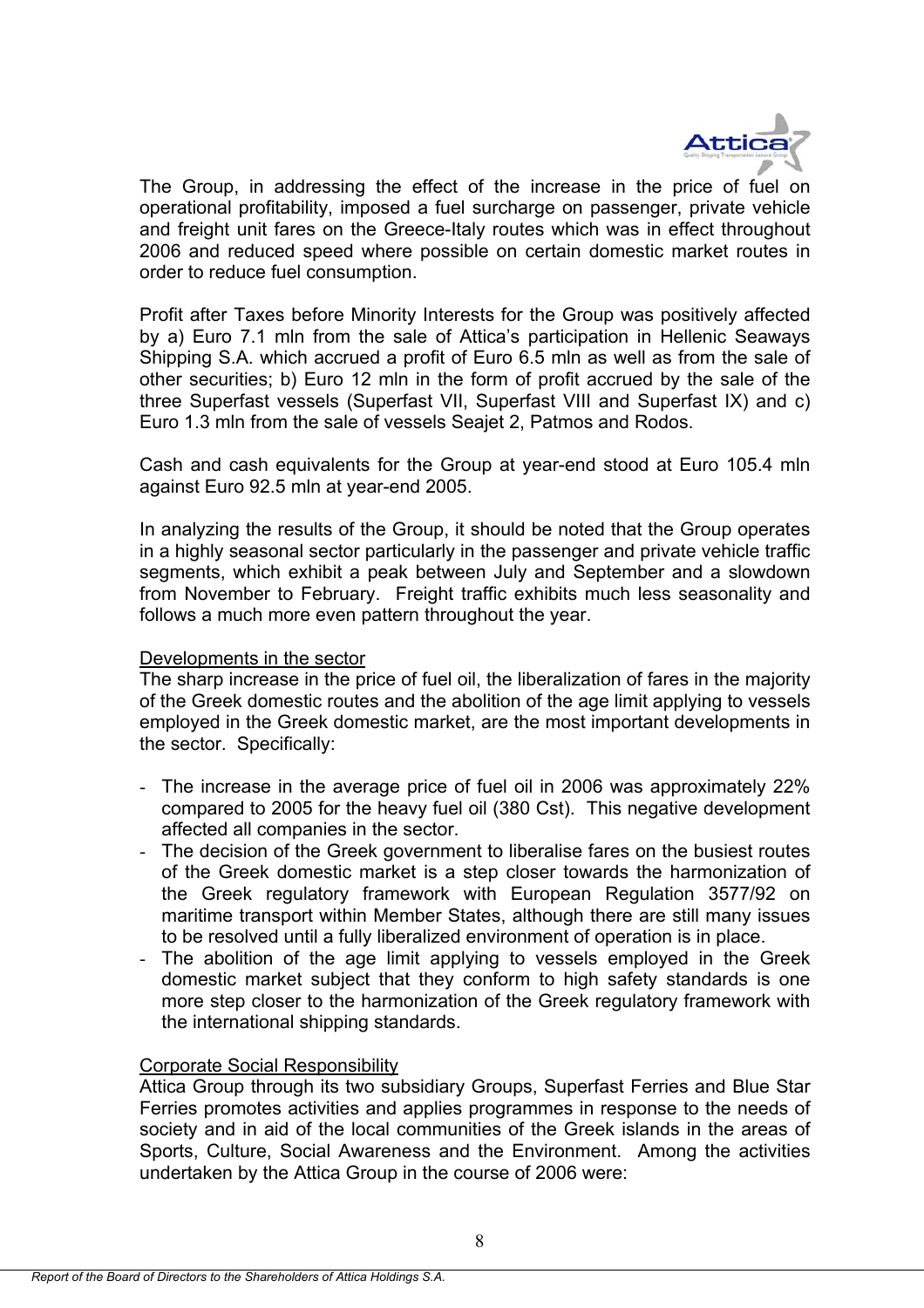

- a) the free transportation of athletic and other non-profit groups participating in international events;
- b) the free transportation of artists as well as artifacts to and from Italy for specific causes;
- c) the provision of tickets in support of fundraising activities of various nonprofit organizations;
- d) the active support of the effort of protecting the sea turtle;
- e) the donation of a complete system of personal computers and the necessary software to the schools of Schinoussa, Heraklia and Koufonissi in the Cycladic Islands prefecture;
- f) the donation of blood dialysis equipment to the Medical Centre of the island of Naxos;
- g) the used battery and colour cartridges recycling programmes run at the Group's offices;
- h) the provision of tickets in support of fundraising activities of various nonprofit organizations in Scotland.

Information provided in accordance with article 11a of Law 3371/2005

- The Company's share capital consists of 104,173,680 common bearer shares. All of the Company's shares trade on the Athens Exchange in the Big Capitalization Trading Category. All rights and obligations deriving by the ownership of the shares are as per the relevant dictates of the law.
- There are no limitations in the transfer of shares.
- Mr. Pericles S. Panagopulos controls, through legal entities, as per articles 7 and 8 of Presidential Decree 51/1992, 43.49% of the Company's voting rights. Mitica Ltd owns 5.01% of the Company's voting rights as per its correspondence dated 12/11/2003.
- There are no shares holding special voting rights.
- There are no restrictions to the voting rights. These are exercised in the General Meetings as per the relevant dictates of the law.
- To the Company's knowledge, there are no agreements between shareholders which could result in any restrictions in the transfer of shares or the exercise of voting rights.
- The rules governing the appointment and replacement of members of the Board of Directors, as well as the amendment of the Company's articles of association do not diverge from the provisions of common law 2190/1920.
- There is no authority resting with the Board of Directors or any of its members as regards the issuance of new shares or share buy-back as per article 16 of common law 2190/1920.
- There are no important agreements in which the Company is engaged and which would come into effect, be altered or terminated in the event of a change in control of the Company following a public offering except as regards its debt obligations which customarily include clauses regarding a possible change in ownership.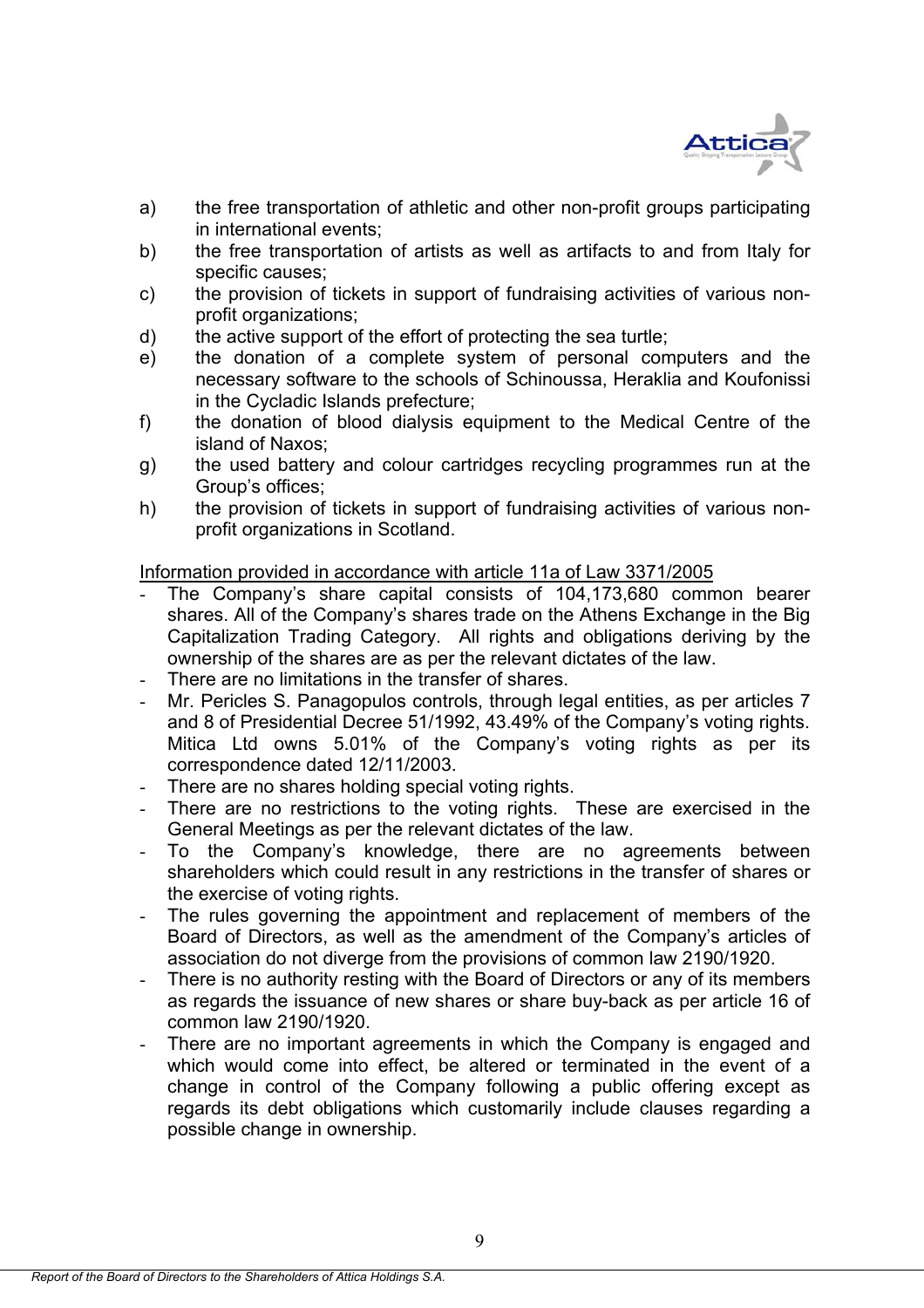

There are no agreements between the Company and members of the Board of Directors or members of its staff, which provide for reimbursement pay in the event of resignation, or dismissal for no reason or the end of duty or employment as a result of a public offer. In the event of termination of employment of members of staff on an employment contract, indemnities as dictated by the law apply.

## Other information as per article 1, paragraph. 7b of Law 3487/2006

- The sale and handing over of Superfast X was concluded in February 2007. The total sale price of the vessel stood at Euro 112 mln, while the net cash proceeds form the sale stood at approximately Euro 45 mln. The net profit from the transaction stood at Euro 12.5 mln. Superfast X operated on the Scotland-Belgium route in the North Sea since May 2002 and was replaced on the route by Blue Star 1 in the end of January 2007.
- Freight-only RoRo Marin was deployed in February 2007 on the Patras-Venice (Porto Marghera)-Patras route.
- The Group's operation in current year 2007 to date is developing smoothly. January 2007, witnessed a drop in the average price of fuel oil compared to that of 2006 as well as an improvement in load factors across the Adriatic and Greek domestic markets compared to the same period in 2006. Contributing to the improvement in load factors in the Adriatic market was the reduction in the number of vessels operating in this market.
- The Company due the nature of its business does not have any branches nor has it invested any capital towards research and development.

## Other information

There are no other important events in the period between the end of the year and the time of submission of this report which can significantly affect the financial condition of the Company and the Group.

Dear Shareholders,

The above information together with the financial statements submitted to you for year 2006, provide a complete assessment of operations and of the Board of Directors' activities during the period under review, allowing you to decide on the approval of the financial statements of the Company and the Group.

Voula, 15<sup>th</sup> February, 2007

On behalf of the Board of Directors The Authorised Director

Charalambos Zavitsanos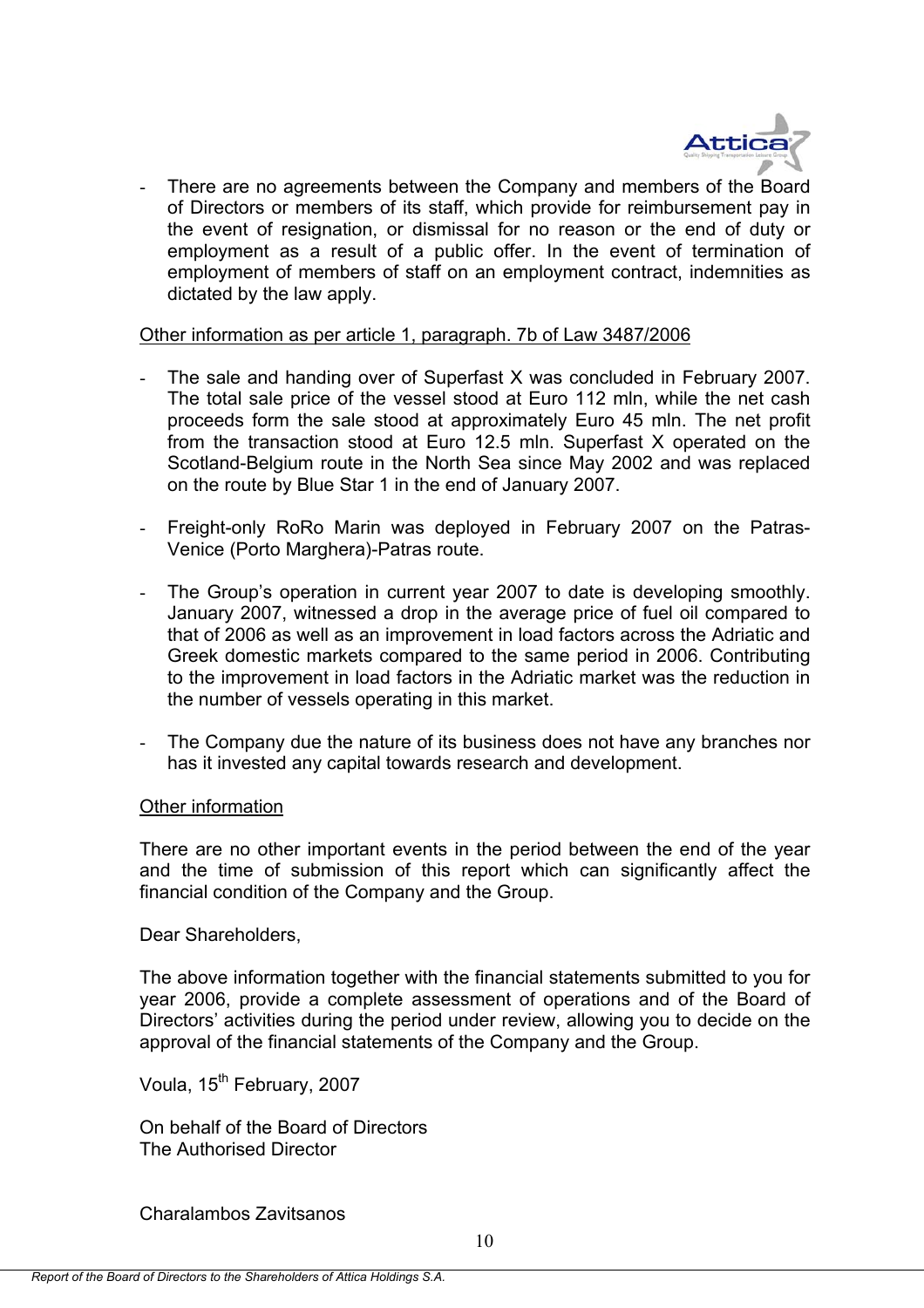

**II. ANNUAL CONSOLIDATED AND COMPANY FINANCIAL STATEMENTS FOR THE FISCAL YEAR 2006**

11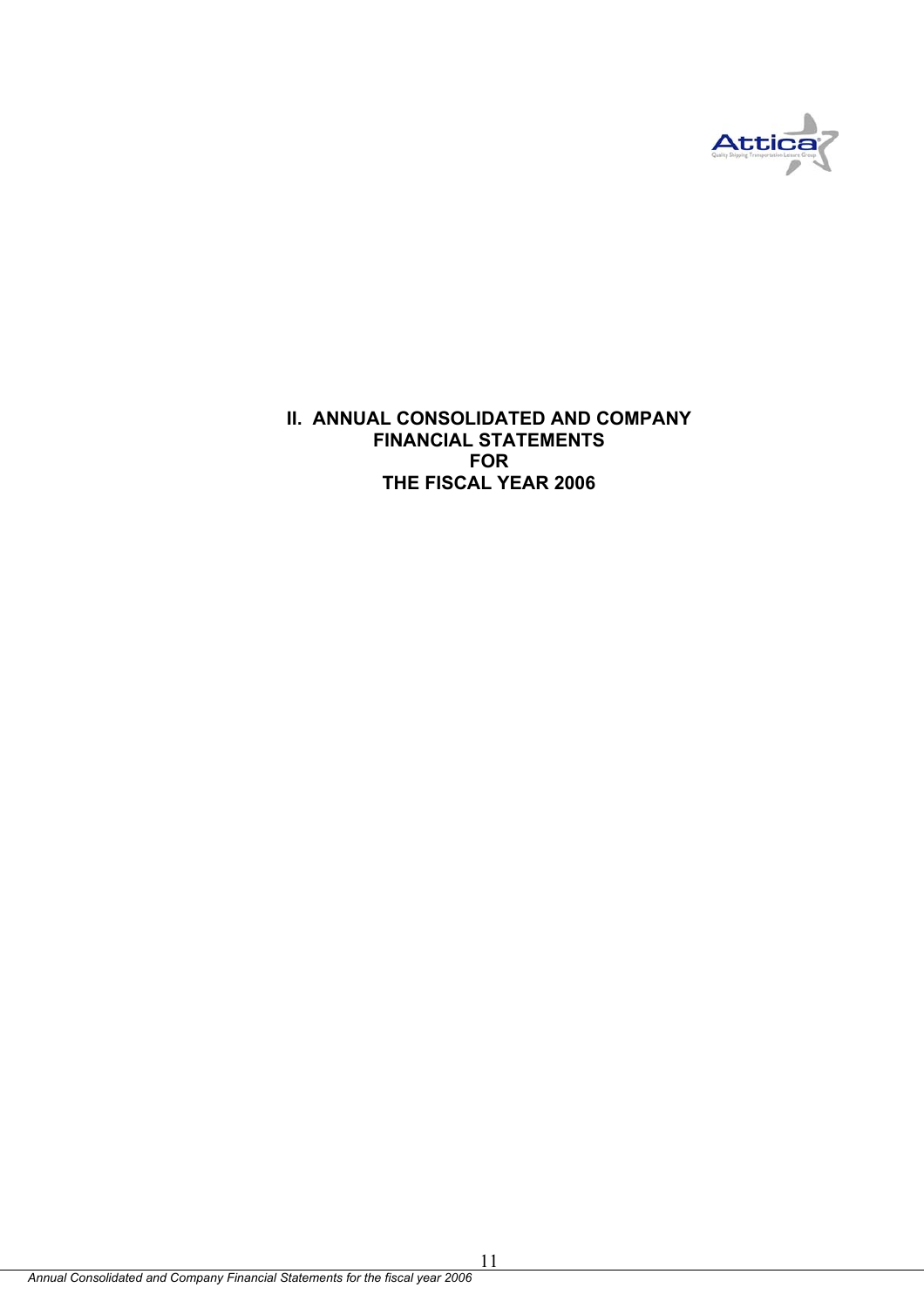| <b>JEEICA</b><br>$\overline{\phantom{a}}$ |  |
|-------------------------------------------|--|
|                                           |  |

|                                          | <b>CONTENTS</b>                                           | Page      |
|------------------------------------------|-----------------------------------------------------------|-----------|
| <b>Independent Auditors' Report</b>      |                                                           | $15 - 16$ |
|                                          | Income Statement of the Group (period 1-1 to 31-12-2006)  | 17        |
|                                          | Income Statement of the Group (period 1-1 to 31-12-2005)  | 18        |
| <b>Income Statement of the Company</b>   |                                                           | 19        |
| <b>Balance Sheet</b>                     |                                                           | 20        |
|                                          | Statement of Changes in Equity (period 1-1 to 31-12-2006) | 21        |
|                                          | Statement of Changes in Equity (period 1-1 to 31-12-2005) | 22        |
| <b>Cash Flow Statement</b>               |                                                           | 23        |
| <b>Notes to the Financial Statements</b> |                                                           | 24        |
| 1.                                       | <b>General Information</b>                                | 24        |
| 2.                                       | <b>Significant Group accounting policies</b>              | 24        |
| 2.1.                                     | Basis of preparation of financial statements              | 24-26     |
| 2.2.                                     | Consolidation                                             | 26        |
| 2.2.1.                                   | <b>Basis of consolidation</b>                             | 26        |
| 2.2.2.                                   | <b>Subsidiaries</b>                                       | 26        |
| 2.2.3.                                   | <b>Consolidated financial statements</b>                  | 26-27     |
| 2.3.                                     | Goodwill                                                  | 27        |
| 2.4.                                     | Investments                                               | 27        |
| 2.5.                                     | Tangible assets                                           | $27 - 28$ |
| 2.6.                                     | Intangible assets                                         | 28-29     |
| 2.7.                                     | Impairment of assets                                      | 29        |
| 2.8.                                     | Investments property                                      | 29        |
| 2.9.                                     | Inventories                                               | 29        |
| 2.10.                                    | Trade receivables                                         | 29-30     |
| 2.11.                                    | Cash and cash equivalents                                 | 30        |
| 2.12.                                    | Share capital                                             | 30        |
| 2.13.                                    | <b>Dividends</b>                                          | 30        |
| 2.14.                                    | Revenue                                                   | 30        |
| 2.14.1.                                  | Revenue from fares                                        | $30 - 31$ |
| 2.14.2.                                  | Revenue from on board sales                               | 31        |
| 2.14.3.                                  | Revenue from travel agency services                       | 31        |
| 2.14.4.                                  | Interest income                                           | 31        |
| 2.14.5.                                  | Dividend income                                           | 31        |
| 2.15.                                    | Accounting for Government grants and disclosure of        |           |
|                                          | <b>Government Assistance</b>                              | 31        |
| 2.15.1.                                  | Government grants related to assets                       | $31 - 32$ |
| 2.15.2.                                  | Government grants related to income                       | 32        |
| 2.16.                                    | Segment reporting                                         | 32        |
| 2.17                                     | <b>Expenses</b>                                           | 32        |
| 2.17.1.                                  | Borrowing costs                                           | 32-33     |
| 2.17.1.1.                                | Recognition of borrowing costs                            | 33        |
| 2.17.1.2.                                | Capitalization procedures of borrowing costs              | 33        |
| 2.17.2.                                  | <b>Employee benefits</b>                                  | 33        |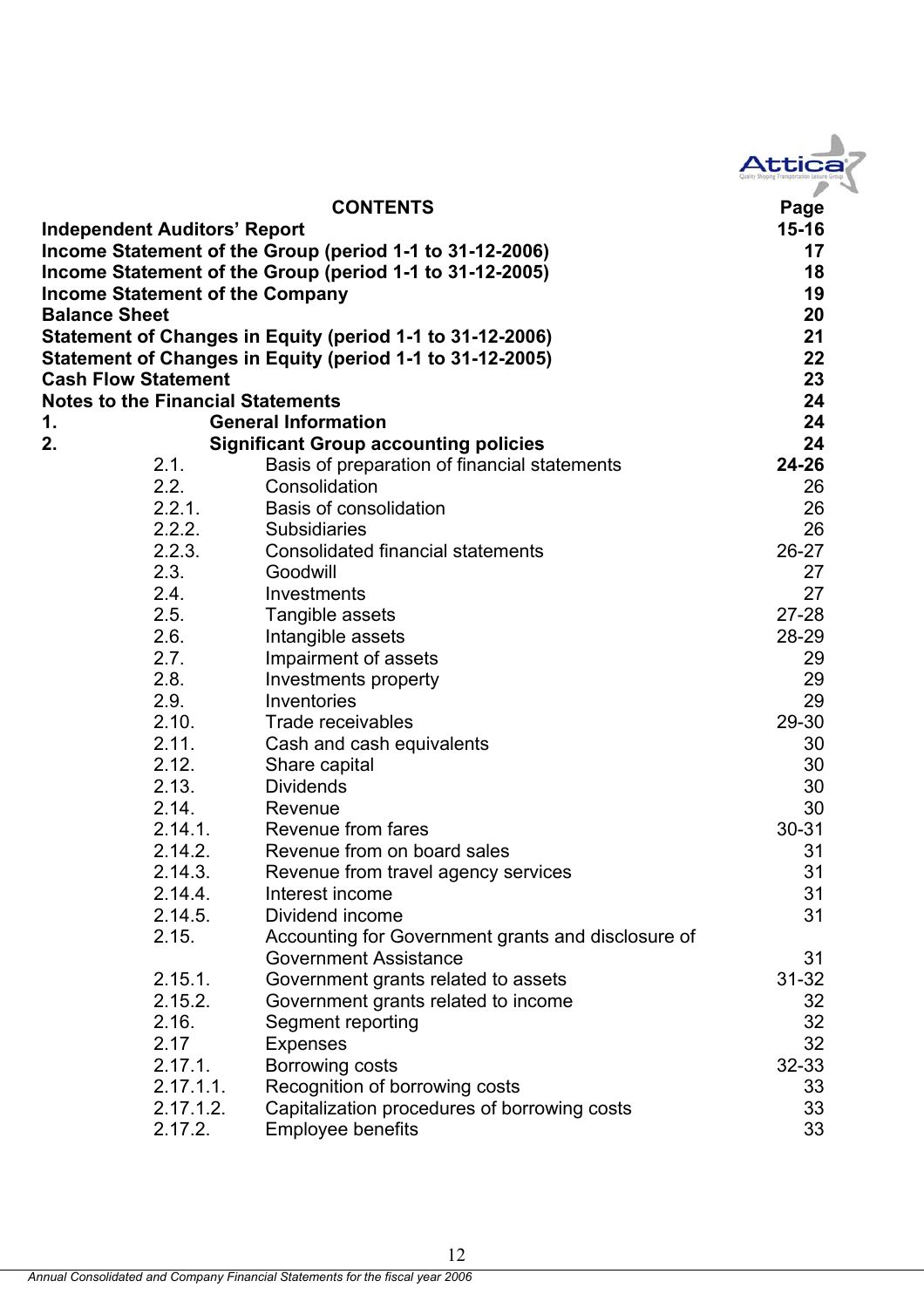

|    | 2.17.2.1.    | Short-term benefits                                      | 33    |
|----|--------------|----------------------------------------------------------|-------|
|    | 2.17.2.2.    | Defined benefit plans                                    | 33    |
|    | 2.17.3.      | Leases                                                   | 33    |
|    | 2.17.3.1.    | <b>Finance leases</b>                                    | 33    |
|    | 2.17.3.2.    | <b>Operating leases</b>                                  | 34    |
|    | 2.17.4.      | Provisions, contingent liabilities and contingent assets | 34    |
|    | 2.17.5.      | Allocation of revenue and expenses                       | 34    |
|    | $2.17.5.1$ . | Allocation of joint revenue and expenses                 | 34    |
|    | 2.17.5.2.    | Allocation of expenses on a monthly basis                | 34    |
|    | 2.18.        | Current and deferred income taxes                        | 34    |
|    | 2.18.1.      | Income tax on profit from shipping activities            | 34-35 |
|    | 2.18.2.      | Income tax on profit from financial revenues             | 35    |
|    | 2.18.3.      | Income tax on profit from non-shipping activities        | 35    |
|    | 2.19.        | The effect of changes in foreign exchange rates          | 35    |
|    | 2.20.        | <b>Financial instruments</b>                             | 35-36 |
|    | 2.21.        | Earnings per share                                       | 36-37 |
| 3. |              | <b>Financial risk management</b>                         | 37    |
|    | 3.1.         | <b>Financial risk factors</b>                            | 37    |
|    | 3.2.         | Determination of fair values                             | 38    |
| 4. |              | <b>Related party disclosures</b>                         | 38    |
|    | 4.1.         | Intercompany transactions                                | 38-46 |
|    | 4.2.         | Participation of the members of the Board of Directors   |       |
|    |              | to the Board of Directors of other companies             | 46-47 |
|    | 4.3.         | Guarantees                                               | 47    |
|    | 4.4.         | Bard of Directors and Executive Directors' Fees          | 47    |
| 5. |              | <b>Financial Statements Analysis</b>                     | 47    |
|    | 5.1.         | Revenue analysis and geographical segment report         | 47-50 |
|    | 5.2.         | Cost of sales                                            | 50    |
|    | 5.3.         | <b>Other Operating Income</b>                            | 51    |
|    | 5.4.         | <b>Administrative Expenses</b>                           | 51    |
|    | 5.5.         | <b>Distribution Expenses</b>                             | 52    |
|    | 5.6.         | Depreciation                                             | 52    |
|    | 5.6.1.       | Reclassified items – Change in Presentation              | 52-53 |
|    | 5.7.         | <b>Financial Results</b>                                 | 53-54 |
|    | 5.8.         | Profit / (Loss) from vessels' disposal                   | 54-55 |
|    | 5.9.         | Income taxes                                             | 55-56 |
|    | 5.10.        | Tangible assets                                          | 56-59 |
|    | 5.11.        | Intangible assets                                        | 59-60 |
|    | 5.12.        | Investments in subsidiaries - associated companies       | 60-62 |
|    | 5.13.        | <b>Other Financial Assets</b>                            | 63    |
|    | 5.14.        | Non-current receivables                                  | 63    |
|    | 5.15.        | <b>Deferred Tax Assets</b>                               | 63    |
|    | 5.16.        | Inventories                                              | 63    |
|    | 5.17.        | Trade receivables and prepayments                        | 63-64 |
|    | 5.18.        | Tax receivables                                          | 64    |
|    | 5.19.        | Other receivables                                        | 65    |
|    | 5.20.        | Financial assets held for trading                        | 65    |
|    | 5.21.        | Cash and cash equivalents                                | 65-66 |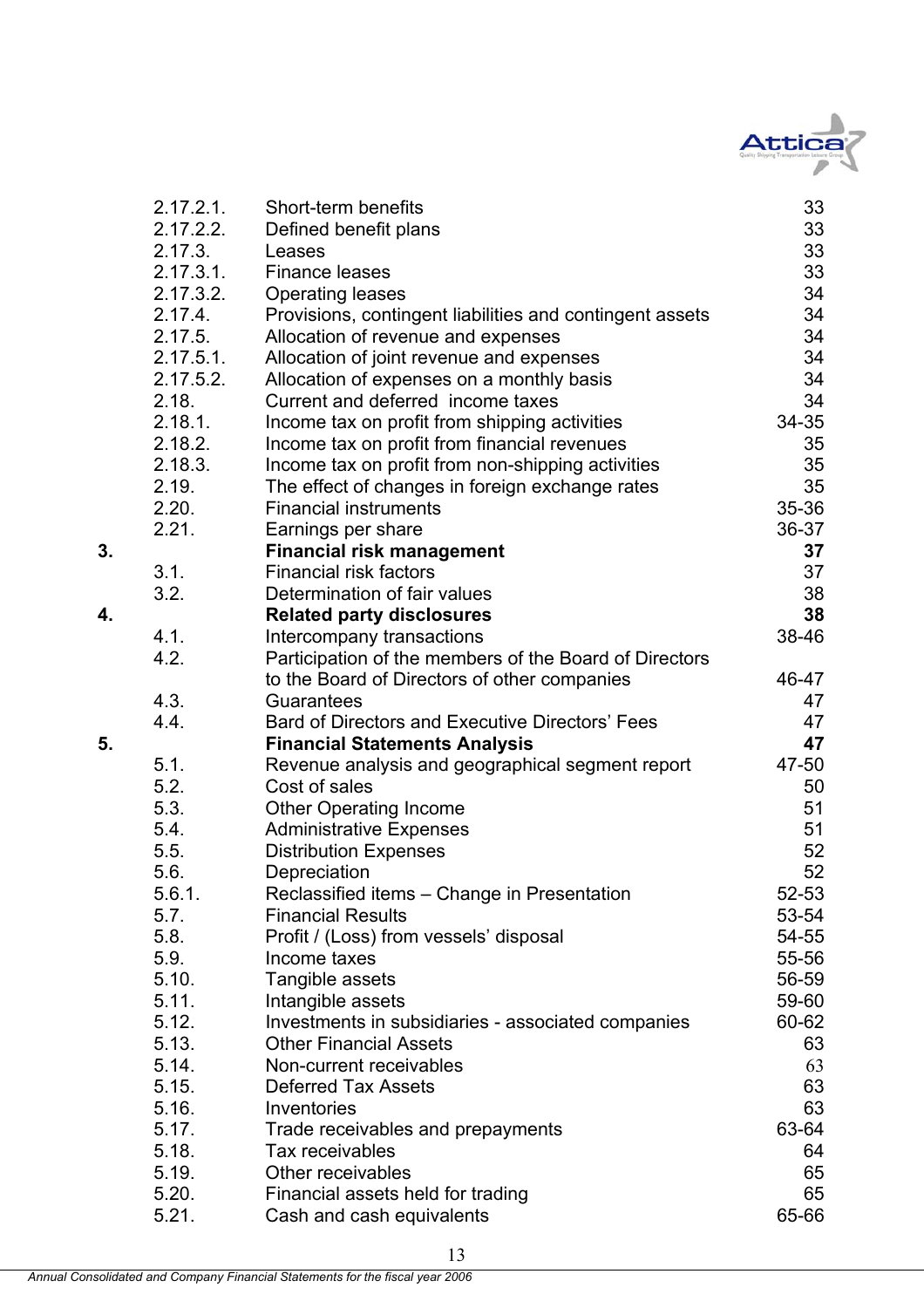

|    | 5.22. | Deferred expenses - accrued income                      | 66    |
|----|-------|---------------------------------------------------------|-------|
|    | 5.23. | Non – current assets classified as held for sale        | 67    |
|    | 5.24. | Share capital – Reserves – Retained earnings            | 67-68 |
|    | 5.25. | Secured Ioans                                           | 68-69 |
|    | 5.26. | <b>Finance Leases</b>                                   | 69    |
|    | 5.27. | Deferred tax liabilities                                | 69    |
|    | 5.28. | Retirement benefit provisions                           | 69-70 |
|    | 5.29. | <b>Provisions</b>                                       | 70    |
|    | 5.30. | Bank loans and overdrafts                               | 70-71 |
|    | 5.31. | Current portion of long term liabilities                | 71    |
|    | 5.32. | Trade and other payables                                | 71    |
|    | 5.33. | <b>Tax liabilities</b>                                  | 72    |
|    | 5.34. | Deferred Income – Accrued expenses                      | 72    |
|    | 5.35. | Liabilities directly associated with non current assets |       |
|    |       | classified as held for sale                             | 73    |
| 6. |       | <b>Proposed Dividend Payable</b>                        | 73    |
| 7. |       | <b>Events after the Balance Sheet date</b>              | 73    |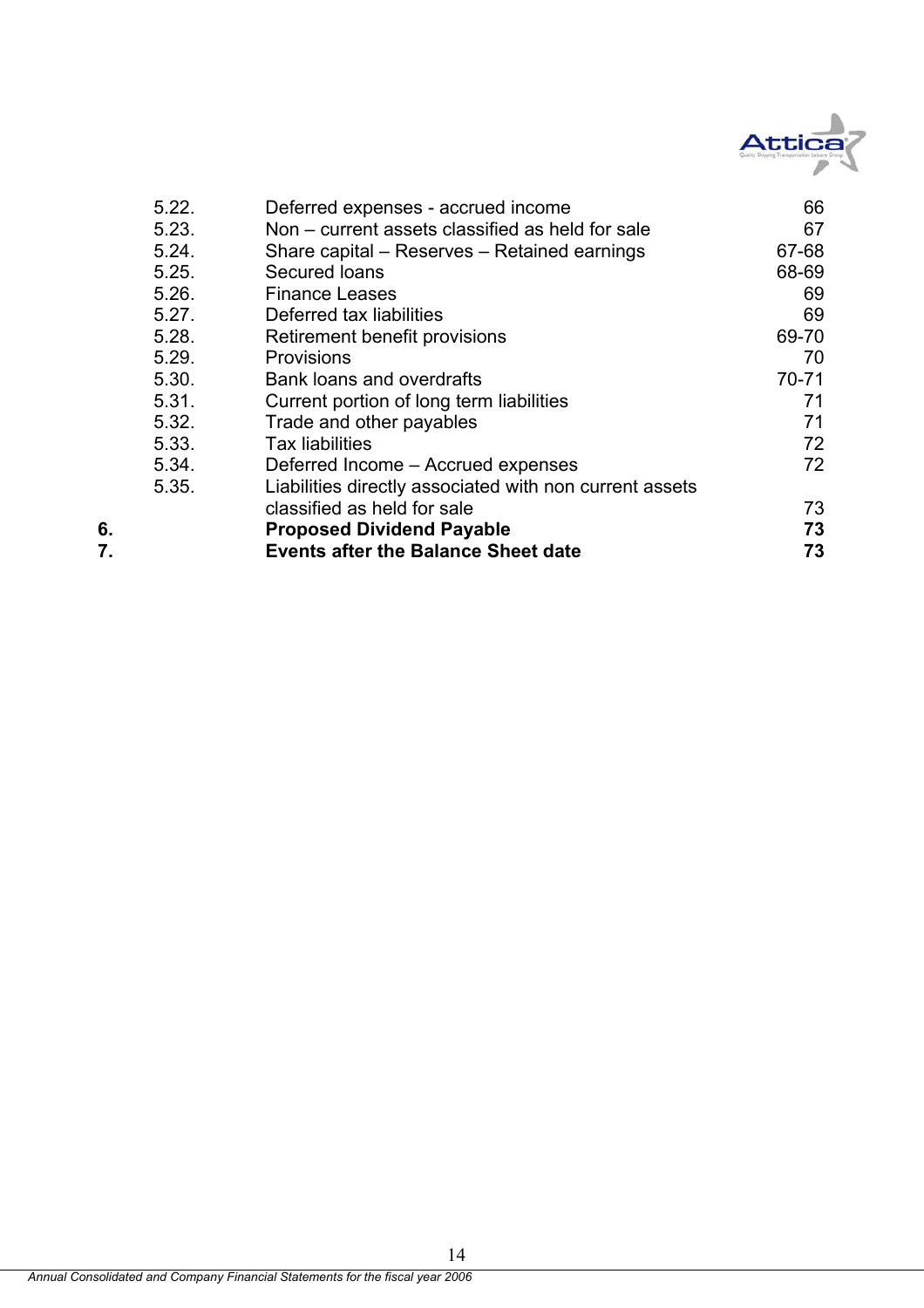

## **INDEPENDENT AUDITOR'S REPORT**

## **To the Shareholders of Attica Holdings S.A.**

## **Report on the Financial Statements**

We have audited the accompanying financial statements as well as the consolidated financial statements of ATTICA HOLDINGS S.A. which comprise the balance sheets as at 31 December 2006, and the income statements, statements of changes in equity and cash flow statements for the year then ended, and a summary of significant accounting policies and other explanatory notes.

Management's Responsibility for the Financial Statements

Management is responsible for the preparation and fair presentation of these financial statements in accordance with International Financial Reporting Standards. This responsibility includes: designing, implementing and maintaining internal control relevant to the preparation and fair presentation of financial statements that are free from material misstatement, whether due to fraud or error; selecting and applying appropriate accounting policies; and making accounting estimates that are reasonable in the circumstances.

#### Auditor's Responsibility

Our responsibility is to express an opinion on these financial statements based on our audit. We conducted our audit in accordance with Greek Auditing Standards which have been harmonised with International Standards on Auditing. Those standards require that we comply with ethical requirements and plan and perform the audit to obtain reasonable assurance whether the financial statements are free from material misstatement.

An audit involves performing procedures to obtain audit evidence about the amounts and disclosures in the financial statements. The procedures selected depend on the auditor's judgment, including the assessment of the risks of material misstatement of the financial statements, whether due to fraud or error. In making those risk assessments, the auditor considers internal control relevant to the entity's preparation and fair presentation of the financial statements in order to design audit procedures that are appropriate in the circumstances, but not for the purpose of expressing an opinion on the effectiveness of the entity's internal control.

Kifissias & Ethnikis Antistaseos 84 A, GR 152 31 Athens

DRM Stylianou SA is a Member of the Institute of Certified Public Accountants of Greece

Tel.: (30 210) 6717733 6747819 Fax: (30 210) 6726099 e-mail: drmstyl@otenet.gr http://www.drm.gr

DRM Stylianou SA is a correspondent member firm of RSM International. an affiliation of independent accounting and consulting firms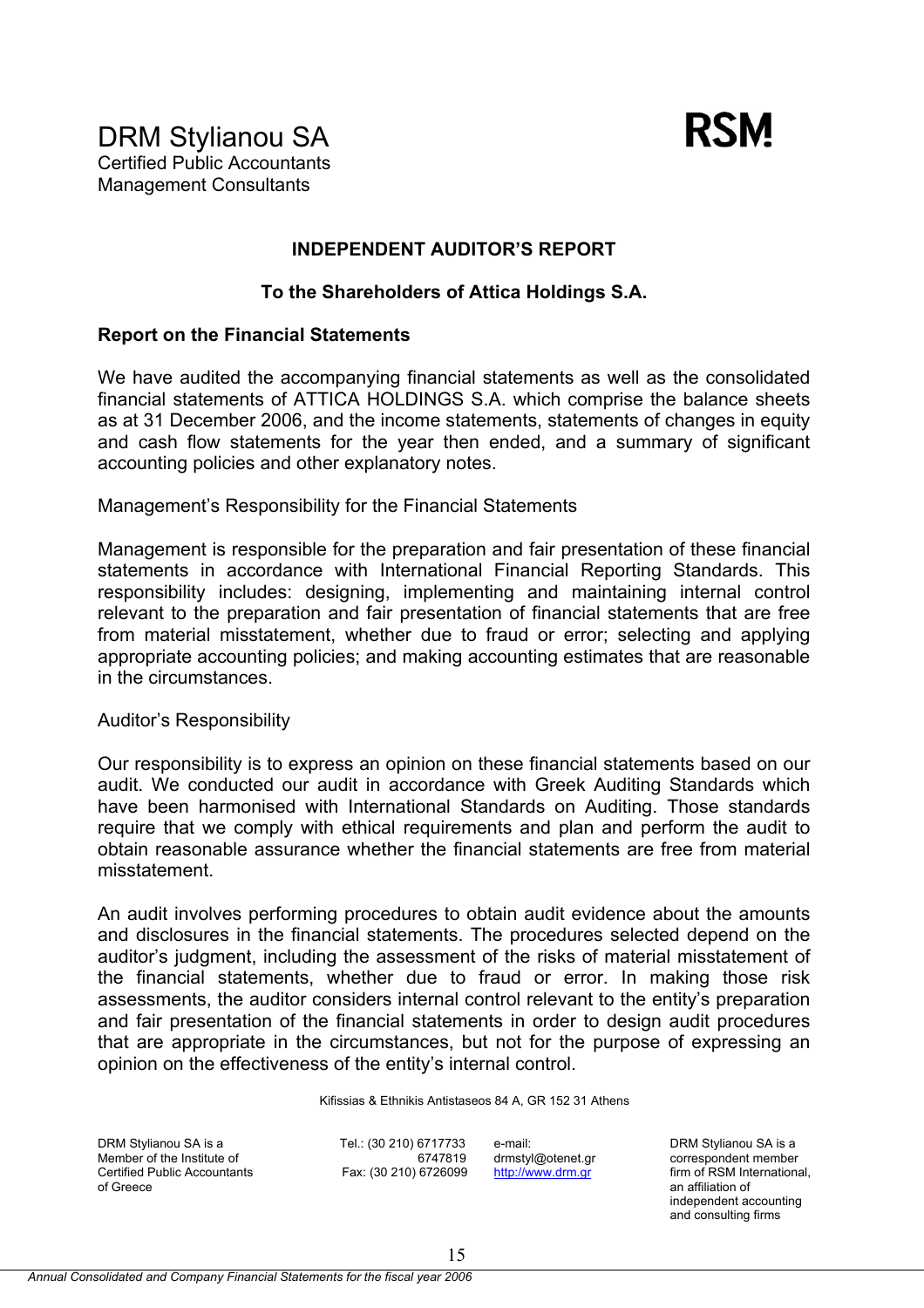# **RSM**

An audit also includes evaluating the appropriateness of accounting policies used and the reasonableness of accounting estimates made by management, as well as evaluating the overall presentation of the financial statements.

We believe that the audit evidence we have obtained is sufficient and appropriate to provide a basis for our audit opinion.

**Opinion** 

In our opinion, the afore mentioned financial statements give a true and fair view of the financial position of the Company and of the Group respectively as of 31 December 2006, and of their financial performance and their cash flows for the year then ended in accordance with International Financial Reporting Standards as these have been adopted by the European Union.

Report on Other Legal and Regulatory Requirements

In our opinion, the content of the Report of the Board of Directors which is presented on pages 1 to 10 is in agreement with the aforementioned financial statements.

> Athens, 20 February 2007 The Certified Public Accountant

Athos Stylianou, FCCA, CPA(Gr) A.M. SOEL 12311 For DRM Stylianou SA (A.M. 104) Member of RSM International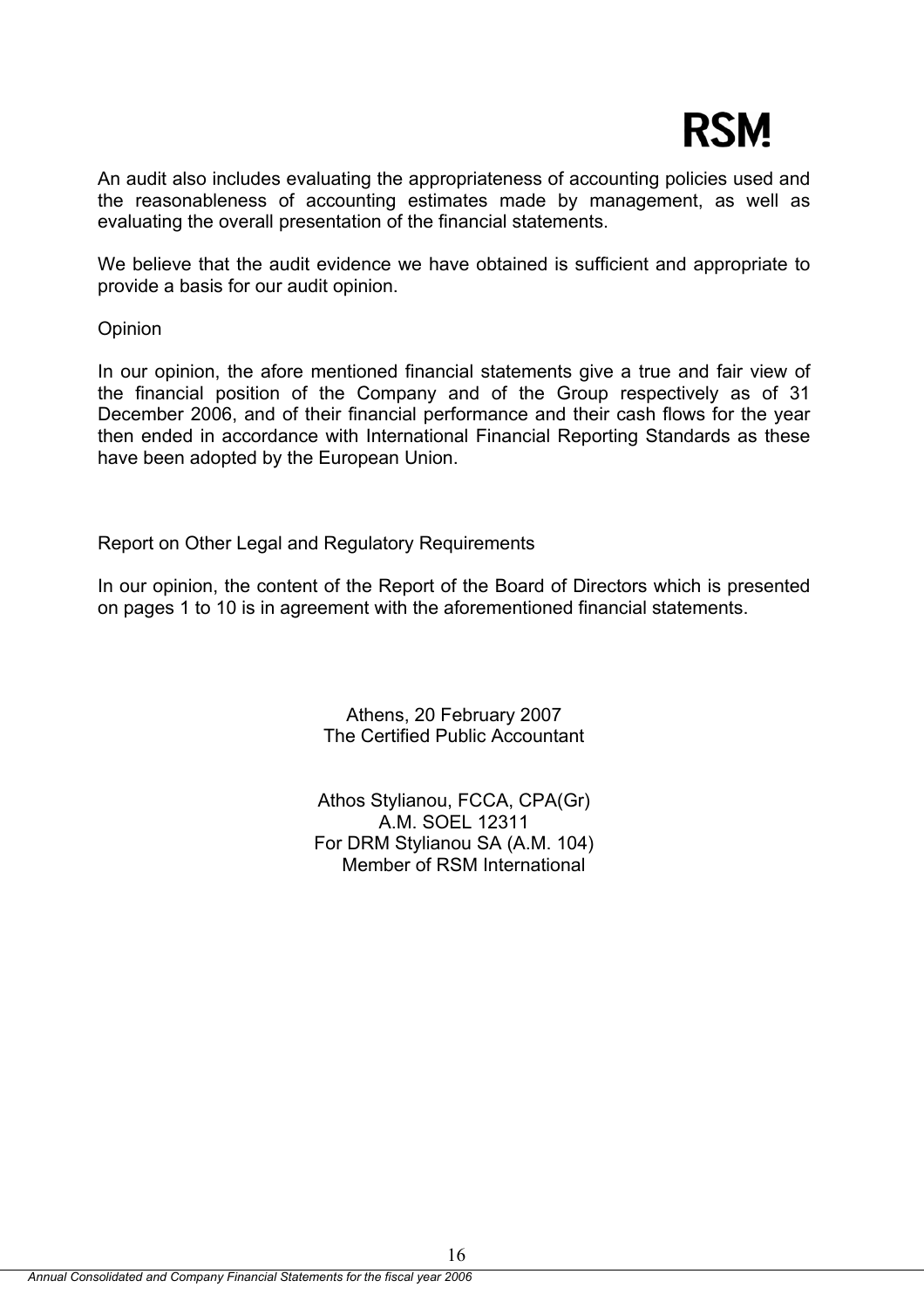

#### **INCOME STATEMENT**

For the fiscal year ending at December 31, 2006

|                                                      |              |            | <b>GROUP</b> |           |
|------------------------------------------------------|--------------|------------|--------------|-----------|
|                                                      | <b>Notes</b> |            | 1/1-31/12/06 |           |
|                                                      |              | Continuing | Discontinued |           |
|                                                      |              | operations | operations   | Total     |
| <b>Total Revenue</b>                                 | (5.1)        | 308.537    | 18.060       | 326.597   |
| Cost of sales                                        | (5.2)        | (211.782)  | (19.435)     | (231.217) |
| <b>Gross Profit/(loss)</b>                           |              | 96.755     | (1.375)      | 95.380    |
| Other operating income                               | (5.3)        | 980        | 778          | 1.758     |
| Administrative expenses                              | (5.4)        | (24.092)   | (2.165)      | (26.257)  |
| Distribution expenses                                | (5.5)        | (26.476)   | (2.802)      | (29.278)  |
| Earnings before taxes,                               |              |            |              |           |
| investing and financial results                      |              | 47.167     | (5.564)      | 41.603    |
| Profit from sale of investments                      | (5.7)        | 7.094      |              | 7.094     |
| Interest & other similar income                      | (5.7)        | 2.452      | 841          | 3.293     |
| Interest and other financial expenses                | (5.7)        | (24.353)   | (1.908)      | (26.261)  |
| Profit/(loss) from revaluation of investments in     |              |            |              |           |
| subsidiaries - associated companies                  |              |            |              |           |
| Income/expense (net)                                 |              |            |              |           |
| Foreign exchange differences                         | (5.7)        | 338        | 14           | 352       |
| <b>Financial results</b>                             |              | (14.469)   | (1.053)      | (15.522)  |
| Profit/(loss) from vessels' disposal                 | (5.8)        | 1.329      | 11.961       | 13.290    |
| Total profit/(loss) before taxes                     |              | 34.027     | 5.344        | 39.371    |
| Taxes                                                | (5.9)        | (1.713)    | (229)        | (1.942)   |
| Total profit/(loss) after taxes                      |              | 32.314     | 5.115        | 37.429    |
| Attributable as follows:                             |              |            |              |           |
| <b>Company Shareholders</b>                          |              | 21.170     | 5.115        | 26.285    |
| Minority Interests in subsidiaries                   |              | 11.144     |              | 11.144    |
| Earnings after taxes Per Share - basic (in €)        |              | 0,20       | 0,05         | 0,25      |
| Proposed dividend payable per share (in $\epsilon$ ) |              |            |              |           |

The discontinued operations concern the Group's ro-pax service in the Baltic Sea, which after the sale of SUPERFAST VII, SUPERFAST VIII and SUPERFAST IX was terminated. Group's activity in the North Sea is included in the continuing operations, because despite the fact that the Group sold the vessel SUPERFAST X, continues its operation in the North Sea.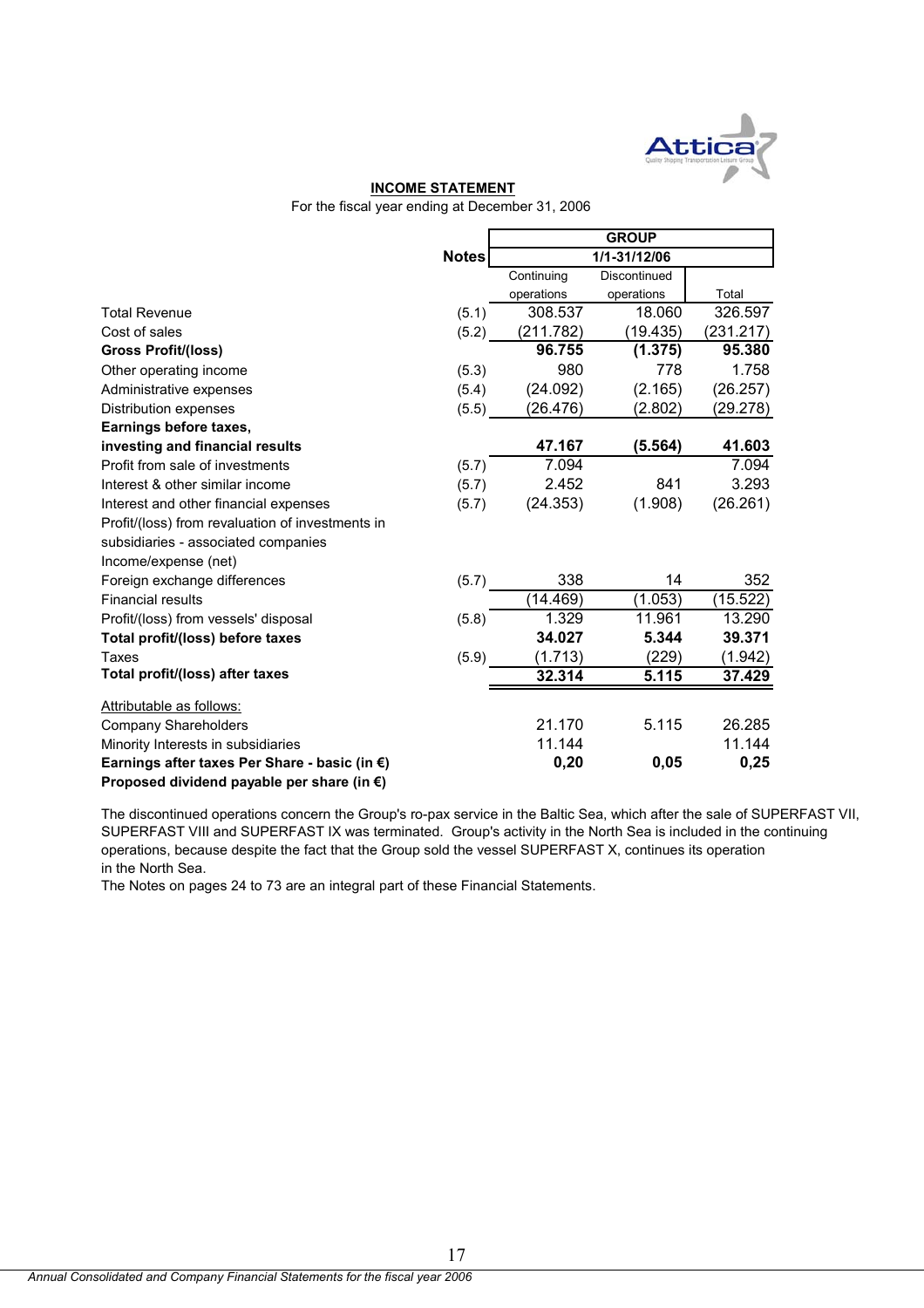

#### **INCOME STATEMENT**

For the fiscal year ending at December 31, 2005

|                                                         |              | <b>GROUP</b> |              |           |  |
|---------------------------------------------------------|--------------|--------------|--------------|-----------|--|
|                                                         | <b>Notes</b> |              | 1/1-31/12/05 |           |  |
|                                                         |              | Continuing   | Discontinued |           |  |
|                                                         |              | operations   | operations   | Total     |  |
| <b>Total Revenue</b>                                    | (5.1)        | 315.650      | 69.468       | 385.118   |  |
| Cost of sales                                           | (5.2)        | (218.179)    | (47.753)     | (265.932) |  |
| <b>Gross Profit/(loss)</b>                              |              | 97.471       | 21.715       | 119.186   |  |
| Other operating income                                  | (5.3)        | 4.173        | 299          | 4.472     |  |
| Administrative expenses                                 | (5.4)        | (24.598)     | (2.482)      | (27.080)  |  |
| Distribution expenses                                   | (5.5)        | (25.259)     | (9.600)      | (34.859)  |  |
| Earnings before taxes,                                  |              |              |              |           |  |
| investing and financial results                         |              | 51.787       | 9.932        | 61.719    |  |
| Profit from sale of investments                         | (5.7)        | 791          |              | 791       |  |
| Interest & other similar income                         | (5.7)        | 2.232        | 11           | 2.243     |  |
| Interest and other financial expenses                   | (5.7)        | (24.289)     | (4.149)      | (28.438)  |  |
| Profit/(loss) from revaluation of investments in        |              |              |              |           |  |
| subsidiaries - associated companies                     | (5.7)        | 450          |              | 450       |  |
| Foreign exchange differences                            | (5.7)        | 1.296        |              | 1.296     |  |
| <b>Financial results</b>                                |              | (19.520)     | (4.138)      | (23.658)  |  |
| Profit/(loss) from vessels' disposal                    |              |              |              |           |  |
| Total profit/(loss) before taxes                        |              | 32.267       | 5.794        | 38.061    |  |
| Taxes                                                   | (5.9)        | (986)        | (33)         | (1.019)   |  |
| Total profit/(loss) after taxes                         |              | 31.281       | 5.761        | 37.042    |  |
| Attributable as follows:                                |              |              |              |           |  |
| <b>Company Shareholders</b>                             |              | 22.320       | 5.761        | 28.081    |  |
| Minority Interests in subsidiaries                      |              | 8.961        |              | 8.961     |  |
| Earnings after taxes Per Share - basic (in $\epsilon$ ) |              | 0,21         | 0,06         | 0,27      |  |
| Proposed dividend payable per share (in $\epsilon$ )    |              |              |              |           |  |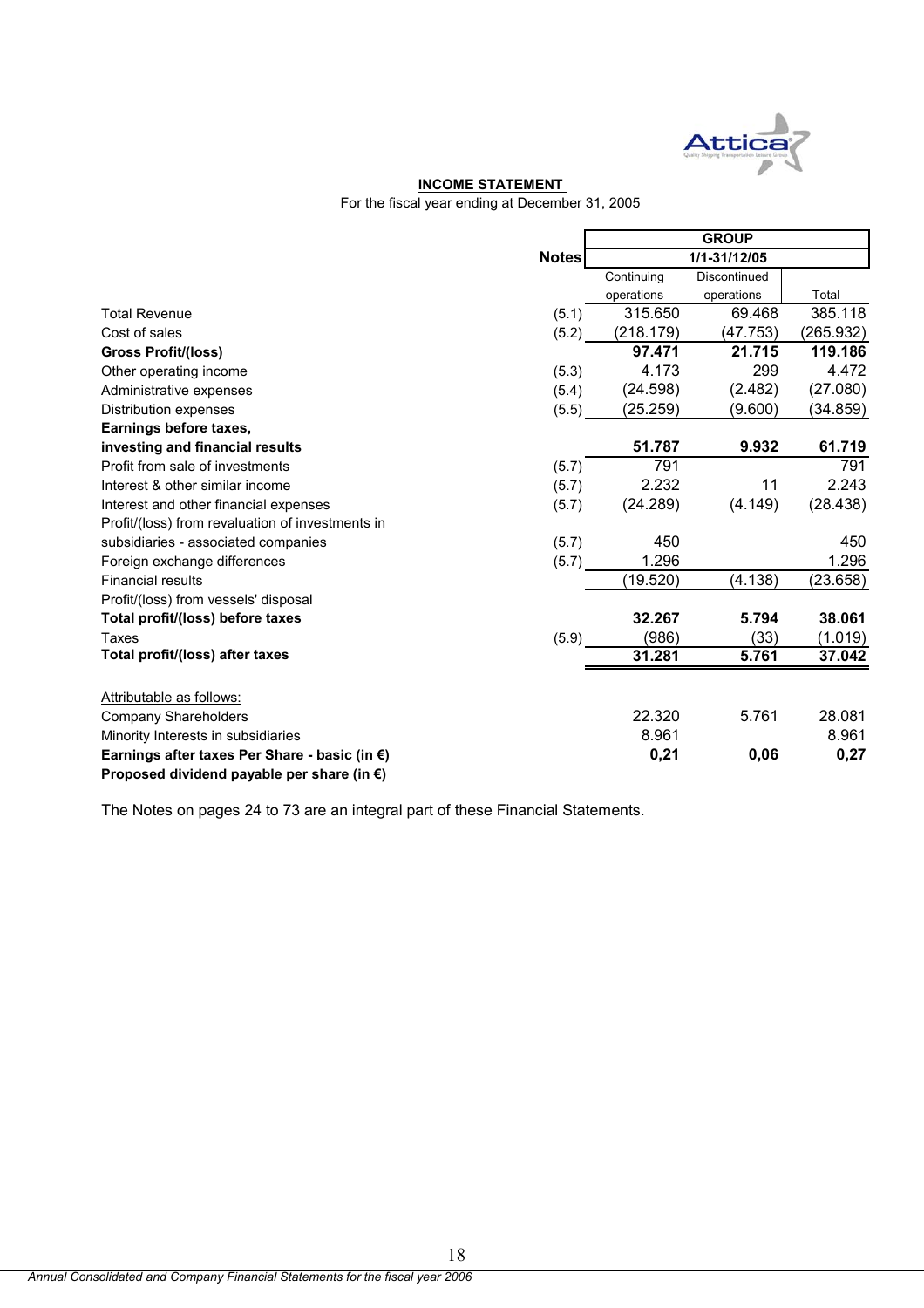

## **INCOME STATEMENT**

For the fiscal years ending at December 31 2006 & 2005

|                                                      |              | <b>COMPANY</b>            |         |  |
|------------------------------------------------------|--------------|---------------------------|---------|--|
|                                                      | <b>Notes</b> | 1/1-31/12/06 1/1-31/12/05 |         |  |
| <b>Total Revenue</b>                                 |              |                           |         |  |
| Cost of sales                                        |              |                           |         |  |
| <b>Gross Profit/(loss)</b>                           |              |                           |         |  |
| Other operating income                               |              |                           |         |  |
| Administrative expenses                              | (5.4)        | (1.235)                   | (833)   |  |
| <b>Distribution expenses</b>                         |              |                           | (17)    |  |
| Earnings before taxes,                               |              |                           |         |  |
| investing and financial results                      |              | (1.235)                   | (850)   |  |
| Profit from sale of investments                      | (5.7)        | 24.218                    | 14.140  |  |
| Interest & other similar income                      | (5.7)        | 858                       | 58      |  |
| Interest and other financial expenses                | (5.7)        | (1.988)                   | (2.334) |  |
| Profit/(loss) from revaluation of investments in     |              |                           |         |  |
| subsidiaries - associated companies                  | (5.7)        | (906)                     | (75)    |  |
| Foreign exchange differences                         |              |                           |         |  |
| <b>Financial results</b>                             |              | 22.182                    | 11.789  |  |
| Profit/(loss) from vessels' disposal                 |              |                           |         |  |
| Total profit/(loss) before taxes                     |              | 20.947                    | 10.939  |  |
| Taxes                                                | (5.9)        | (1.349)                   |         |  |
| Total profit/(loss) after taxes                      |              | 19.598                    | 10.939  |  |
|                                                      |              |                           |         |  |
| Attributable as follows:                             |              | 19.598                    | 10.939  |  |
| <b>Company Shareholders</b>                          |              |                           |         |  |
| Minority Interests in subsidiaries                   |              |                           |         |  |
| Earnings after taxes Per Share - basic (in €)        |              | 0, 19                     | 0,11    |  |
| Proposed dividend payable per share (in $\epsilon$ ) |              | 0,08                      | 0,08    |  |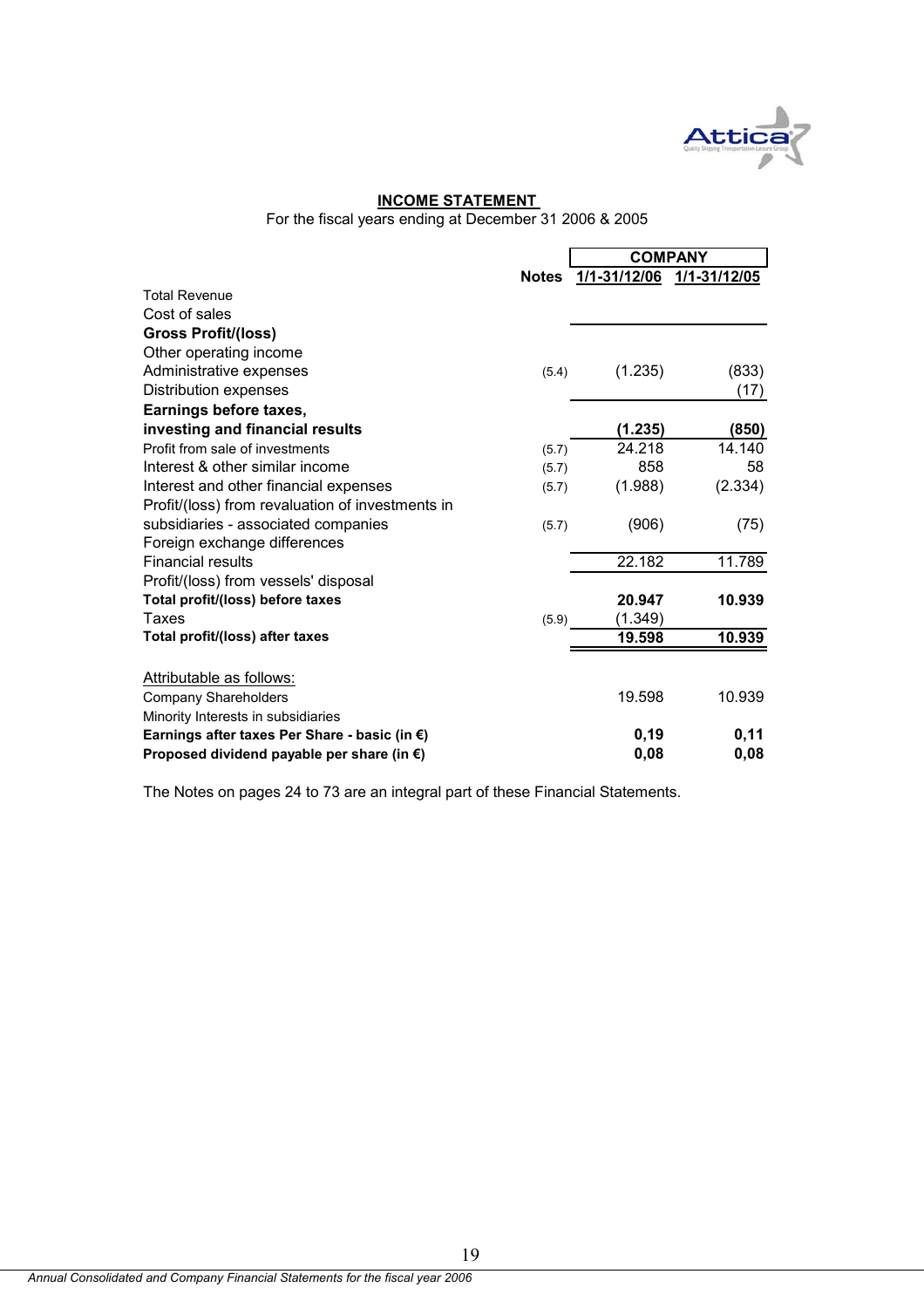

| As at 31st of December 2006 and at December 31, 2005               |        |                  |            |                |            |
|--------------------------------------------------------------------|--------|------------------|------------|----------------|------------|
|                                                                    |        | <b>GROUP</b>     |            | <b>COMPANY</b> |            |
|                                                                    |        | Notes 31/12/2006 | 31/12/2005 | 31/12/2006     | 31/12/2005 |
| <b>ASSETS</b>                                                      |        |                  |            |                |            |
| <b>Non-current assets</b>                                          |        |                  |            |                |            |
| Tangible assets                                                    | (5.10) | 719.549          | 1.116.915  | 2              |            |
| Intangible assets                                                  | (5.11) | 2.660            | 3.240      | 80             | 86         |
| Investments in subsidiaries-associated companies                   | (5.12) |                  |            | 114.686        | 168.434    |
| Other financial assets                                             | (5.13) | 34.732           | 26.643     | 34.732         | 26.643     |
| Non-current receivables                                            | (5.14) | 215              | 135        |                |            |
| Deferred tax assets                                                | (5.15) | 127<br>757.283   | 1.146.933  | 149.500        | 195.163    |
| <b>Current assets</b>                                              |        |                  |            |                |            |
| Inventories                                                        | (5.16) | 3.790            | 4.194      |                |            |
| Trade receivables and prepayments                                  | (5.17) | 55.983           | 60.224     |                |            |
| Tax receivables                                                    | (5.18) | 1.495            | 1.496      | 349            | 581        |
| Receivables from subsidiaries-associated companies                 |        |                  |            |                |            |
| Other receivables                                                  | (5.19) | 2.903            | 6.449      | 31             | 219        |
| Financial assets held for trading                                  |        | 734              | 16.545     | 734            | 16.517     |
|                                                                    | (5.20) |                  |            |                |            |
| Cash and cash equivalents                                          | (5.21) | 105.449          | 92.558     | 13.888         | 3.251      |
| Deferred expenses                                                  | (5.22) | 8.108            | 5.079      |                |            |
| Accrued income                                                     | (5.22) | 138              | 1.218      | 30             | 2          |
|                                                                    |        | 178.600          | 187.763    | 15.032         | 20.570     |
| Non-current assets classified as held for sale                     | (5.23) | 99.679           |            |                |            |
| <b>Total assets</b>                                                |        | 1.035.562        | 1.334.696  | 164.532        | 215.733    |
| <b>EQUITY AND LIABILITIES</b>                                      |        |                  |            |                |            |
| <b>Equity</b>                                                      |        |                  |            |                |            |
| Share capital                                                      | (5.24) | 62.504           | 93.756     | 62.504         | 93.756     |
| Reserves                                                           | (5.24) | 259.077          | 289.644    | 44.396         | 75.293     |
| Retained earnings                                                  | (5.24) | 22.713           | 5.680      | 21.738         | 10.939     |
| <b>Total Sharholders equity</b>                                    |        | 344.294          | 389.080    | 128.638        | 179.988    |
| Minority interests in subsidiaries                                 |        | 110.107          | 102.726    |                |            |
| <b>Total equity</b>                                                |        | 454.401          | 491.806    | 128.638        | 179.988    |
|                                                                    |        |                  |            |                |            |
| <b>Non-current liabilities</b><br>Secured loans                    | (5.25) | 399.465          | 677.965    |                |            |
| Unsecured loans                                                    |        |                  | 25.000     |                | 25.000     |
| Finance leases                                                     | (5.26) | 304              | 202        |                |            |
| Deferred tax liabilities                                           | (5.27) | 329              | 295        | 267            | 267        |
| Retirement benefit provisions                                      | (5.28) | 1.131            | 1.017      | 54             | 54         |
| Provisions                                                         | (5.29) | $321$            | 2.482      |                |            |
|                                                                    |        | 401.550          | 706.961    | 321            | 25.321     |
| <b>Current liabilities</b>                                         |        |                  |            |                |            |
| Bank loans and overdrafts                                          | (5.30) | 9.931            | 12.150     | 9.931          | 9.931      |
| Current portion of long term liabilities                           | (5.31) | 63.661           | 69.924     | 25.000         |            |
| Trade and other payables                                           | (5.32) | 28.217           | 35.722     | 109            | 81         |
| Payables to subsidiaries-associated companies                      |        |                  |            |                |            |
| <b>Tax liabilities</b>                                             | (5.33) | 2.688            | 3.908      | 20             |            |
| Deferred income                                                    | (5.34) | 1.933            | 2.864      |                |            |
| Accrued expenses                                                   | (5.34) | 8.018            | 11.361     | 513            | 412        |
|                                                                    |        | 114.448          | 135.929    | 35.573         | 10.424     |
| Liabilities directly associated with non current assets classified |        |                  |            |                |            |
| as held for sale                                                   | (5.35) | 65.163           |            |                |            |
| <b>Total equity and liabilities</b>                                |        | 1.035.562        | 1.334.696  | 164.532        | 215.733    |

**BALANCE SHEET**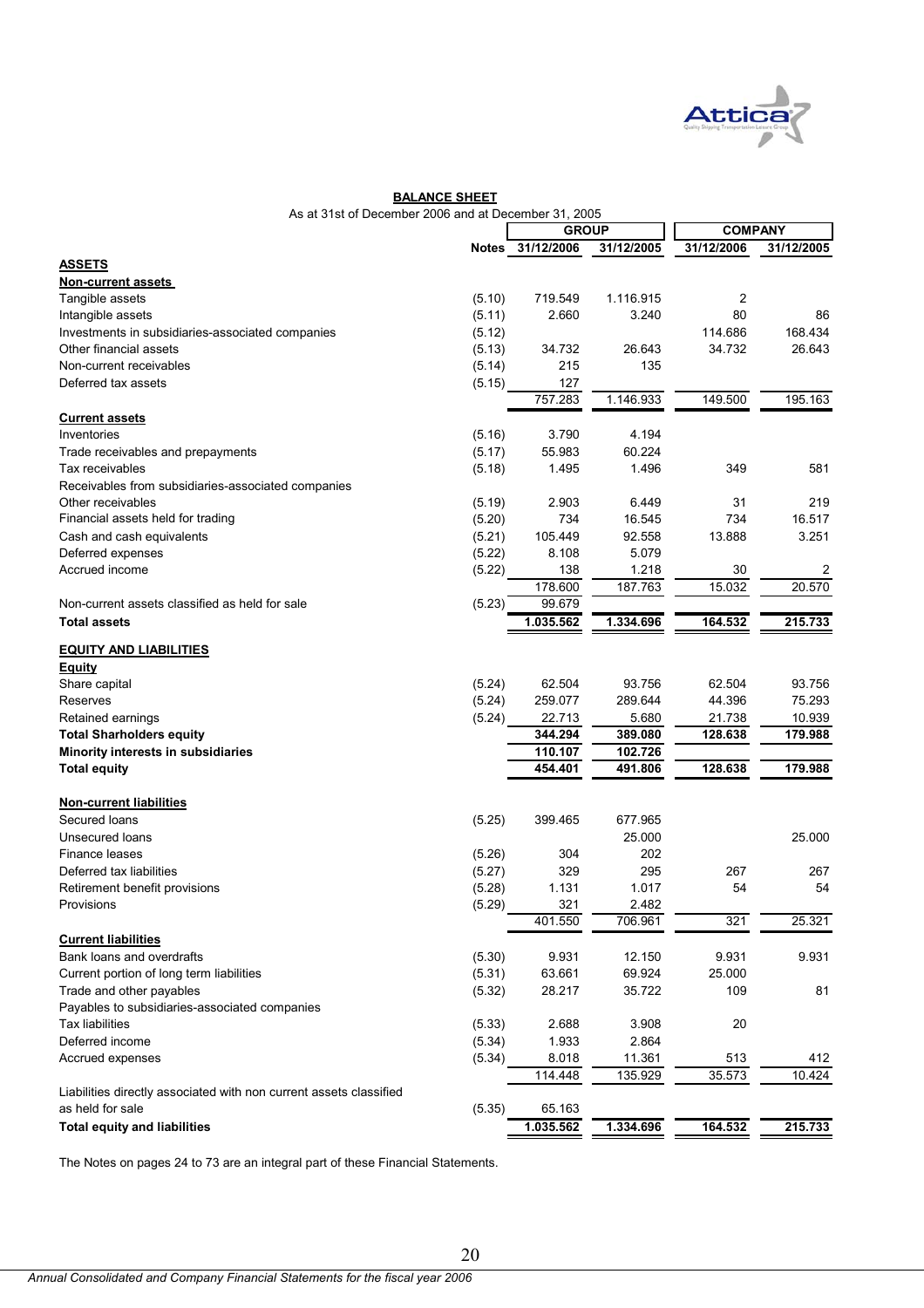

#### **GROUP**

## **Statement of Changes in Equity**

For the Period 1/1-31/12/2006

|                                                 | Share<br>Capital | Share<br>Premium | Other<br>Reserves | Impairments | Retained<br>Earnings | <b>IFRS</b><br>Adjustment<br>Reserves | Total<br>Shareholders<br>Equity | Minority<br>interests in<br>subsidiaries | Total<br>Equity   |
|-------------------------------------------------|------------------|------------------|-------------------|-------------|----------------------|---------------------------------------|---------------------------------|------------------------------------------|-------------------|
| Balance at 1 Jannuary 2006                      | 93.756           | 239.244          | 46.832            | (6.601)     | 5.680                | 10.169                                | 389,080                         | 102.726                                  | 491.806           |
| Increase of Share Capital                       | 31.252           |                  |                   |             |                      |                                       | 31.252                          |                                          | 31.252            |
| Decrease of Share Capital                       | (62.504)         | (31.252)         |                   |             |                      |                                       | (93.756)                        |                                          | (93.756)          |
| Expenses related to share capital increase      |                  | (344)            |                   |             |                      |                                       | (344)                           |                                          | (344)             |
| Exchange differences on translating foreign     |                  |                  |                   |             |                      |                                       |                                 |                                          |                   |
| operations                                      |                  |                  |                   |             | 12                   |                                       | 12                              |                                          | $12 \overline{ }$ |
| Changes in Equity for the Period 1/1-31/12/2006 |                  |                  |                   | 91          | 8                    |                                       | 99                              |                                          | 99                |
| Net Profit for the Period 1/1-31/12/2006        |                  |                  | 938               |             | 25.347               |                                       | 26.285                          | 11.144                                   | 37.429            |
| Dividends                                       |                  |                  |                   |             | (8.334)              |                                       | (8.334)                         | (3.763)                                  | (12.097)          |
| Balance at 31 December 2006                     | 62.504           | 207.648          | 47.770            | (6.510)     | 22.713               | 10.169                                | 344.294                         | 110.107                                  | 454.401           |
|                                                 |                  |                  |                   |             |                      |                                       |                                 |                                          |                   |

#### **COMPANY**

|                                                 | Share<br>Capital | Share<br>Premium | Other<br>Reserves | Impairments | Retained<br>Earnings | <b>IFRS</b><br>Adjustment<br><b>Reserves</b> | Total<br><b>Shareholders</b><br>Equity | Minority<br>interests in<br>subsidiaries | Total<br>Equity |
|-------------------------------------------------|------------------|------------------|-------------------|-------------|----------------------|----------------------------------------------|----------------------------------------|------------------------------------------|-----------------|
| <b>Balance at 1 Jannuary 2006</b>               | 93.756           | 225.936          | (4.362)           | (154.234)   | 10.919               | 7.973                                        | 179.988                                |                                          | 179.988         |
| Increase of Share Capital                       | 31.252           |                  |                   |             |                      |                                              | 31.252                                 |                                          | 31.252          |
| Decrease of Share Capital                       | (62.504)         | (31.252)         |                   |             |                      |                                              | (93.756)                               |                                          | (93.756)        |
| Expenses related to share capital increase      |                  | (344)            |                   |             |                      |                                              | (344)                                  |                                          | (344)           |
| Changes in Equity for the Period 1/1-31/12/2006 |                  |                  |                   | 234         |                      |                                              | 234                                    |                                          | 234             |
| Net Profit for the Period 1/1-31/12/2006        |                  |                  | 445               |             | 19.153               |                                              | 19.598                                 |                                          | 19.598          |
| <b>Dividends</b>                                |                  |                  |                   |             | (8.334)              |                                              | (8.334)                                |                                          | (8.334)         |
| <b>Balance at 31 December 2006</b>              | 62.504           | 194.340          | (3.917)           | (154.000)   | 21.738               | 7.973                                        | 128.638                                |                                          | 128.638         |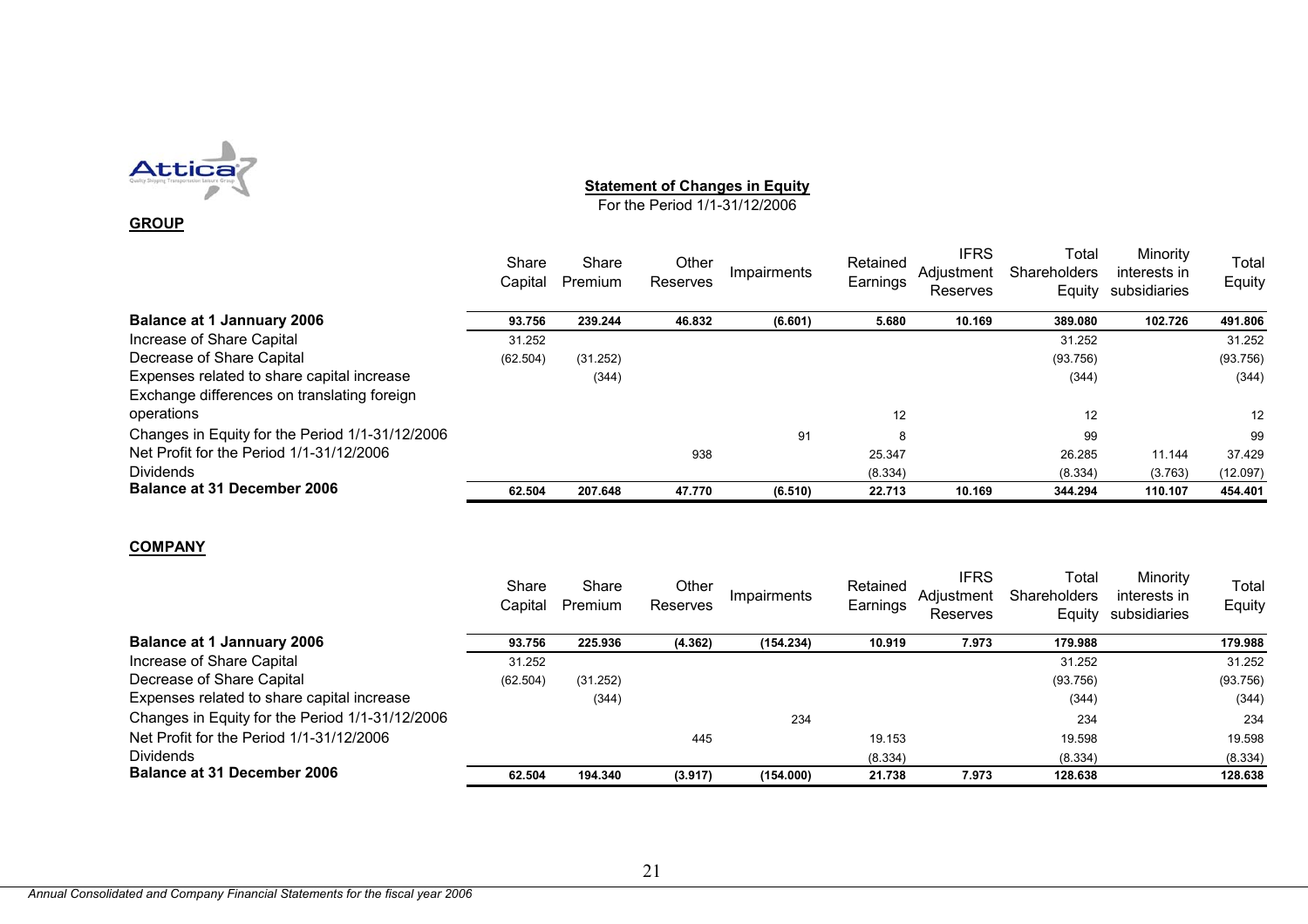

#### **GROUP**

#### **Statement of Changes in Equity**

For the Period 1/1-31/12/2005

|                                                 | Share<br>Capital | Share<br>Premium | Other<br>Reserves | Impairments | Retained<br>Earnings | <b>IFRS</b><br>Reserves | Total<br>Adjustment Shareholders<br>Equity | Minority<br>interests in<br>subsidiaries | Total<br>Equity |
|-------------------------------------------------|------------------|------------------|-------------------|-------------|----------------------|-------------------------|--------------------------------------------|------------------------------------------|-----------------|
| <b>Balance at 1 Jannuary 2005</b>               | 93.756           | 239.244          | 32.562            | (6.355)     | 3.428                | 10.169                  | 372.804                                    | 94.084                                   | 466.888         |
| Changes in Equity for the Period 1/1-31/12/2005 |                  |                  |                   | (246)       |                      |                         | (246)                                      | (319)                                    | (565)           |
| Net Profit for the Period 1/1-31/12/2005        |                  |                  | 25.829            |             | 2.252                |                         | 28.081                                     | 8.961                                    | 37.042          |
| <b>Dividends</b>                                |                  |                  | (11.559)          |             |                      |                         | (11.559)                                   |                                          | (11.559)        |
| <b>Balance at 31 December 2005</b>              | 93.756           | 239.244          | 46.832            | (6, 601)    | 5.680                | 10.169                  | 389,080                                    | 102.726                                  | 491.806         |

#### **COMPANY**

|                                                 | Share<br>Capital | Share<br>Premium | Other<br>Reserves | Impairments | Retained<br>Earnings | <b>IFRS</b><br>Reserves | Total<br>Adjustment Shareholders<br>Equity | Minority<br>interests in<br>subsidiaries | Total<br>Equity |
|-------------------------------------------------|------------------|------------------|-------------------|-------------|----------------------|-------------------------|--------------------------------------------|------------------------------------------|-----------------|
| <b>Balance at 1 Jannuary 2005</b>               | 93.756           | 225.936          | 3.972             | (156.957)   |                      | 7.973                   | 174.680                                    |                                          | 174.680         |
| Changes in Equity for the Period 1/1-31/12/2005 |                  |                  |                   | 2.703       |                      |                         | 2.703                                      |                                          | 2.703           |
| Net Profit for the Period 1/1-31/12/2005        |                  |                  |                   |             | 10.939               |                         | 10.939                                     |                                          | 10.939          |
| <b>Dividends</b>                                |                  |                  | (8.334)           |             |                      |                         | (8.334)                                    |                                          | (8.334)         |
| <b>Balance at 31 December 2005</b>              | 93.756           | 225.936          | (4.362)           | (154.254)   | 10.939               | 7.973                   | 179.988                                    |                                          | 179.988         |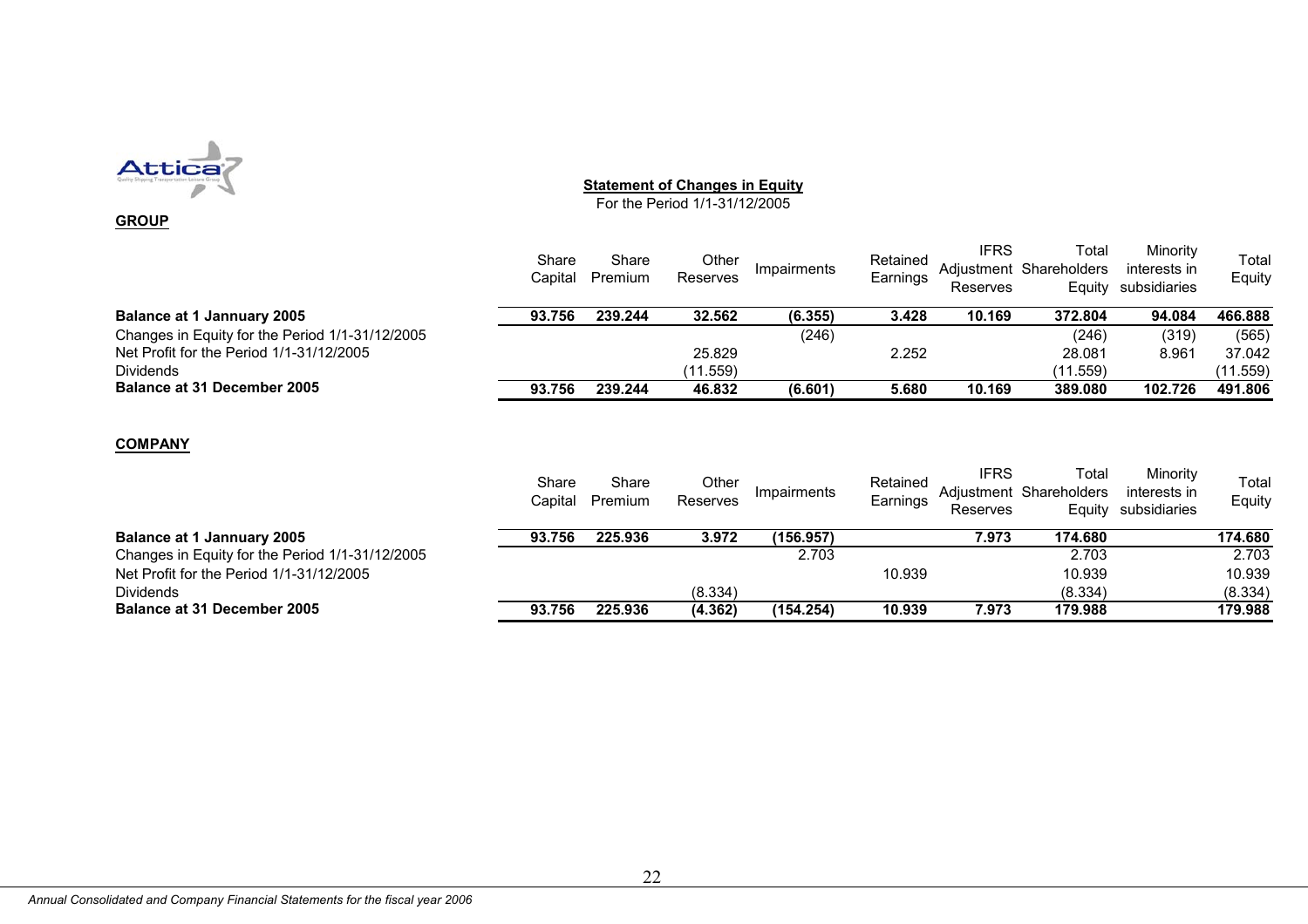

#### **CASH FLOW STATEMENT**

For the periods ending at December 31 2006 & 2005

|                                                           |                               | <b>GROUP</b>         |                | <b>COMPANY</b> |                               |  |
|-----------------------------------------------------------|-------------------------------|----------------------|----------------|----------------|-------------------------------|--|
|                                                           |                               | Notes 1/1-31/12/2006 | 1/1-31/12/2005 |                | 1/1-31/12/2006 1/1-31/12/2005 |  |
| <b>Cash flow from Operating Activities</b>                |                               |                      |                |                |                               |  |
| Profit Before Taxes                                       |                               | 39.371               | 38.061         | 20.947         | 10.939                        |  |
| <b>Adjustments for:</b>                                   |                               |                      |                |                |                               |  |
| Depreciation & amortization                               | (5.6)                         | 29.931               | 37.385         | 11             |                               |  |
| Deferred tax expense                                      |                               | (22)                 | 27             |                | 41                            |  |
| Provisions                                                |                               | 919                  | 2.802          | 906            | 525                           |  |
| Foreign exchange differences                              | (5.7)                         | (352)                | (1.296)        |                |                               |  |
| Net (profit)/Loss from investing activities               | $(5.7)+(5.8)$                 | (23.632)             | (4.010)        | (25.047)       | (14.648)                      |  |
| Interest and other financial expenses                     | (5.7)                         | 26.261               | 28.438         | 1.988          | 2.334                         |  |
| Plus or minus for Working Capital changes :               |                               |                      |                |                |                               |  |
| Decrease/(increase) in Receivables                        |                               | 404                  | (972)          |                |                               |  |
| Decrease/(increase) in Inventories                        |                               | 5.246                | (533)          | 217            | 749                           |  |
| (Decrease)/increase in Payables (excluding banks)         |                               | (14.601)             | 10.510         | (28)           | 60                            |  |
| Less:                                                     |                               |                      |                |                |                               |  |
| Interest and other financial expenses paid                |                               | (26.511)             | (38.553)       | (1.887)        | (2.339)                       |  |
| Taxes paid                                                |                               | (2.031)              | (490)          | (1.440)        |                               |  |
| Total cash inflow/(outflow) from operating activities (a) |                               | 34.983               | 71.369         | (4.333)        | (2.339)                       |  |
| <b>Cash flow from Investing Activities</b>                |                               |                      |                |                |                               |  |
| Acquisition of subsidiaries, associated companies, joint  |                               |                      |                |                |                               |  |
| ventures and other investments                            |                               | (8.089)              | (41.106)       | (8.089)        | (22.897)                      |  |
| Purchase of tangible and intangible assets                | $(5.10)+(5.11)+(5.13)+(5.23)$ | (24.429)             | (16.662)       | (8)            | (6)                           |  |
| Proceeds from sale of tangible and intangible assets      | $(5.8)+(5.12)$                | 329.146              |                | 75.925         |                               |  |
| Interest received                                         | (5.7)                         | 3.263                | 2.691          | 829            | 506                           |  |
| Dividends received                                        | $(4.1)+(5.7)$                 | 28                   | 791            | 17.151         | 14.140                        |  |
| Total cash inflow/(outflow) from investing activities (b) |                               | 299.919              | (54.286)       | 85.808         | (8.257)                       |  |
| <b>Cash flow from Financing Activities</b>                |                               |                      |                |                |                               |  |
| Proceeds from issuance of Share Capital                   |                               |                      |                |                |                               |  |
| Proceeds from Borrowings                                  | (5.25)                        | 9.895                | 210.050        |                | 2.500                         |  |
| Payments of Borrowings                                    | (5.21)                        | (256.701)            | (265.335)      |                | (2.500)                       |  |
| Payments of finance lease liabilities                     | (5.21)                        | (604)                | (688)          |                |                               |  |
| Dividends paid                                            | (5.21)                        | (12.097)             | (11.560)       | (8.334)        | (8.334)                       |  |
| Equity return to shareholders                             | (5.24)                        | (62.504)             |                | (62.504)       |                               |  |
| Total cash inflow/(outflow) from financing activities (c) |                               | (322.011)            | (67.533)       | (70.838)       | (8.334)                       |  |
| Net increase/(decrease) in cash and cash equivalents      |                               |                      |                |                |                               |  |
| $(a)+(b)+(c)$                                             |                               | 12.891               | (50.450)       | 10.637         | (18.930)                      |  |
| Cash and cash equivalents at beginning of period          |                               | 92.558               | 143.008        | 3.251          | 22.181                        |  |
| Cash and cash equivalents at end of period                |                               | 105.449              | 92.558         | 13.888         | 3.251                         |  |
|                                                           |                               |                      |                |                |                               |  |

The method used for the preparation of the above Cash Flow Statement is the Indirect Method.

Cash and cash equivalents analysis is presented in paragraph 5.21.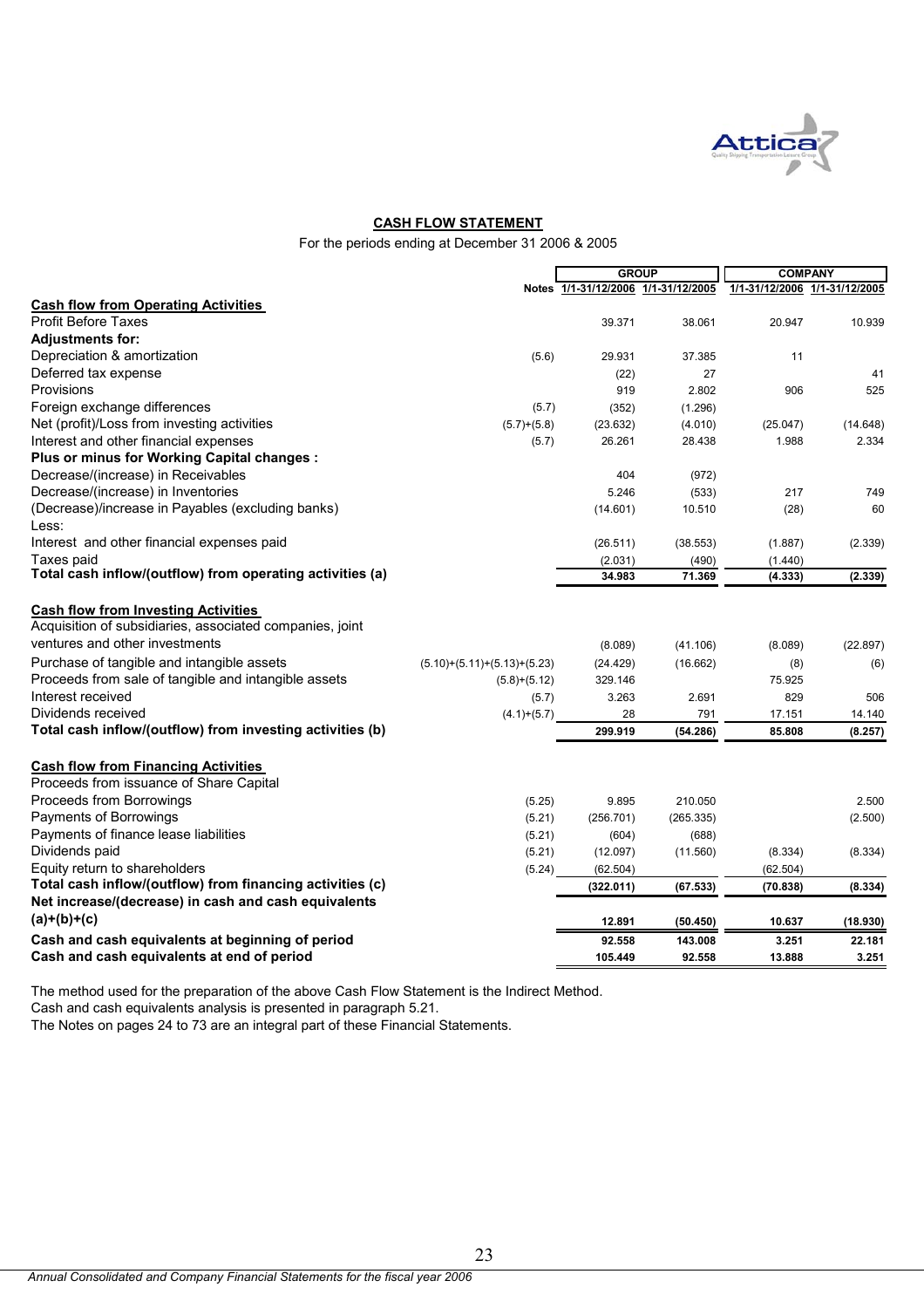

## **NOTES TO THE FINANCIAL STATEMENTS**

## **1. General information**

ATTICA HOLDINGS S.A. ("ATTICA GROUP") is a Holding Company and as such does not have trading activities of its own. The Company, through its subsidiaries, operates in passenger shipping and in travel agency services.

The headquarters of the Company are in Athens, Greece, C. Karamanli Avenue 157, 16673, Voula.

The number of employees at 31/12/2006 was 9 for the parent company and 1.288 for the Group, while at 31/12/2005 was 9 and 1.517 respectively.

Attica Holdings S.A. shares are listed in the Athens Stock Exchange under the code ATTICA.

The corresponding codes under Bloomberg is ATTEN GA and under Reuters is EPA.AT.

The total number of common bearer shares outstanding as at 31 December 2006 was 104.173.680. Each share carries one voting right. The total market capitalization amounted to  $\epsilon$  416.695 thousand.

For the fiscal year 2006, companies SUPERFAST EPTA INC., SUPERFAST OKTO INC., SUPERFAST ENNEA INC., SUPERFAST DEKA INC. have not been consolidated due to their liquidation. The above change had absolutely no effect in the financial figures of ATTICA GROUP.

The Financial Statements of the Company and the Group for the fiscal year 2006 were approved by the Board of Directors on February 15, 2007.

*Due to rounding there may be minor differences in some amounts.* 

## **2. Significant Group accounting policies**

The accounting policies used by the Group for the preparation of the financial statements for the period 1/1-31/12/2006 are the same with those used for the preparation of the financial statements for the fiscal year 2005 and are as follows:

## 2.1. Basis of preparation of financial statements

The financial statements have been prepared in accordance with the International Financial Reporting Standards (IFRS) which have been issued by the International Accounting Standards Board (IASB) and the interpretations which have been issued by the International Financial Reporting Interpretations Committee as adopted by the European Union.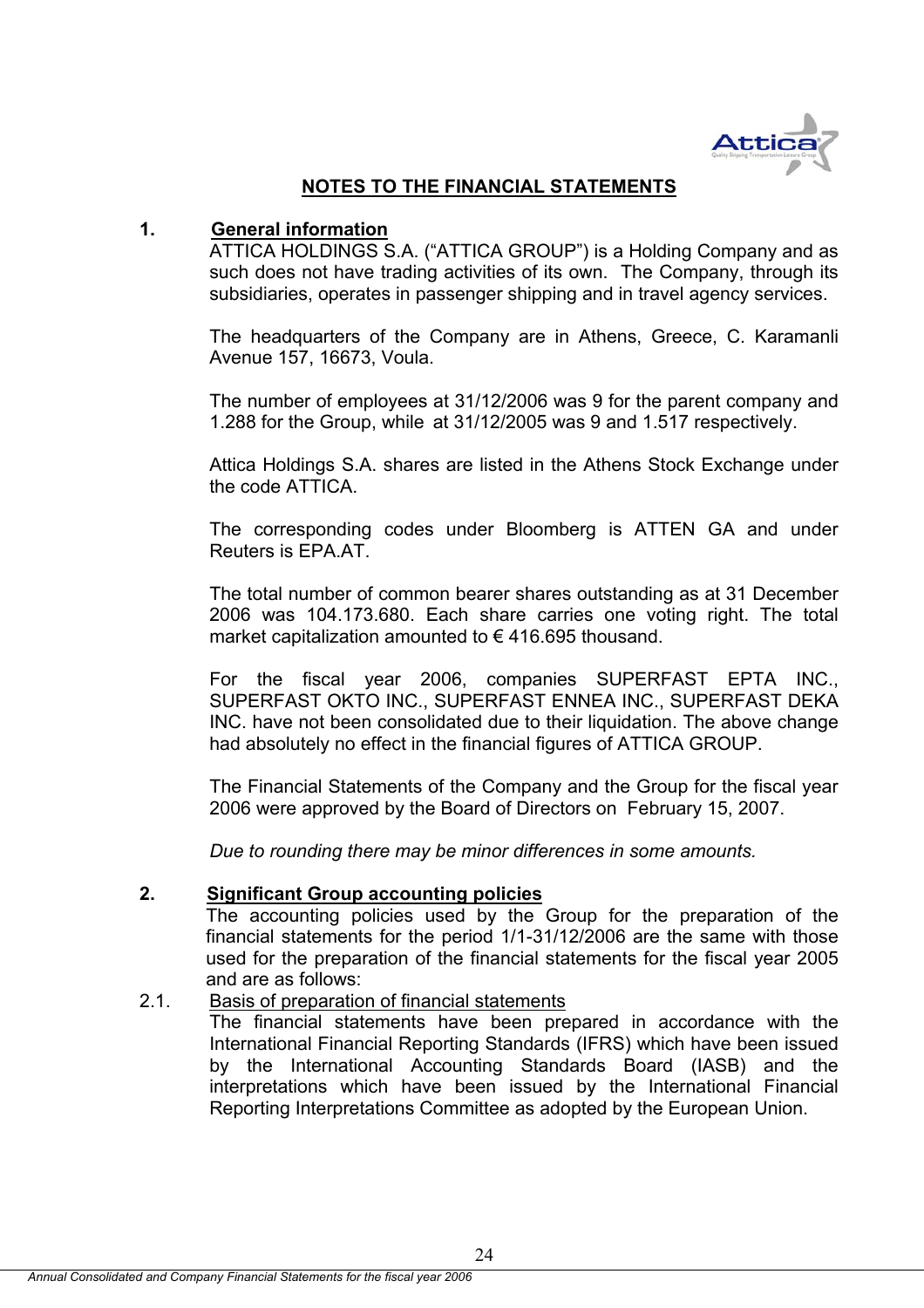

In addition, the Group has prepared the financial statements in compliance with the historical cost principle, the going concern principle, the accrual basis principle, the consistency principle, the materiality principle and the accrual basis of accounting.

For the fiscal year 2006, the going concern principle does not apply for the 100% subsidiary companies SUPERFAST EPTA M.C., SUPERFAST OKTO M.C. and SUPERFAST ENNEA M.C., shipowing companies of SUPERFAST VII, SUPERAST VIII and SUPERFAST IX, which sold their vessels in April 2006 and therefore they do not have any trading activity anymore. For this reason the financial results from the operation of these vessels are presented within a distinct column in the Income Statement of the Group under the heading "Discontinued Operations".

The expenses are recognized in the income statement based on the direct relation of the expense to the specific income that is recognised.

In preparing its financial statements for the period ending 31 December 2006, the Group has chosen to apply accounting policies which secure that the financial statements comply with all the requirements of each applicable Standard or Interpretation taking into consideration the following Standards:

- **IAS 1** Presentation of Financial Statements
- **IAS 2** Inventories
- **IAS 7** Cash Flow Statements
- **IAS 8** Accounting Policies, Changes in Accounting Estimates and Errors
- **IAS 10** Events after the Balance Sheet Date
- **IAS 11 Construction Contracts**
- **IAS 12** Income Taxes
- **IAS 14** Segment Reporting
- **IAS 16** Property, Plant and Equipment
- **IAS 17** Leases
- **IAS 18** Revenue
- **IAS 19** Employee Benefits
- **IAS 20** Accounting for Government Grants and Disclosure of Government Assistance
- **IAS 21** The Effects of Changes in Foreign Exchange Rates
- **IAS 23** Borrowing Costs
- **IAS 24** Related Party Disclosures
- **IAS 26** Accounting and Reporting by Retirement Benefit Plans
- **IAS 27** Consolidated and Separate Financial Statements
- **IAS 28** Investments in Associates
- **IAS 29** Financial Reporting in Hyperinflationary Economies
- **IAS 31** Interests in Joint Ventures
- **IAS 32** Financial Instruments: Disclosure and Presentation

25

- **IAS 33** Earnings per share
- **IAS 34** Interim Financial Reporting
- **IAS 36** Impairment of Assets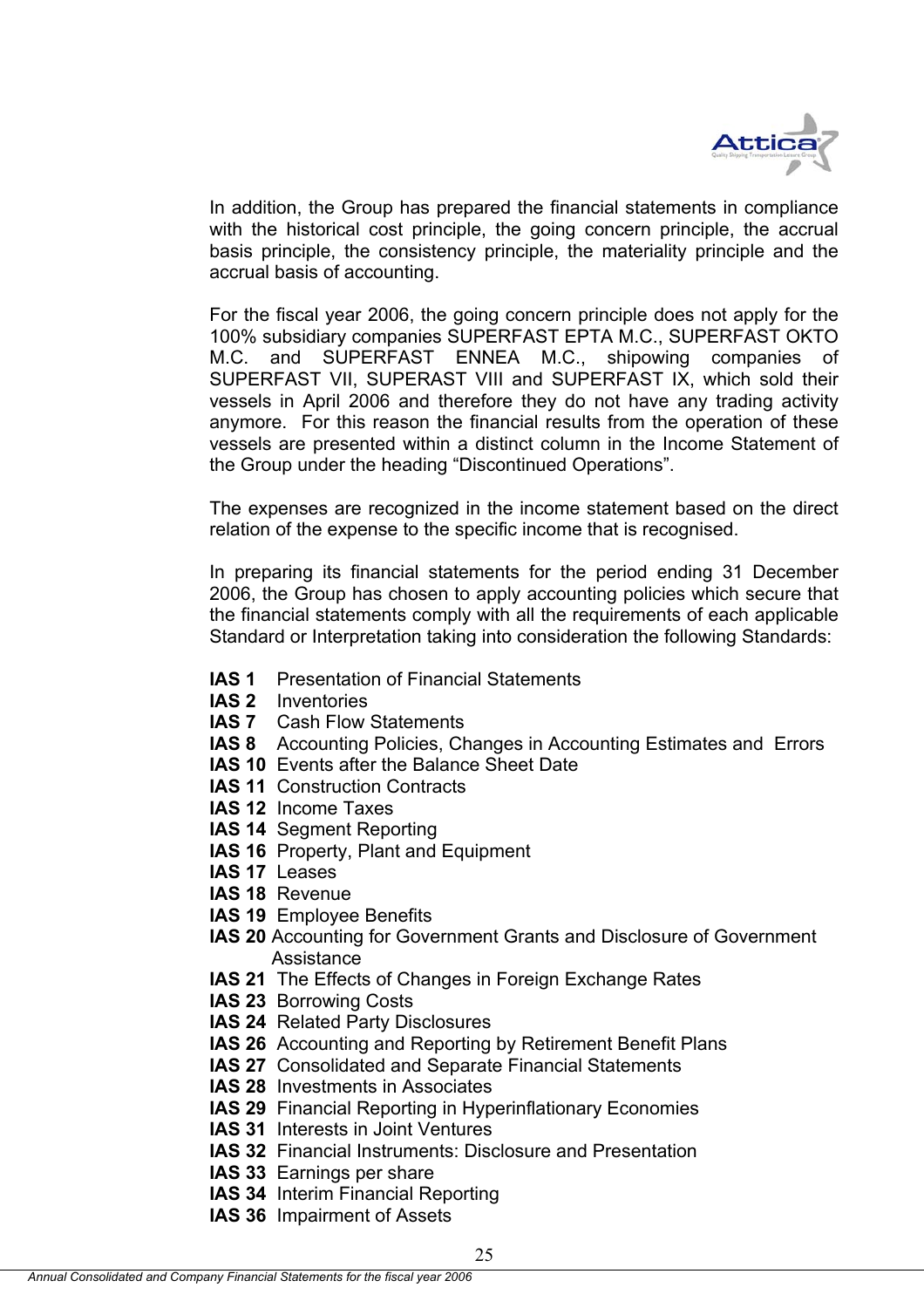

- **IAS 37** Provisions, Contingent Liabilities and Contingent Assets
- **IAS 38** Intangible Assets
- **IAS 39** Financial instruments: Recognition and measurement
- **IAS 40** Investment Property
- **IFRS 2** Share-based Payment
- **IFRS 3 Business Combinations**
- **IFRS 5** Non-current Assets Held for Sale and Discontinued Operations

IFRS 6 is not applicable to the operations of the Group and IFRS 7 will be implemented on 1/1/2007.

The Management of the Group considers that the financial statements present fairly the company's financial position, financial performance and cash flows. The General Meeting of Shareholders has the right to modify these financial statements.

The preparation of the financial statements calls for the use of estimates and assumptions which must be in line with the provisions of generally accepted accounting principles. The above estimates are based οn the knowledge and the information available to the Management of the Group until the date of approval of the financial statements for the fiscal year ending 31 December 2006.

- 2.2. Consolidation
- 2.2.1. Basis of consolidation

The purchase method is used for the consolidation.

An acquisition is recognised at cost. The cost of an acquisition is measured as the fair value of the assets acquired, the equity instruments issued and the liabilities incurred or assumed at the date of the transaction, plus any cost directly attributable to the acquisition.

2.2.2. Subsidiaries

Subsidiaries are the entities which are controlled by another Company. Control exists when a Company has the power to govern the financial and operating policies of an entity.

In the Company's financial statements, participation in subsidiaries is presented at the acquisition cost less any impairment loss, if such case arises.

2.2.3. Consolidated financial statements

The consolidated financial statements include the Company and its subsidiaries. The financial statements of the subsidiaries are included in the consolidated financial statements from the date that control commences until the date that the parent company ceases to control the subsidiary.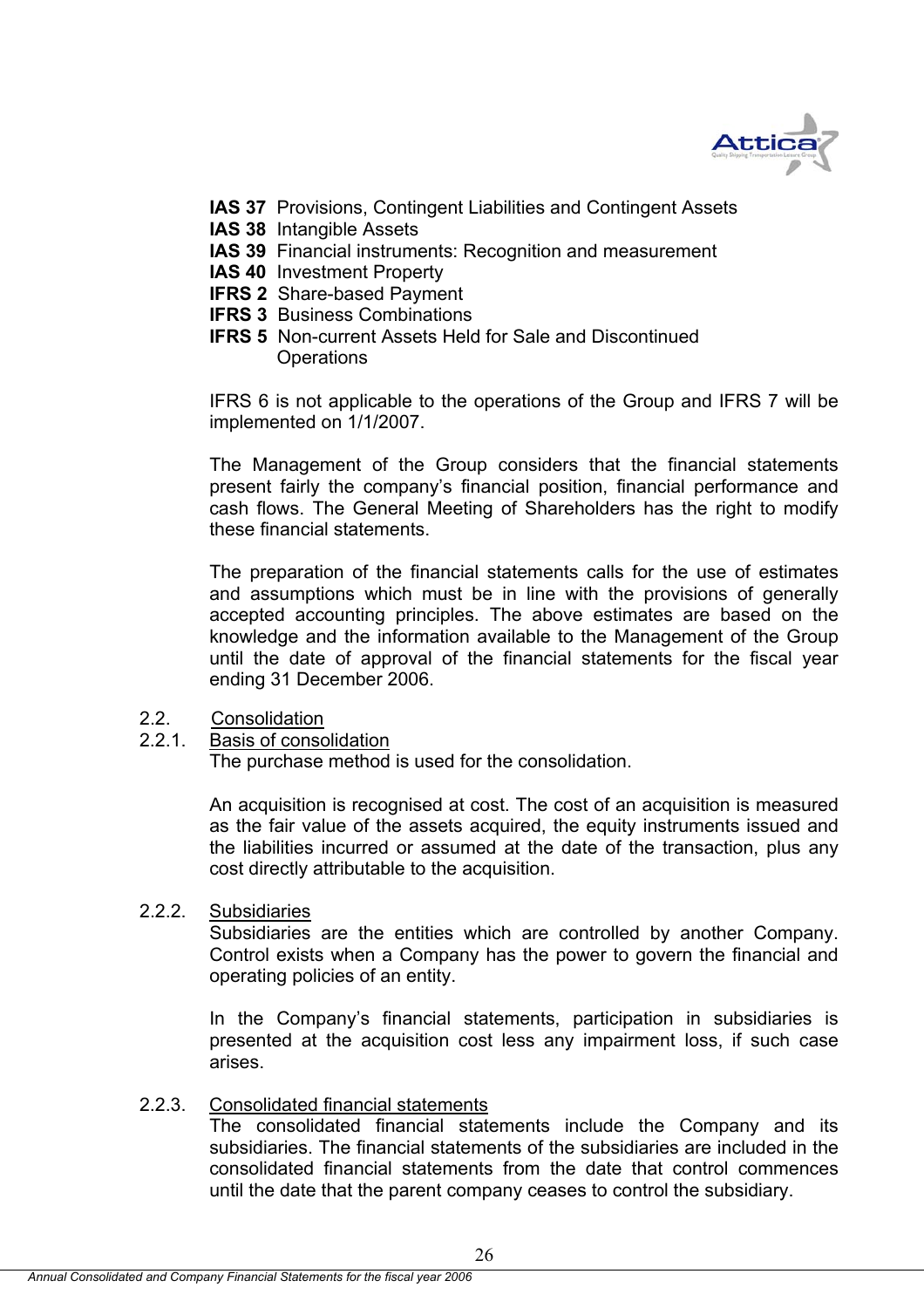

Intercompany transactions, balances and gains or losses on transactions between companies of the Group are eliminated unless the transaction relates to an asset which provides evidence of impairment.

The subsidiaries' accounting policies are consistent with the policies adopted by the Group.

Minority interests are presented separately from the shareholders' equity of the Group.

## 2.3. Goodwill

Goodwill represents the excess of the cost of an acquisition over the fair value of identifiable assets and liabilities of the acquired subsidiary or associated company, at the time of acquisition. The goodwill is not amortized. The goodwill is subject to an impairment test at the end of each year.

The negative goodwill which, prior to the first application of IFRS, was shown as a deduction from equity, it cannot be recognised as an asset. The Company shall not recognise that goodwill in profit or loss if it disposes of all or part of the business to which that goodwill relates.

## 2.4. Investments

The investments are classified according to their scope as follows:

a) Long-term investments

These investments are recognised at cost plus any cost directly attributable to the investment and are reported as non-current assets. The company, annually, shall assess whether there is any indication that an investment need to be impaired.

If any such indication exists, impairment losses are recognised in the shareholders' equity.

b) Investments held for sale (short-term investments)

These investments are initially recorded at cost plus any cost attributable to the investment. Subsequently, these investments are re-measured at fair value and gains or losses are recorded under shareholders' equity until these are disposed of or considered impaired. When these are disposed of or considered impaired, gains or losses are recognised in the income statement.

## 2.5. Tangible assets

Tangible assets are stated at acquisition cost less accumulated depreciation and any impairment loss.

Acquisition cost includes expenses that are directly attributable to the acquisition of the assets.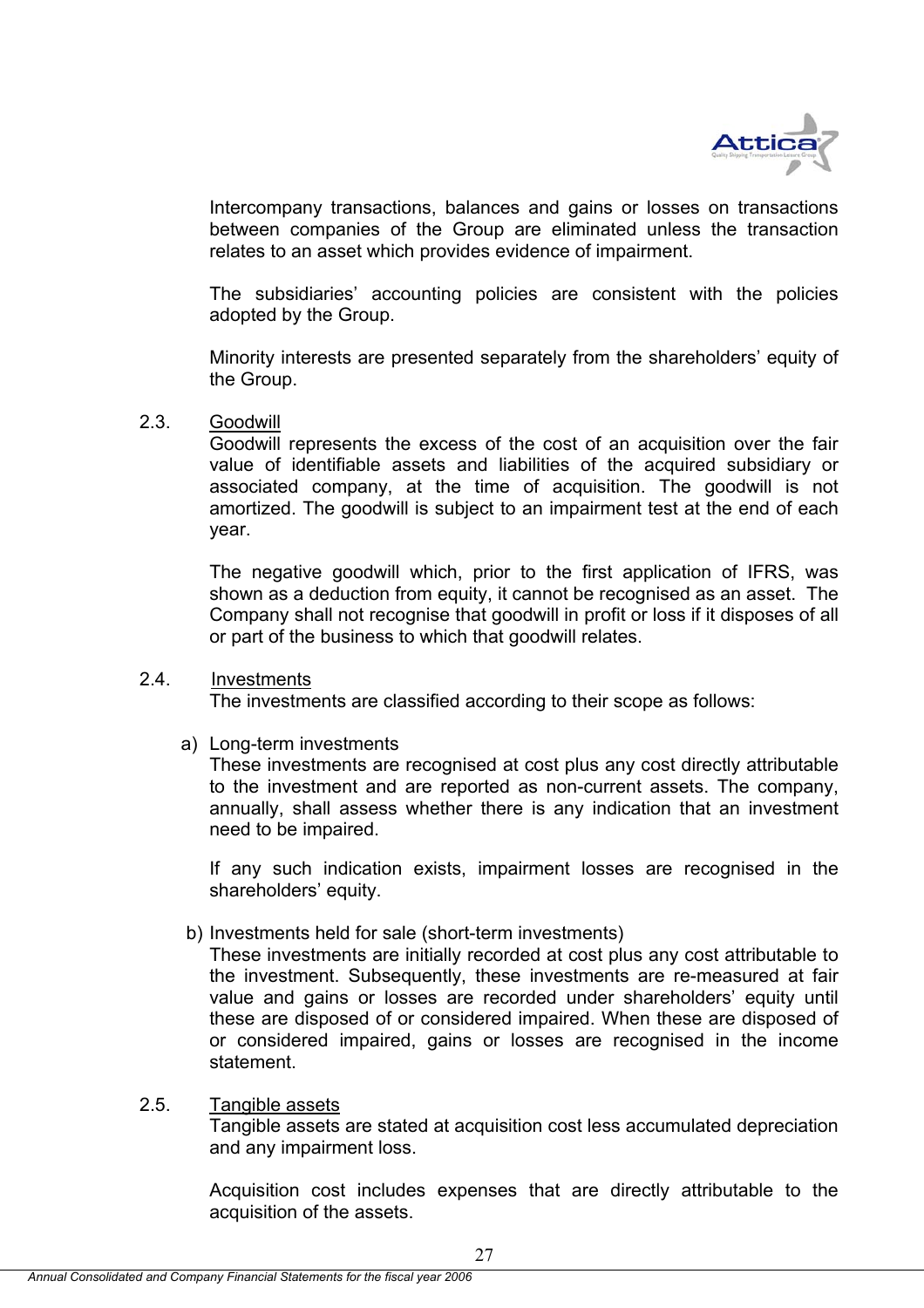

Subsequent costs are added in the asset's carrying amount or recognised as a separate asset, only when it is probable that additional future economic benefits, associated with the asset, will arise for the Group.

All other expenses are charged to the income statement as they are considered as repairs and maintenance.

Land is not depreciated.

Depreciation is calculated on a straight line basis over the estimated useful life of each asset.

The estimated useful lives are as follows:

| 1. Conventional vessels           | 30 years |
|-----------------------------------|----------|
| 2. High-speed vessels (Catamaran) | 15 years |
| 3. Buildings                      | 60 years |
| 4. Harbor establishments          | 10 years |
| 5. Motor Vehicles                 | 5 years  |
| 6. Furniture and fixtures         | 5 years  |
| 7. Hardware equipment             | 3 years  |
|                                   |          |

The residual value of the vessels is estimated at 20% of the acquisition cost. For the other fixed assets no residual value is calculated. The residual value and the useful life of fixed assets is reviewed annually.

Costs incurred subsequent to the acquisition of a vessel for the purpose of increasing the future economic benefits from the operation of the vessel or for compliance with new safety rules and regulations are capitalised separately and are depreciated over 5 years. Furthermore, costs incurred subsequent to extensive additions and improvements of the vessels, are capitalised separately and are depreciated over 5 years.

Once the sale of a tangible asset is completed, the difference between the selling price and the net book value less any expenses related to the sale, is recognised as gain or loss in the income statement.

## 2.6. Intangible assets

 The Group considers that the useful life of its intangible assets is not indefinite. The intangible assets of the Group are the following:

a) Trademarks

 Trademarks are recognised at cost less accumulated depreciation and any impairment loss.

 The cost of trademarks includes expenses related to the development and registration of the trademarks in Greece and abroad.

The useful life of trademarks is 15 years and depreciation is calculated on a straight line basis.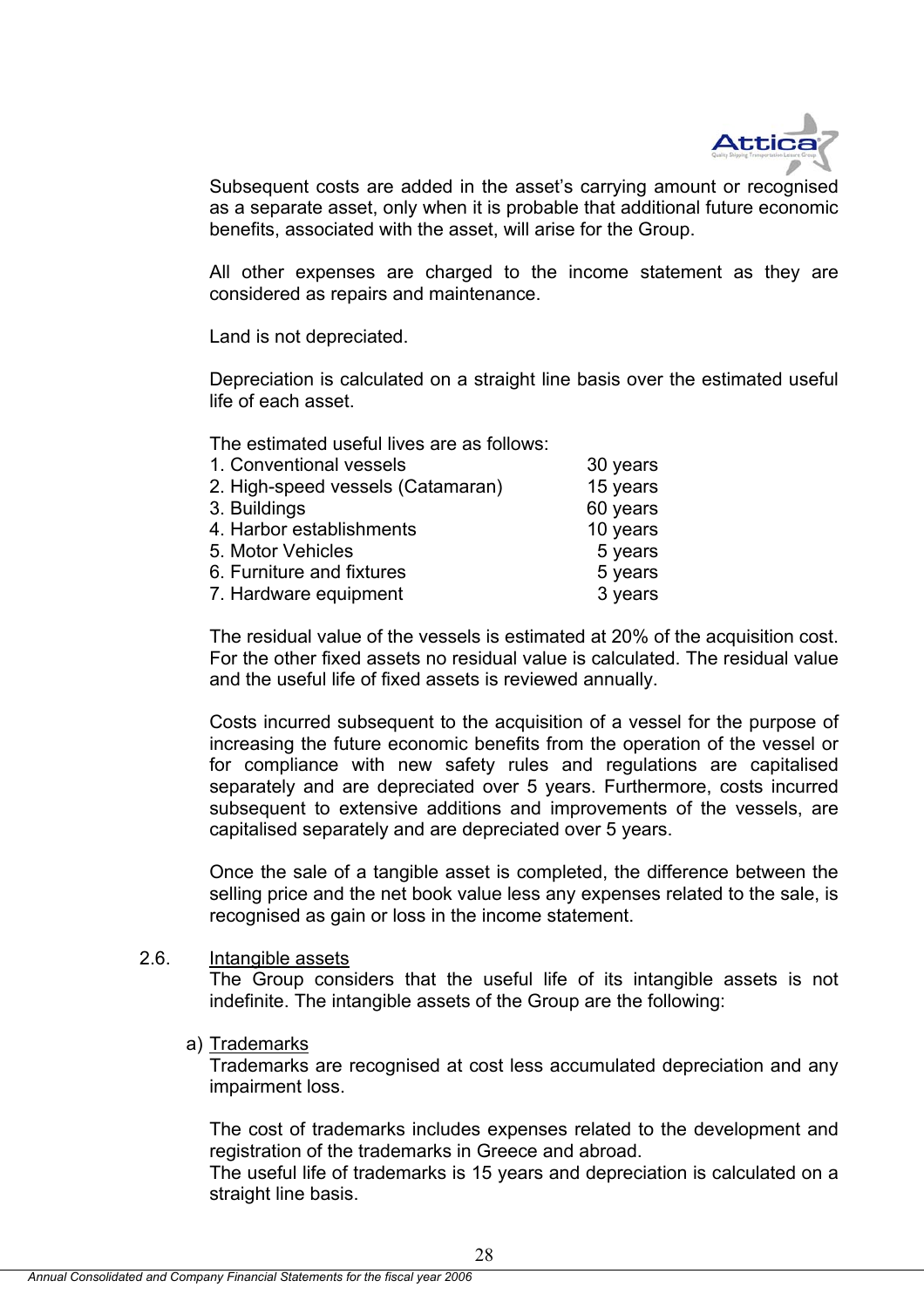

b) Computer software

 Computer software programs are recognised at cost less accumulated depreciation and any impairment loss.

 The initial cost includes, in addition to the licenses, all installation, customizing and development expenses.

Subsequent expenses which enhance or extend the performance of computer software programs beyond their original specifications are recognised as capital expenditure and are added to the original cost of the software.

Useful life of computer software is 8 years and depreciation is calculated on a straight line basis.

## 2.7. Impairment of assets

At each reporting date the assets are assessed as to whether there is any indication that an asset may be impaired.

If any such indication exists, the entity estimates the recoverable amount of the asset, namely the present value of the estimated future cash flows that are expected to flow into the entity by the use of the asset.

The recoverable amount of an asset or a cash generating unit is the higher of its fair value less associated costs of selling the asset and its value when used by the entity.

As a cash generating unit is defined the geographical segment to which each vessel operates, so as it is reported in paragraph 2.16.

Impairment losses are recognised in the income statement.

## 2.8. Investment property

An investment in property is initially recognised at cost. Transaction costs are included in the initial cost. Subsequent expenses are added to the cost only if it is probable that future economic benefits are expected.

Subsequent to initial recognition, an investment in property is stated at cost less accumulated depreciation and any accumulated impairment losses.

## 2.9. Inventories

Inventories are stated at the lower value between cost and net realizable value. Net realizable value is the estimated selling price less applicable variable selling expenses. The cost of inventories is determined using the weighted average method.

## 2.10. Trade receivables

Trade receivables are short-term receivables to be collected in less than 12 months from the date of recognition and are initially recognised at fair value.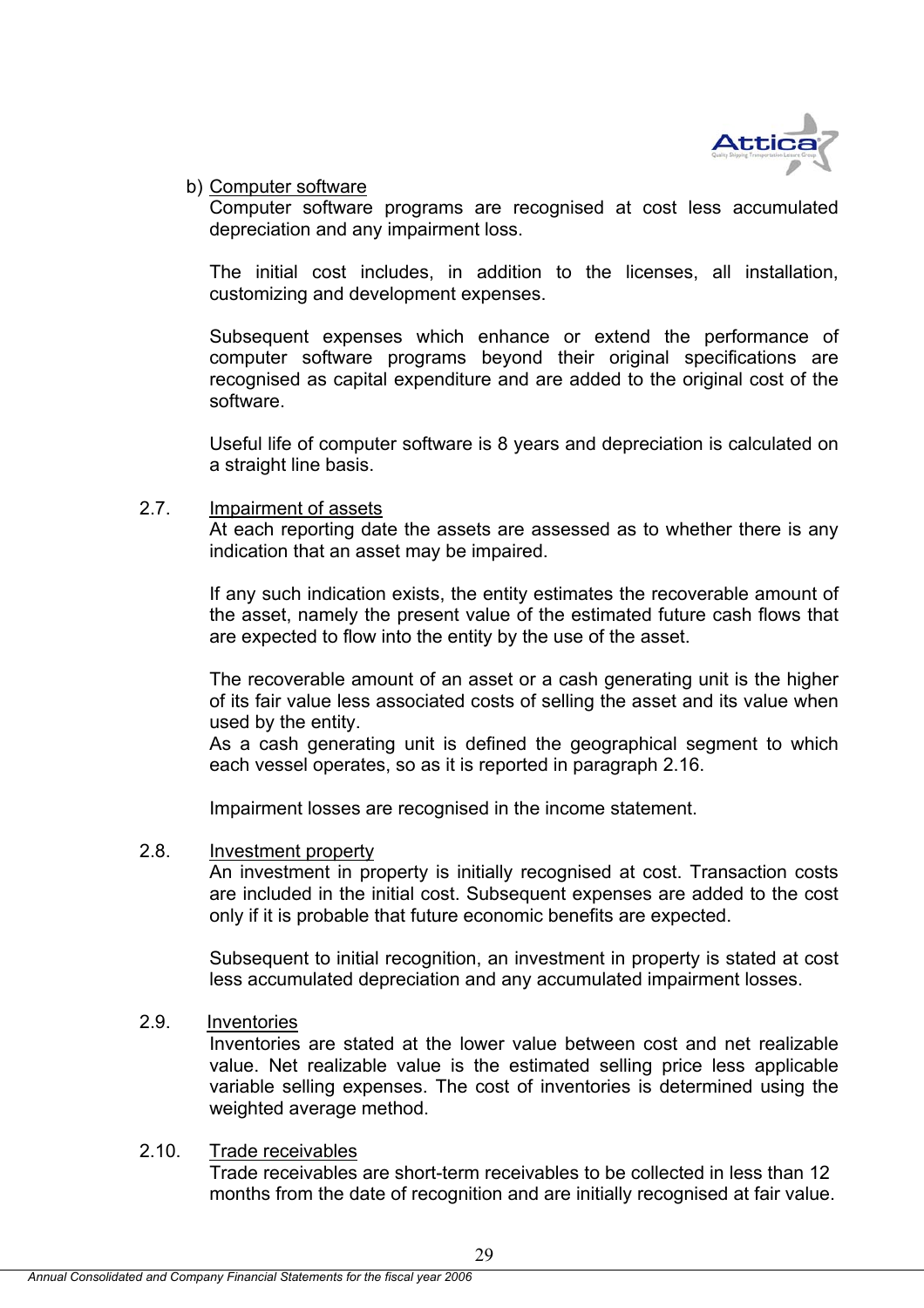

Subsequently, if the collection is delayed, trade receivables are measured at amortized cost using the effective interest rate, less any impairment loss.

Impairment loss is established when there is objective evidence that the Group will not be able to collect all the amounts due.

The amount of the provision calculated when there is a delay in collection of a trade receivable, is the difference between the asset's carrying amount and the present value of estimated future cash flows.

The discounting of the above difference is calculated using the effective interest rate.

The amount of the provision is recognised in the income statement.

## 2.11. Cash and cash equivalents

Cash and cash equivalents include cash in hand, deposits in banks, other short-term highly liquid investments maturing within three months and bank overdrafts.

## 2.12 Share capital

Share capital consists of common ordinary shares and is included in shareholders' equity.

Costs directly attributable to the issuance of new shares are shown in equity as a deduction from the share premium, net of tax.

Costs directly attributable to the issuance of new shares for the acquisition of a new entity are recognised in the cost of the acquired entity.

The cost of treasury stock is deducted from equity until the shares are cancelled or disposed of. In this case profit or loss, net from direct costs, is included in shareholders' equity.

## 2.13. Dividends

Dividends payable are recognised as a liability when these are approved by the Shareholders' General Assembly.

## 2.14. Revenue

The revenue of the Group is derived from cargo, passengers and vehicles fares, from on board sales of goods and services and from sales of travel agency services. The Group also has income from credit interest and dividends.

## 2.14.1. Revenue from fares

Revenue from fares is recognised as follows:

a) For international routes: when the customer travels.

b) For domestic routes: when the ticket is issued.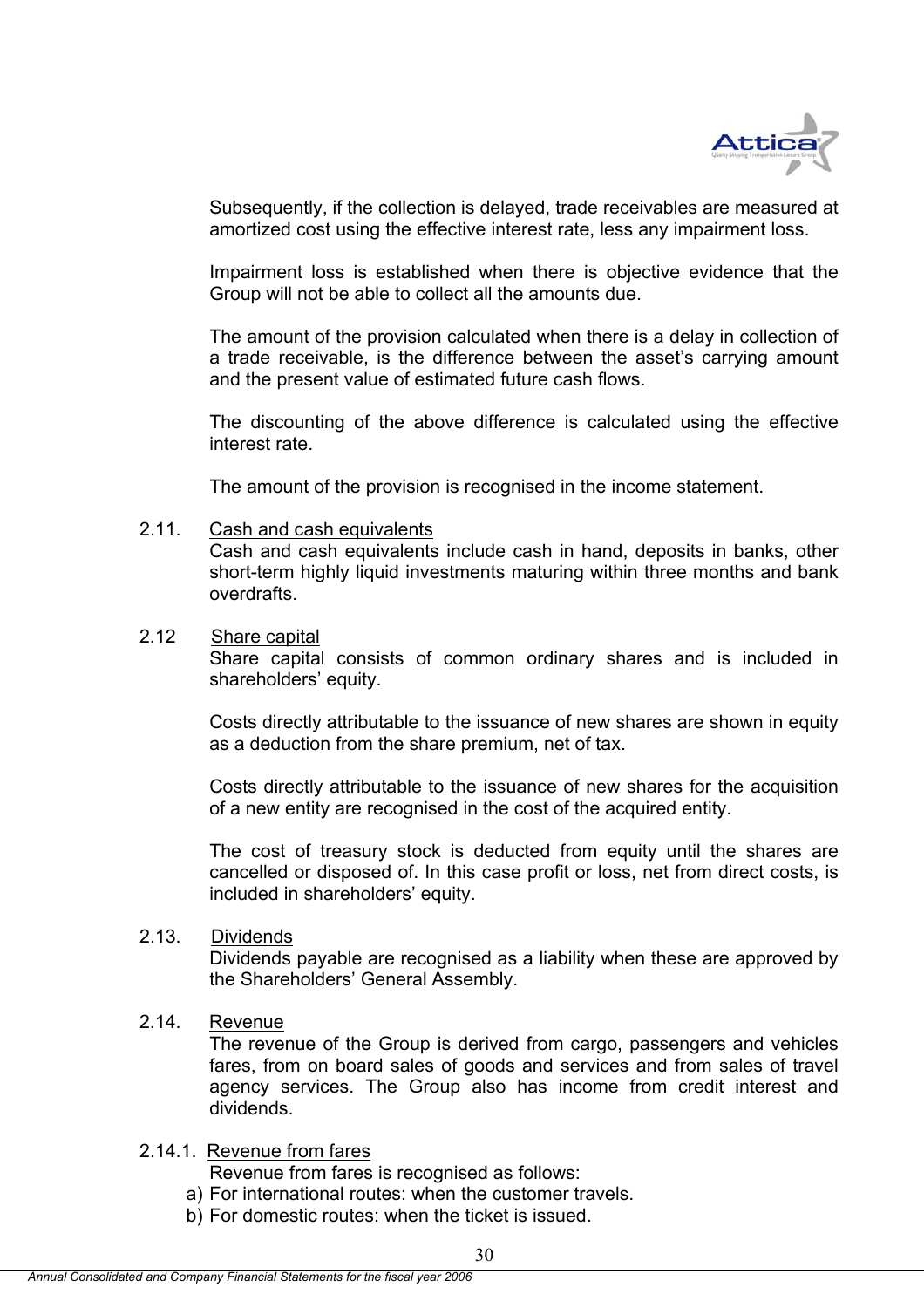

The above difference to the recognition of income between international and domestic routes is due to the fact that tickets for domestic routes issued in a specific month that are due to travel in a subsequent month, are not of a substantial amount compared to total income. Besides this, the cost of tracking changes of tickets for the period from the date of issuance to the date of traveling would be very significant compared with the benefit of such information.

- c) For revenues from timecharter when the days of the timecharter are accrued.
- 2.14.2. Revenue from on board sales

Revenue from sales of goods and services on board is recognised upon delivery of goods or services.

Regarding the services provided by the Group through concessions, revenue is recognised when the invoice is issued for services relating to the period.

2.14.3. Revenue from travel agency services

Revenue from sales of air tickets are the sales commissions which the Group receives from airline companies and is recognised when the invoice is issued.

Revenue from tour operating packages is recognised when the appropriate invoice is issued.

All the above revenue is recognised when the collection of the related receivables is reasonably assured.

2.14.4. Interest income

Interest income is recognised on an accrual basis using the effective interest method.

2.14.5. Dividend income

Dividend income is recognised as revenue on the date the dividends are approved from the Shareholders' General Assembly of the entity which declares these.

- 2.15. Accounting for Government grants and disclosure of Government assistance
- 2.15.1. Government grants related to assets Government grants that relate to assets are those that are provided to entities subject to the condition that the entity will purchase or construct long-term assets.

Government grants are recognised when it is certain that:

- a) The entity will comply with the conditions attached to these grants.
- b) The grants will be received.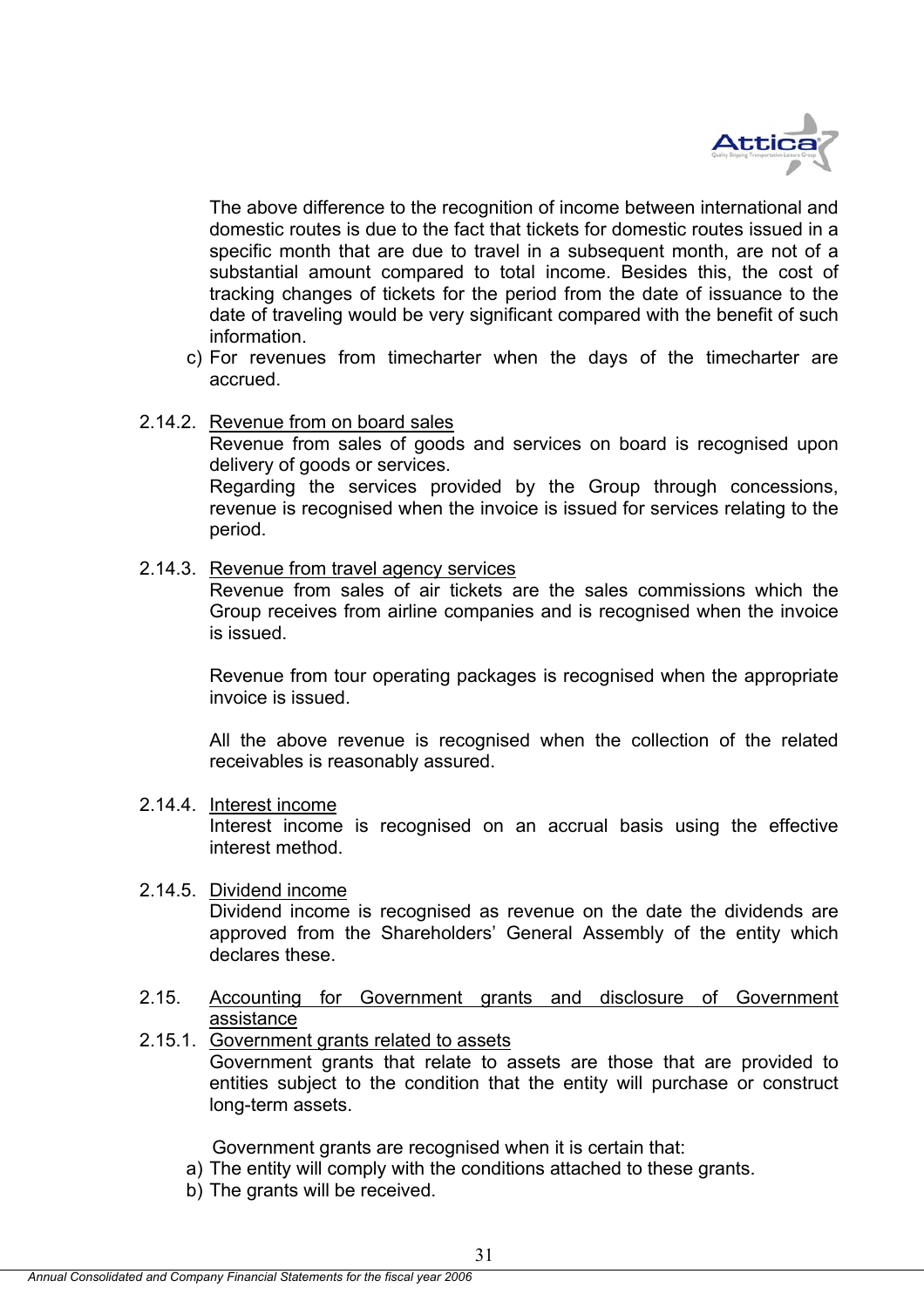

Government grants related to assets are recognised as a deferred income, on a systematic basis, during the useful life of a non current asset.

## 2.15.2. Government grants related to income

Government grants related to income are recognised as income over the periods, on a systematic basis, in order to match the relevant costs.

## 2.16. Segment reporting

A business segment is a distinguishable component of an entity that is engaged in providing an individual product or service or a group of related products or services which are subject to risks and returns that are different from those of other business segments.

A geographical segment is a distinguishable component of an entity that is engaged in providing products or services within a particular economic environment and which is subject to risks and returns that are different from those of components operating in other economic environments.

The Group mainly operates in sea transportation services for passengers, private vehicles and cargo in several geographical areas. For this reason geographical segmentation is used.

The Group's geographical segments, for the fiscal year 2006 are the following:

- a) Greek Domestic Market
- b) Adriatic Sea
- c) Baltic Sea
- d) North Sea

The Group's vessels provide transportation services to passengers, private vehicles and cargo. The Company's sales are highly seasonal. The highest traffic for passengers and vehicles is observed during the months July, August and September while the lowest traffic for passengers and vehicles is observed between November and February. On the other hand, cargo sales are not affected significantly by seasonality.

## 2.17. Expenses

2.17.1. Borrowing costs

 Borrowing costs are interest and other costs incurred by an entity in connection with the borrowing of funds.

Borrowing costs include:

- a) Interest on bank overdrafts and interest on short-term and long-term borrowings.
- b) Amortisation of discount or premium occurring out of the issuance or repayment of borrowings.
- c) Amortisation of ancillary costs incurred in connection with the arrangement of borrowings.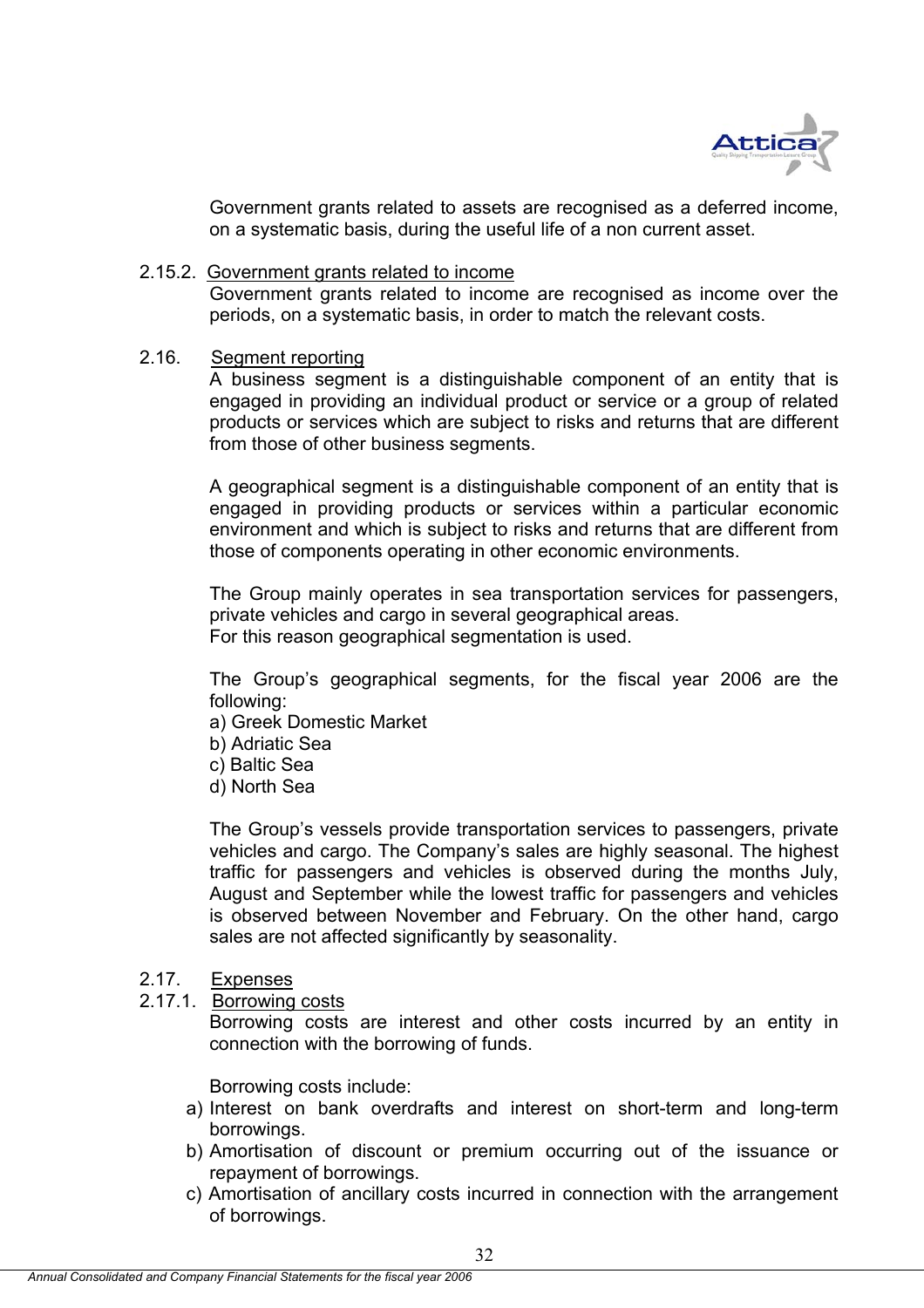

- d) Finance charges in respect of finance leases recognised in accordance with IAS 17 "Leases".
- e) Exchange differences arising from foreign currency borrowings to the extent that these are regarded as an additional cost to interest costs.
- 2.17.1.1. Recognition of borrowing cost

Borrowing costs are recognised as an expense in the period in which these are incurred unless these are related to the acquisition or construction of a qualifying asset. In this case, these are capitalised.

#### 2.17.1.2. Capitalisation procedures of borrowing costs The capitalisation of borrowing cost:

- a) Commences when the investment in an asset is taking place and borrowing cost exists.
- b) Is suspended when the investment in an asset is suspended for a long period.
- c) Ceases when all the activities necessary to prepare the qualifying asset for its intended use or sale are completed.

## 2.17.2. Employee benefits

2.17.2.1. Short-term benefits

 The current obligations of the Group towards its personnel, in cash or in non-monetary items are recognised as expenses as soon as they are incurred unless these relate to services that are included in the cost of an asset.

2.17.2.2. Defined benefit plans

 Defined benefit plan is a legal obligation of the Group that defines an amount of pension benefit that an employee will receive on retirement. The defined benefit obligation is calculated annually based on actuarial valuation performed by independent actuaries using the projected unit credit method. Actuarial gains or losses are recognised in the income statement.

2.17.3. Leases

## 2.17.3.1. Finance leases

Finance leases are recognised as assets and liabilities at amounts equal to the fair value of the leased property or, if lower, to the present value of the minimum lease payments.

The depreciation method of leased assets, when at the end of the leasing period the ownership remains to the Company, is similar to the method used for the other assets of the Company. Depreciation is calculated in accordance with IAS 16 "Property, plant and equipment" and IAS 38 "Intangible assets". Therefore, paragraphs 2.5. "Tangible assets", 2.6. "Intangible assets" and 2.7. "Impairment of assets" refer. When at the end of the leasing period the ownership does not remain to the Company, the depreciation is calculated by using the shorter period between the duration of the lease and the useful life of the asset.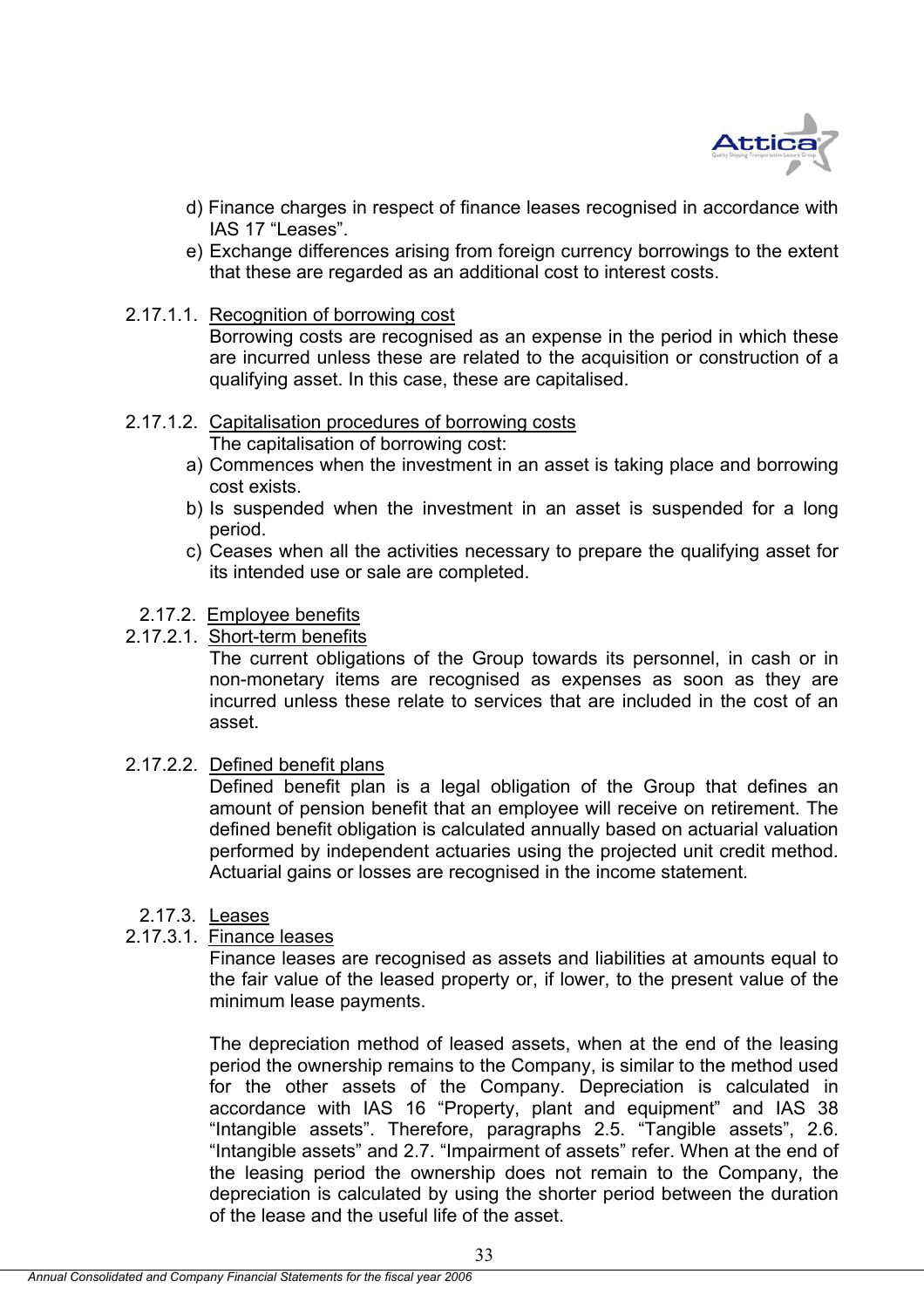

## 2.17.3.2. Operating leases

The lease payments for an operating lease are recognised as an expense and charged to the income statement. In case that according to the leasing contract, at the end of the lease period repairs are required on damages occurred out of usual wear and tear of the leased asset then these expenses are recognised in the income statement of the year when the lease contract is terminated.

## 2.17.4. Provisions, contingent liabilities and contingent assets Provisions are recognised when:

- a) The Group has a present obligation, legal or construed, as result of a past event.
- b) It is probable that an outflow of resources embodying economic benefits will be required to settle an obligation.
- c) A reliable estimation of the obligation can be made. Provisions should be reviewed at each balance sheet date.

 Contingent liabilities or contingent assets are not recognised in the financial statements, but they are disclosed in the notes to the financial statements, when the possibility of an outflow or inflow of economic benefit is remote.

## 2.17.5. Allocation of revenue and expenses

## 2.17.5.1. Allocation of joint revenue and expenses

As reported in paragraph 4.1, Joint Ventures and management companies which are consolidated in the Group, transfer all revenue and expenses relating to specific companies to these shipowning companies. This means that when revenue or expenses are incurred which are not related to specific shipowning companies, these expenses are allocated to the shipowning companies based on gross registered tonnage of each vessel.

## 2.17.5.2. Allocation of expenses on a monthly basis

The Group recognises insurance expenses and annual survey (dry docking) expenses in the income statement on a monthly basis because the above expenses are incurred once every year but relate to a complete fiscal year of operation.

## 2.18. Current and deferred income taxes

For a better understanding of the way in which the Group's income is taxed, the profits are classified based on their origin.

## 2.18.1. Income tax on profit from shipping activities

According to Law 27/1975, article 6, the shipowning companies whose vessels are carrying the Greek flag pay taxes based on the gross tonnage of the vessels, regardless of profits or losses. This tax is in effect an income tax which is readjusted according to the above law.

The payment of the above tax covers all obligations which are related to income tax with regard to shipping activities.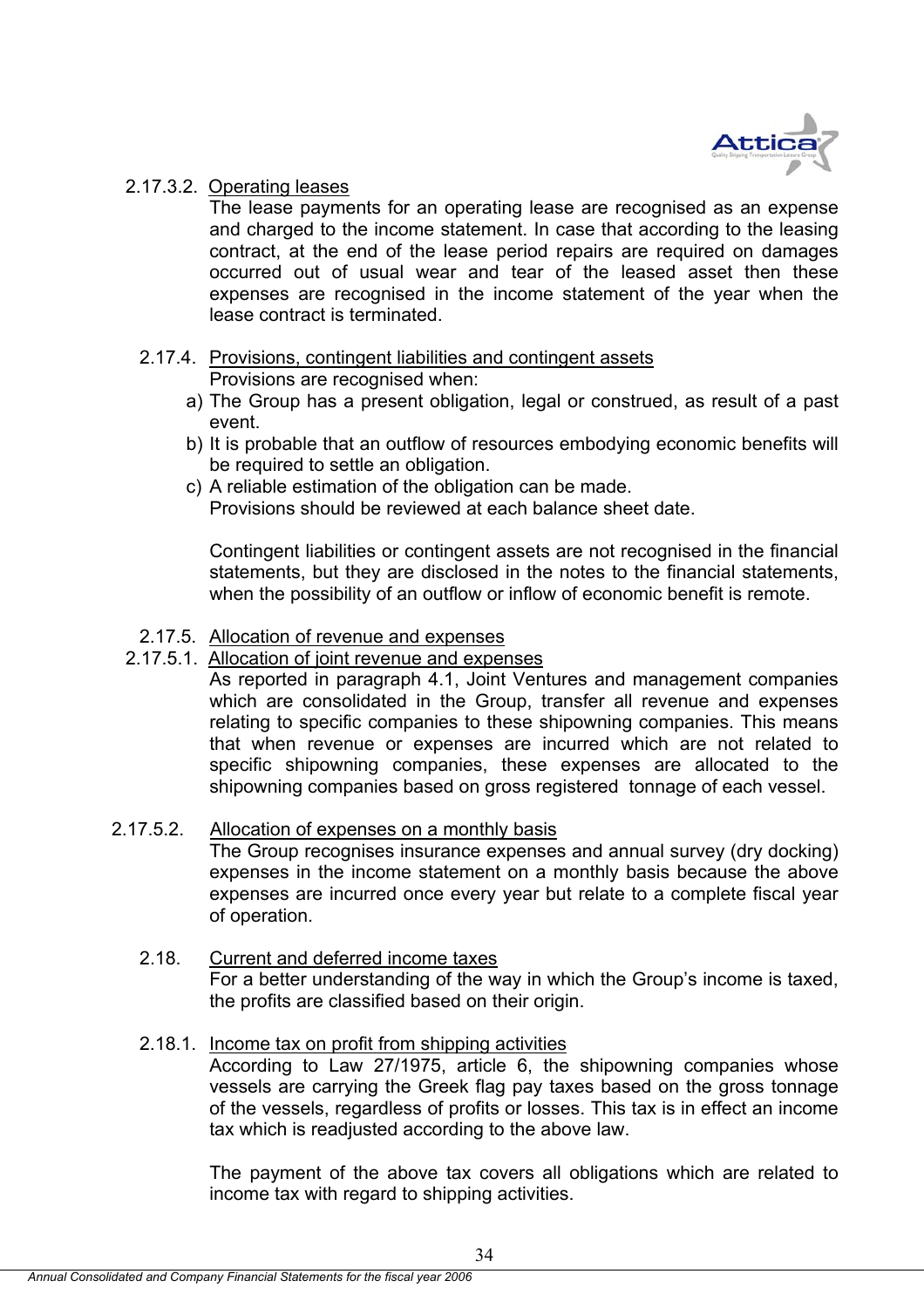

In this case, a permanent difference exists between taxable and accounting results, which will not be taken into consideration for the calculation of deferred taxation.

2.18.2. Income tax on profit from financial revenues

This category includes financial revenue which is recognised as taxable when it is distributed or capitalised. For the portion of the revenue which will not be distributed, a temporary tax difference will result and a deferred tax liability will be recognised until the distribution of these revenues. The following sources of revenue are exempted:

- a) The interest on deposits which is taxable under the general taxation rules.
- b) The dividends received from other companies which are not subject to taxation and therefore are not taken into account for the calculation of deferred tax.
- 2.18.3. Income tax on profit from non-shipping activities

In that case, the profits are subject to the provisions of the tax law. When calculation of deferred tax is required, it will be done in accordance with IAS 12.

2.19. The effect of changes in foreign exchange rates The functional currency of the Group is Euro.

> Transactions in foreign currencies are translated into Euro at the exchange rate applying at the date of the transaction.

At each balance sheet date:

- a) Monetary items are translated using the closing rate of that date. Exchange differences arising in the above case are recognised in profit or loss in the period in which they arise.
- b) Non-monetary items in foreign currency that are measured using historical cost are translated by using the exchange rate at the date of transaction. These items at each balance sheet date are translated into functional currency by using the closing rate of that date.

Exchange differences arising on the settlement of non-monetary items are recognised directly in shareholders' equity.

 Exchange differences arising from the translation of the net investment in foreign entities are recognised in the income statement.

On consolidated basis the above exchange differences are taken initially to shareholders' equity and when the foreign entity is sold or closed, such exchange differences are recognised in the income statement.

- 2.20. Financial instruments
	- The basic financial instruments of the Group are:
	- a) Cash, bank deposits, short-term receivables and payables.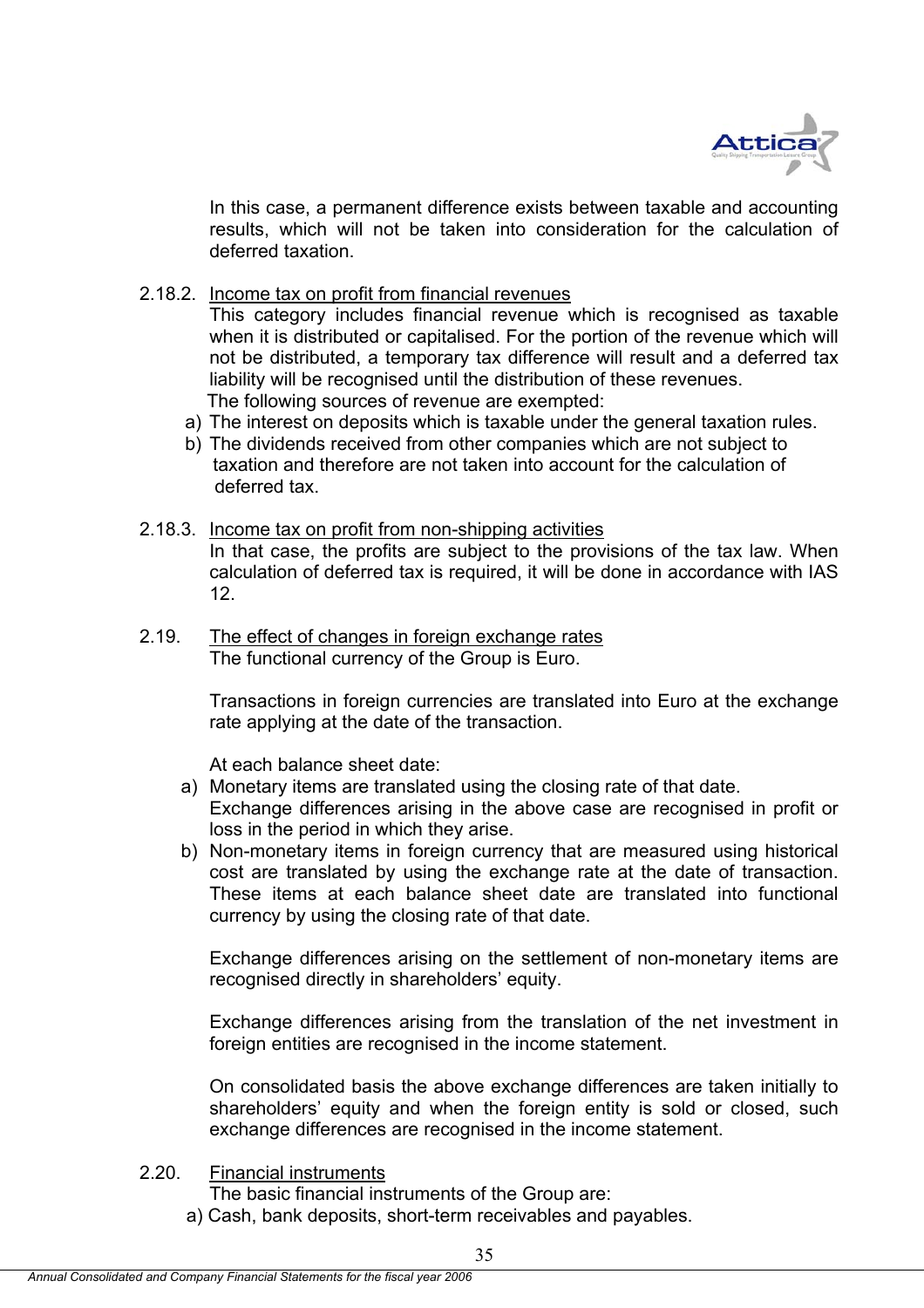

Given the short-term nature of these instruments, the Group's Management considers that their fair value is essentially identical to the value at which these are recorded in the accounting books of the Group.

b) Securities

 Securities are titles that embody rights on specific financial assets which can be valued in cash.

 Securities are initially recognised at cost which is the market price plus expenses related to the transaction.

Securities are held by the Group for trading purposes. This means that these are acquired with the intention of selling them for a profit.

Subsequently securities are measured at fair value and any profit or loss is recognised in the income statement.

 Fair values of listed securities in active markets are calculated with current prices.

For non negotiable securities, fair values are defined through various valuation methods such as the analysis of recent comparative transactions, estimation of future cash flows, etc.

c) Bank loans

 Management considers that the interest rates of bank loans are almost equal to current market interest rates and therefore, it is not appropriate to adjust the value of these liabilities.

d) Bond Loans

 Bond Loans are initially recognised at cost which is the fair value of the actual amount received including issuance expenses. Subsequently these are valued at the carrying amount as it is calculated by the application of the effective interest rate method.

Any difference between the amount received at the issuance date, net of related expenses, and the amount that is finally repaid is recognised in the income statement using the effective interest rate method over the period of the Bond Loan.

The recognition of sales and purchases is effected at the transaction date and not at the settlement date.

## 2.21. Earnings per share

Basic earnings per share are calculated by dividing the profit or loss for the period, attributable to ordinary equity shareholders, adjusted for the payment of dividends to preferred shares, by the weighted average number of ordinary shares outstanding during the period.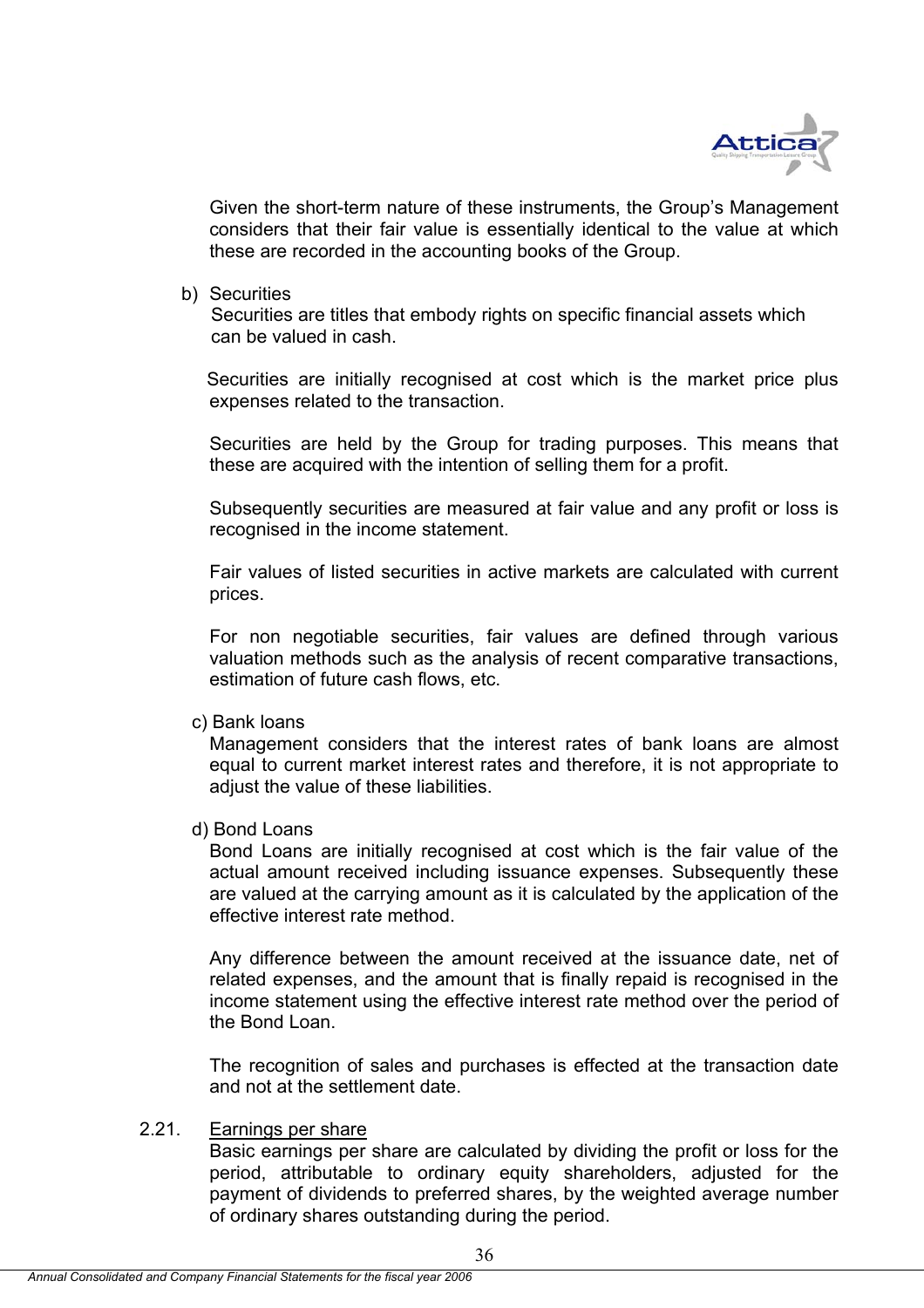

For the purpose of calculating basic earnings per share for the consolidated financial statements the numerator includes profit or loss attributable to equity shareholders of the parent company and the denominator includes the weighted average number of ordinary shares outstanding during the period.

## **3. Financial risk management**

## 3.1. Financial risk factors

a) Market risk

 The Group operates in countries that belong to the European Monetary Union (Eurozone) and in United Kingdom.

 The foreign exchange risk arising from operating in the market of North Sea is not significant because the revenue in UK pounds is less than 10% of the total revenue of the Group.

The Group rarely buys foreign currencies in advance or enters into forward contracts.

The amount spent for provisions of spare parts and other materials or services in foreign currencies outside the Eurozone are not substantial compared to the total amounts spent for provisions.

b) Credit risk

 The Group has established credit control procedures in order to minimize credit risk.

 The Group estimates that there is no considerable concentration of trade receivables in any sales agent except in the case of "Attica Premium SA" which is 100% subsidiary company and therefore there is no credit risk.

The Group has defined credit limits and specific credit policies for all of its customers.

 Furthermore, the Group has obtained bank guarantees from major Premium Sales Agents, in order to secure its trade receivables.

c) Liquidity risk

 The liquidity risk is at a very low level because the Group maintains sufficient cash and also has a high credit rating from banks.

d) Interest rate risk

The borrowings of the Group are linked to floating interest rates.

 In order to manage the interest rate risk, the Group has entered an interest rate hedge for the next four years covering the largest part of the long-term borrowings.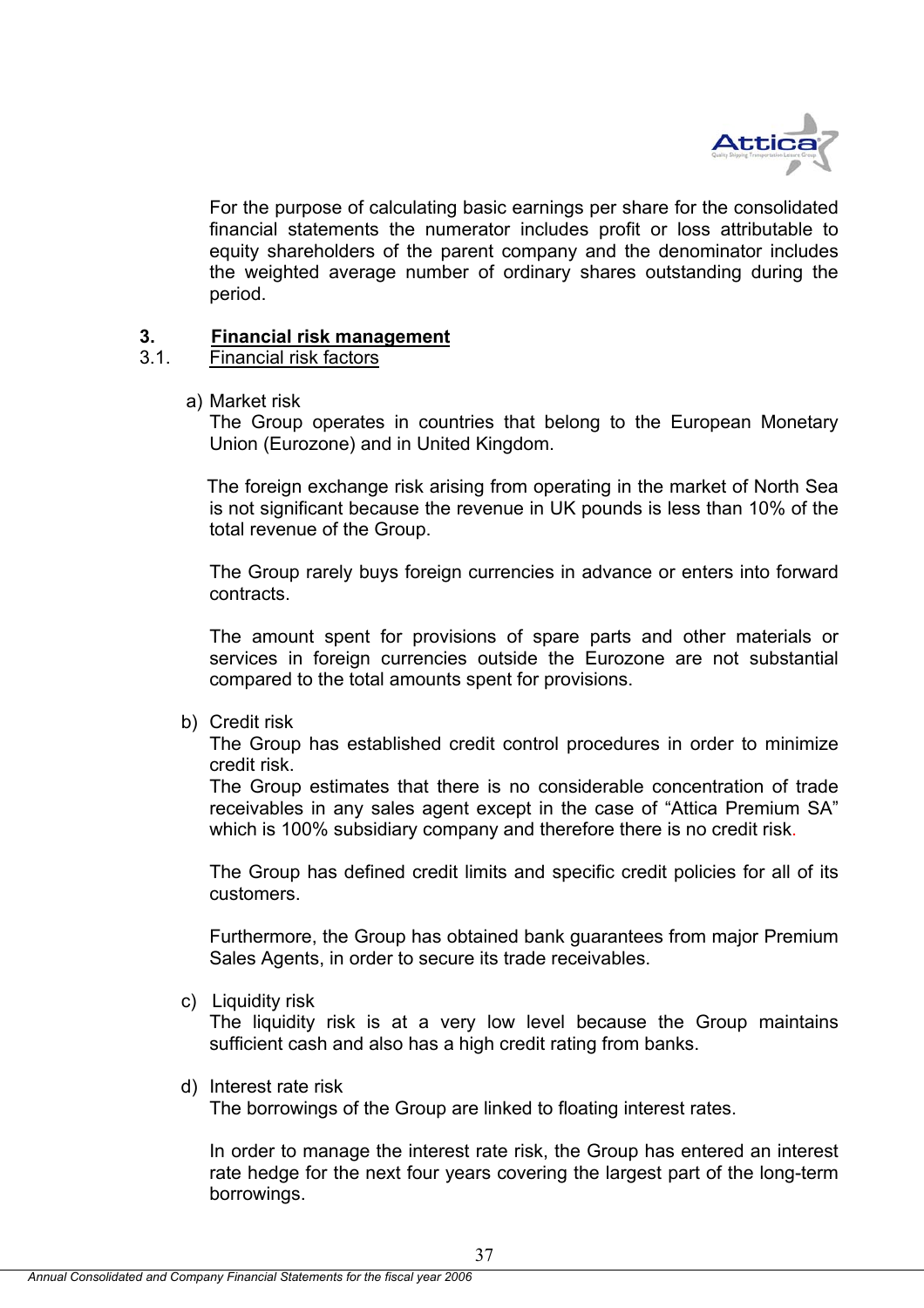

### 3.2. Determination of fair values

The fair value of financial instruments which are negotiable in active markets is calculated by using the closing price published in each market at the balance sheet date.

The asking price is used for the determination of the fair value of the financial assets and the bid price is used for the financial liabilities.

Nominal value of trade receivables, after related provisions, is approaching their fair value.

# **4 Related Party disclosures**

- Intercompany transactions
	- a) The intercompany transactions between the parent company and its subsidiaries relate to services (i.e. issuance of airline tickets) provided by the 100% subsidiary Attica Premium S.A.
	- b) There are no intercompany transactions between Superfast Group and Blue Star Group, whose shares are controlled 100% and 48,795% respectively by Attica Group.
	- c) There are no intercompany transactions between the subsidiaries of Superfast Group and the subsidiaries of Blue Star Group.
	- d) Attica Holdings S.A. consolidates two Joint Ventures and two companies that operate under the Law 378/68, which create intercompany transactions with shipowning companies.

Superfast Dodeka (Hellas) Inc. and Co. Joint Venture and the Management Company Superfast Ferries S.A. are responsible, under a contractual agreement with the subsidiaries of Superfast Group, for the revenue and common expenses of the vessels that operate in international routes. Also Superfast Dodeka (Hellas) Inc. and Co. Joint Venture is responsible, under a contractual Agreement, with Blue Star for the common revenue and expenses of the vessels that operate in international routes.

At the end of each month the above mentioned revenue and expenses are transferred to the shipowning companies.

Blue Star Ferries Joint Venture and the Management Company Blue Star Ferries S.A. are responsible, under a contractual agreement with the subsidiaries of Blue Star Group, for the revenue and common expenses of vessels. Blue Star Ferries Joint Venture is responsible for the revenue and common expenses of the vessels that operate in domestic routes and Blue Star Ferries S.A. is responsible for the revenue and common expenses of the vessels that operate in international routes. At the end of each month the above mentioned revenue and expenses are transferred to the shipowning companies.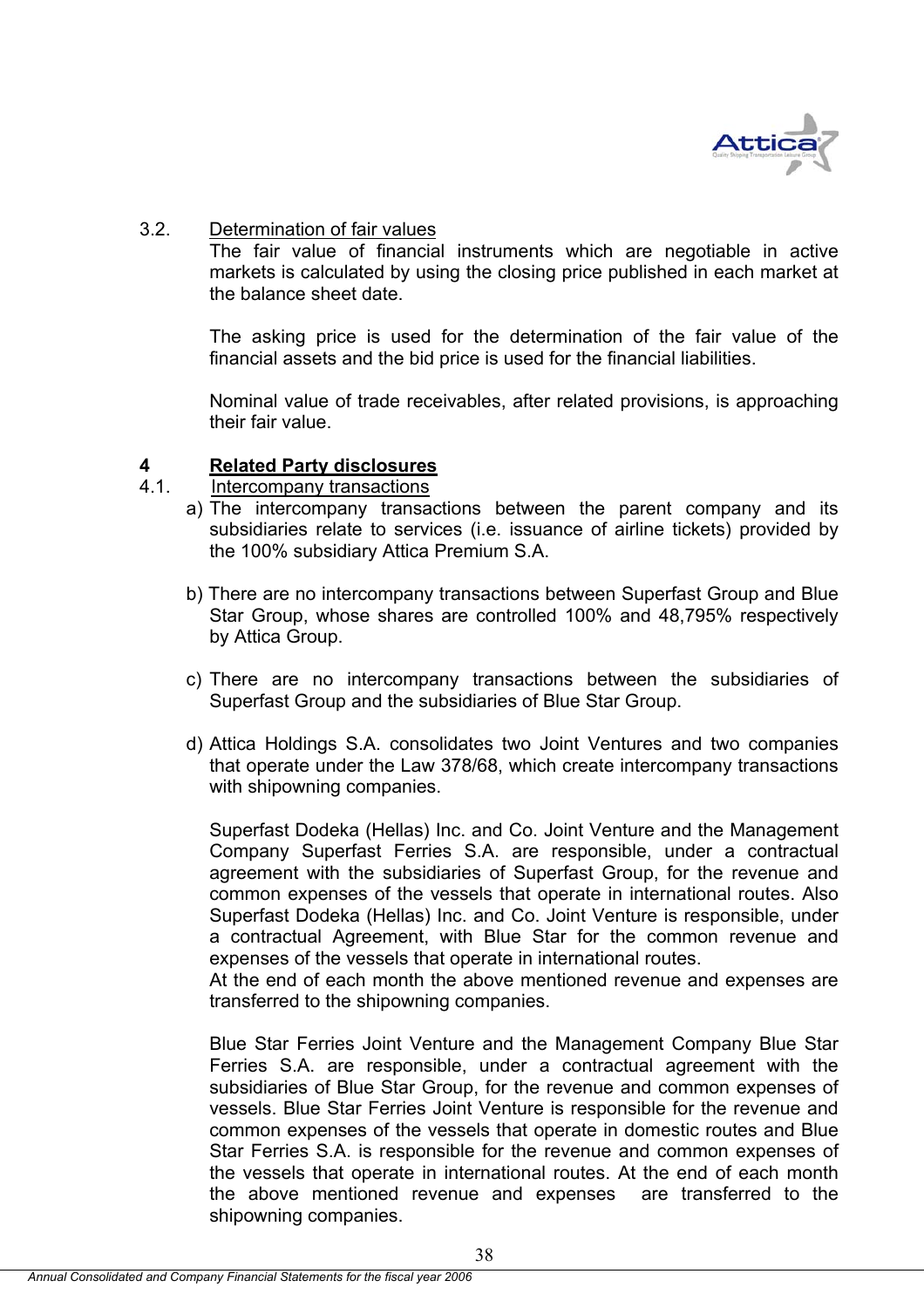

e) Attica Premium S.A., a 100% subsidiary of Attica Holdings S.A., is, according to a contractual agreement Premium Sales Agent for Superfast and Blue Star.

For these sales, Attica Premium S.A. receives commission which result in intercompany transactions.

f) During 2006 ATTICA HOLDINGS S.A. had not performed any intercompany transactions that create commercial revenue, apart from (a) above, amounting  $\epsilon$  4 thousand.

The capital transactions of ATTICA HOLDINGS S.A. with its subsidiaries during 2006 are the following:

- The company received the amount of  $\epsilon$  13.537 thousand as dividend of fiscal year 2005 from its 100% subsidiary SUPERFAST FERRIES MARITIME S.A.
- The companies of the Group SUPERFAST FERRIES MARITIME S.A., SUPERFAST EPTA MC, SUPERFAST OKTO MC, SUPERFAST EPTA INC., SUPERFAST OKTO INC., SUPERFAST ENNEA INC. and SUPERFAST DEKA INC. have decided to return part of their share capital to their parent company ATTICA HOLDINGS S.A. mainly due to sale of assets. The capital return amounts € 52.929 thousand.
- The company received the amount of  $\epsilon$  3.586 thousand as dividend of fiscal year 2005 from its 100% subsidiary BLUE STAR MARITIME S.A.

There are no any receivables or payables of the parent Company arising from or to its transactions with directly or indirectly related entities.

The intercompany balances as at 31/12/2006 can be found in the following table.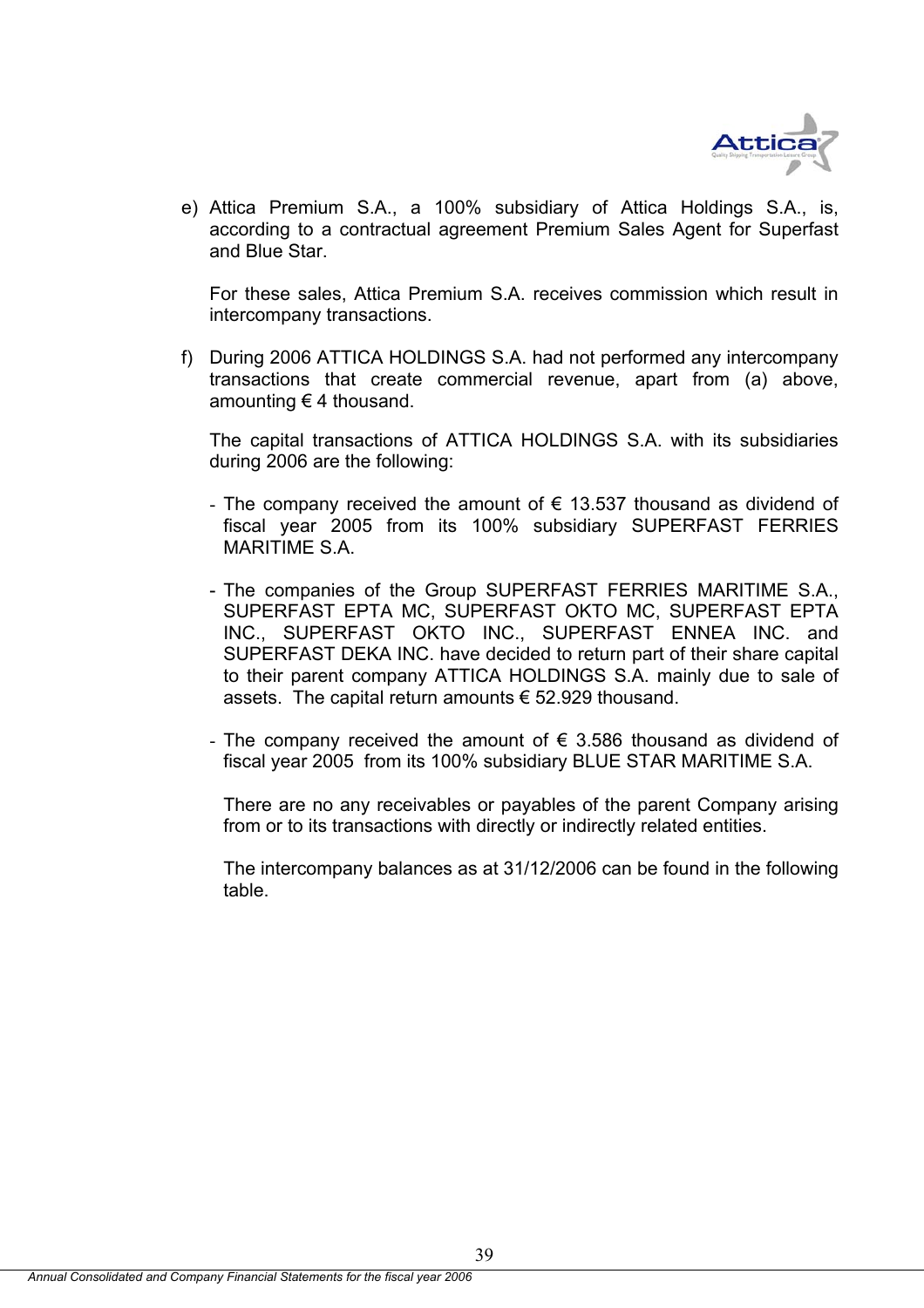

#### Intercompany balances of SUPERFAST Group

| <b>COMPANY</b>                  |              | SUPERFAST ENA<br>INC. |              | SUPERFAST ENA<br>(HELLAS) INC. |              | <b>SUPERFAST DIO</b><br>INC. |              | <b>SUPERFAST DIO</b><br>(HELLAS) INC. | SUPERFAST TRIA<br>INC. |               | <b>SUPERFAST TRIA</b><br>(HELLAS) INC. |               |
|---------------------------------|--------------|-----------------------|--------------|--------------------------------|--------------|------------------------------|--------------|---------------------------------------|------------------------|---------------|----------------------------------------|---------------|
|                                 | <b>DEBIT</b> | <b>CREDIT</b>         | <b>DEBIT</b> | <b>CREDIT</b>                  | <b>DEBIT</b> | <b>CREDIT</b>                | <b>DEBIT</b> | <b>CREDIT</b>                         | <b>DEBIT</b>           | <b>CREDIT</b> | <b>DEBIT</b>                           | <b>CREDIT</b> |
| SUPERFAST ENA INC.              |              |                       |              |                                |              |                              |              |                                       |                        |               |                                        |               |
| SUPERFAST ENA (HELLAS) INC.     |              |                       |              |                                |              |                              |              |                                       |                        |               |                                        |               |
| SUPERFAST DIO INC.              |              |                       |              |                                |              |                              |              |                                       |                        |               |                                        |               |
| SUPERFAST DIO (HELLAS) INC.     |              |                       |              |                                |              |                              |              |                                       |                        |               |                                        |               |
| SUPERFAST TRIA INC.             |              |                       |              |                                |              |                              |              |                                       |                        |               |                                        |               |
| SUPERFAST TRIA (HELLAS) INC.    |              |                       |              |                                |              |                              |              |                                       |                        |               |                                        |               |
| SUPERFAST TESSERA INC.          |              |                       |              |                                |              |                              |              |                                       |                        |               |                                        |               |
| SUPERFAST TESSERA (HELLAS) INC. |              |                       |              |                                |              |                              |              |                                       |                        |               |                                        |               |
| <b>SUPERFAST PENTE INC.</b>     |              |                       |              |                                |              |                              |              |                                       |                        |               |                                        |               |
| SUPERFAST PENTE (HELLAS) INC.   |              |                       |              |                                |              |                              |              |                                       |                        |               |                                        |               |
| SUPERFAST EXI INC.              |              |                       |              |                                |              |                              |              |                                       |                        |               |                                        |               |
| SUPERFAST EXI (HELLAS) INC.     |              |                       |              |                                |              |                              |              |                                       |                        |               |                                        |               |
| <b>SUPERFAST EPTA MC</b>        |              |                       |              |                                |              |                              |              |                                       |                        |               |                                        |               |
| <b>SUPERFAST OKTO MC</b>        |              |                       |              |                                |              |                              |              |                                       |                        |               |                                        |               |
| <b>SUPERFAST ENNEA MC</b>       |              |                       |              |                                |              |                              |              |                                       |                        |               |                                        |               |
| <b>SUPERFAST DEKA MC</b>        |              |                       |              |                                |              |                              |              |                                       |                        |               |                                        |               |
| SUPERFAST ENDEKA INC.           |              |                       |              |                                |              |                              |              |                                       |                        |               |                                        |               |
| SUPERFAST ENDEKA (HELLAS) INC.  |              |                       |              |                                |              |                              |              |                                       |                        |               |                                        |               |
| SUPERFAST DODEKA INC.           |              |                       |              |                                |              |                              |              |                                       |                        |               |                                        |               |
| SUPERFAST DODEKA (HELLAS) INC.  |              |                       |              |                                |              |                              |              |                                       |                        |               |                                        |               |
| <b>NORDIA MC</b>                |              |                       |              |                                |              |                              |              |                                       |                        |               |                                        |               |
| <b>MARIN MC</b>                 |              |                       |              |                                |              |                              |              |                                       |                        |               |                                        |               |
| <b>SUPERFAST FERRIES S.A.</b>   | 2.637        |                       |              | 16                             | 2.444        |                              |              | 18                                    | 422                    |               |                                        |               |
| SUPERFAST DODEKA (HELLAS) INC.  |              |                       |              |                                |              |                              |              |                                       |                        |               |                                        |               |
| & CO JOINT VENTURE              |              |                       |              |                                |              |                              |              |                                       |                        |               |                                        |               |
| SUPERFAST FERRIES MARITIME S.A. |              |                       |              |                                |              |                              |              |                                       |                        |               |                                        |               |
| <b>TOTAL</b>                    | 2.637        |                       |              | 16                             | 2.444        |                              |              | 18                                    | 422                    |               |                                        |               |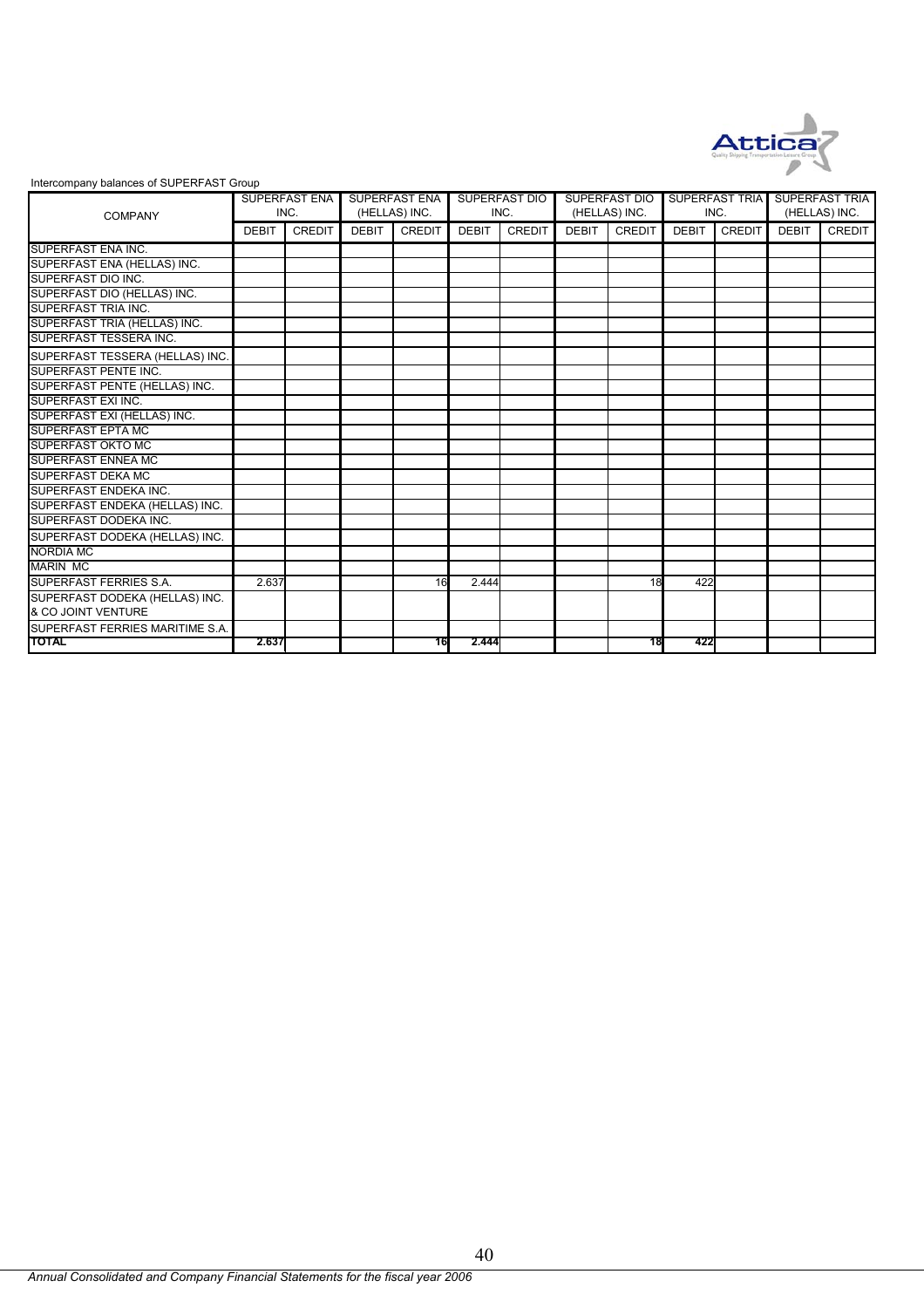

| <b>COMPANY</b>                                       | <b>SUPERFAST</b><br>TESSERA INC. |        |              | <b>SUPERFAST</b><br><b>TESSERA</b><br>(HELLAS) INC. | <b>SUPERFAST</b><br>PENTE INC. |               | <b>SUPERFAST</b><br>PENTE (HELLAS)<br>INC. |               | <b>SUPERFAST EXI</b><br>INC. |        | <b>SUPERFAST EXI</b><br>(HELLAS) INC. |        |
|------------------------------------------------------|----------------------------------|--------|--------------|-----------------------------------------------------|--------------------------------|---------------|--------------------------------------------|---------------|------------------------------|--------|---------------------------------------|--------|
|                                                      | <b>DEBIT</b>                     | CREDIT | <b>DEBIT</b> | <b>CREDIT</b>                                       | <b>DEBIT</b>                   | <b>CREDIT</b> | <b>DEBIT</b>                               | <b>CREDIT</b> | <b>DEBIT</b>                 | CREDIT | <b>DEBIT</b>                          | CREDIT |
| SUPERFAST ENA INC.                                   |                                  |        |              |                                                     |                                |               |                                            |               |                              |        |                                       |        |
| SUPERFAST ENA (HELLAS) INC.                          |                                  |        |              |                                                     |                                |               |                                            |               |                              |        |                                       |        |
| SUPERFAST DIO INC.                                   |                                  |        |              |                                                     |                                |               |                                            |               |                              |        |                                       |        |
| SUPERFAST DIO (HELLAS) INC.                          |                                  |        |              |                                                     |                                |               |                                            |               |                              |        |                                       |        |
| <b>SUPERFAST TRIA INC.</b>                           |                                  |        |              |                                                     |                                |               |                                            |               |                              |        |                                       |        |
| SUPERFAST TRIA (HELLAS) INC.                         |                                  |        |              |                                                     |                                |               |                                            |               |                              |        |                                       |        |
| SUPERFAST TESSERA INC.                               |                                  |        |              |                                                     |                                |               |                                            |               |                              |        |                                       |        |
| SUPERFAST TESSERA (HELLAS) INC.                      |                                  |        |              |                                                     |                                |               |                                            |               |                              |        |                                       |        |
| SUPERFAST PENTE INC.                                 |                                  |        |              |                                                     |                                |               |                                            | 42.592        |                              |        |                                       |        |
| SUPERFAST PENTE (HELLAS) INC.                        |                                  |        |              |                                                     | 42.592                         |               |                                            |               |                              |        |                                       |        |
| SUPERFAST EXI INC.                                   |                                  |        |              |                                                     |                                |               |                                            |               |                              |        |                                       | 50.009 |
| SUPERFAST EXI (HELLAS) INC.                          |                                  |        |              |                                                     |                                |               |                                            |               | 50.009                       |        |                                       |        |
| <b>SUPERFAST EPTA MC</b>                             |                                  |        |              |                                                     |                                |               |                                            |               |                              |        |                                       |        |
| SUPERFAST OKTO MC                                    |                                  |        |              |                                                     |                                |               |                                            |               |                              |        |                                       |        |
| <b>SUPERFAST ENNEA MC</b>                            |                                  |        |              |                                                     |                                |               |                                            |               |                              |        |                                       |        |
| <b>SUPERFAST DEKA MC</b>                             |                                  |        |              |                                                     |                                |               |                                            |               |                              |        |                                       |        |
| SUPERFAST ENDEKA INC.                                |                                  |        |              |                                                     |                                |               |                                            |               |                              |        |                                       |        |
| SUPERFAST ENDEKA (HELLAS) INC.                       |                                  |        |              |                                                     |                                |               |                                            |               |                              |        |                                       |        |
| SUPERFAST DODEKA INC.                                |                                  |        |              |                                                     |                                |               |                                            |               |                              |        |                                       |        |
| SUPERFAST DODEKA (HELLAS) INC.                       |                                  |        |              |                                                     |                                |               |                                            |               |                              |        |                                       |        |
| <b>NORDIA MC</b>                                     |                                  |        |              |                                                     |                                |               |                                            |               |                              |        |                                       |        |
| <b>MARIN MC</b>                                      |                                  |        |              |                                                     |                                |               |                                            |               |                              |        |                                       |        |
| SUPERFAST FERRIES S.A.                               | 753                              |        |              |                                                     |                                | 42.823        |                                            |               |                              | 48.672 |                                       |        |
| SUPERFAST DODEKA (HELLAS) INC. &<br>CO JOINT VENTURE |                                  |        |              |                                                     |                                |               | 43.048                                     |               |                              |        | 50.791                                |        |
| SUPERFAST FERRIES MARITIME S.A.                      |                                  |        |              |                                                     |                                |               |                                            |               |                              |        |                                       |        |
| <b>TOTAL</b>                                         | 753                              |        |              |                                                     | 42.592                         | 42.823        | 43.048                                     | 42.592        | 50.009                       | 48.672 | 50.791                                | 50.009 |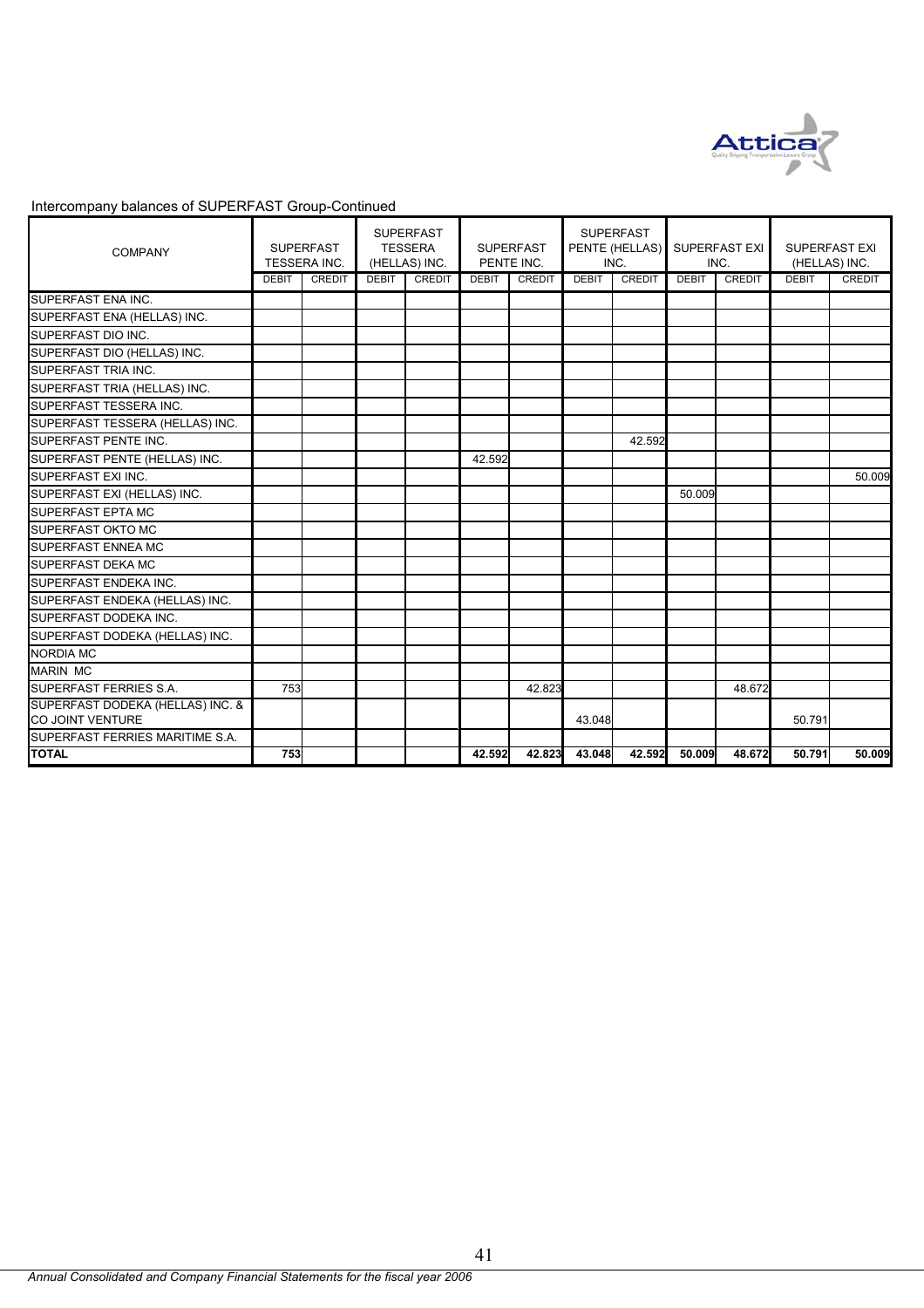

| <b>COMPANY</b>                                      | SUPERFAST EPTA<br><b>MC</b> |               |       | <b>SUPERFAST</b><br>OKTO MC | <b>SUPERFAST</b><br><b>ENNEA MC</b> |               |
|-----------------------------------------------------|-----------------------------|---------------|-------|-----------------------------|-------------------------------------|---------------|
|                                                     | <b>DEBIT</b>                | <b>CREDIT</b> | DEBIT | <b>CREDIT</b>               | <b>DEBIT</b>                        | <b>CREDIT</b> |
| SUPERFAST ENA INC.                                  |                             |               |       |                             |                                     |               |
| SUPERFAST ENA (HELLAS) INC.                         |                             |               |       |                             |                                     |               |
| SUPERFAST DIO INC.                                  |                             |               |       |                             |                                     |               |
| SUPERFAST DIO (HELLAS) INC.                         |                             |               |       |                             |                                     |               |
| SUPERFAST TRIA INC.                                 |                             |               |       |                             |                                     |               |
| SUPERFAST TRIA (HELLAS) INC.                        |                             |               |       |                             |                                     |               |
| SUPERFAST TESSERA INC.                              |                             |               |       |                             |                                     |               |
| SUPERFAST TESSERA (HELLAS) INC.                     |                             |               |       |                             |                                     |               |
| SUPERFAST PENTE INC.                                |                             |               |       |                             |                                     |               |
| SUPERFAST PENTE (HELLAS) INC.                       |                             |               |       |                             |                                     |               |
| SUPERFAST EXI INC.                                  |                             |               |       |                             |                                     |               |
| SUPERFAST EXI (HELLAS) INC.                         |                             |               |       |                             |                                     |               |
| SUPERFAST EPTA MC                                   |                             |               |       |                             |                                     |               |
| <b>SUPERFAST OKTO MC</b>                            |                             |               |       |                             |                                     |               |
| <b>SUPERFAST ENNEA MC</b>                           |                             |               |       |                             |                                     |               |
| <b>SUPERFAST DEKA MC</b>                            |                             |               |       |                             |                                     |               |
| SUPERFAST ENDEKA INC.                               |                             |               |       |                             |                                     |               |
| SUPERFAST ENDEKA (HELLAS) INC.                      |                             |               |       |                             |                                     |               |
| SUPERFAST DODEKA INC.                               |                             |               |       |                             |                                     |               |
| SUPERFAST DODEKA (HELLAS) INC.                      |                             |               |       |                             |                                     |               |
| <b>NORDIA MC</b>                                    |                             |               |       |                             |                                     |               |
| <b>MARIN MC</b>                                     |                             |               |       |                             |                                     |               |
| SUPERFAST FERRIES S.A.                              |                             | 6.527         |       | 3.978                       |                                     |               |
| SUPERFAST DODEKA (HELLAS) INC.&<br>CO JOINT VENTURE |                             |               |       |                             | 2.793                               |               |
| SUPERFAST FERRIES MARITIME S.A.                     |                             |               |       |                             |                                     |               |
| <b>TOTAL</b>                                        |                             | 6.527         |       | 3.978                       | 2.793                               |               |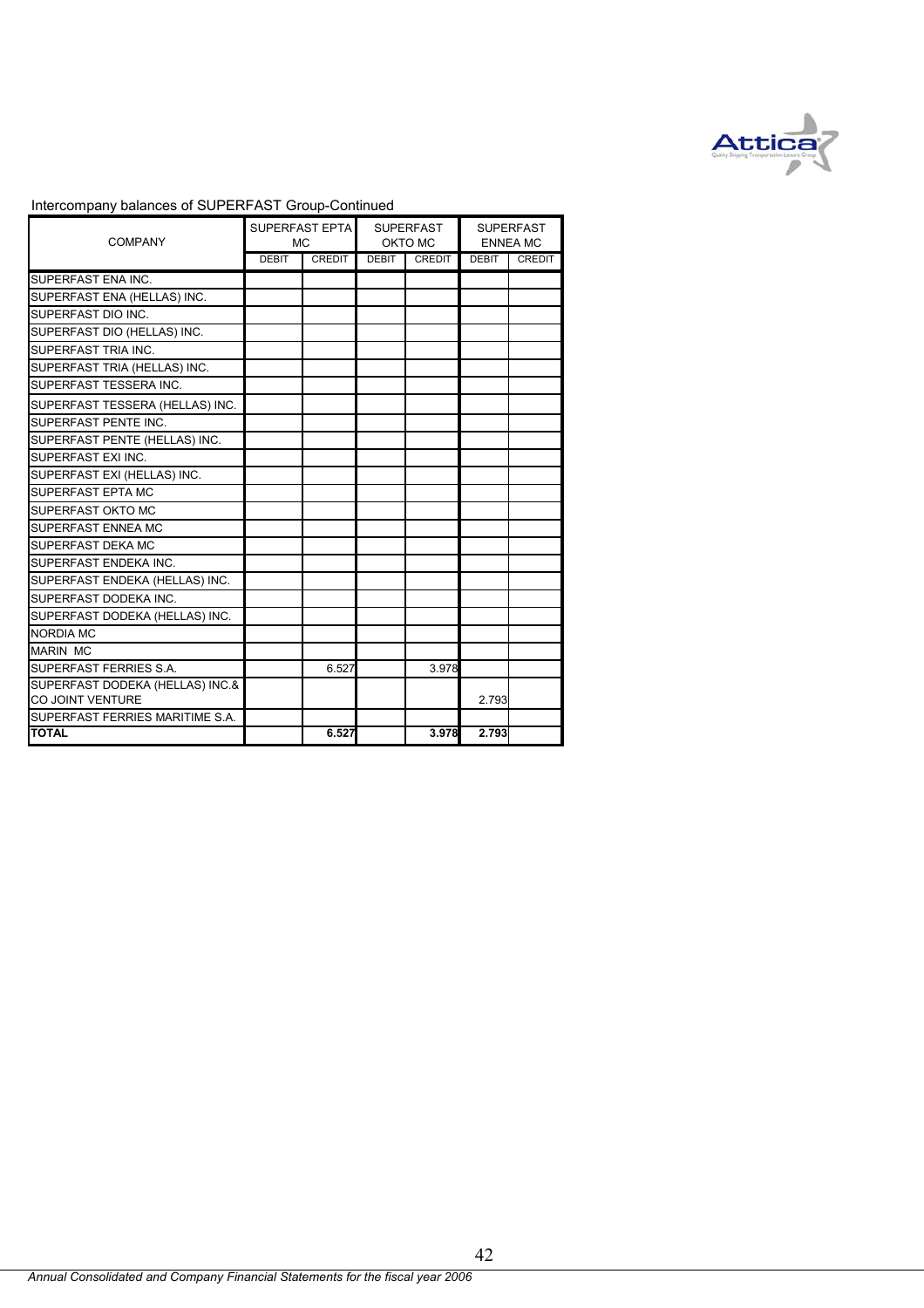

| <b>COMPANY</b>                                             | <b>SUPERFAST</b><br><b>DEKA MC</b> |               | <b>SUPERFAST</b><br>ENDEKA INC. |               | <b>SUPERFAST</b><br><b>ENDEKA</b><br>(HELLAS) INC. |               | <b>SUPERFAST</b><br>DODEKA INC. |               | SUPERFAST DODEKA<br>(HELLAS) INC. |               |
|------------------------------------------------------------|------------------------------------|---------------|---------------------------------|---------------|----------------------------------------------------|---------------|---------------------------------|---------------|-----------------------------------|---------------|
|                                                            | <b>DEBIT</b>                       | <b>CREDIT</b> | <b>DEBIT</b>                    | <b>CREDIT</b> | <b>DEBIT</b>                                       | <b>CREDIT</b> | <b>DEBIT</b>                    | <b>CREDIT</b> | <b>DEBIT</b>                      | <b>CREDIT</b> |
| SUPERFAST ENA INC.                                         |                                    |               |                                 |               |                                                    |               |                                 |               |                                   |               |
| SUPERFAST ENA (HELLAS) INC.                                |                                    |               |                                 |               |                                                    |               |                                 |               |                                   |               |
| SUPERFAST DIO INC.                                         |                                    |               |                                 |               |                                                    |               |                                 |               |                                   |               |
| SUPERFAST DIO (HELLAS) INC.                                |                                    |               |                                 |               |                                                    |               |                                 |               |                                   |               |
| SUPERFAST TRIA INC.                                        |                                    |               |                                 |               |                                                    |               |                                 |               |                                   |               |
| SUPERFAST TRIA (HELLAS) INC.                               |                                    |               |                                 |               |                                                    |               |                                 |               |                                   |               |
| SUPERFAST TESSERA INC.                                     |                                    |               |                                 |               |                                                    |               |                                 |               |                                   |               |
| SUPERFAST TESSERA (HELLAS) INC.                            |                                    |               |                                 |               |                                                    |               |                                 |               |                                   |               |
| SUPERFAST PENTE INC.                                       |                                    |               |                                 |               |                                                    |               |                                 |               |                                   |               |
| SUPERFAST PENTE (HELLAS) INC.                              |                                    |               |                                 |               |                                                    |               |                                 |               |                                   |               |
| SUPERFAST EXI INC.                                         |                                    |               |                                 |               |                                                    |               |                                 |               |                                   |               |
| SUPERFAST EXI (HELLAS) INC.                                |                                    |               |                                 |               |                                                    |               |                                 |               |                                   |               |
| SUPERFAST EPTA MC                                          |                                    |               |                                 |               |                                                    |               |                                 |               |                                   |               |
| SUPERFAST OKTO MC                                          |                                    |               |                                 |               |                                                    |               |                                 |               |                                   |               |
| <b>SUPERFAST ENNEA MC</b>                                  |                                    |               |                                 |               |                                                    |               |                                 |               |                                   |               |
| <b>SUPERFAST DEKA MC</b>                                   |                                    |               |                                 |               |                                                    |               |                                 |               |                                   |               |
| SUPERFAST ENDEKA INC.                                      |                                    |               |                                 |               |                                                    | 45.333        |                                 |               |                                   |               |
| SUPERFAST ENDEKA (HELLAS) INC.                             |                                    |               | 45.333                          |               |                                                    |               |                                 |               |                                   |               |
| SUPERFAST DODEKA INC.                                      |                                    |               |                                 |               |                                                    |               |                                 |               |                                   | 40.019        |
| SUPERFAST DODEKA (HELLAS) INC.                             |                                    |               |                                 |               |                                                    |               | 40.019                          |               |                                   |               |
| <b>NORDIA MC</b>                                           |                                    |               |                                 |               |                                                    |               |                                 |               |                                   |               |
| <b>MARIN MC</b>                                            |                                    |               |                                 |               |                                                    |               |                                 |               |                                   |               |
| SUPERFAST FERRIES S.A.                                     |                                    | 14.183        |                                 | 20.543        |                                                    |               |                                 | 16.005        |                                   |               |
| SUPERFAST DODEKA (HELLAS) INC.& CO<br><b>JOINT VENTURE</b> |                                    |               |                                 |               | 45.944                                             |               |                                 |               | 40.862                            |               |
| SUPERFAST FERRIES MARITIME S.A.                            |                                    |               |                                 |               |                                                    |               |                                 |               |                                   |               |
| <b>TOTAL</b>                                               |                                    | 14.183        | 45.333                          | 20.543        | 45.944                                             | 45.333        | 40.019                          | 16.005        | 40.862                            | 40.019        |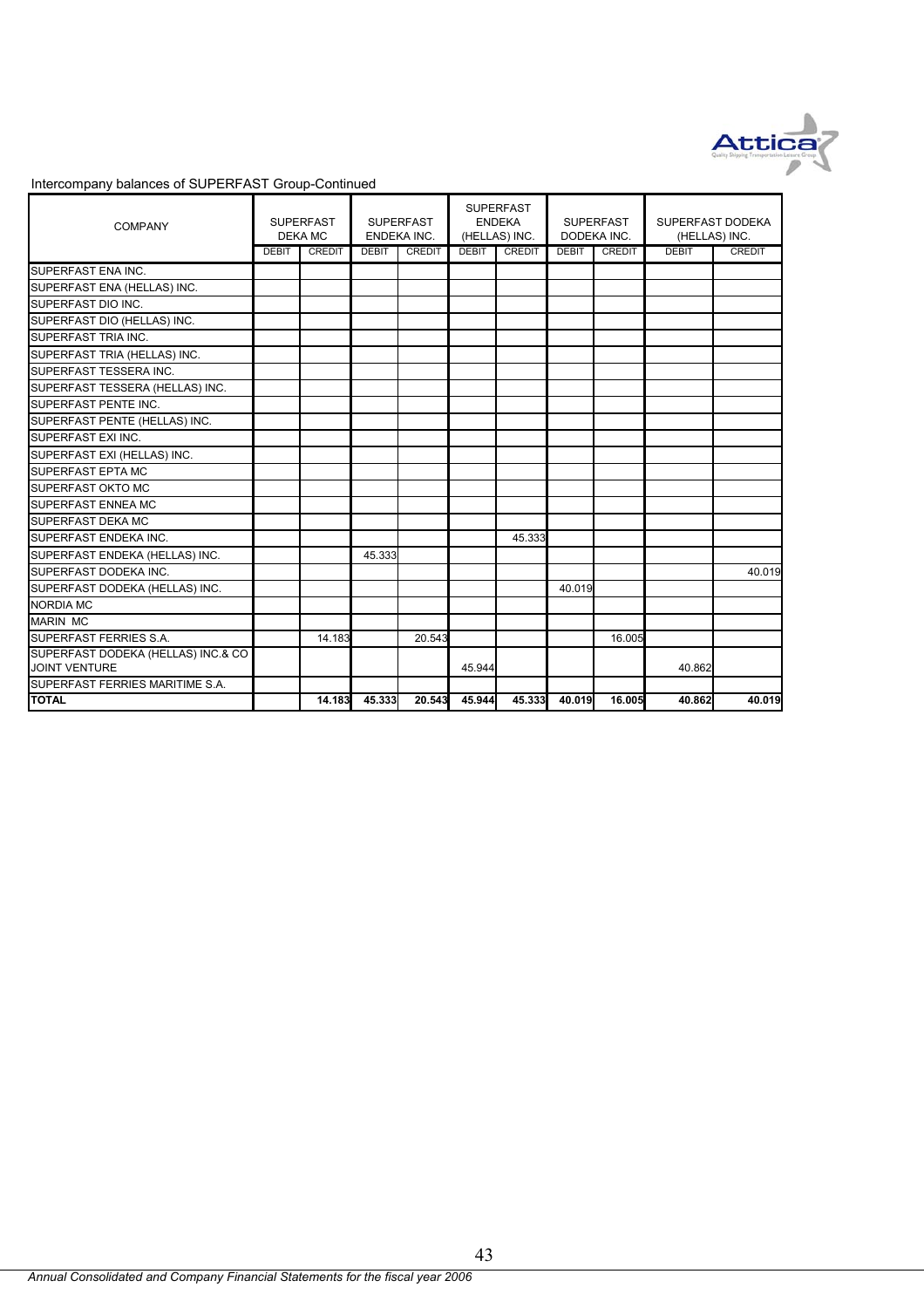

| <b>COMPANY</b>                  | NORDIA MC    |               | <b>MARIN MC</b> |               | <b>SUPERFAST</b><br><b>FERRIES MARITIME</b><br>S.A. |               | <b>SUPERFAST</b><br><b>FERRIES S.A.</b> |               | <b>SUPERFAST</b><br>DODEKA (HELLAS)<br>INC. & CO<br><b>JOINT VENTURE</b> |               |
|---------------------------------|--------------|---------------|-----------------|---------------|-----------------------------------------------------|---------------|-----------------------------------------|---------------|--------------------------------------------------------------------------|---------------|
|                                 | <b>DEBIT</b> | <b>CREDIT</b> | <b>DEBIT</b>    | <b>CREDIT</b> | <b>DEBIT</b>                                        | <b>CREDIT</b> | <b>DEBIT</b>                            | <b>CREDIT</b> | <b>DEBIT</b>                                                             | <b>CREDIT</b> |
| SUPERFAST ENA INC.              |              |               |                 |               |                                                     |               |                                         | 2.637         |                                                                          |               |
| SUPERFAST ENA (HELLAS) INC.     |              |               |                 |               |                                                     |               | 16                                      |               |                                                                          |               |
| SUPERFAST DIO INC.              |              |               |                 |               |                                                     |               |                                         | 2.444         |                                                                          |               |
| SUPERFAST DIO (HELLAS) INC.     |              |               |                 |               |                                                     |               | 18                                      |               |                                                                          |               |
| <b>SUPERFAST TRIA INC.</b>      |              |               |                 |               |                                                     |               |                                         | 422           |                                                                          |               |
| SUPERFAST TRIA (HELLAS) INC.    |              |               |                 |               |                                                     |               |                                         |               |                                                                          |               |
| SUPERFAST TESSERA INC.          |              |               |                 |               |                                                     |               |                                         | 753           |                                                                          |               |
| SUPERFAST TESSERA (HELLAS) INC. |              |               |                 |               |                                                     |               |                                         |               |                                                                          |               |
| <b>SUPERFAST PENTE INC.</b>     |              |               |                 |               |                                                     |               | 42.823                                  |               |                                                                          |               |
| SUPERFAST PENTE (HELLAS) INC.   |              |               |                 |               |                                                     |               |                                         |               |                                                                          | 43.048        |
| SUPERFAST EXI INC.              |              |               |                 |               |                                                     |               | 48.672                                  |               |                                                                          |               |
| SUPERFAST EXI (HELLAS) INC.     |              |               |                 |               |                                                     |               |                                         |               |                                                                          | 50.791        |
| <b>SUPERFAST EPTA MC</b>        |              |               |                 |               |                                                     |               | 6.527                                   |               |                                                                          |               |
| <b>SUPERFAST OKTO MC</b>        |              |               |                 |               |                                                     |               | 3.978                                   |               |                                                                          |               |
| SUPERFAST ENNEA MC              |              |               |                 |               |                                                     |               |                                         |               |                                                                          | 2.793         |
| <b>SUPERFAST DEKA MC</b>        |              |               |                 |               |                                                     |               | 14.183                                  |               |                                                                          |               |
| SUPERFAST DEKA INC.             |              |               |                 |               |                                                     |               |                                         |               |                                                                          |               |
| SUPERFAST ENDEKA INC.           |              |               |                 |               |                                                     |               | 20.543                                  |               |                                                                          |               |
| SUPERFAST ENDEKA (HELLAS) INC.  |              |               |                 |               |                                                     |               |                                         |               |                                                                          | 45.944        |
| SUPERFAST DODEKA INC.           |              |               |                 |               |                                                     |               | 16.005                                  |               |                                                                          |               |
| SUPERFAST DODEKA (HELLAS) INC.  |              |               |                 |               |                                                     |               |                                         |               |                                                                          | 40.862        |
| <b>NORDIA MC</b>                |              |               |                 |               |                                                     |               |                                         |               |                                                                          | 770           |
| <b>MARIN MC</b>                 |              |               |                 |               |                                                     |               |                                         |               |                                                                          | 675           |
| <b>SUPERFAST FERRIES S.A.</b>   |              |               |                 |               |                                                     |               |                                         |               | 159.855                                                                  |               |
| SUPERFAST DODEKA (HELLAS) INC.  |              |               |                 |               |                                                     |               |                                         |               |                                                                          |               |
| & CO JOINT VENTURE              | 770          |               | 675             |               |                                                     |               |                                         | 159.855       |                                                                          |               |
| SUPERFAST FERRIES MARITIME S.A. |              |               |                 |               |                                                     |               |                                         |               |                                                                          |               |
| <b>TOTAL</b>                    | 770          |               | 675             |               |                                                     |               | 152.767                                 | 166.112       | 159.855                                                                  | 184.883       |

## Reconciliation of intercompany balances:

| Total debit:   | 681.715 |
|----------------|---------|
| Total credit:  | 681.715 |
| <b>Balance</b> |         |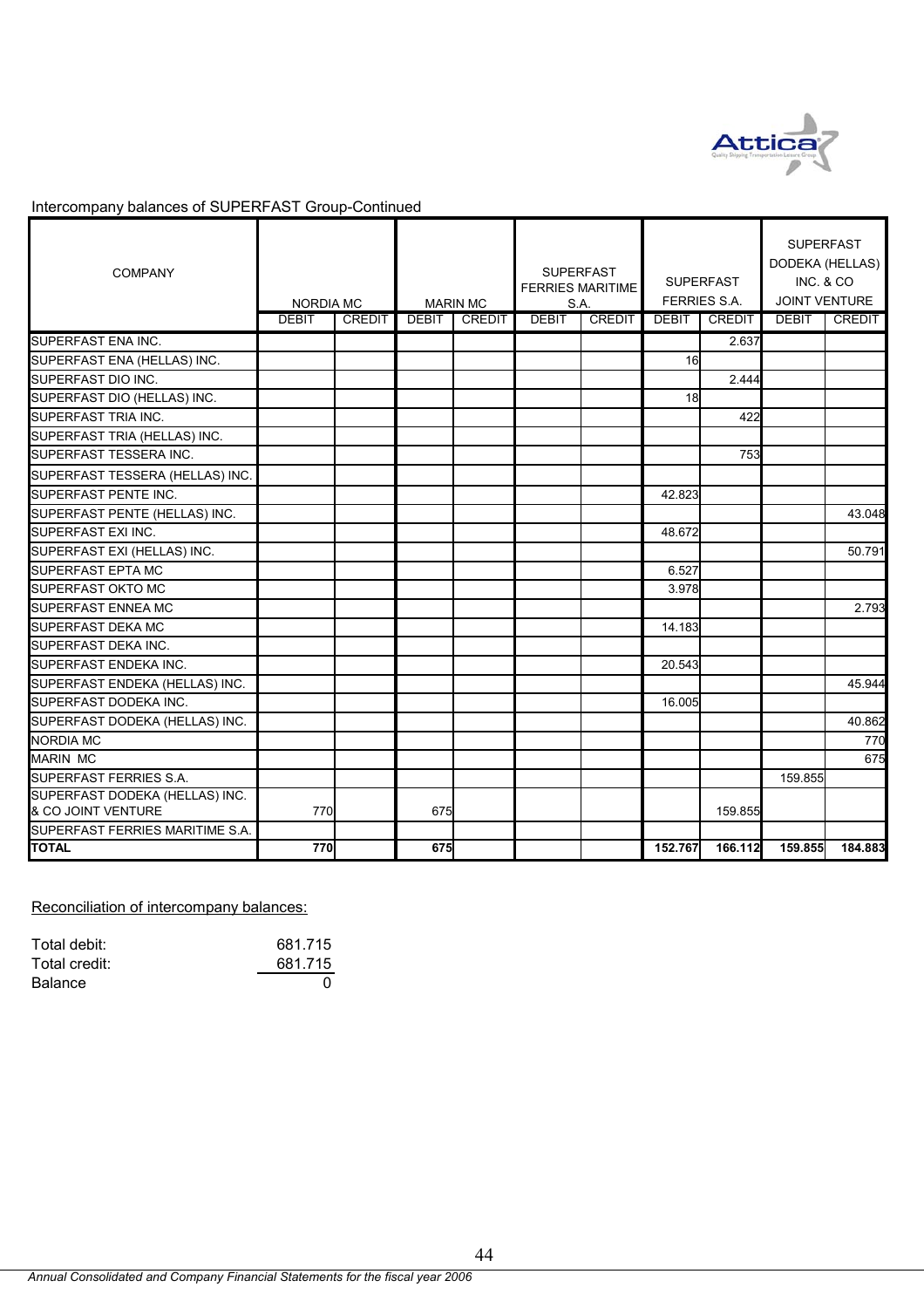|                                        |                 | <b>THELMO</b>      |              | <b>WATERFRONT</b>        |              | <b>BLUE STAR</b>         |              | <b>STRINTZIS LINES</b> |
|----------------------------------------|-----------------|--------------------|--------------|--------------------------|--------------|--------------------------|--------------|------------------------|
| <b>COMPANY</b>                         |                 | <b>MARINE S.A.</b> |              | NAVIGATION CO.           |              | <b>FERRIES S.A.</b>      |              | SHIPPING LTD.          |
|                                        | <b>DEBIT</b>    | <b>CREDIT</b>      | <b>DEBIT</b> | <b>CREDIT</b>            | <b>DEBIT</b> | <b>CREDIT</b>            | <b>DEBIT</b> | <b>CREDIT</b>          |
| <b>BLUE STAR MARITIME S.A.</b>         |                 | 68                 |              |                          | 51.565       | 81.351                   | 10.935       |                        |
| THELMO MARINE S.A.                     |                 |                    |              |                          |              |                          |              |                        |
| <b>WATERFRONT NAVIGATION CO.</b>       |                 |                    |              |                          |              |                          |              |                        |
| <b>STRINTZIS LINES SHIPPING LTD.</b>   |                 |                    |              |                          | 9.650        |                          |              |                        |
| BLUE STAR FERRIES MARITIME S.A.        |                 |                    |              |                          | 92.578       | 36.833                   |              | 10                     |
| <b>BLUE STAR FERRIES S.A.</b>          |                 | 8                  |              |                          |              |                          |              | 9.650                  |
| <b>BLUE STAR FERRIES JOINT VENTURE</b> |                 |                    |              |                          | 1.499        |                          |              | 798                    |
| <b>BLUE ISLAND SHIPPING INC.</b>       |                 |                    |              |                          | 1.054        | 98                       |              | 488                    |
| <b>TOTAL</b>                           |                 | 76                 |              | 11                       | 156.355      | 118.282                  | 10.935       | 10.946                 |
|                                        |                 |                    |              |                          |              |                          |              |                        |
|                                        |                 |                    |              |                          |              |                          |              |                        |
|                                        |                 | <b>BLUE STAR</b>   |              | <b>BLUE STAR FERRIES</b> |              | <b>BLUE STAR FERRIES</b> |              | <b>BLUE ISLAND</b>     |
| <b>COMPANY</b>                         |                 | MARITIME S.A.      |              | <b>JOINT VENTURE</b>     |              | <b>MARITIME S.A.</b>     |              | SHIPPING INC.          |
|                                        | <b>DEBIT</b>    | <b>CREDIT</b>      | <b>DEBIT</b> | <b>CREDIT</b>            | <b>DEBIT</b> | <b>CREDIT</b>            | <b>DEBIT</b> | <b>CREDIT</b>          |
| <b>BLUE STAR MARITIME S.A.</b>         |                 |                    | 35.418       | 97.761                   | 22           | 32                       | 440          |                        |
| THELMO MARINE S.A.                     | 68              |                    |              |                          |              |                          |              |                        |
| <b>WATERFRONT NAVIGATION CO.</b>       |                 |                    |              |                          |              |                          |              |                        |
| STRINTZIS LINES SHIPPING LTD.          |                 | 10.935             | 798          |                          | 10           |                          | 488          |                        |
| BLUE STAR FERRIES MARITIME S.A.        | $\overline{32}$ | 22                 | 166.514      | 83.492                   |              |                          |              |                        |
| <b>BLUE STAR FERRIES S.A.</b>          | 81.351          | 51.565             |              | 1.499                    | 36.833       | 92.578                   | 98           | 1.054                  |
| BLUE STAR FERRIES JOINT VENTURE        | 97.761          | 35.418             |              |                          | 83.492       | 166.514                  |              |                        |
| BLUE ISLAND SHIPPING INC.              |                 | 440                |              |                          |              |                          |              |                        |

Reconciliation of Intercompany Balances

| Total debit :  | 670.617 |
|----------------|---------|
| Total credit : | 670.617 |
| Balance        |         |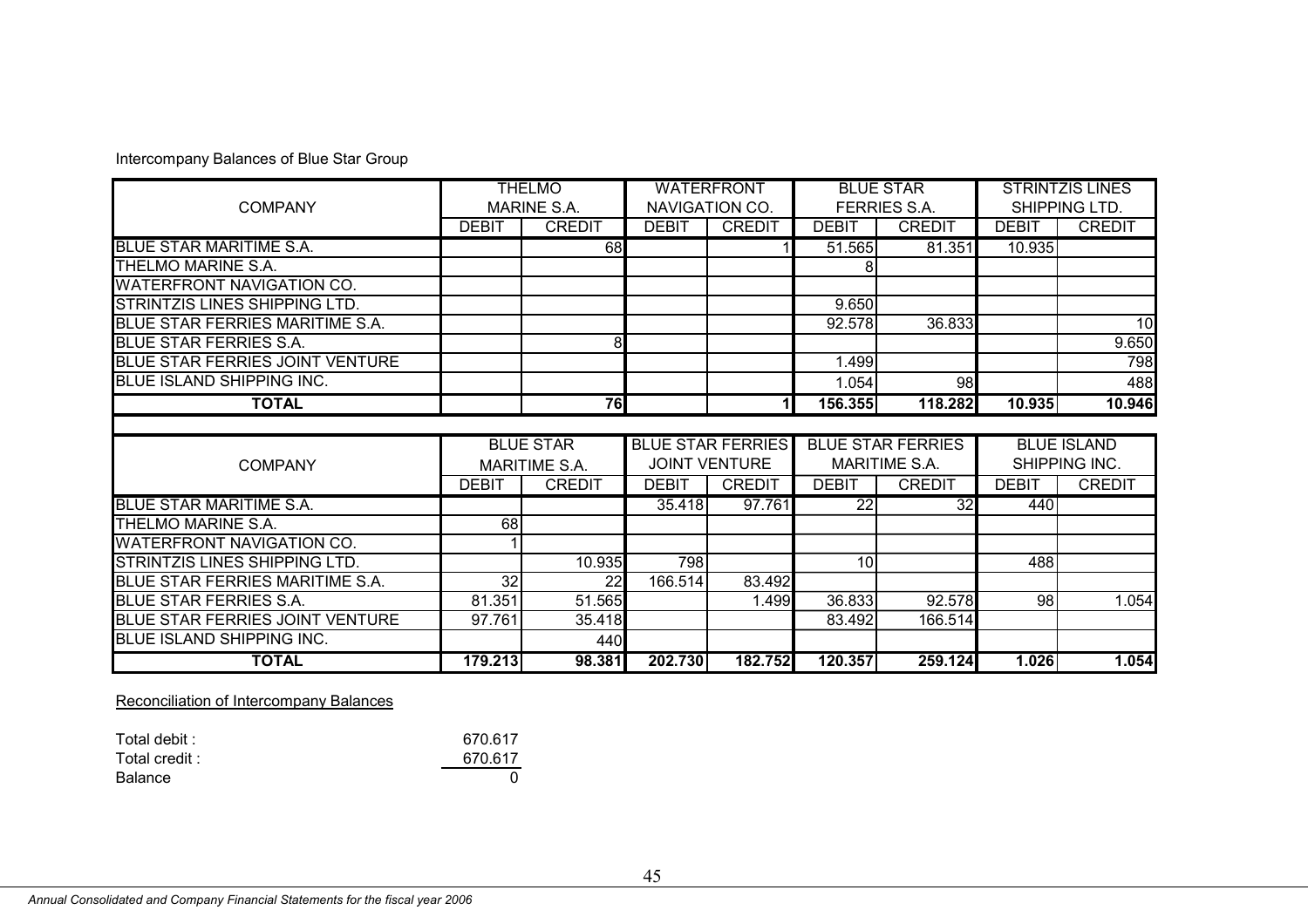

#### **Attica Premium S.A.**

Reconciliation of intercompany balances:

|                        | 31/12/2006 |        |       | 31/12/2005 |  |  |
|------------------------|------------|--------|-------|------------|--|--|
|                        | Debit      | Credit | Debit | Credit     |  |  |
| Superfast Group        |            | 7.818  |       | 12.948     |  |  |
| <b>Blue Star Group</b> |            | 833    |       | 1.264      |  |  |
| Attica Holdings S.A.   |            |        |       |            |  |  |
|                        |            | 8.651  |       | 14 212     |  |  |

Sales to associated companies:

|                        | 1/1-31/12/2006 | 1/1-31/12/2005 |
|------------------------|----------------|----------------|
| Superfast Group        | 4.568          | 10.545         |
| <b>Blue Star Group</b> | 1.002          | 755            |
| Attica Holdings S.A.   | Δ              |                |
|                        | 5.574          | 11.300         |

The transactions between Attica Premium S.A. and the other companies of Attica Holdings S.A. have been priced in market terms.

Furthermore, there are intercompany transactions between Superfast Dodeka (Hellas) Inc. and Co Joint Venture and Blue Star Group amounting to € 5.438 thousand approximately.

### 4.2. Participation of the members of the Board of Directors to the Board of Directors of other companies

- a) Mr. Pericles S. Panagopulos and Mr. Alexander P. Panagopulos, members of the Board of Directors, are also members of the Boards of Directors of Attica Premium S.A., of all the companies of Superfast Group and of selected companies of Blue Star Group.
- b) Additionally, Mr. Pericles S. Panagopulos and Mr. Alexander P. Panagopulos participate in the management of a number of foreign companies, mainly shipping companies, that are represented by Magna Marine Inc, which is established in Greece under Law 378/68. No other business exists between these companies and ATTICA HOLDINGS S.A., except with ODYSSEY MARITIME INC. and PELLUCID TRADE INC. owners of the building on 157 C. Karamanli Avenue and 139 Vasileos Pavlou in Voula, Greece, where the headquarters of the Group are located. Rent paid by the Group to the above companies for the period 1/1-  $31/12/2006$  totalled an amount of  $\epsilon$  355 thousand.
- c) Mr. Charalambos Zavitsanos, authorized director, and Mr. Yannis Criticos, director, are also members of the Board of Directors of the 100% subsidiary Superfast Ferries Maritime S.A.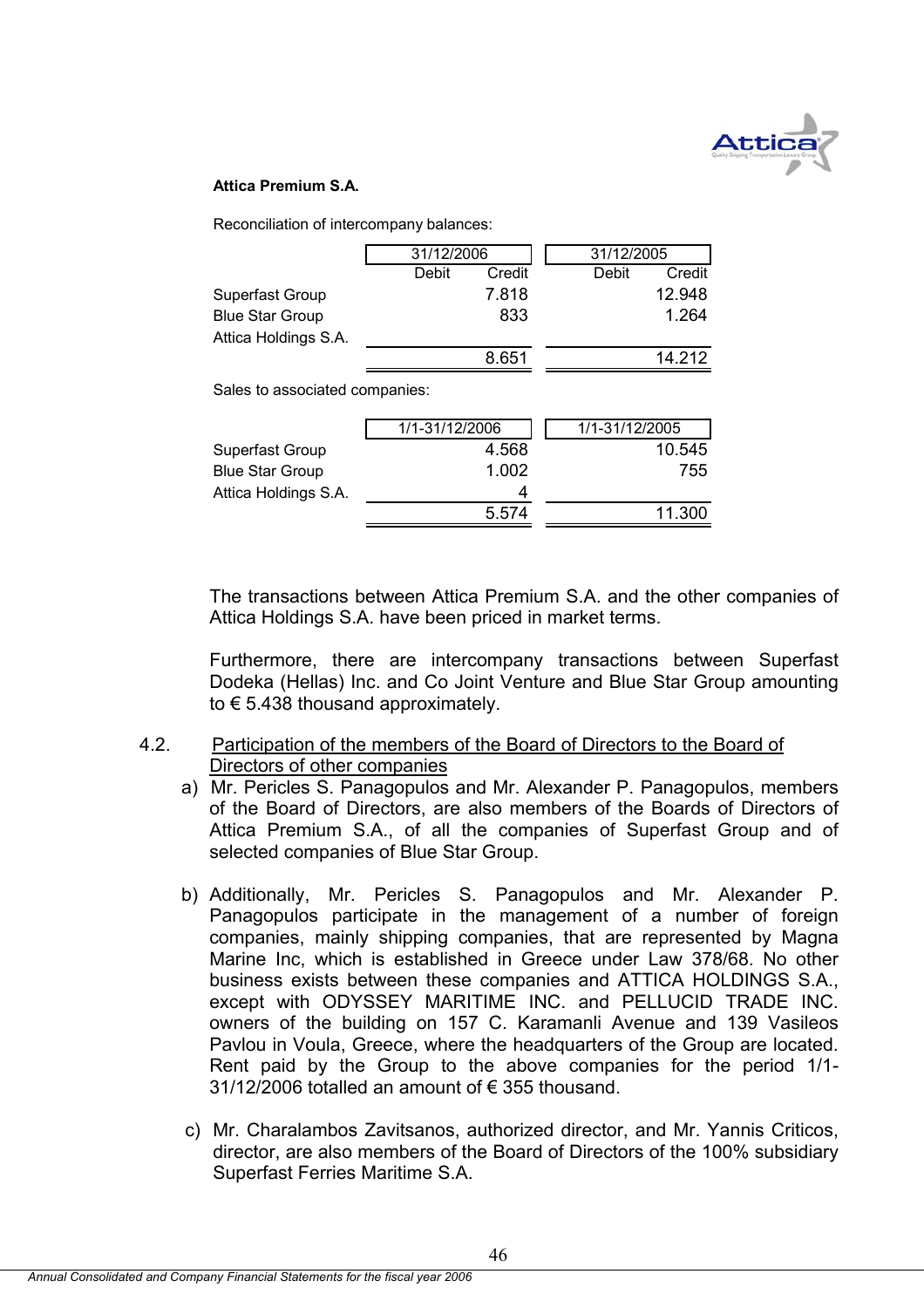

- d) Mr. Charalambos Paschalis, a non-executive member of the Board, is also the President – non executive member of the Board of Directors of Blue Star Maritime S.A. and Blue Star Ferries Maritime S.A.
- e) Mr. Dimitrios Klados and Mr. Emmanouil Kalpadakis, non-executive members, are also members of the Board of Directors of Blue Star Maritime S.A.
- f) Mr. Nikolaos Tapiris, Group's financial director is member of the Board of Directors of subsidiaries of BLUE STAR MARITIME S.A.
- 4.3. Guarantees The parent company has guaranteed to lending banks the repayment of the loans of Superfast Group vessels.
- 4.4. Board of Directors and Executive Directors' Fees

Executive Directors' Fees (Managing Director, Authorized Director, Financial Director, Sales Director, Investment Relations Director, Technical - Marine Director, New Buildings Director, Hotel Director) totaled an amount of  $\epsilon$  1.764 thousand.

Board of Directors' Fees for the period 2005, are as follows: Executive members:  $\epsilon$  275 thousand Non Executive members: € 124 thousand

#### **5. Financial statements analysis**

#### 5.1. Revenue Analysis and Geographical Segment Report

As already stated in paragraph 2.16, the Group has decided to provide information based on the geographical segmentation of its operations.

The Company, as a holding company, does not have any sales activity and for this reason there is no revenue analysis by Geographical segment.

As stated in the Income Statement of the Group, "Discontinued Operations" refer to the Group's ro-pax service in the Baltic Sea and specifically the Rostock, Germany-Hanko, Finland route. On the other hand, the Rostock, Germany-Uusikaupunki, Finland ro-ro service is included in the "Continuing Operations".

Due to this termination of operation as well as due to the fact that BLUE STAR Group sold the passenger catamaran Seajet 2 and deployed the car passenger ferry Diagoras in August 2006, the financial results of the Group are not comparable with the same period of last year.

The main figures of the Income Statement for the fiscal year 2005 if adjusted to reflect current year's "Discontinued Operations" show the following differences: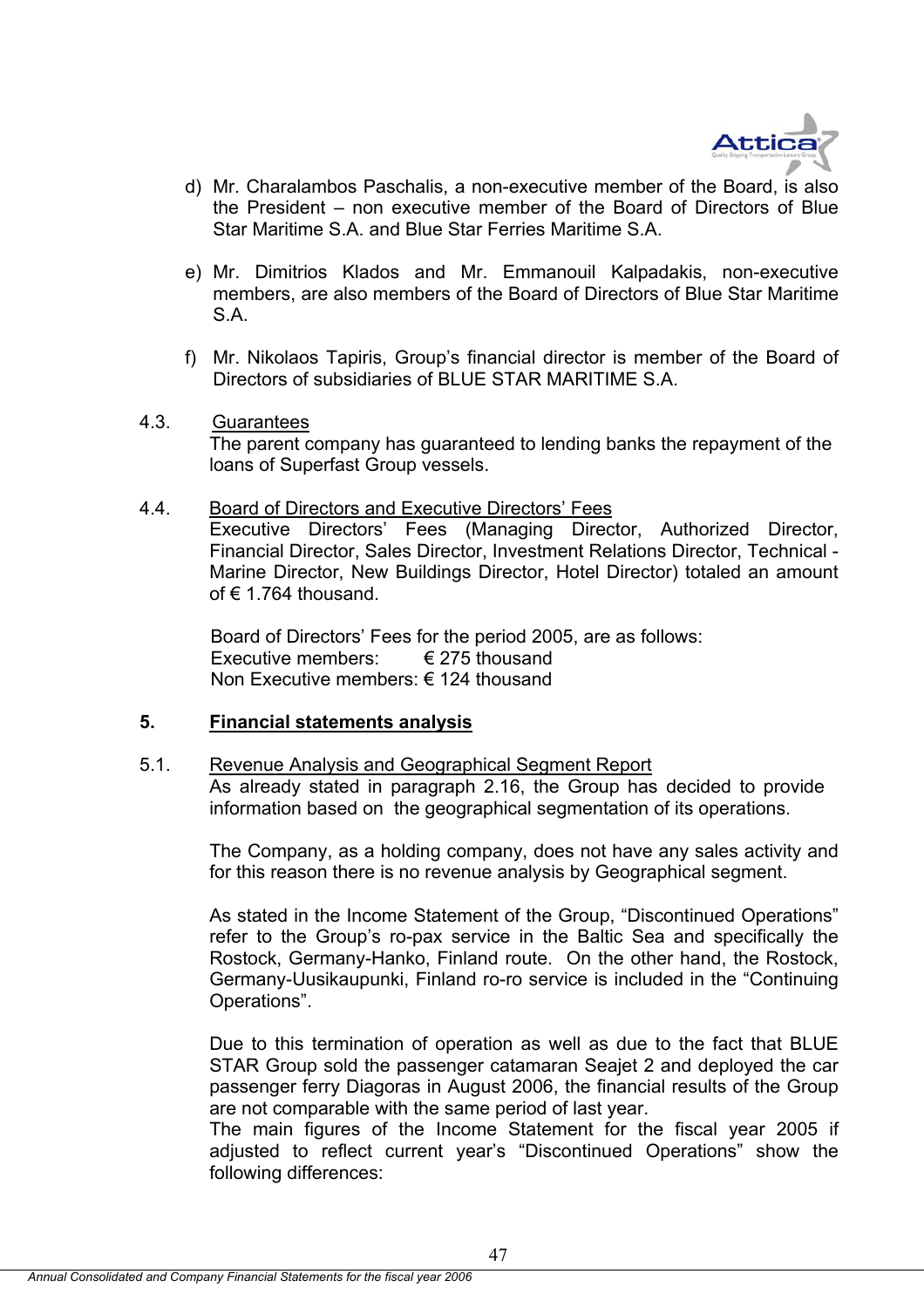

- a) Revenue is higher by  $\epsilon$  51.408 thousand.
- b) Earnings before taxes, investing and financial results, depreciation and amortization (EBITDA) is lower by € 19.475 thousand.
- c) Profit before taxes is lower by  $\epsilon$  450 thousand.

Discontinued operations did not have any major effect (over 25%) in the revenue, profit after taxes and total equity of the Group.

The consolidated results and other information per segment for the period 1/1 – 31/12/2006 are as follows:

|                                                                                      |                              |                                      |                          |                            | <b>GROUP</b>   |          |                              |                            |                                  |  |
|--------------------------------------------------------------------------------------|------------------------------|--------------------------------------|--------------------------|----------------------------|----------------|----------|------------------------------|----------------------------|----------------------------------|--|
|                                                                                      |                              |                                      |                          |                            | 1/1-31/12/2006 |          |                              |                            |                                  |  |
| Geographical Segment                                                                 | Domestic<br>Routes           | Adriatic<br><b>Baltic Sea</b><br>Sea |                          | North Sea                  | Other          | Total    |                              | <b>Grand Total</b>         |                                  |  |
|                                                                                      |                              |                                      | Continuing<br>operations | Discontinued<br>operations |                |          | Continuing<br>operations     | Discontinued<br>operations |                                  |  |
| Revenue from Fares                                                                   | 96.861                       | 136.591                              | 8.480                    | 17.380                     | 28.325         |          | 270.257                      | 17.380                     | 287.637                          |  |
| On-board Sales                                                                       | 7.575                        | 24.028                               |                          | 680                        | 2.041          |          | 33.644                       | 680                        | 34.323                           |  |
| <b>Travel Agency Services</b>                                                        |                              |                                      |                          |                            |                | 4.636    | 4.636                        |                            | 4.636                            |  |
| <b>Total Revenue</b>                                                                 | 104.436                      | 160.619                              | 8.480                    | 18.060                     | 30.366         | 4.636    | 308.537                      | 18.060                     | 326.597                          |  |
|                                                                                      |                              |                                      |                          |                            |                |          |                              |                            |                                  |  |
| Gross profit                                                                         | 44.529                       | 36.250                               | 1.646                    | (1.375)                    | 11.861         | 2.469    | 96.755                       | (1.375)                    | 95.380                           |  |
| Financial results                                                                    | (4.820)                      | (12.817)                             | (332)                    | (1.053)                    | (2.562)        | 6.061    | (14.469)                     | (1.053)                    | (15.522)                         |  |
| Earnings before taxes, investing<br>and financial results, depreciation              |                              |                                      |                          |                            |                |          |                              |                            |                                  |  |
| and amortization                                                                     | 35.884                       | 29.118                               | 1.497                    | (2.987)                    | 9.983          | (1.961)  | 74.522                       | (2.987)                    | 71.535                           |  |
| Profit/(Loss) before Taxes                                                           | 23.601                       | 388                                  | 561                      | 5.344                      | 5.571          | 3.906    | 34.027                       | 5.344                      | 39.371                           |  |
| Profit/(Loss) after Taxes                                                            | 23.490                       | 242                                  | 546                      | 5.115                      | 5.559          | 2.477    | 32.314                       | 5.115                      | 37.429                           |  |
| Vessels' Book Value at 01/01*<br>Improvements / Additions<br><b>Vessel Disposals</b> | 217.972<br>21.992<br>(3.815) | 492.019                              | 13.920                   | 291.107<br>(288.661)       | 99.785         |          | 823.696<br>21.992<br>(3.815) | 291.107<br>(288.661)       | 1.114.803<br>21.992<br>(292.476) |  |
| Depreciation for the Period                                                          | (8.010)                      | (15.690)                             | (580)                    | (2.446)                    | (1.784)        |          | (26.064)                     | (2.446)                    | (28.510)                         |  |
| Net Book Value of vessels at 31/12                                                   | 228.139                      | 476.329                              | 13.340                   | <sup>0</sup>               | 98.002         | $\Omega$ | 815.809                      | $\Omega$                   | 815.809                          |  |
|                                                                                      |                              |                                      |                          |                            |                |          |                              |                            |                                  |  |
| Secured loans                                                                        | 115.745                      | 277.934                              | 5.786                    |                            | 65.163         |          | 464.628                      |                            | 464.628                          |  |

\* Includes vessel SUPERFAST X.

Revenue from Fares includes the grants received for public service performed under contracts with the Ministry of Mercantile Marine and the Ministry of Aegean and Island Policy amounting of € 1.975 thousand.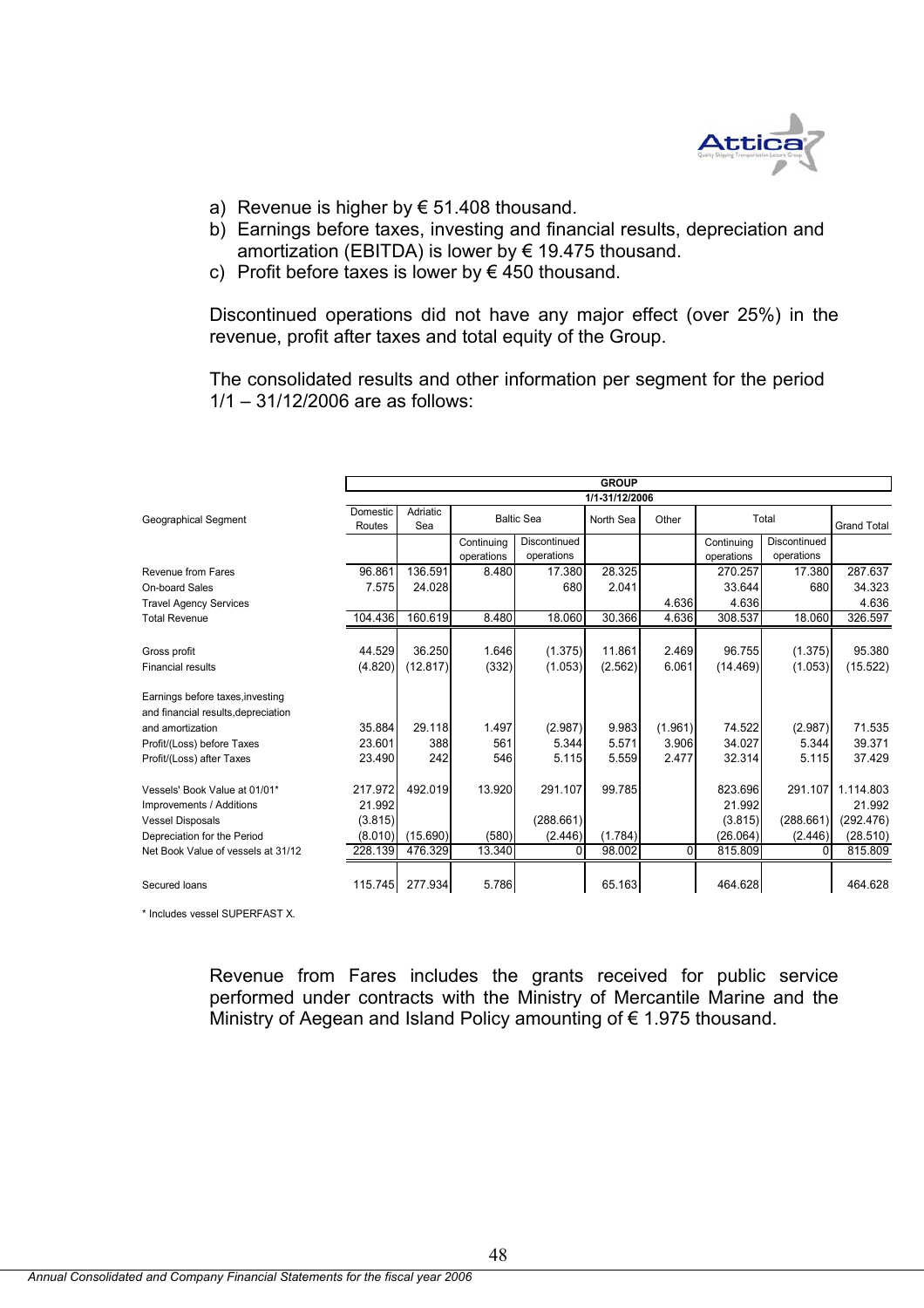

There are no transactions related to income and expenses between segments.

The vessels' values represent the tangible assets in the geographical segments where the vessels operate in.

Secured loans are the loans obtained by the Group for the acquisition and construction of vessels.

The consolidated results and other information per segment for the period 1/1 – 31/12/2005 are as follows:

|                                           |                 | <b>GROUP</b> |            |                   |                |         |            |              |                    |
|-------------------------------------------|-----------------|--------------|------------|-------------------|----------------|---------|------------|--------------|--------------------|
|                                           |                 |              |            |                   | 1/1-31/12/2005 |         |            |              |                    |
| Geographical Segment                      | <b>Domestic</b> | Adriatic     |            | <b>Baltic Sea</b> | North Sea      | Other   |            | Total        |                    |
|                                           | Routes          | Sea          |            |                   |                |         |            |              | <b>Grand Total</b> |
|                                           |                 |              | Continuing | Discontinued      |                |         | Continuing | Discontinued |                    |
|                                           |                 |              | operations | operations        |                |         | operations | operations   |                    |
| Revenue from Fares                        | 90.066          | 139.120      | 6.863      | 66.164            | 39.450         |         | 275.499    | 66.164       | 341.663            |
| On-board Sales                            | 7.190           | 24.668       |            | 3.304             | 3.092          |         | 34.950     | 3.304        | 38.254             |
| <b>Travel Agency Services</b>             |                 |              |            |                   |                | 5.201   | 5.201      |              | 5.201              |
| <b>Total Revenue</b>                      | 97.256          | 163.788      | 6.863      | 69.468            | 42.542         | 5.201   | 315.650    | 69.468       | 385.118            |
|                                           |                 |              |            |                   |                |         |            |              |                    |
| Gross profit                              | 39.931          | 50.022       | 460        | 21.715            | 9.629          | (2.571) | 97.471     | 21.715       | 119.186            |
| <b>Financial results</b>                  | (5.092)         | (11.234)     | (347)      | (4.138)           | (3.667)        | 820     | (19.520)   | (4.138)      | (23.658)           |
|                                           |                 |              |            |                   |                |         |            |              |                    |
| Earnings before taxes, investing          |                 |              |            |                   |                |         |            |              |                    |
| and financial results, depreciation       |                 |              |            |                   |                |         |            |              |                    |
| and amortization                          | 31.462          | 40.135       | 454        | 16.490            | 10.920         | (357)   | 82.614     | 16.490       | 99.104             |
| Profit/(Loss) before Taxes                | 17.856          | 13.296       | (506)      | 5.794             | 1.539          | 82      | 32.267     | 5.794        | 38.061             |
| Profit/(Loss) after Taxes                 | 17.537          | 13.029       | (521)      | 5.761             | 1.509          | (273)   | 31.281     | 5.761        | 37.042             |
|                                           |                 |              |            |                   |                |         |            |              |                    |
| Vessels' Book Value at 01/01              | 224.632         | 507.326      |            | 197.288           | 205.473        |         | 937.431    | 197.288      | 1.134.719          |
| Improvements / Additions                  | 714             | 383          |            |                   |                |         | 1.097      |              | 1.097              |
| Vessel acquisitions in the present period |                 |              | 14.500     |                   |                |         | 14.500     |              | 14.500             |
| <b>Vessel Disposals</b>                   |                 |              |            | 100.159           | (100.159)      |         | (100.159)  | 100.159      |                    |
| Depreciation for the Period               | (7.374)         | (15.690)     | (580)      | (6.340)           | (5.529)        |         | (29.172)   | (6.340)      | (35.513)           |
| Net Book Value of vessels at 31/12        | 217.972         | 492.019      | 13.920     | 291.107           | 99.785         | 0       | 823.696    | 291.107      | 1.114.803          |
|                                           |                 |              |            |                   |                |         |            |              |                    |
| Secured loans                             | 115.385         | 306.287      | 5.786      | 185.344           | 65.163         |         | 492.621    | 185.344      | 677.965            |

Revenue from Fares includes the grants received for public service performed under contracts with the Ministry of Mercantile Marine and the Ministry of Aegean and Island Policy amounting of € 1.628 thousand.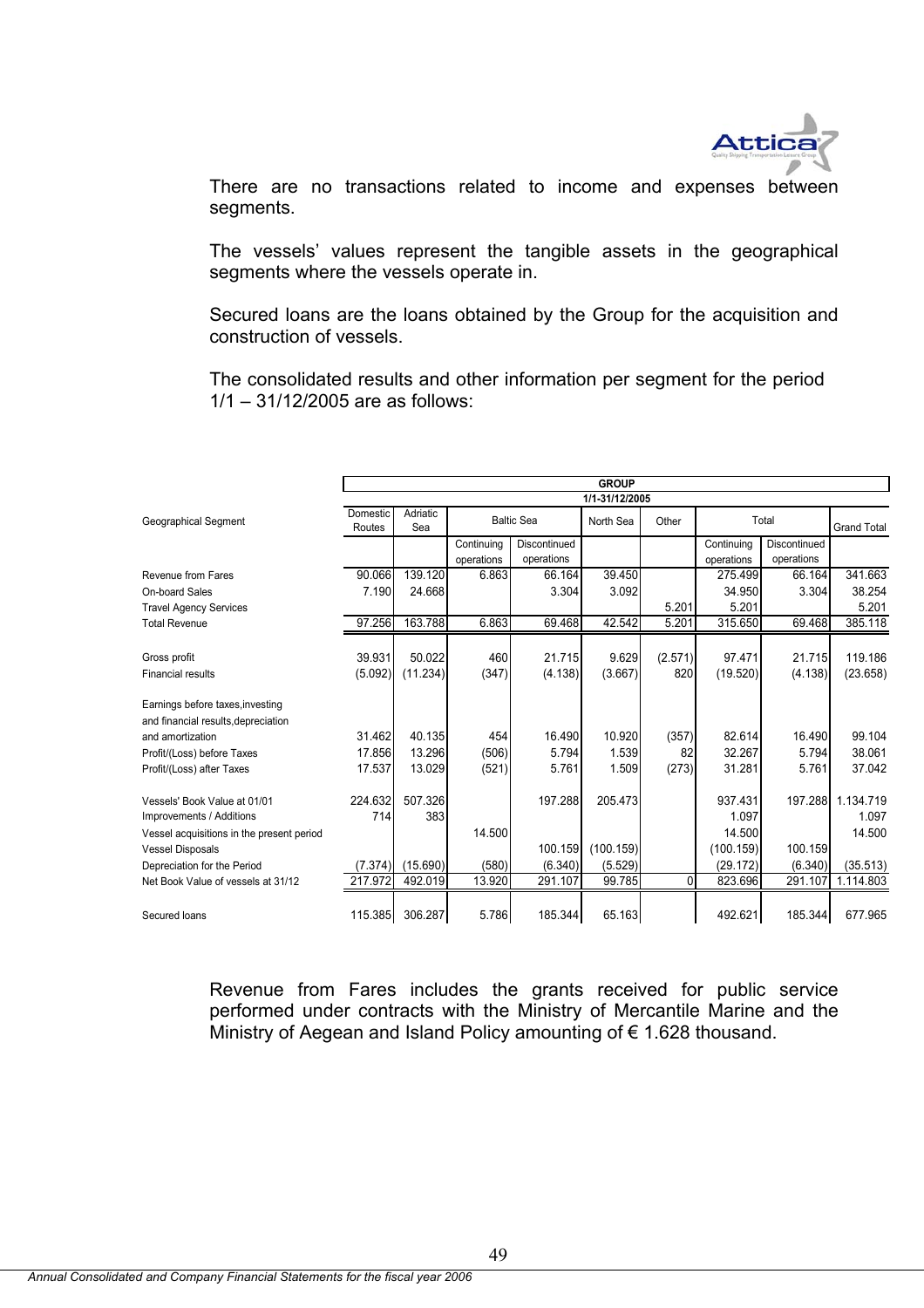

The Revenues that appear in the Group's Consolidated Financial Statements for the period 01/01 - 31/12/2006 belong to the following Business Activity Categories:

| Sea & Coastal Transportation | 287.637 |
|------------------------------|---------|
| Restaurants on board         | 10.516  |
| Bars on board                | 15.954  |
| Casino on board              | 4.967   |
| Shops on board               | 2.887   |
| Travel agency services       | 4.636   |
| Total                        | 326.597 |

## 5.2. Cost of sales

Below can be obtained the Cost of Sales analysis as stated in the Income Statement for the fiscal years ended 31/12 2006 and 2005.

|                                       | <b>GROUP</b> |                |         |            |                |         |  |
|---------------------------------------|--------------|----------------|---------|------------|----------------|---------|--|
|                                       |              | 1/1-31/12/2006 |         |            | 1/1-31/12/2005 |         |  |
|                                       | Continuing   | Discontinued   |         | Continuing | Discontinued   |         |  |
|                                       | operations   | operations     | Total   | operations | operations     | Total   |  |
| <b>Crew Expenses</b>                  | 43.118       | 3.767          | 46.885  | 43.437     | 10.792         | 54.229  |  |
| Fuel-Lubricants                       | 91.770       | 9.030          | 100.800 | 81.077     | 20.798         | 101.875 |  |
| Insurance Premia                      | 3.840        | 272            | 4.112   | 4.118      | 645            | 4.763   |  |
| Repairs-Maintenance-Spare             |              |                |         |            |                |         |  |
| Parts                                 | 20.560       | 1.587          | 22.147  | 28.181     | 3.688          | 31.869  |  |
| Port Expenses                         | 17.022       | 2.301          | 19.323  | 17.078     | 5.273          | 22.351  |  |
| On-board Cost of Goods Sold           | 7.241        | 32             | 7.273   | 6.844      | 146I           | 6.990   |  |
| Other                                 |              |                |         | 497        | 721            | 569     |  |
| <b>Vessels Depreciation</b>           | 26.064       | 2.446          | 28.510  | 29.172     | 6.340          | 35.512  |  |
| <b>Cost of Travel Agency Services</b> | 2.167        |                | 2.167   | 7.774      |                | 7.774   |  |
| Total                                 | 211.782      | 19.435         | 231.217 | 218.179    | 47.753         | 265.932 |  |

|                                | <b>COMPANY</b> |                               |  |  |
|--------------------------------|----------------|-------------------------------|--|--|
|                                |                | 1/1-31/12/2006 1/1-31/12/2005 |  |  |
| <b>Crew Expenses</b>           |                |                               |  |  |
| Fuel-Lubricants                |                |                               |  |  |
| Insurance Premia               |                |                               |  |  |
| Repairs-Maintenance-Spare      |                |                               |  |  |
| Parts                          |                |                               |  |  |
| Port Expenses                  |                |                               |  |  |
| On-board Cost of Goods Sold    |                |                               |  |  |
| Other                          |                |                               |  |  |
| <b>Vessels Depreciation</b>    |                |                               |  |  |
| Cost of Travel Agency Services |                |                               |  |  |
| Total                          |                |                               |  |  |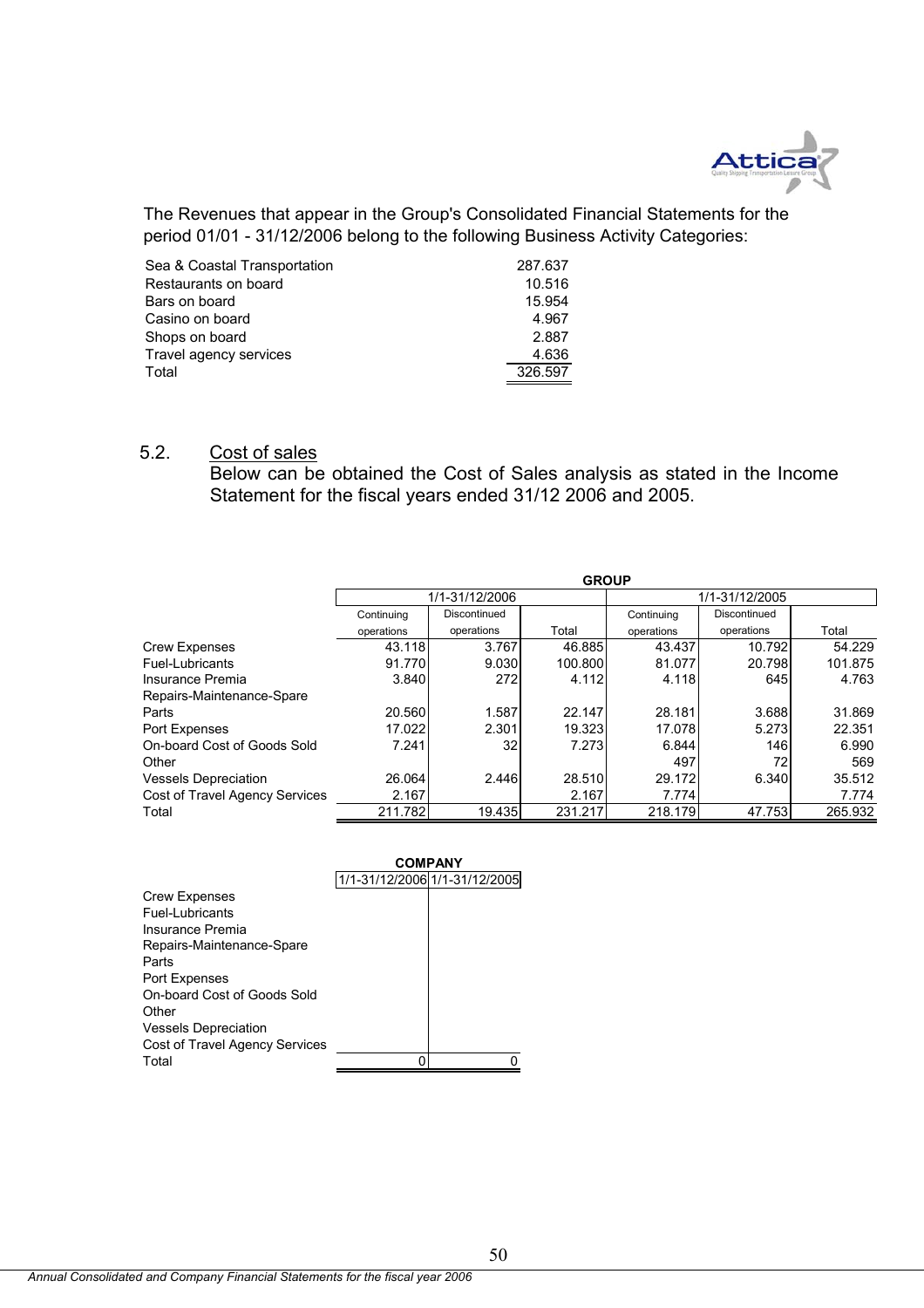

## 5.3. Other Operating Income

The item "Other Operating Income", amounting  $\epsilon$  1.758 thousand, refer mainly to subventions received by the Ministry of Mercantile Marine for employing and training officer cadets, to amounts received from insurance claims and Scottish Enterprise.

|                                     | <b>GROUP</b>    |                |       |            |                |       |  |
|-------------------------------------|-----------------|----------------|-------|------------|----------------|-------|--|
|                                     |                 | 1/1-31/12/2006 |       |            | 1/1-31/12/2005 |       |  |
|                                     | Continuing      | Discontinued   |       | Continuing | Discontinued   |       |  |
|                                     | operations      | operations     | Total | operations | operations     | Total |  |
| Subventions from Ministry of        |                 |                |       |            |                |       |  |
| Mercantile Marine                   | 38 <sub>l</sub> |                | 43    |            |                | 9     |  |
| Subventions from Scottish Enteprise | 231             |                | 231   | 2.515      |                | 2.515 |  |
| Reimbursement from claims           | 337             | 463            | 800   | 666        |                | 666   |  |
| Other                               | 374             | 310            | 684   | 987        | 295            | 1.282 |  |
| Total                               | 980             | 778            | 1.758 | 4.173      | 299            | 4.472 |  |

## 5.4. Administrative Expenses

|                                    | <b>GROUP</b> |                |        |                |              |        |
|------------------------------------|--------------|----------------|--------|----------------|--------------|--------|
|                                    |              | 1/1-31/12/2006 |        | 1/1-31/12/2005 |              |        |
|                                    | Continuing   | Discontinued   |        | Continuing     | Discontinued |        |
|                                    | operations   | operations     | Total  | operations     | operations   | Total  |
| Personnel Expenses                 | 12.840       | 1.328          | 14.168 | 12.531         | 1.296        | 13.827 |
| Rent and related Expenses          | 1.534        | 104            | 1.639  | 1.758          | 104          | 1.862  |
| <b>Telecommunication Expenses</b>  | 604          | 115l           | 719    | 559            | 149          | 708    |
| Stationery                         | 320          | 33             | 353    | 462            | 75           | 537    |
| Office Repair-Maintenance Expenses | 954          | 174            | 1.128  | 1.030          | 243          | 1.273  |
| Third Party Services & Expenses    | 1.601        | 28             | 1.629  | 1.455          | 46           | 1.501  |
| Other                              | 4.950        | 251            | 5.201  | 5.146          | 353          | 5.499  |
| <b>Office Depreciation</b>         | 1.289        | 132            | 1.421  | 1.656          | 217          | 1.873  |
| Total                              | 24.092       | 2.165          | 26.257 | 24.598         | 2.482        | 27.080 |

|                                    | <b>COMPANY</b> |                               |
|------------------------------------|----------------|-------------------------------|
|                                    |                | 1/1-31/12/2006 1/1-31/12/2005 |
| <b>Personnel Expenses</b>          | 377            | 421                           |
| Rent and related Expenses          | 18             | 17                            |
| <b>Telecommunication Expenses</b>  | 11             | 6                             |
| Stationery                         | 39             | 41                            |
| Office Repair-Maintenance Expenses | 9              | 13                            |
| Third Party Services & Expenses    | 600            | 90                            |
| Other                              | 170            | 204                           |
| Office Depreciation                | 11             | 41                            |
| Total                              | 1.235          | 833                           |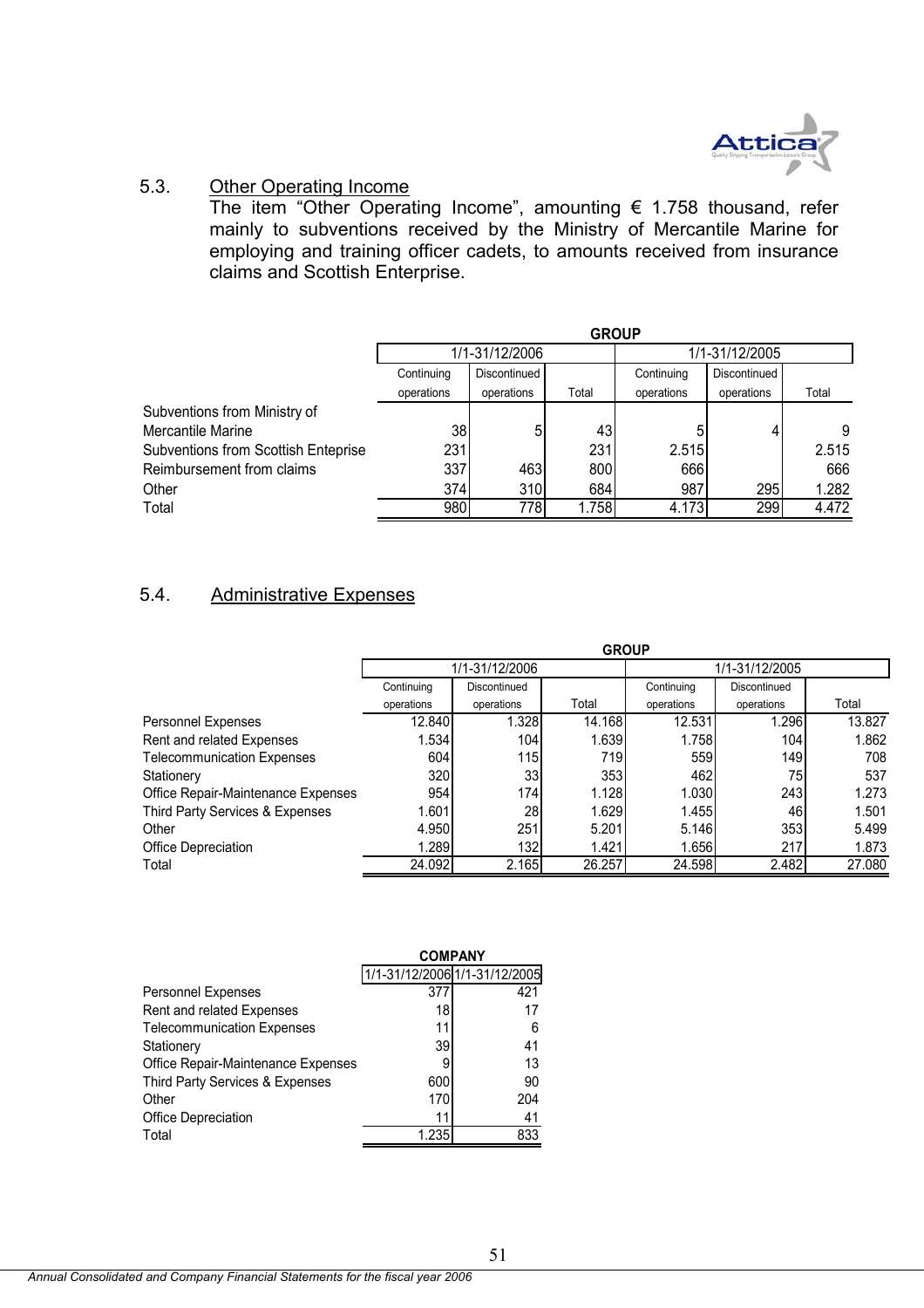

## 5.5. Distribution Expenses

|                                   | <b>GROUP</b> |                |        |                |              |        |
|-----------------------------------|--------------|----------------|--------|----------------|--------------|--------|
|                                   |              | 1/1-31/12/2006 |        | 1/1-31/12/2005 |              |        |
|                                   | Continuing   | Discontinued   |        | Continuing     | Discontinued |        |
|                                   | operations   | operations     | Total  | operations     | operations   | Total  |
| <b>Advertising Expenses</b>       | 3.705        | 1.233          | 4.938  | 5.169          | 2.158        | 7.327  |
| <b>Sales Promotional Expenses</b> | 723I         | 169            | 892    | 1.636          | 274          | 1.910  |
| Sales Commissions                 | 19.448       | 1.329          | 20.777 | 15.286         | 6.936        | 22.222 |
| Other                             | 2.600        | 71.            | 2.671  | 3.168          | 232          | 3.400  |
| Total                             | 26.476       | 2.802          | 29.278 | 25.259         | 9.600        | 34.859 |

|                                   | <b>COMPANY</b> |                               |  |  |
|-----------------------------------|----------------|-------------------------------|--|--|
|                                   |                | 1/1-31/12/2006 1/1-31/12/2005 |  |  |
| <b>Advertising Expenses</b>       |                |                               |  |  |
| <b>Sales Promotional Expenses</b> |                |                               |  |  |
| <b>Sales Commissions</b>          |                |                               |  |  |
| Other                             |                | 17                            |  |  |
| Total                             |                |                               |  |  |

## 5.6. Depreciation

|                | <b>GROUP</b>   |              |        |                |              |        |
|----------------|----------------|--------------|--------|----------------|--------------|--------|
|                | 1/1-31/12/2006 |              |        | 1/1-31/12/2005 |              |        |
|                | Continuing     | Discontinued |        | Continuing     | Discontinued |        |
|                | operations     | operations   | Total  | operations     | operations   | Total  |
| <b>Vessels</b> | 26.064         | 2.446        | 28.510 | 29.172         | 6.340        | 35.512 |
| Office         | .289           | 132          | 1.421  | 1.656          | 217          | 1.873  |
| Total          | 27.353         | 2.578        | 29.931 | 30.828         | 6.557        | 37.385 |

|         |                               | <b>COMPANY</b> |  |  |  |  |
|---------|-------------------------------|----------------|--|--|--|--|
|         | 1/1-31/12/2006 1/1-31/12/2005 |                |  |  |  |  |
| Vessels |                               |                |  |  |  |  |
| Office  | 11                            | 41             |  |  |  |  |
| Total   | 11                            |                |  |  |  |  |

#### 5.6.1. Reclassified items – Change in Presentation

The Group was presenting the depreciation expenses as a separate item in each period's income statement in order for the reader to have a direct access to the EBITDA information. By the interim period 1/1 - 30/06/2006 the depreciation expenses are distributed on the cost of sales and the administrative expenses according to their origin. From this change in presentation there was not and there is no effect neither to any period's result nor to the balance sheet or to the earnings after taxes per share or to the shareholders equity. The above reclassifications had as a result the increase (or the decrease) of the following items.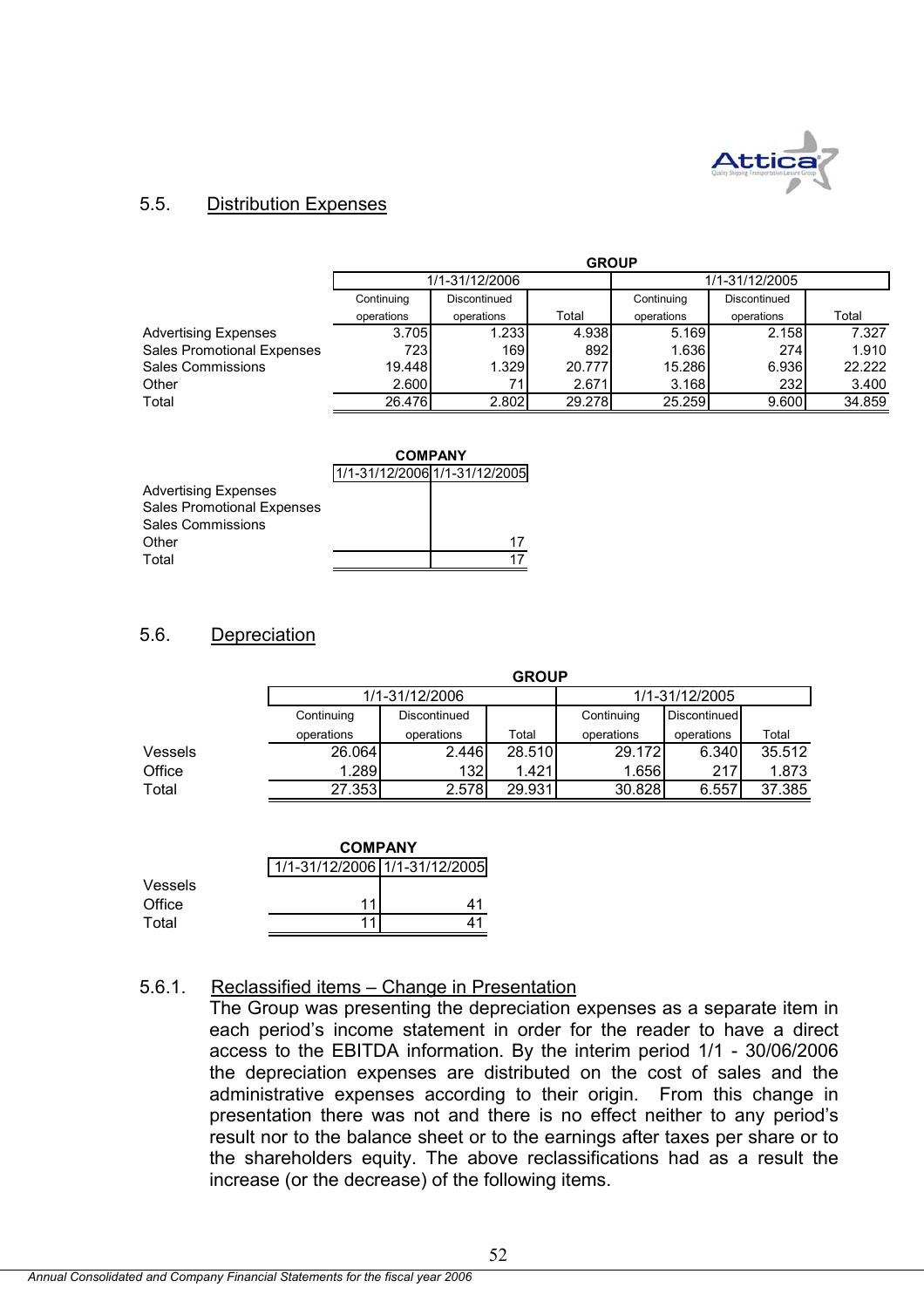

|                                 |                          | <b>GROUP</b>               |          |                          |                            |          |  |  |
|---------------------------------|--------------------------|----------------------------|----------|--------------------------|----------------------------|----------|--|--|
|                                 |                          | 1/1-31/12/2006             |          | 1/1-31/12/2005           |                            |          |  |  |
|                                 | Continuing<br>operations | Discontinued<br>operations | Total    | Continuing<br>operations | Discontinued<br>operations | Total    |  |  |
| Cost of sales<br>Administrative | 26.064                   | 2.446                      | 28.510   | 29.172                   | 6.340                      | 35.512   |  |  |
| expenses                        | 1.289                    | 132 <sub>l</sub>           | 1.421    | 1.656                    | 217                        | 1.873    |  |  |
| Depreciation                    | (27.353)                 | (2.578)                    | (29.931) | (30.828)                 | (6.557)                    | (37.385) |  |  |

|                                 |      | <b>COMPANY</b>                |  |  |  |  |
|---------------------------------|------|-------------------------------|--|--|--|--|
|                                 |      | 1/1-31/12/2006 1/1-31/12/2005 |  |  |  |  |
| Cost of sales<br>Administrative |      |                               |  |  |  |  |
| expenses                        | 11   | 41                            |  |  |  |  |
| Depreciation                    | (11) | (41)                          |  |  |  |  |

### 5.7. Financial Results

## a) Dividend Income and profit from sale of investments

|                                                | <b>GROUP</b> | <b>COMPANY</b> |
|------------------------------------------------|--------------|----------------|
| Dividend from SUPERFAST FERRIES MARITIME S.A.  |              | 13.537         |
| Dividend from BLUE STAR MARITIME S.A.          |              | 3.586          |
| Profit from sale of shares of HELLENIC SEAWAYS | 6.536        | 6.536          |
| From other investments                         | 558          | 558            |
| Total                                          | 7 094        | 24 217         |

- b) Interest and similar Income The Group has invested its cash in time deposits with an average interest rate of 2,8%, net of taxes.
- c) Interest and Other Financial Expenses They refer mainly to the interest paid on loans.
- d) Foreign Exchange Differences They were created from the revaluation of the balances of the cash and cash equivalents, receivables and payables in foreign currencies.

The Foreign Exchange Differences that arised from the translation of the net equity of the branch of Attica Premium S.A. in Scotland were recognised in the retained earnings.

The analysis of the financial income and expenses is the following: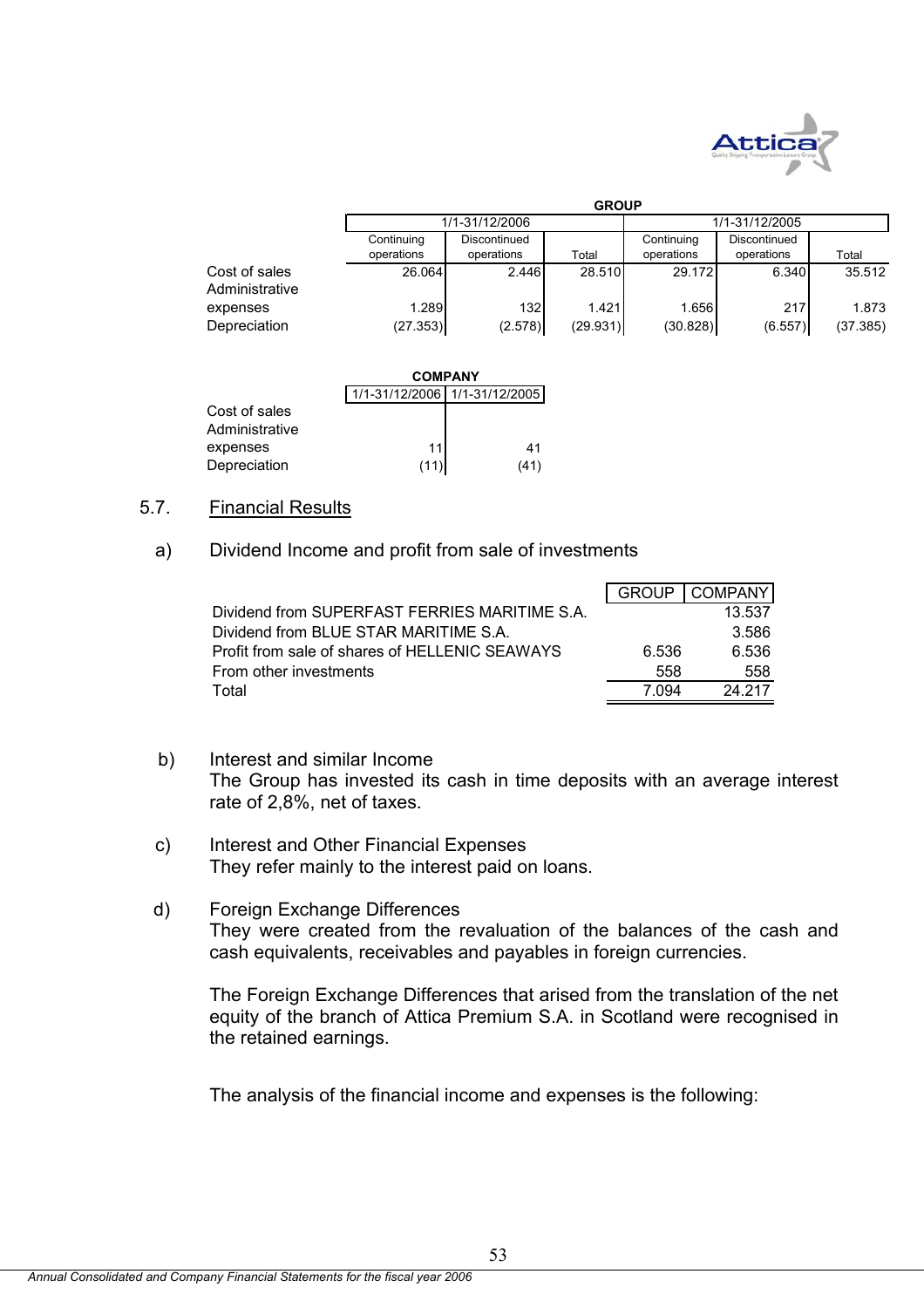

|                                                  | <b>GROUP</b>   |                |          |                |              |          |  |  |  |
|--------------------------------------------------|----------------|----------------|----------|----------------|--------------|----------|--|--|--|
|                                                  |                | 1/1-31/12/2006 |          | 1/1-31/12/2005 |              |          |  |  |  |
|                                                  | Continuing     | Discontinued   |          | Continuing     | Discontinued |          |  |  |  |
|                                                  | operations     | operations     | Total    | operations     | operations   | Total    |  |  |  |
| Interest on Long-Term Borrowings                 | (13.293)       | (1.682)        | (14.974) | (16.309)       | (4.064)      | (20.372) |  |  |  |
| Interest on Bonds                                | (8.331)        |                | (8.331)  | (4.552)        |              | (4.552)  |  |  |  |
| Interest on Short-Term Borrowings                | (476)          |                | (476)    | (1.033)        |              | (1.033)  |  |  |  |
| <b>Other Financial Expenses</b>                  | (2.254)        | (225)          | (2.480)  | (2.395)        | (85)         | (2.480)  |  |  |  |
| Interest Income                                  | 2.452          | 841            | 3.293    | 2.232          | 11           | 2.243    |  |  |  |
| Profit from sale of investments                  | 7.094          |                | 7.094    | 1.241          |              | 1.241    |  |  |  |
| Profit/(loss) from revaluation of investments in |                |                |          |                |              |          |  |  |  |
| subsidiaries - associated companies              |                |                |          |                |              |          |  |  |  |
| Foreign Exchange Differences                     | 338            | 14             | 352      | 1.296          |              | 1.296    |  |  |  |
| Total                                            | (14.469)       | (1.053)        | (15.522) | (19.520)       | (4.138)      | (23.658) |  |  |  |
|                                                  |                |                |          |                |              |          |  |  |  |
|                                                  | <b>COMPANY</b> |                |          |                |              |          |  |  |  |
|                                                  | 1/1-31/12/2006 | 1/1-31/12/2005 |          |                |              |          |  |  |  |
| Interest on Long-Term Borrowings                 | (1.289)        | (1.198)        |          |                |              |          |  |  |  |
| Interest on Bonds                                |                |                |          |                |              |          |  |  |  |
| Interest on Short-Term Borrowings                | (476)          | (841)          |          |                |              |          |  |  |  |
| <b>Other Financial Expenses</b>                  | (223)          | (295)          |          |                |              |          |  |  |  |
| Interest Income                                  | 858            | 58             |          |                |              |          |  |  |  |
| Profit from sale of investments                  | 24.218         | 14.590         |          |                |              |          |  |  |  |
| Profit/(loss) from revaluation of investments in |                |                |          |                |              |          |  |  |  |
| subsidiaries - associated companies              | (906)          | (525)          |          |                |              |          |  |  |  |
| Foreign Exchange Differences                     |                |                |          |                |              |          |  |  |  |
| Total                                            | 22.182         | 11.789         |          |                |              |          |  |  |  |
|                                                  |                |                |          |                |              |          |  |  |  |
|                                                  |                |                |          |                |              |          |  |  |  |

Other Financial Expenses include loss of  $\epsilon$  1.741 thousand that arised from the interest rate hedging contracts of the Group.

#### 5.8. Profit / (Loss) from vessels' disposal

#### It refers to

a) The profit from the sale of the vessels SUPERFAST VII, SUPERFAST VIII and SUPERFAST IX, which took place in April 2006, amounting  $\epsilon$  12 mln. The sale price of the above vessels stood at € 310 mln in total.

b) The profit from the sale of BLUE STAR Group's passenger-catamaran Seajet 2 which took place in March 2006. The agreed sale price was Euro 2.950.000. Part of the sale price was paid on vessel's delivery while the credited amount of Euro 2.550.000 was to be paid in monthly installments until September 2006.

Within April and May BLUE STAR Group received the amount of € 500.000. After the above receipt the outstanding balance of the receivable was  $\epsilon$ 2.050.000.

In June 2006 BLUE STAR Group agreed with the buyer to receive the amount of  $\epsilon$  1.996.673 as a full early prepayment of the outstanding amount. The difference which resulted from the above agreement, amounting  $\epsilon$  53.327, was posted as a decrease in the profit from the sale of the vessel. The profit from the sale of the vessel was  $\epsilon$  1.029 thousand.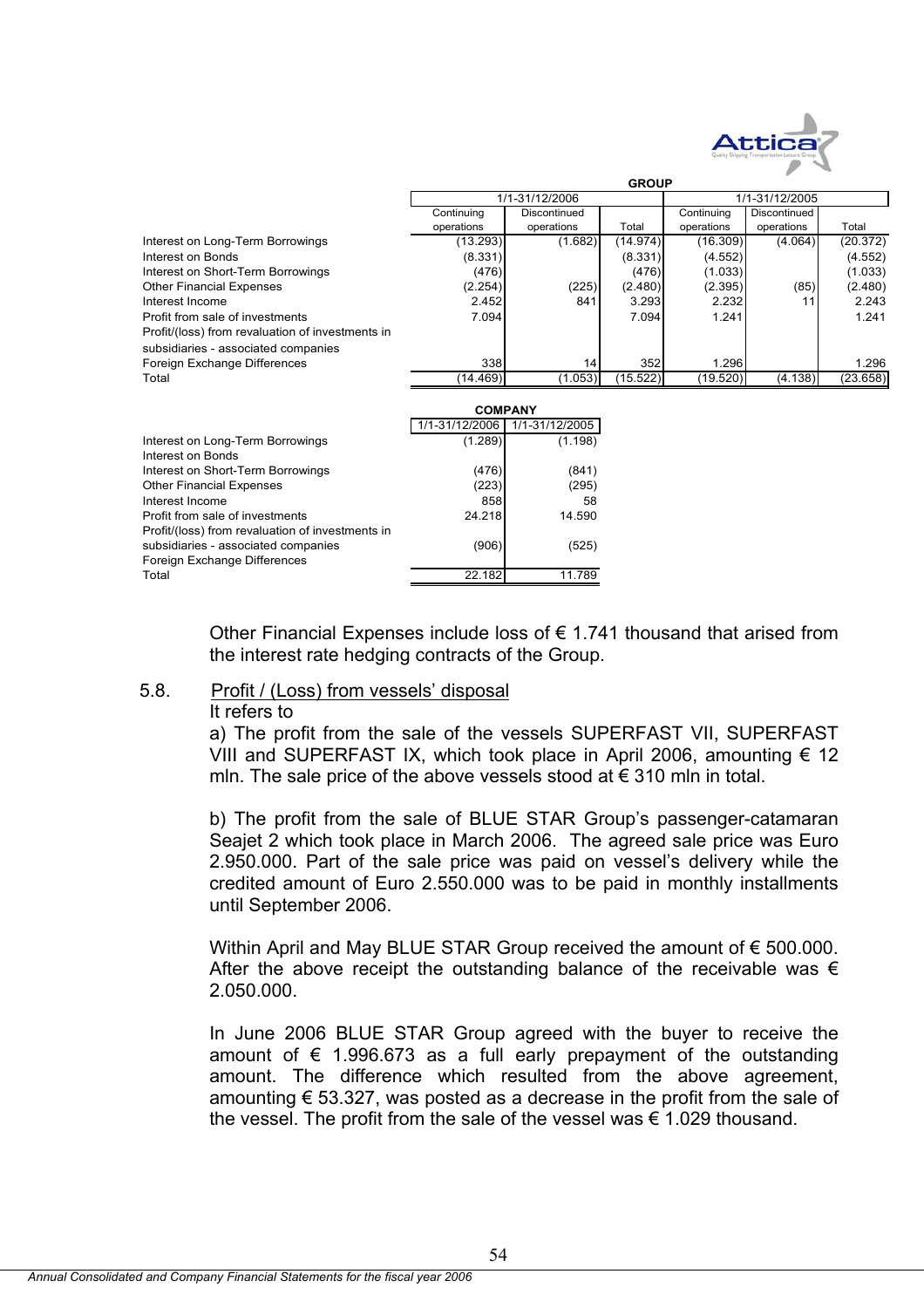

c) The profit from the sale, in September 2006, of BLUE STAR Group's car passenger ferries Patmos and Rodos, at price of € 2,3 mln approximately. The profit from the sale of the vessels was  $\epsilon$  300 thousand.

#### 5.9. Income taxes

As already stated in paragraph 2.18, special taxation policies apply on the Group's profits. Consequently, it is believed that the following analysis provides a better understanding of the income taxes.

|                                       | <b>COMPANY</b><br><b>GROUP</b> |                |       |                |  |  |  |
|---------------------------------------|--------------------------------|----------------|-------|----------------|--|--|--|
|                                       |                                | 1/1-31/12/2006 |       | 1/1-31/12/2006 |  |  |  |
|                                       | Continuing                     | Discontinued   |       |                |  |  |  |
|                                       | operations                     | operations     | Total |                |  |  |  |
| Dividend distribution Tax             | 1.043                          | 200            | 1.243 | 878            |  |  |  |
| Tax according to Law 27/75            | 122                            | 29             | 151   |                |  |  |  |
| Provision for unaudited fiscal years  |                                |                |       |                |  |  |  |
| Taxes charged from the taxation audit | 651                            |                | 651   | 470            |  |  |  |
| Deferred tax expense                  | (103)                          |                | (103) |                |  |  |  |
| Total                                 | 1.713                          | 229            | 1.942 | 1.349          |  |  |  |
|                                       |                                |                |       |                |  |  |  |
|                                       |                                | <b>GROUP</b>   |       | <b>COMPANY</b> |  |  |  |
|                                       |                                | 1/1-31/12/2005 |       | 1/1-31/12/2005 |  |  |  |
|                                       | Continuing                     | Discontinued   |       |                |  |  |  |
|                                       | operations                     | operations     | Total |                |  |  |  |
| Dividend distribution Tax             | 493                            | 3              | 496   |                |  |  |  |
| Tax according to Law 27/75            | 204                            | 30             | 234   |                |  |  |  |
| Provision for unaudited fiscal years  | 289                            |                | 289   |                |  |  |  |
| Taxes charged from the taxation audit |                                |                |       |                |  |  |  |
| Deferred tax expense                  |                                |                |       |                |  |  |  |
| Total                                 | 986                            | 33             | 1.019 |                |  |  |  |

A comparison between the tax rates is not possible, because, as already stated in paragraph 2.18, the income tax is related to the profits that do not stem from the shipping operation.

Within November 2006 the taxation audit for the parent company ATTICA HOLDINGS S.A., for the fiscal years 2002, 2003, 2004, was completed. Total taxes charged amount € 469 thousand approximately. The Company had already made a tax provision of € 344 thousand. The additional amount of € 125 thousand approximately was posted in the current year's results. Also, within February 2007 the taxation audit for the parent company, for the fiscal year 2005, was completed. From the taxation audit there was no further payment.

The taxation audit for the company SUPERFAST FERRIES MARITIME S.A and the Management company SUPERFAST FERRIES S.A., is in progress. The subsidiary companies of Superfast Group have been audited by the tax authorities up to and including fiscal year 2005.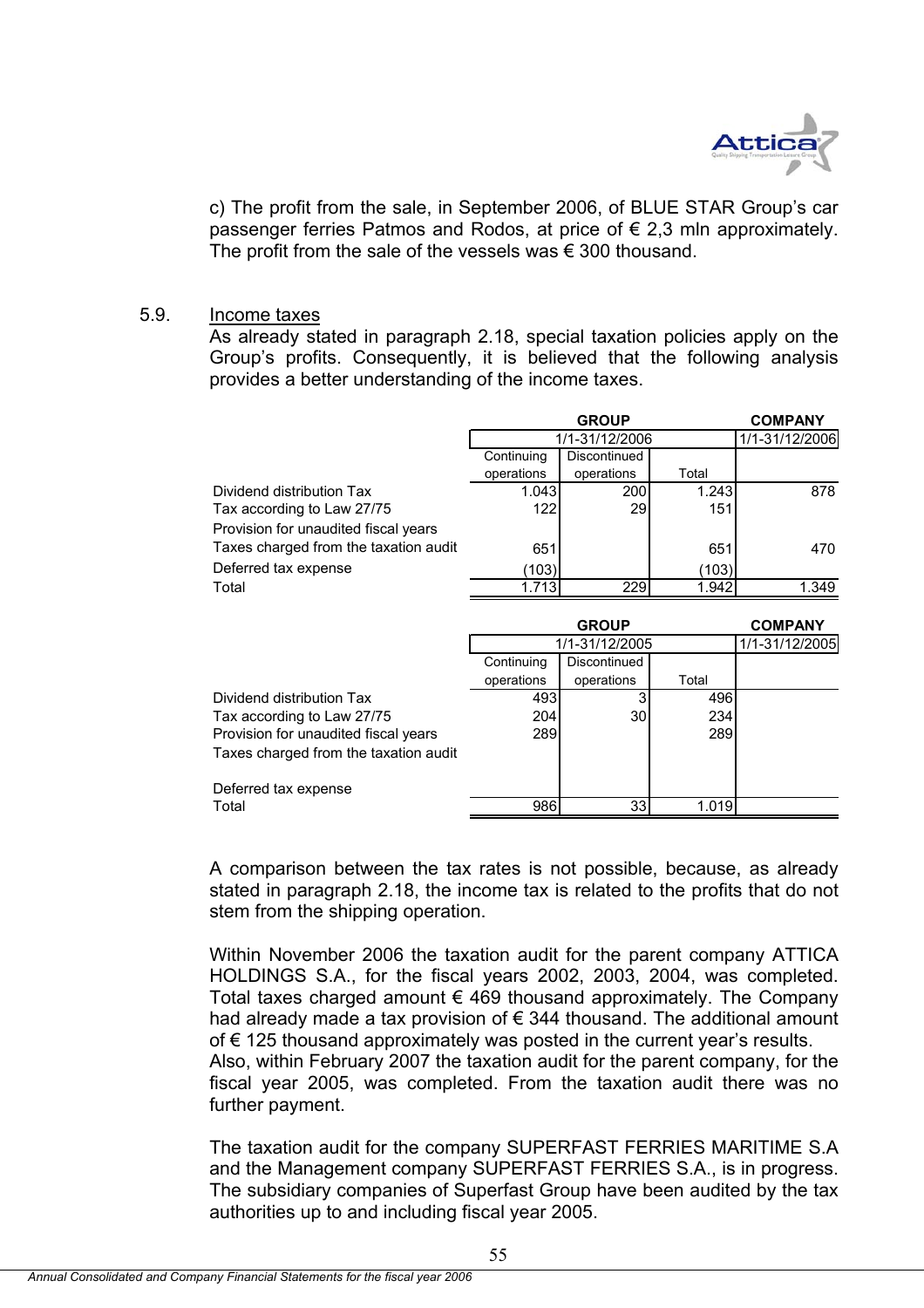

In the course of 2006, all the companies included in the consolidation of BLUE STAR Group have been audited by tax authorities until fiscal year 2005. Total taxes charged amount € 304 thousand. BLUE STAR Group had already made a tax provision for unaudited fiscal years of  $\epsilon$  186 thousand and therefore the additional amount of  $\epsilon$  117 thousand was posted in the current year's results.

Also, ATTICA PREMIUM S.A. has been audited by tax authorities until fiscal year 2005. Particularly, the company has been audited for the fiscal years 2001 – 2005. Total taxes charged amounting  $\epsilon$  68 thousand, were posted in the current year's results.

The Group uses different depreciation policies from those that the tax law determines. Due to the above, tax differences arise for Attica Holdings S.A. and Attica Premium S.A. which however are immaterial.

5.10 Tangible assets

The vessels of the Group have been mortgaged as security of the long-term borrowings for the amount of  $\epsilon$  919 mil.

There is no indication of impairment for the below-mentioned tangible assets.

The depreciation analysis can be found in paragraph 5.6.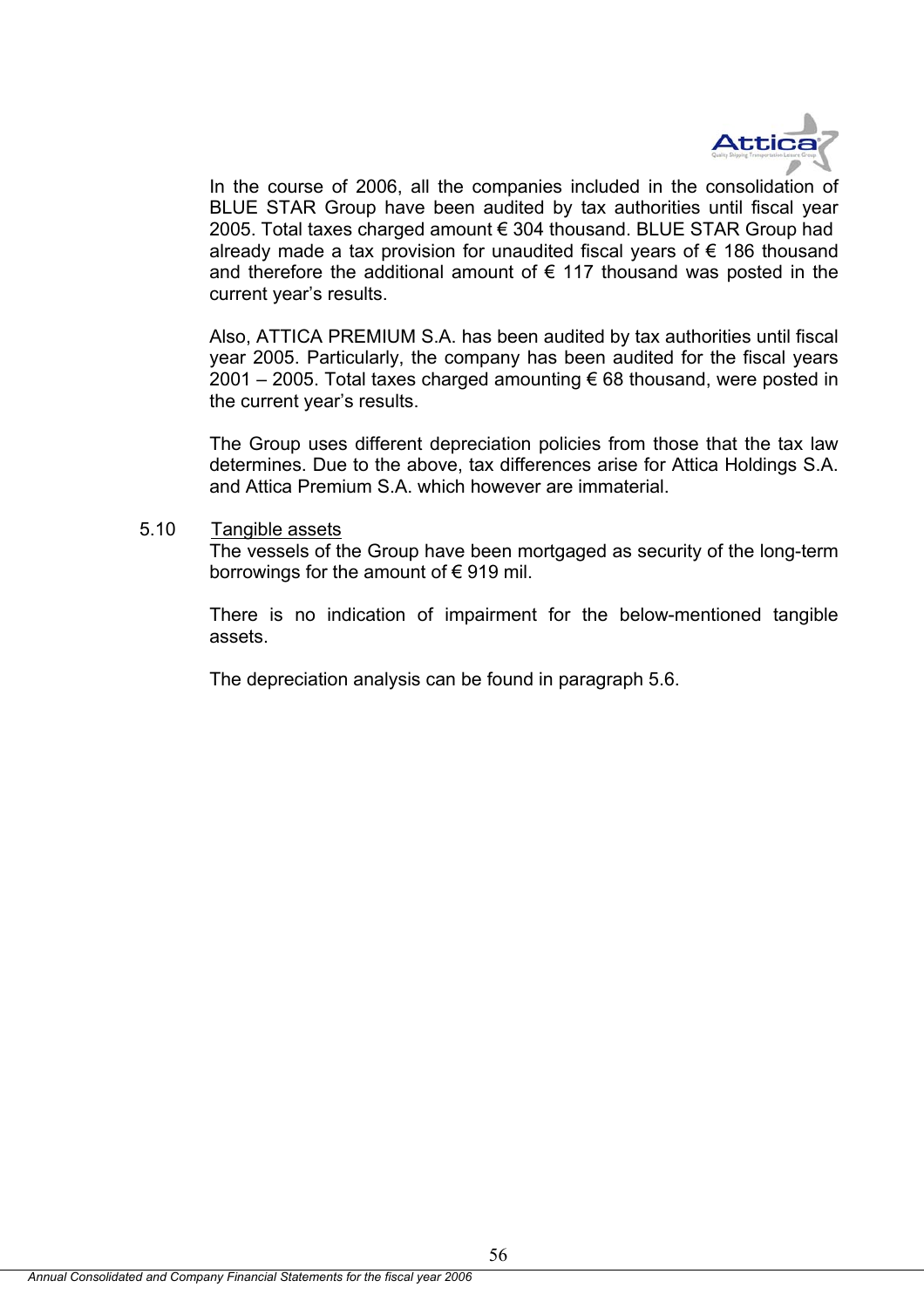

#### **5.10 Tangible Assets**

|           |     |                  | Furniture &      | Improvements |                        | <b>Fixed Assets</b> |                 |
|-----------|-----|------------------|------------------|--------------|------------------------|---------------------|-----------------|
| Vessels   |     | <b>Buildings</b> |                  |              | Vehicles               | Under               | Total           |
|           |     |                  | <b>Fixtures</b>  | Property     |                        | Construction        |                 |
| 1.260.193 | 274 | 765              | 7.259            | 972          | 129                    | 97                  | 1.269.688       |
| 21.992    |     |                  | 170              |              | 200                    | 72                  | 22.435          |
| (446.984) |     |                  | (66)             |              |                        |                     | (447.224)       |
|           |     |                  |                  |              |                        |                     |                 |
|           |     |                  |                  |              |                        |                     |                 |
| 835.201   | 274 | 765              | 7.363            | 973          | 201                    | 122                 | 844.899         |
| 145.389   |     | 179              | 6.517            | 644          | 43                     |                     | 152.773         |
| 26.749    |     | 26               | 408              | 135          | 24                     |                     | 27.341          |
| (54.765)  |     |                  |                  |              |                        |                     | (54.765)        |
| 117.373   |     | 205              | 6.925            | 779          | 67                     |                     | 125.349         |
| 717.828   | 274 | 560              | 438              | 195          | 134                    | 122                 | 719.550         |
| 1.244.596 | 274 |                  | 6.769            | 956          | 206                    | 2.164               | 1.255.729       |
| 15.597    |     |                  | 494              | 16           | 65                     | 97                  | 16.269          |
|           |     |                  |                  |              |                        |                     | (2.310)         |
|           |     |                  |                  |              |                        |                     |                 |
|           |     |                  |                  |              |                        |                     |                 |
| 1.260.193 | 274 | 765              | 7.259            | 972          | 129                    | 97                  | 1.269.688       |
| 109.877   |     | 153              | 5.668            | 506          | 91                     |                     | 116.295         |
| 35.512    |     | 26               | 849              | 138          | 21                     |                     | 36.546          |
|           |     |                  |                  |              | (68)                   |                     | (68)            |
| 145.389   |     | 179              | 6.517            | 644          | 43                     |                     | 152.773         |
| 1.114.803 | 274 | 586              | $\overline{742}$ | 328          | 86                     | 97                  | 1.116.915       |
|           |     |                  | Land<br>765      | (4)          | Other In Third Parties | (128)<br>(142)      | (46)<br>(2.164) |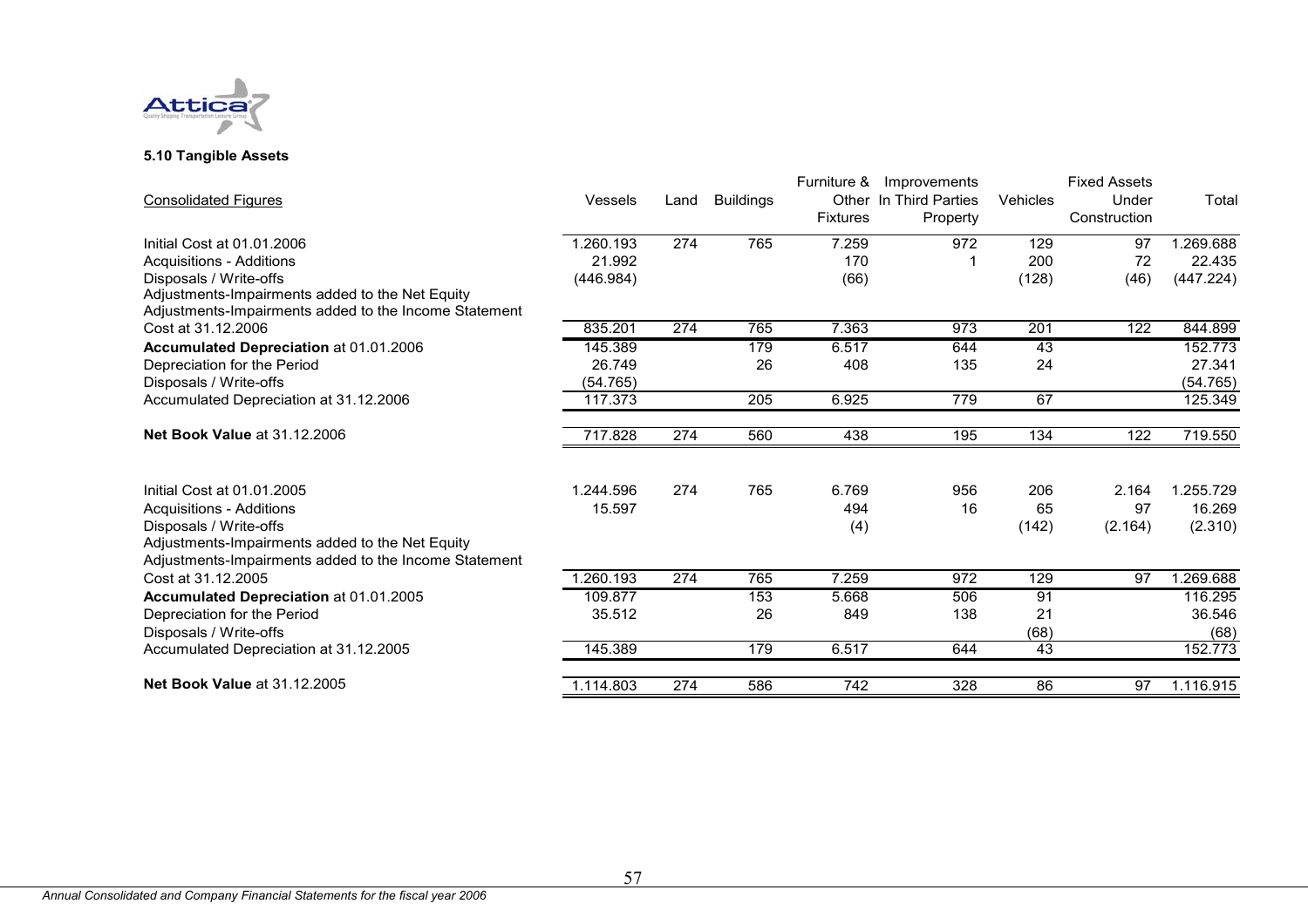

|                                                 |                |      |                  | Furniture &     | Improvements              |   | <b>Fixed Assets</b> |                  |
|-------------------------------------------------|----------------|------|------------------|-----------------|---------------------------|---|---------------------|------------------|
| <b>Company Figures</b>                          | <b>Vessels</b> | Land | <b>Buildings</b> | Other           | In Third Parties Vehicles |   | Under               | Total            |
|                                                 |                |      |                  | <b>Fixtures</b> | Property                  |   | Construction        |                  |
| Initial Cost at 01.01.2006                      |                |      |                  | 77              |                           | 6 |                     | 83               |
| <b>Acquisitions - Additions</b>                 |                |      |                  | 2               |                           |   |                     | $\overline{2}$   |
| Disposals / Write-offs                          |                |      |                  |                 |                           |   |                     |                  |
| Adjustments-Impairments added to the Net Equity |                |      |                  |                 |                           |   |                     |                  |
| Adjustments-Impairments added to the Income     |                |      |                  |                 |                           |   |                     |                  |
| Statement                                       |                |      |                  |                 |                           |   |                     |                  |
| Cost at 31.12.2006                              |                |      |                  | 79              |                           | 6 |                     | 85               |
| Accumulated Depreciation at 01.01.2006          |                |      |                  | $\overline{77}$ |                           | 6 |                     | 83               |
| Depreciation for the Period                     |                |      |                  |                 |                           |   |                     |                  |
| Disposals / Write-offs                          |                |      |                  |                 |                           |   |                     |                  |
| Accumulated Depreciation at 31.12.2006          |                |      |                  | 77              |                           | 6 |                     | 83               |
|                                                 |                |      |                  |                 |                           |   |                     |                  |
| <b>Net Book Value at 31.12.2006</b>             |                |      |                  | 2               |                           | 0 |                     | $\boldsymbol{2}$ |
|                                                 |                |      |                  |                 |                           |   |                     |                  |
| Initial Cost at 01.01.2005                      |                |      |                  | 77              |                           | 6 |                     | 83               |
| <b>Acquisitions - Additions</b>                 |                |      |                  |                 |                           |   |                     |                  |
| Disposals / Write-offs                          |                |      |                  |                 |                           |   |                     |                  |
| Adjustments-Impairments added to the Net Equity |                |      |                  |                 |                           |   |                     |                  |
| Adjustments-Impairments added to the Income     |                |      |                  |                 |                           |   |                     |                  |
| Statement                                       |                |      |                  |                 |                           |   |                     |                  |
| Cost at 31.12.2005                              |                |      |                  | 77              |                           | 6 |                     | 83               |
| Accumulated Depreciation at 01.01.2005          |                |      |                  | $\overline{74}$ |                           | 6 |                     | 80               |
| Depreciation for the Period                     |                |      |                  | 3               |                           |   |                     | 3                |
| Disposals / Write-offs                          |                |      |                  |                 |                           |   |                     |                  |
| Accumulated Depreciation at 31.12.2005          |                |      |                  | 77              |                           | 6 |                     | 83               |
| <b>Net Book Value at 31.12.2005</b>             |                |      |                  | 0               |                           | 0 |                     | $\mathbf 0$      |
|                                                 |                |      |                  |                 |                           |   |                     |                  |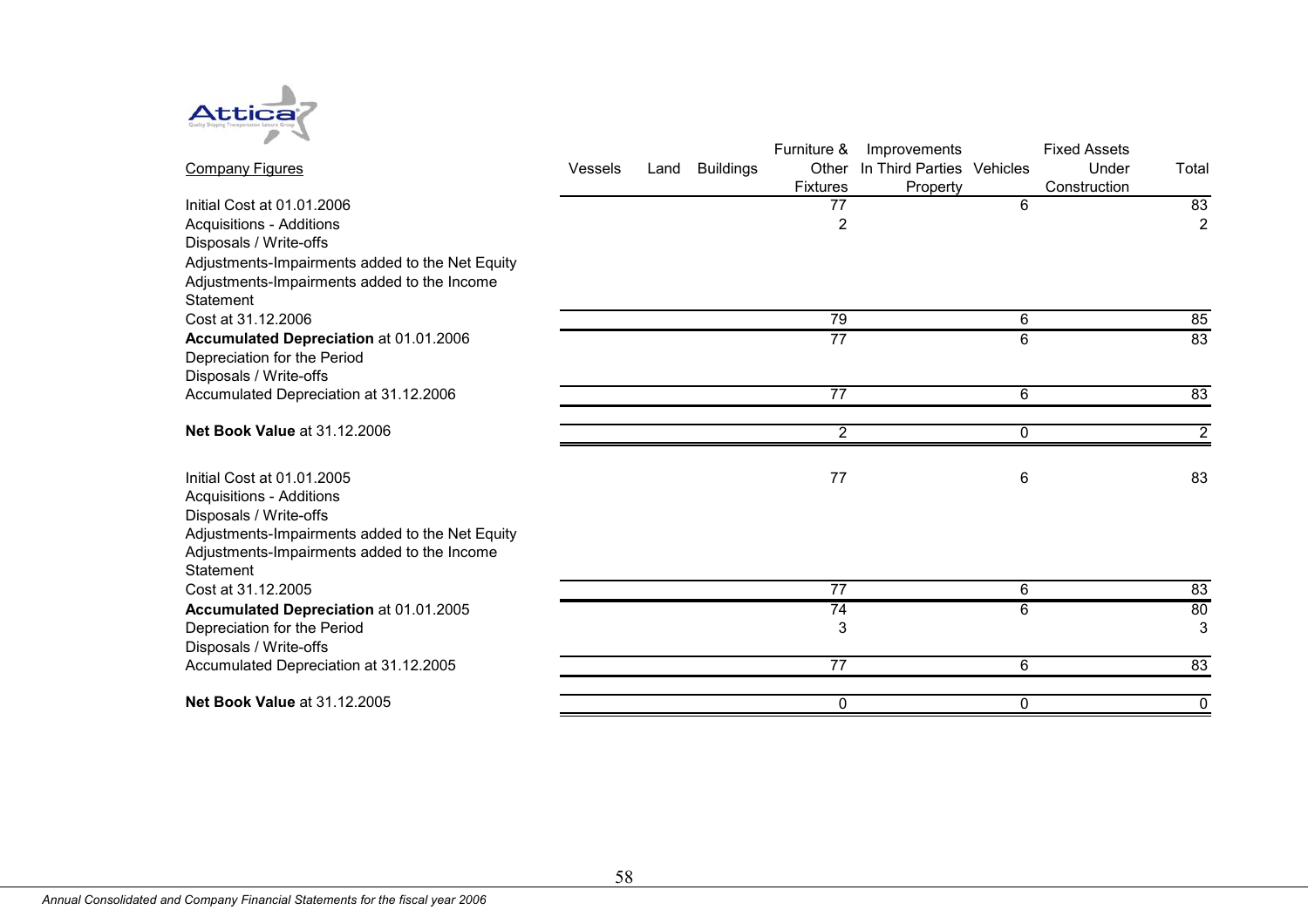

The table below analyzes the tangible and intangible assets held by the Group under finance leases. These assets are included in table 5.10. "Tangible Assets" and table 5.11. "Intangible Assets".

| <b>Leased Assets</b>                  | <b>GROUP</b> | <b>COMPANY</b> |
|---------------------------------------|--------------|----------------|
| Net Book Value 2005                   | 960          |                |
| Additions 01/01-31/12/06              | 768          |                |
| Disposals / Write-offs 01/01-31/12/06 | (170)        |                |
| Depreciation 01/01-31/12/06           | (445)        |                |
| Net Book Value 31/12/06               | 1 1 1 3      |                |

The most important assets under finance lease are: the vessels' satellite antennas purchased for  $\epsilon$  1.444 thousand, software programs purchased for € 571 thousand and various office electronic equipment purchased for € 243 thousand.

## 5.11 Intangible assets

There is no indication of impairment for the following intangible assets.

| <b>Consolidated Figures</b>                     | Trademarks | Software | Total  |
|-------------------------------------------------|------------|----------|--------|
| Initial Cost at 01.01.2006                      | 353        | 9.750    | 10.103 |
| <b>Acquisitions - Additions</b>                 |            | 327      | 327    |
| Disposals / Write-offs                          |            | (39)     | (39)   |
| Adjustments-Impairments added to the Net Equity |            |          |        |
| Adjustments-Impairments added to the Income     |            |          |        |
| Statement                                       |            | (53)     | (53)   |
| Cost at 31.12.2006                              | 353        | 9.985    | 10.338 |
| Accumulated Depreciation at 01.01.2006          | 266        | 6.595    | 6.862  |
| Depreciation for the Period                     | 11         | 806      | 817    |
| Disposals / Write-offs                          |            |          |        |
| Accumulated Depreciation at 31.12.2006          | 277        | 7.401    | 7.679  |
| <b>Net Book Value at 31.12.2006</b>             | 76         | 2.584    | 2.659  |
|                                                 |            |          |        |
| Initial Cost at 01.01.2005                      | 347        | 8.097    | 8.444  |
| <b>Acquisitions - Additions</b>                 | 6          | 1.643    | 1.649  |
| Disposals / Write-offs                          |            |          |        |
| Adjustments-Impairments added to the Net Equity |            | 10       | 10     |
| Adjustments-Impairments added to the Income     |            |          |        |
| Statement                                       |            |          |        |
| Cost at 31.12.2005                              | 353        | 9.750    | 10.103 |
| Accumulated Depreciation at 01.01.2005          | 219        | 5.804    | 6.024  |
| Depreciation for the Period                     | 47         | 791      | 838    |
| Disposals / Write-offs                          |            |          |        |
| Accumulated Depreciation at 31.12.2005          | 266        | 6.595    | 6.862  |
| <b>Net Book Value at 31.12.2005</b>             | 87         | 3.155    | 3.241  |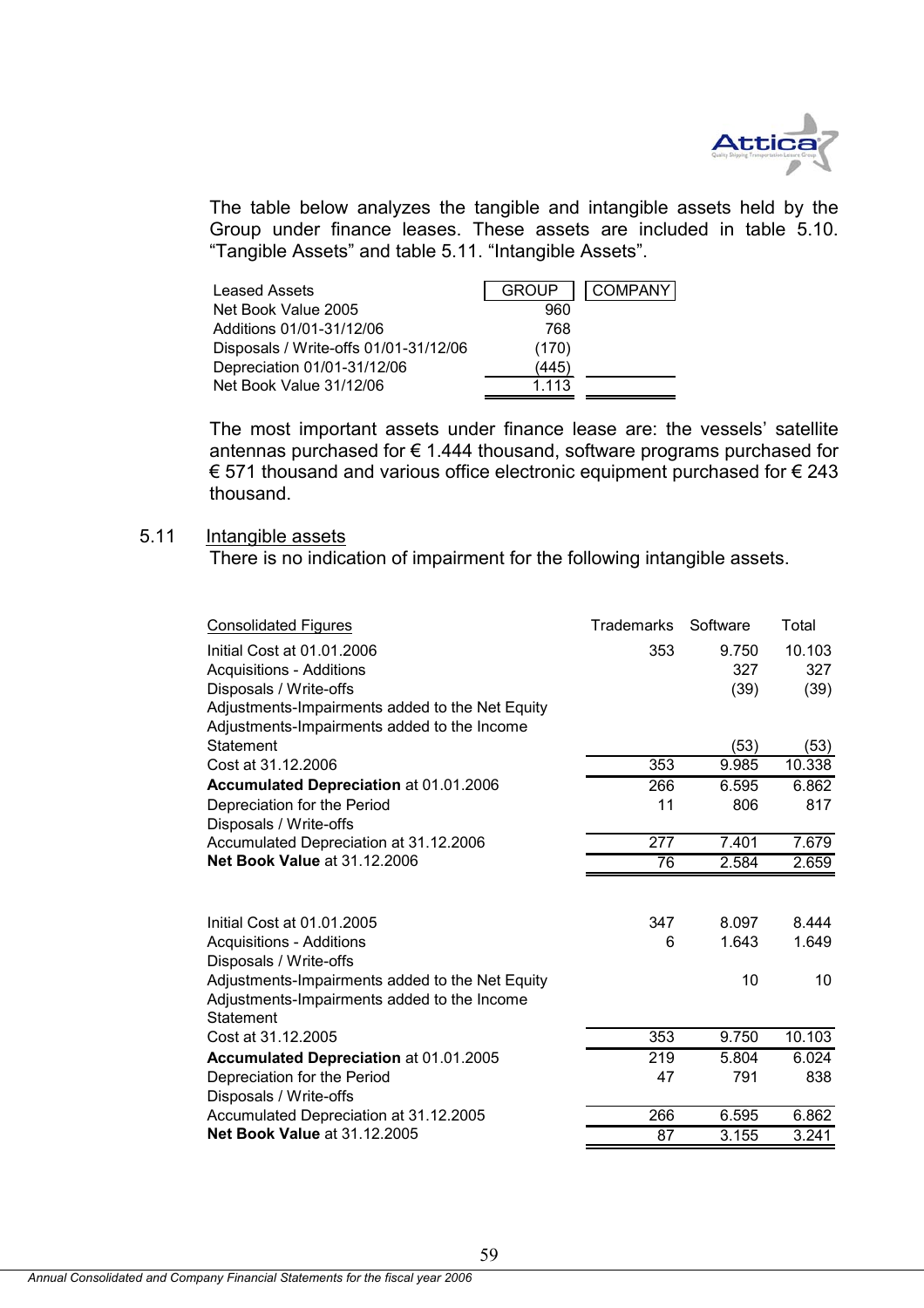

| Company figures<br>Initial Cost at 01.01.2006<br><b>Acquisitions - Additions</b><br>Disposals / Write-offs<br>Adjustments-Impairments added to the Net Equity<br>Adjustments-Impairments added to the Income<br>Statement | <b>Trademarks Software</b><br>111 | 99<br>6 | Total<br>210<br>6 |
|---------------------------------------------------------------------------------------------------------------------------------------------------------------------------------------------------------------------------|-----------------------------------|---------|-------------------|
| Cost at 31.12.2006                                                                                                                                                                                                        | 111                               | 105     | 216               |
| <b>Accumulated Depreciation at 01.01.2006</b>                                                                                                                                                                             | 103                               | 21      | 124               |
| Depreciation for the Period<br>Disposals / Write-offs                                                                                                                                                                     | 1                                 | 10      | 11                |
| Accumulated Depreciation at 31.12.2006                                                                                                                                                                                    | 104                               | 31      | $\overline{135}$  |
| <b>Net Book Value at 31.12.2006</b>                                                                                                                                                                                       | 8                                 | 73      | 81                |
| Initial Cost at 01.01.2005<br><b>Acquisitions - Additions</b><br>Disposals / Write-offs<br>Adjustments-Impairments added to the Net Equity<br>Adjustments-Impairments added to the Income<br>Statement                    | 105<br>6                          | 99      | 204<br>6          |
| Cost at 31.12.2005                                                                                                                                                                                                        | 111                               | 99      | 210               |
| Accumulated Depreciation at 01.01.2005                                                                                                                                                                                    | 65                                | 21      | 86                |
| Depreciation for the Period<br>Disposals / Write-offs                                                                                                                                                                     | 38                                |         | 38                |
| Accumulated Depreciation at 31.12.2005                                                                                                                                                                                    | 103                               | 21      | 124               |
| <b>Net Book Value at 31.12.2005</b>                                                                                                                                                                                       | 8                                 | 78      | 86                |

As presented above, intangible assets consist of the following assets:

- a) Trademarks, the cost of which include the cost of development and registration of the trademarks of Attica Holdings S.A., Superfast Ferries and Blue Star Ferries both in Greece and abroad.
- b) Computer software programs, the cost of which include the cost of the ticket booking systems and the cost of the purchase and development of the Group's integrated Enterprise Resource Planning System.
- 5.12. Investments in subsidiaries associated companies The following table depicts the development of the investments in subsidiaries and associated companies: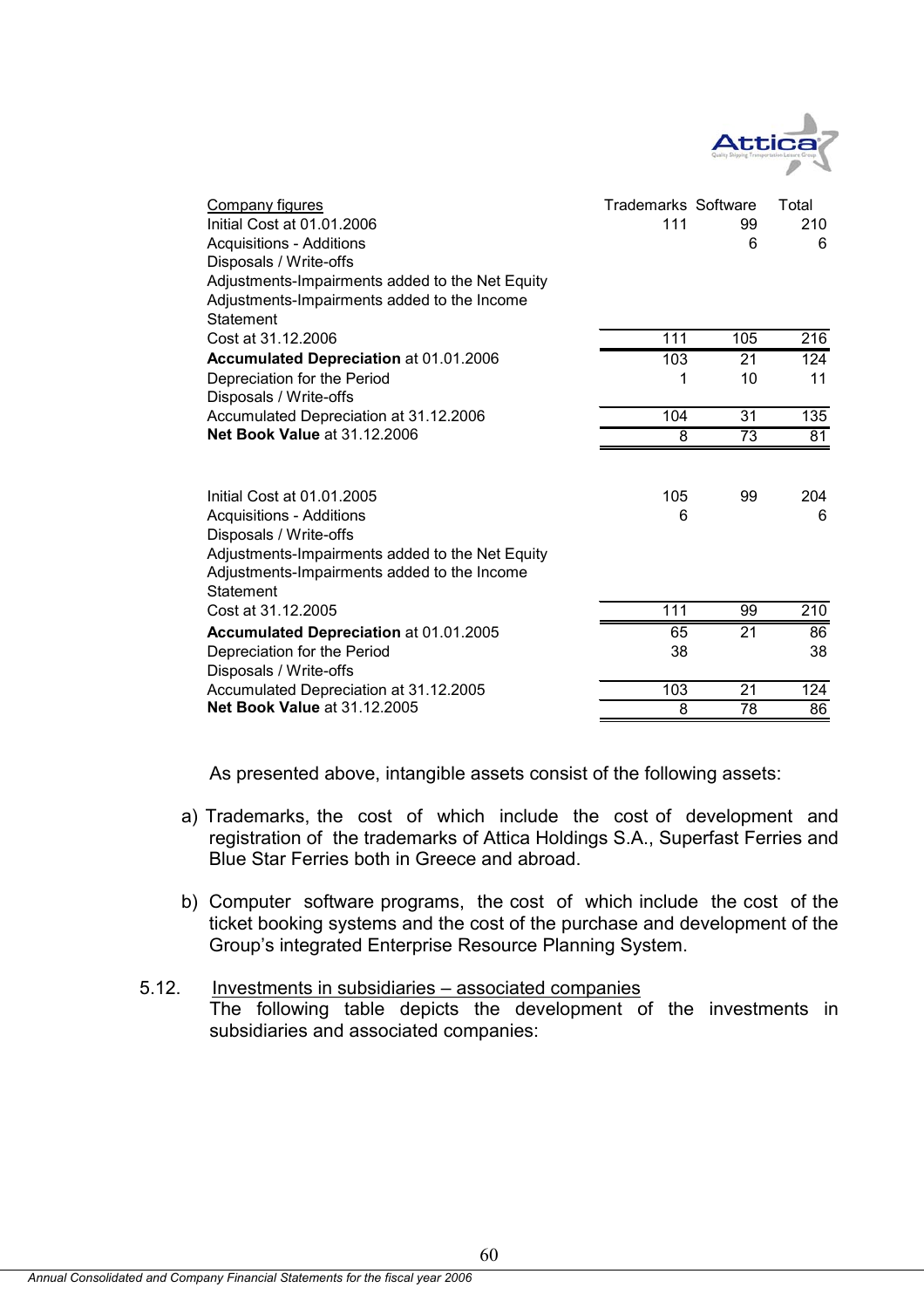

|                                                                                               | <b>COMPANY</b> | <b>GROUP</b> |
|-----------------------------------------------------------------------------------------------|----------------|--------------|
| Initial Cost at 01.01.2006                                                                    | 168.434        |              |
| <b>Acquisitions - Additions</b><br>Disposals/Write-offs *<br>Adjustments-Impairments added to | (52.928)       |              |
| Net Equity<br>Adjustments-Impairments added to                                                | 87             |              |
| the Income Statement                                                                          | (906)          |              |
| Value at 31.12.2006                                                                           | 114.686        |              |
|                                                                                               |                |              |
| Initial Cost at 01.01.2005                                                                    | 184.756        | 9            |
| <b>Acquisitions - Additions</b>                                                               | 7.810          |              |
| Disposals/Write-offs **                                                                       | (26.019)       |              |
| Adjustments-Impairments added to                                                              |                |              |
| Net Equity                                                                                    | 2.412          |              |
| Adjustments-Impairments added to                                                              |                |              |
| the Income Statement                                                                          | (525)          | (9)          |
| Value at 31.12.2005                                                                           | 168.434        | 0            |

\*\*Refers to the return of capital form the 100% subsidiary company \*Refers to the return of capital from the 100% subsidiary company SUPERFAST FERRIES MARITIME S.A. as well as the shipowing companies of SUPERFAST VII, SUPERFAST VIII, SUPERFAST IX and SUPERFAST X.

SUPERFAST FERRIES MARITIME S.A.

The following fully owned subsidiaries are being consolidated using the full consolidation method.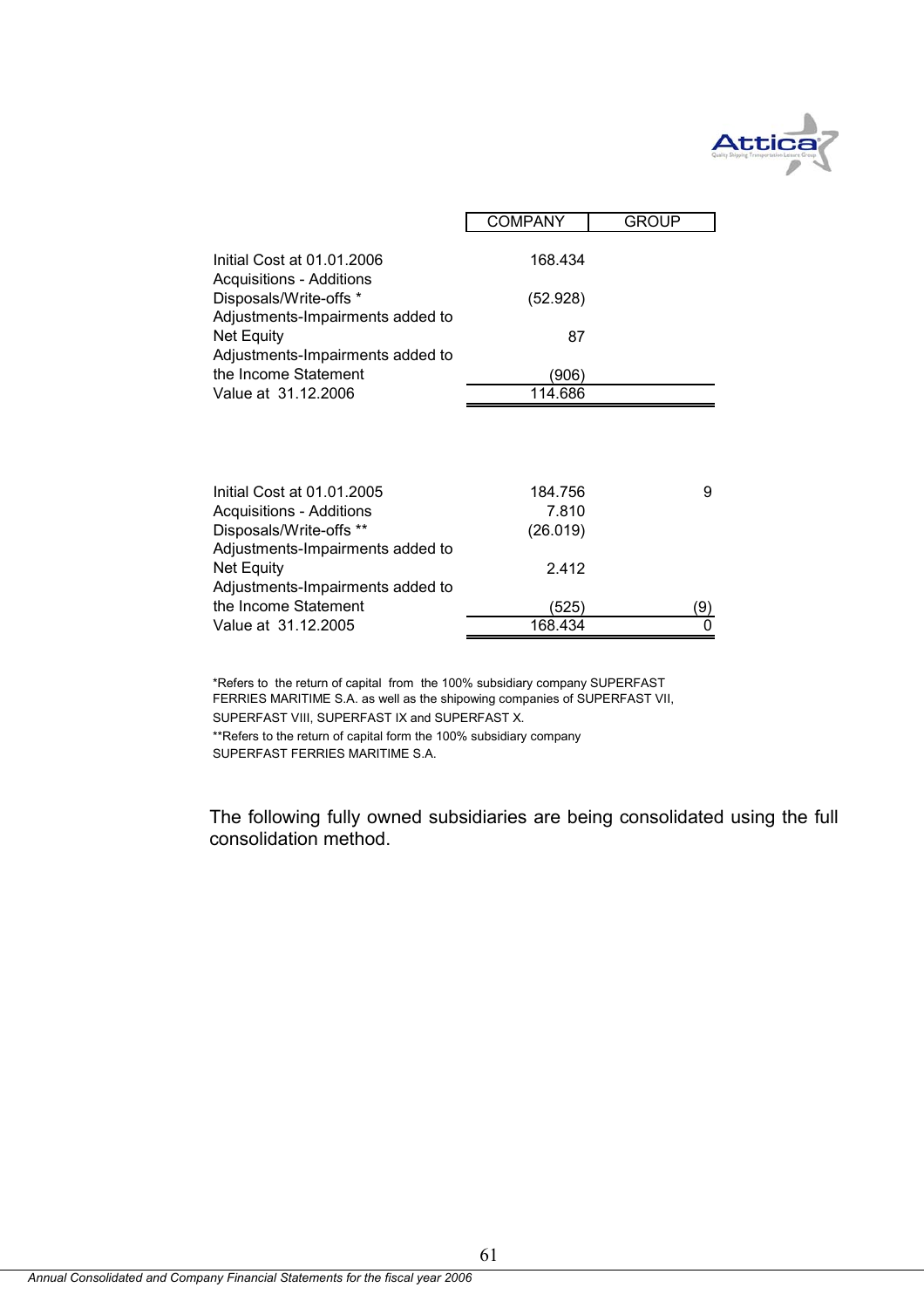

|                                 |         |        | Impairment / |          |                |               |
|---------------------------------|---------|--------|--------------|----------|----------------|---------------|
|                                 |         | Equity | (Reversal of | Net Book |                |               |
| Company name                    | Cost    | Return | Impairment)  | Value    | Registered in  | Participation |
| SUPERFAST FERRIES MARITIME S.A. | 60.479  | 14.700 |              | 45.779   | <b>GREECE</b>  | 100%          |
| SUPERFAST EPTA MC               | 19.154  | 19.110 |              | 44       | <b>GREECE</b>  | 100%          |
| SUPERFAST OKTO MC               | 19.154  | 19.110 |              | 44       | <b>GREECE</b>  | 100%          |
| SUPERFAST ENNEA MC              | 5.544   |        | 721          | 4.823    | <b>GREECE</b>  | 100%          |
| SUPERFAST DEKA MC               | 10.625  |        |              | 10.625   | <b>GREECE</b>  | 100%          |
| SUPERFAST EPTA INC              | 2       | 2      |              | 0        | <b>LIBERIA</b> | 100%          |
| SUPERFAST OKTO INC              | 2       | 2      |              | 0        | <b>LIBERIA</b> | 100%          |
| SUPERFAST ENNEA INC             | 2       | 2      |              | 0        | <b>LIBERIA</b> | 100%          |
| SUPERFAST DEKA INC              | 2       | 2      |              | 0        | <b>LIBERIA</b> | 100%          |
| NORDIA MC                       | 4.005   |        |              | 4.005    | <b>GREECE</b>  | 100%          |
| <b>MARIN MC</b>                 | 3.805   |        | 185          | 3.620    | <b>GREECE</b>  | 100%          |
| BLUE STAR MARITIME S.A.*        | 42.525  |        |              | 42.525   | <b>GREECE</b>  | 48,79%        |
| ATTICA PREMIUM S.A.             | 3.135   |        | (87)         | 3.222    | <b>GREECE</b>  | 100%          |
| Total                           | 168.434 | 52.929 | 819          | 114.686  |                |               |

\* Blue Star Maritime S.A. is consolidated in Attica Holdings S.A. because the company controls the Board of Directors of Blue Star Maritime S.A. although it owns less than 50% of its share capital.

Further, the following companies are also fully consolidated indirectly in the Attica Group:

1. The following 100% subsidiaries of Superfast Ferries Maritime S.A. a) Registered in Liberia :

Superfast Ena Inc\*, Superfast Dio Inc\*, Superfast Tria Inc\*, Superfast Tessera Inc\*, Superfast Pente Inc, Superfast Exi Inc, Superfast Endeka Inc, Superfast Dodeka Inc.

b) Superfast Dodeka (Hellas) Inc. & Co. Joint Venture registered in Greece and Superfast Ferries S.A., registered in Liberia which operate under common management.

2. The following 100% subsidiaries of Blue Star Maritime S.A.

a) Registered in Greece :

Blue Star Ferries Maritime S.A.

Blue Star Ferries Joint Venture which operates under common management.

b) Registered in Cyprus :

Strintzis Lines Shipping Ltd\*

c) Registered in Liberia :

Blue Star Ferries S.A., Waterfront Navigation Company\*, Thelmo Marine  $S$  A $*$ 

d) Registered in Panama :

Blue Island Shipping Inc.\*

\* Inactive companies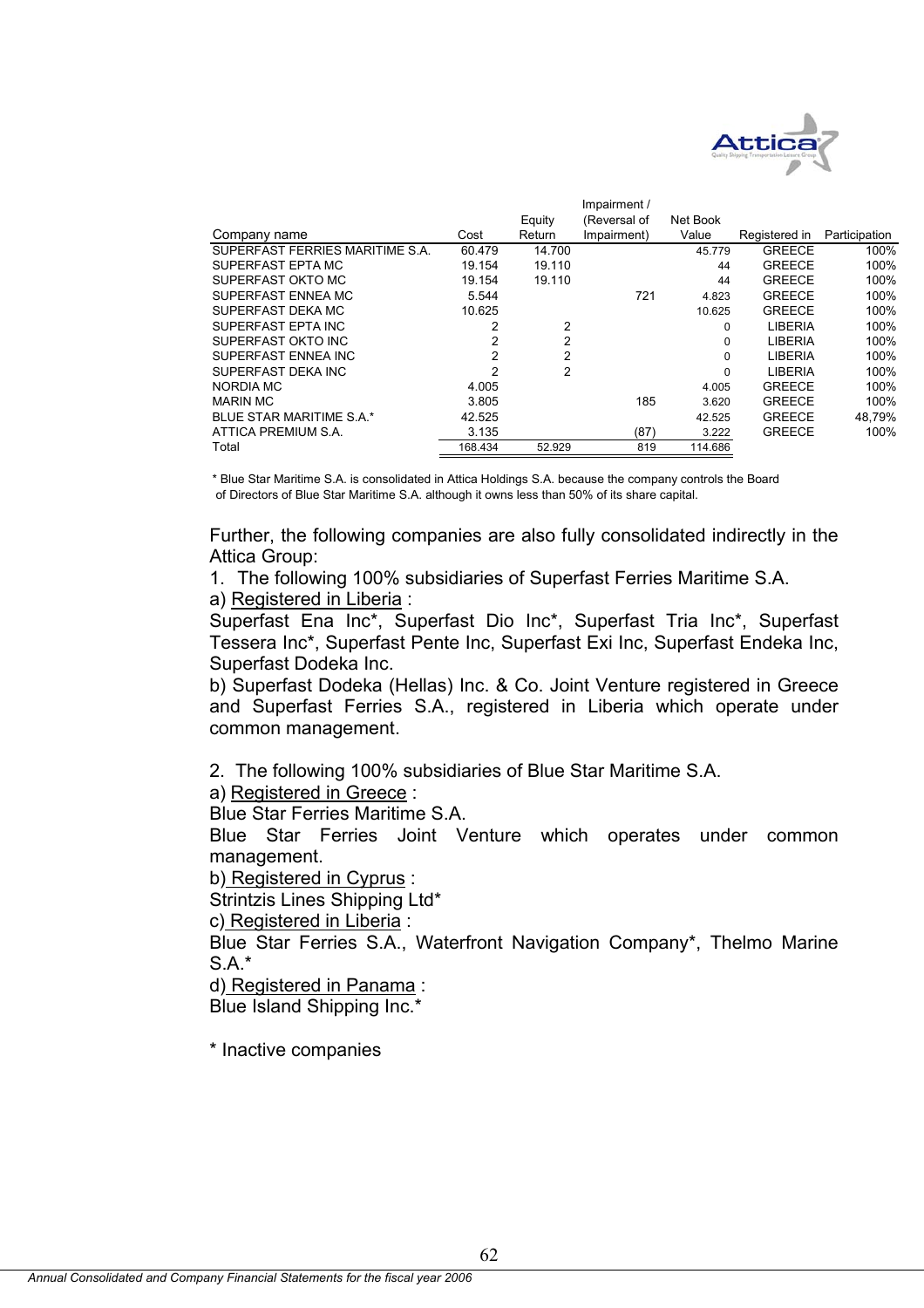

#### 5.13. Other Financial Assets

During 2006, the Company invested an additional amount of  $\epsilon$  8.089 thousand for the acquisition of shares in Minoan Lines Shipping S.A. After this acquisition Attica Holdings S.A. holds 10.100.380 shares or 14,24 % of the share capital of the above company. The value of this investment is  $\epsilon$ 34.732 thousand.

## 5.14. Non-current receivables

Non-current receivables consist of guarantees given against office rent and public utility companies such as P.P.C. (Public Power Corporation) and H.T.O. (Hellenic Telecommunications Organization). This account also includes an advance for office rent amounting  $\epsilon$  91 thousand paid by the 100% subsidiary company Attica Premium S.A.

## 5.15. Deferred Tax Assets

|                                             | 31/12/2006   |                |
|---------------------------------------------|--------------|----------------|
|                                             | <b>GROUP</b> | <b>COMPANY</b> |
| From subsidiary's losses in the period      | 103          |                |
| From provisions for personnel reimbursement |              |                |
| From tax-free Reserves                      | 24           |                |
| Total                                       |              |                |

## 5.16. Inventories

The "Inventories" account includes the following items:

|                        | 31/12/2006 |                |       | 31/12/2005           |
|------------------------|------------|----------------|-------|----------------------|
|                        | GROUP      | <b>COMPANY</b> |       | <b>GROUP COMPANY</b> |
| Food-Beverages-Tobacco | 727        |                | 681   |                      |
| Fuel-Lubricants        | 1.906      |                | 2.388 |                      |
| <b>Hotel Equipment</b> | 1.157      |                | 1.125 |                      |
| Total                  | 3.790      |                | 4.194 |                      |

There is no indication of impairment for the above-mentioned inventories.

## 5.17. Trade receivables and prepayments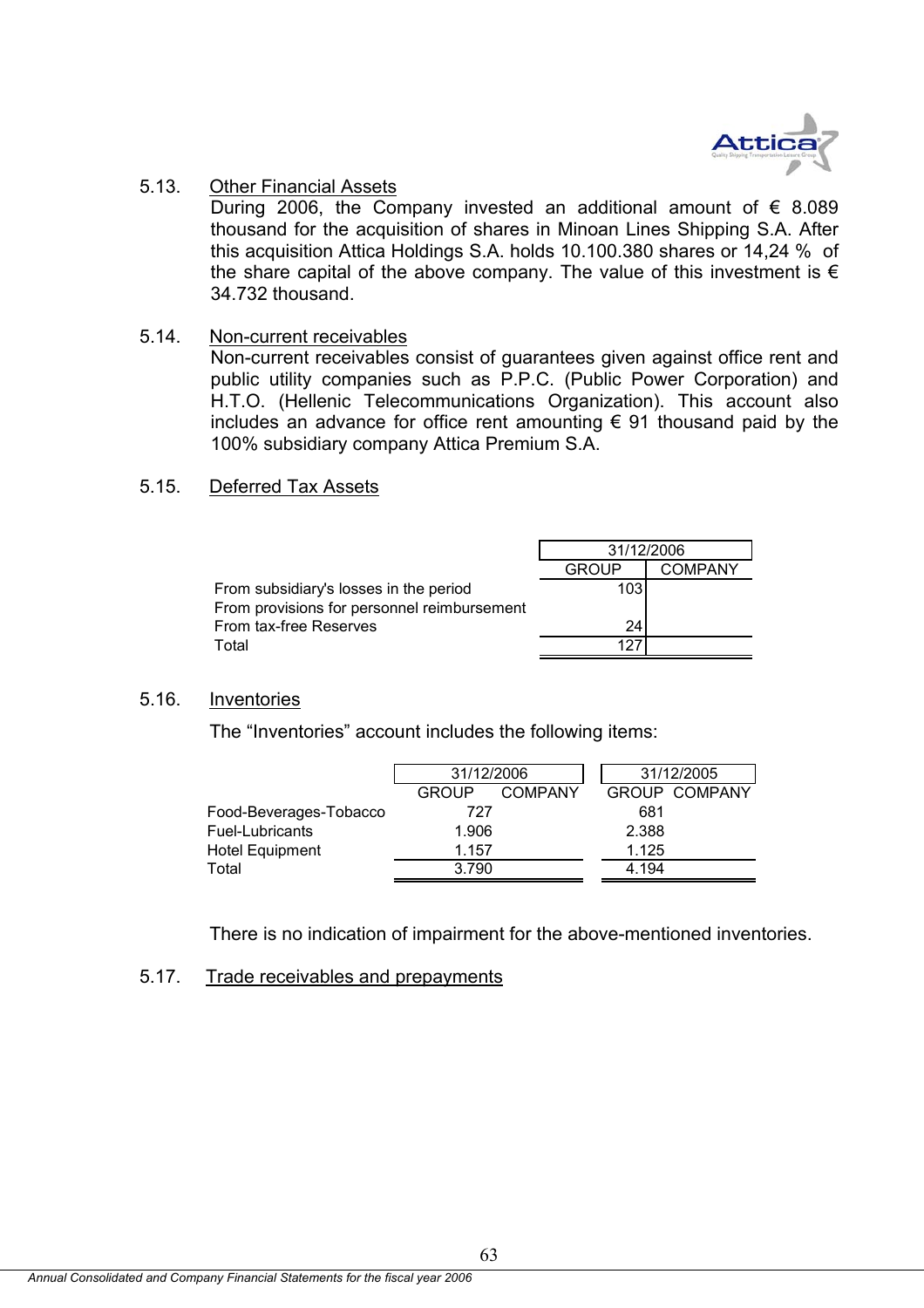

31/12/2006

|                                      | 31/12/2000 |              |        |                |  |
|--------------------------------------|------------|--------------|--------|----------------|--|
|                                      |            | <b>GROUP</b> |        | <b>COMPANY</b> |  |
|                                      | Continuing | Discontinued |        |                |  |
|                                      | operations | operations   | Total  |                |  |
| <b>Trade Receivables</b>             | 41.832     |              | 41.832 |                |  |
| Post Dated Cheques                   | 20.203     |              | 20.203 |                |  |
| Less: Provisions for Bad Debts       | 7.790      |              | 7.790  |                |  |
| Trade Receivables (net)              | 54.245     |              | 54.245 |                |  |
| Prepayments to Suppliers - Creditors | 1.736      |              | 1.738  |                |  |
| Total                                | 55.981     |              | 55.983 |                |  |
|                                      |            |              |        |                |  |
|                                      |            | 31/12/2005   |        |                |  |
|                                      |            | <b>GROUP</b> |        | <b>COMPANY</b> |  |
|                                      | Continuing | Discontinued |        |                |  |
|                                      | operations | operations   | Total  |                |  |
|                                      |            |              |        |                |  |
| <b>Trade Receivables</b>             | 45.287     | 532          | 45.819 |                |  |
| Post Dated Cheques                   | 20.336     |              | 20.336 |                |  |
| Less: Provisions for Bad Debts       | 7.272      |              | 7.272  |                |  |
| Trade Receivables (net)              | 58.351     | 532          | 58.883 |                |  |
| Prepayments to Suppliers - Creditors | 1.341      |              | 1.341  |                |  |

The Group recognized a loss for bad debts of approximately  $\epsilon$  571 thousand for the period 1/1-31/12/2006. The amount of this provision has been charged to the income statement of the year.

The short-term receivables need not be discounted at the end of the period. The Group has a very wide spectrum of clientele in Greece, as well as abroad, thus the credit risk is very low.

#### 5.18. Tax receivables

|                                    | 31/12/2006 |              |       |                |
|------------------------------------|------------|--------------|-------|----------------|
|                                    |            | <b>GROUP</b> |       | <b>COMPANY</b> |
|                                    | Continuing | Discontinued |       |                |
|                                    | operations | operations   | Total |                |
| Income Tax Prepayment              | 192        | 130          | 322   |                |
| <b>VAT Receivable</b>              | 512        | 224          | 736   |                |
| Withholding Tax on Interest Income | 183        |              | 183   | 139            |
| Income Tax Receivable              | 233        | 21           | 254   | 210            |
| Total                              | 1.120      | 375          | 1.495 | 349            |
|                                    |            |              |       |                |
|                                    |            | 31/12/2005   |       |                |
|                                    |            | <b>GROUP</b> |       | <b>COMPANY</b> |
|                                    | Continuing | Discontinued |       |                |
|                                    | operations | operations   | Total |                |
| Income Tax Prepayment              | 140        |              | 142   |                |
| <b>VAT Receivable</b>              | 572        | 142          | 714I  |                |
| Withholding Tax on Interest Income | 636        | 4            | 640   | 581            |
| Income Tax Receivable              |            |              |       |                |
| Total                              | 1.348      | 148          | 1.496 | 581            |

64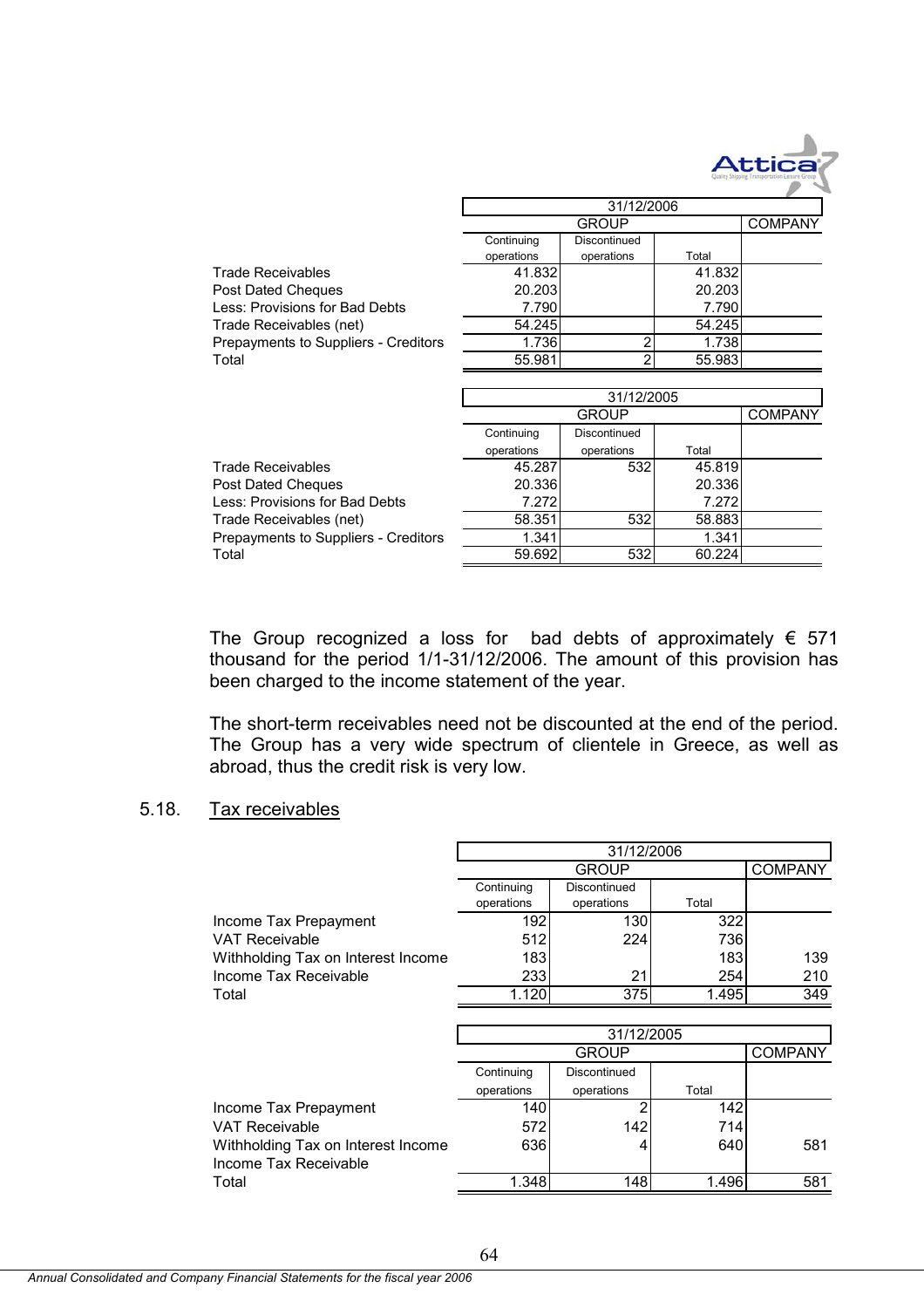

## 5.19. Other receivables

There is no need for the other receivables to be discounted at the end of the period since they are short-term receivables.

|                                      | 31/12/2006 |              |       |                |
|--------------------------------------|------------|--------------|-------|----------------|
|                                      |            | <b>GROUP</b> |       | <b>COMPANY</b> |
|                                      | Continuing | Discontinued |       |                |
|                                      | operations | operations   | Total |                |
| Prepayments to Employees             | 159        |              | 159   |                |
| Receivables from the Greek State     | 590        |              | 590   |                |
| Receivables from Insurance Companies | 379        | 28           | 407   |                |
| <b>Masters' General Accounts</b>     | 426        |              | 426   |                |
| <b>Other Receivables</b>             | 1.321      |              | 1.321 | 31             |
| Total                                | 2.875      | 28I          | 2.903 | 31             |
|                                      |            |              |       |                |

|                                      | 31/12/2005 |              |       |                |  |
|--------------------------------------|------------|--------------|-------|----------------|--|
|                                      |            | <b>GROUP</b> |       | <b>COMPANY</b> |  |
|                                      | Continuing | Discontinued |       |                |  |
|                                      | operations | operations   | Total |                |  |
| Prepayments to Employees             | 149        |              | 149   |                |  |
| Receivables from the Greek State     | 861        |              | 861   |                |  |
| Receivables from Insurance Companies | 504        | 18           | 522   |                |  |
| <b>Masters' General Accounts</b>     | 295        | 70           | 365   |                |  |
| <b>Other Receivables</b>             | 4.552      |              | 4.552 | 219            |  |
| Total                                | 6.361      | 88           | 6.449 | 219            |  |

## 5.20. Financial assets held for trading Refer to the investment in SCIENS INTERNATIONAL INVESTMENTS AND HOLDING amounting to € 734 thousand (shares held 388.381).

## 5.21. Cash and cash equivalents This account includes all cash and cash equivalents that the Group can liquidate within three months.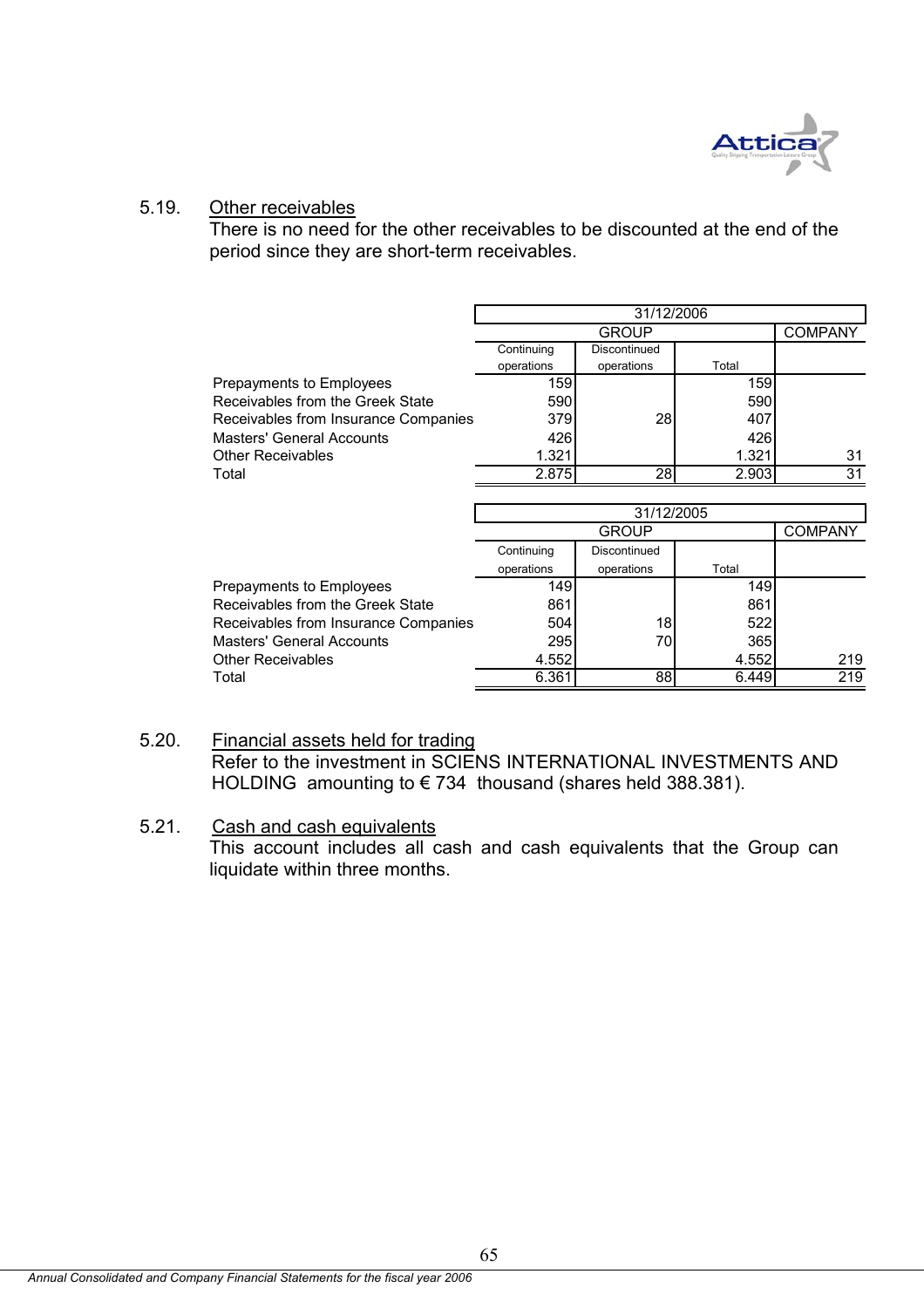

|                          | 31/12/2006 |              |         |                |  |
|--------------------------|------------|--------------|---------|----------------|--|
|                          |            | <b>GROUP</b> |         | <b>COMPANY</b> |  |
|                          | Continuing | Discontinued |         |                |  |
|                          | operations | operations   | Total   |                |  |
| Cash in hand             | 138        |              | 141     | 8              |  |
| Cash at banks            | 12.056     | 34           | 12.090  | 98             |  |
| Short-term Time Deposits | 67.078     | 26.140       | 93.218  | 13.782         |  |
| Total                    | 79.2721    | 26.17        | 105.449 | 13.888         |  |
|                          |            |              |         |                |  |

|                          | 31/12/2005 |                 |        |                |  |
|--------------------------|------------|-----------------|--------|----------------|--|
|                          |            | <b>GROUP</b>    |        | <b>COMPANY</b> |  |
|                          | Continuing | Discontinued    |        |                |  |
|                          | operations | operations      | Total  |                |  |
| Cash in hand             | 129        |                 | 129    | 4              |  |
| Cash at banks            | 17.799     | 15 <sup>1</sup> | 17.814 | 497            |  |
| Short-term Time Deposits | 73.985     | 630             | 74.615 | 2.750          |  |
| Total                    | 91.913     | 645             | 92.558 | 3.251          |  |

During the fiscal year, the Group has paid the amount of  $\epsilon$  256.701 thousand against scheduled installments of its long-term and short-term borrowings.

Furthermore, the Group paid the amount of  $\epsilon$  604 thousand against finance leases. The companies of the Group paid the amount of  $\epsilon$  12.097 thousand as dividend for the fiscal year 2005. In addition, the parent company has decided to return part of its share capital to the shareholders. The capital return amounted  $\epsilon$  62.500 thousand.

Furthermore, the Blue Star Group paid the amount of  $\epsilon$  10 mln as equity contribution for the acquisition - through an auction - of the total assets of DANE SEA LINE.

### 5.22. Deferred expenses - accrued income

|                            | 31/12/2006 |              |       |                |  |
|----------------------------|------------|--------------|-------|----------------|--|
|                            |            | <b>GROUP</b> |       | <b>COMPANY</b> |  |
|                            | Continuing | Discontinued |       |                |  |
|                            | operations | operations   | Total |                |  |
| Insurance Premia           | 581        |              | 581   |                |  |
| <b>Drydocking Expenses</b> | 6.371      |              | 6.371 |                |  |
| Other                      | 1.156      |              | 1.156 |                |  |
| Total                      | 8.108      |              | 8.108 |                |  |
|                            |            |              |       |                |  |
|                            |            | 31/12/2005   |       |                |  |
|                            |            | <b>GROUP</b> |       | <b>COMPANY</b> |  |
|                            | Continuing | Discontinued |       |                |  |
|                            | operations | operations   | Total |                |  |
| Insurance Premia           | 629        | 126          | 755   |                |  |
| <b>Drydocking Expenses</b> | 3.790      | 48           | 3.838 |                |  |
| Other                      | 486        |              | 486   |                |  |
| Total                      | 4.905      | 174          | 5.079 |                |  |
|                            |            |              |       |                |  |

The accrued income relates to interest revenue.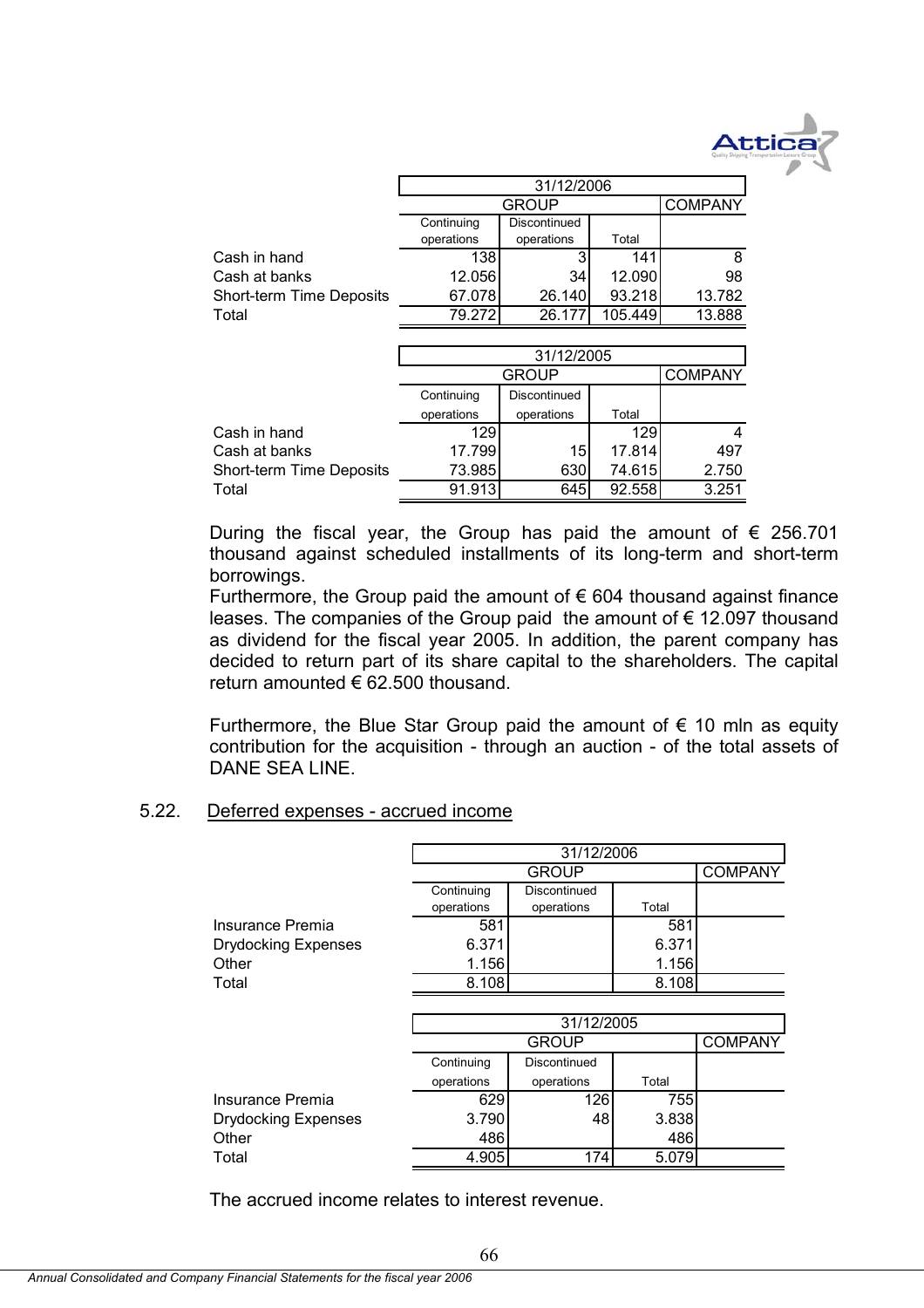

## 5.23. Non – Current Assets classified as held for sale

Non-current assets classified as held for sale include the net book value of SUPERFAST X which was sold on 12/02/2006 to foreign buyers as well as the net book value of a building in the town of Rhodes which the subsidiary BLUE STAR MARITIME S.A. acquired through an auction, as part of the total assets of DANE SEA LINE.

|                                                                                                 |             | Building at<br>the town of |         |
|-------------------------------------------------------------------------------------------------|-------------|----------------------------|---------|
|                                                                                                 | SUPERFAST X | <b>Rhodes</b>              | Total   |
| Initial Cost at 01.01.2006                                                                      | 111.078     |                            | 111.078 |
| <b>Acquisitions - Additions</b>                                                                 |             | 1.711                      | 1.711   |
| Cost at 31.12.2006                                                                              | 111.078     | 1 7 1 1                    | 112.789 |
| Accumulated Depreciation at 01.01.2006<br>Depreciation for the Period before the classification | 11.336      |                            | 11.336  |
| of the asset as held for sale                                                                   | 1.761       | 13                         | 1.774   |
| Accumulated Depreciation at 31.12.2006                                                          | 13.097      | 13                         | 13.110  |
| <b>Net Book Value at 31.12.2006</b>                                                             | 97.981      | 1.698                      | 99.679  |

## 5.24. Share capital – Reserves – Retained earnings

#### a) Share Capital

In May 2006, the Annual General Meeting of Shareholders voted for the increase of share capital with the increase of par value of each share by  $\epsilon$ 0,30 and the decrease of share capital by a reduction in the par value of each share by  $\epsilon$  0,60 for a capital return to shareholders.

The above resolutions of the General Meeting had as a result the share capital of the company to be reduced to  $\epsilon$  62.504.208 divided in 104.173.680 common bearer shares with a nominal value of € 0,60 each.

#### b) Reserves

The Reserves are stated in the statement of Changes in Equity.

The nature and the scope of each reserve are as follows:

#### i) Share premium account

Is the difference between the share's nominal value and the price in which the sales were sold. This stands both for the parent company and the companies consolidated in the Group.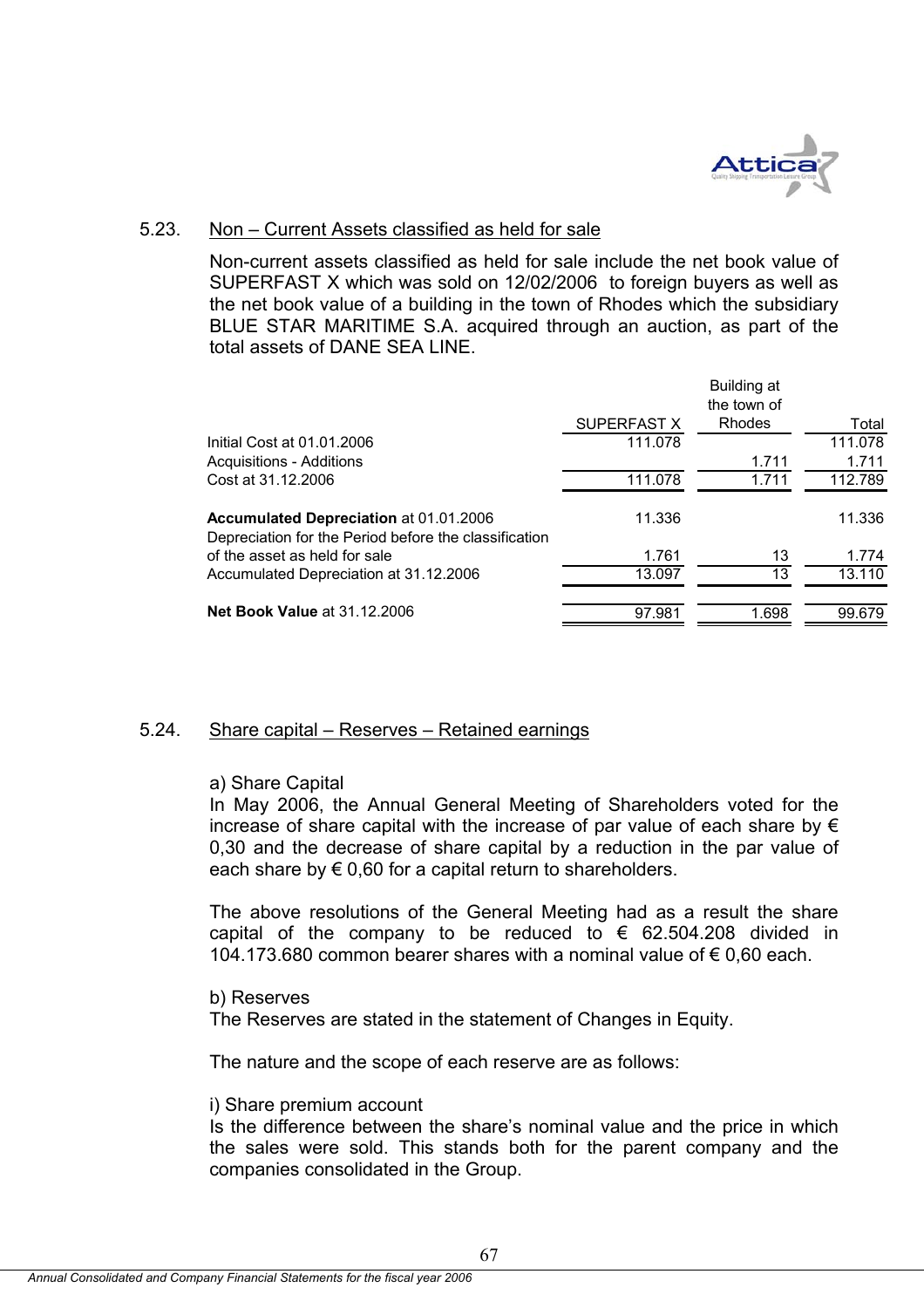

#### ii) Impairments

Refer to the impairment of investments in subsidiaries for the period before the application of I.F.R.S. The Management of the Group has set as historical participation cost the value of investments in subsidiaries and other entities as at 31/12/2004.

iii) I.F.R.S. Adjustment Reserves

Refer to the reserves created from the first time adoption of I.F.R.S.

iv) Other reserves

Refer to reserves created from tax-free or special taxable income.

The proposed dividend by the Board of Directors to the Annual General Meeting of Shareholders amounting  $\epsilon$  8.334 thousand, is included in retained earnings and not in liabilities.

#### 5.25. Secured loans

Long-term secured loans analysis:

|            | 31/12/2006   |                |         | 31/12/2005    |
|------------|--------------|----------------|---------|---------------|
|            | <b>GROUP</b> | <b>COMPANY</b> |         | GROUP COMPANY |
| Bank Loans | 223.783      |                | 498.165 |               |
| Bond Loans | 175.682      |                | 179.800 |               |
| Total      | 399.465      |                | 677.965 |               |
|            |              |                |         |               |

BLUE STAR Group issued a new  $\epsilon$  10 mln. secured bond loan in order to finance part of the acquisition cost of M/V DIAGORAS.

There are no overdue liabilities, or liabilities that are about to become due, that cannot be paid.

All loans are denominated in Euro. The Bond Loans are discounted.

The average weighted interest rates at 31/12/06 are:

|            |              | SUPERFAST   BLUE STAR |       |
|------------|--------------|-----------------------|-------|
| Bond loans | Euribor plus |                       | 1,28% |
| Bank loans | Euribor plus | 0.65%                 |       |

The loan payments are as follows:

|                                    |              | 31/12/2006 |
|------------------------------------|--------------|------------|
| Loans                              | <b>GROUP</b> | COMPANY    |
| Payments within the next two years | 102.321      |            |
| Payments from 3 to 5 years         | 115.982      |            |
| Payments beyond 5 years            | 246.391      |            |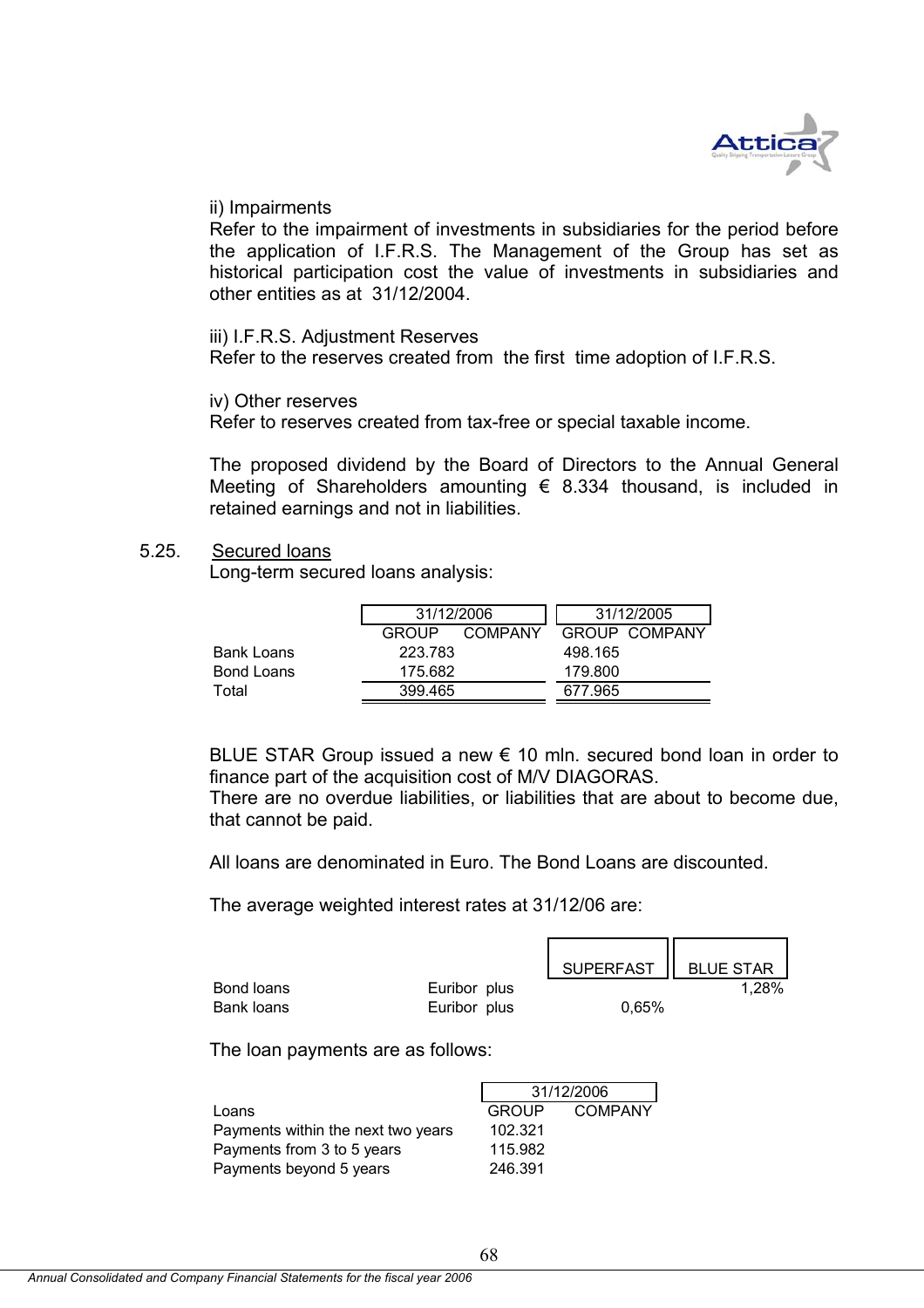

After the sale of the vessels SUPERAFAST VII, SUPERFAST VIII and SUPERFAST IX their loans were fully repaid. The loan for the vessel SUPERFAST X which was sold in February 2007, is not included.

The above table does not include any costs that incurred in connection with the Bond Loans issuance, while it includes the current portion of the longterm debt.

#### 5.26. Finance – Operating leases

a) Finance leases

The average weighted interest rate of the finance leases is Euribor plus 2.35%.

The payments of the Group's finance leases can be found in the following table:

|                         |     | 31/12/2006 |               |  |
|-------------------------|-----|------------|---------------|--|
| <b>Finance Leases</b>   |     |            | GROUP COMPANY |  |
| Payments up to 1 year   | 512 |            |               |  |
| Payments up to 5 years  | 304 |            |               |  |
| Payments beyond 5 years |     |            |               |  |

The leases that are recognized in the income statement amount to  $\epsilon$  538 thousand.

#### b) Operating leases

The company paid for operating leases within 2006 the amount of  $\epsilon$  9 thousand while the Group paid the amount of  $\epsilon$  1.255 thousand.

The operating leases refer to office rent and have been contracted with market terms. The only exception is the rent covenant of Attica Premium's brunch in Athens for which an advance equal to 3 years rents has been paid.

#### 5.27. Deferred tax liabilities

The deferred tax liabilities involve the tax free reserves and other special taxable reserves that will be taxed only when distributed.

| 31/12/2006 |         |  |
|------------|---------|--|
| GROUP      | COMPANY |  |
| 327        | 265     |  |
|            |         |  |
| 329        | ٬67     |  |
|            |         |  |

#### 5.28. Retirement benefit provisions

These provisions refer to personnel compensation due to retirement.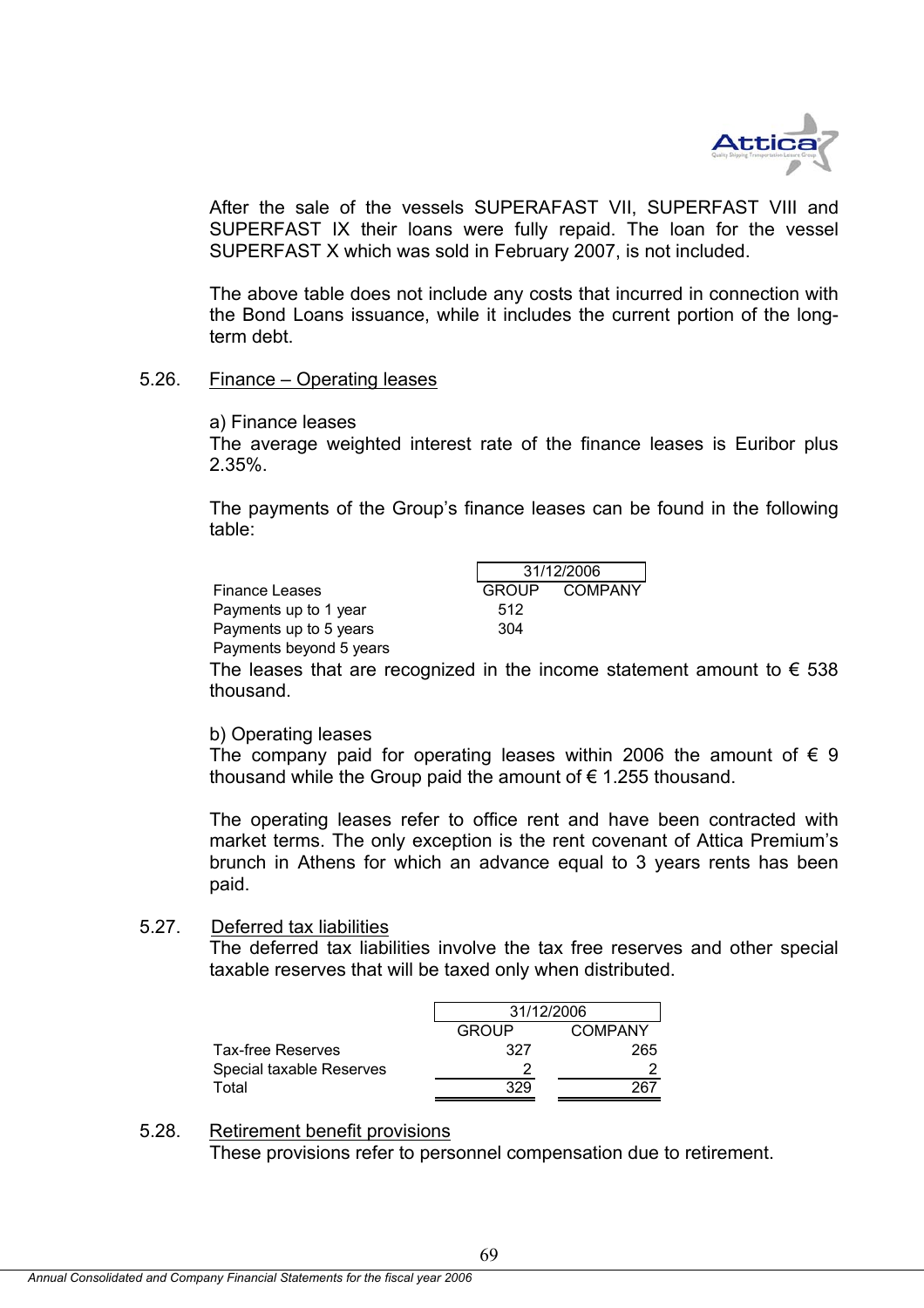

As already stated in paragraph 2.17.2 of the present report, the Group has the legal obligation of paying to its employees a compensation at their first date of retirement on a pension.

The assumptions used for the retirement benefit provisions for the fiscal years 2006 and 2005 are as follows: Discount Rate: 3,7% Personnel turnover on a long – term basis: 1% Annual average salary increase considered for the reimbursement of L.2112/20: 4%

The above-mentioned obligation is a defined benefit plan according to IAS 19.

The analysis of this liability is as follows:

|                                                    |              | 31/12/2006     |       | 31/12/2005           |  |
|----------------------------------------------------|--------------|----------------|-------|----------------------|--|
|                                                    | <b>GROUP</b> | <b>COMPANY</b> |       | <b>GROUP COMPANY</b> |  |
| Outstanding Balance at the Beginning of the period | 1.018        | 54             | 890   | 54                   |  |
| Current period's cost                              | 102          |                | 108   |                      |  |
| Interest cost                                      | 42           |                | 37    |                      |  |
| Compensation paid                                  | (31)         |                | (18)  |                      |  |
| Provisions over and above the actuarial valuation  |              |                |       |                      |  |
|                                                    | 1.131        | 54             | 1.017 | 54                   |  |

#### 5.29. Provisions

There are no legal or arbitration cases pending that could have a significant effect on the financial position of the Group.

The reduction in the "Provisions" account, is due to the fact that BLUE STAR Group after the rejection by the European Court of Justice of its appeal in relation to the imposition of a Euro 1,5 mln. fine by the European Competition Commission Authorities, paid in full the imposed fine as well as the accrued interest.

It should be noted that with the above provision BLUE STAR Group had cover the entire liability to the European Commission and therefore there was no effect to the financial results of year 2006.

## 5.30. Bank loans and overdrafts

The parent company has pledged 16.000.000 shares of BLUE STAR MARITIME S.A. as security of its short- term bank loan.

During January 2006 BLUE STAR Group has fully repaid the total amount  $(6, 2, 20, \text{min})$  of its short-term bank loan from its own cash and cash equivalents.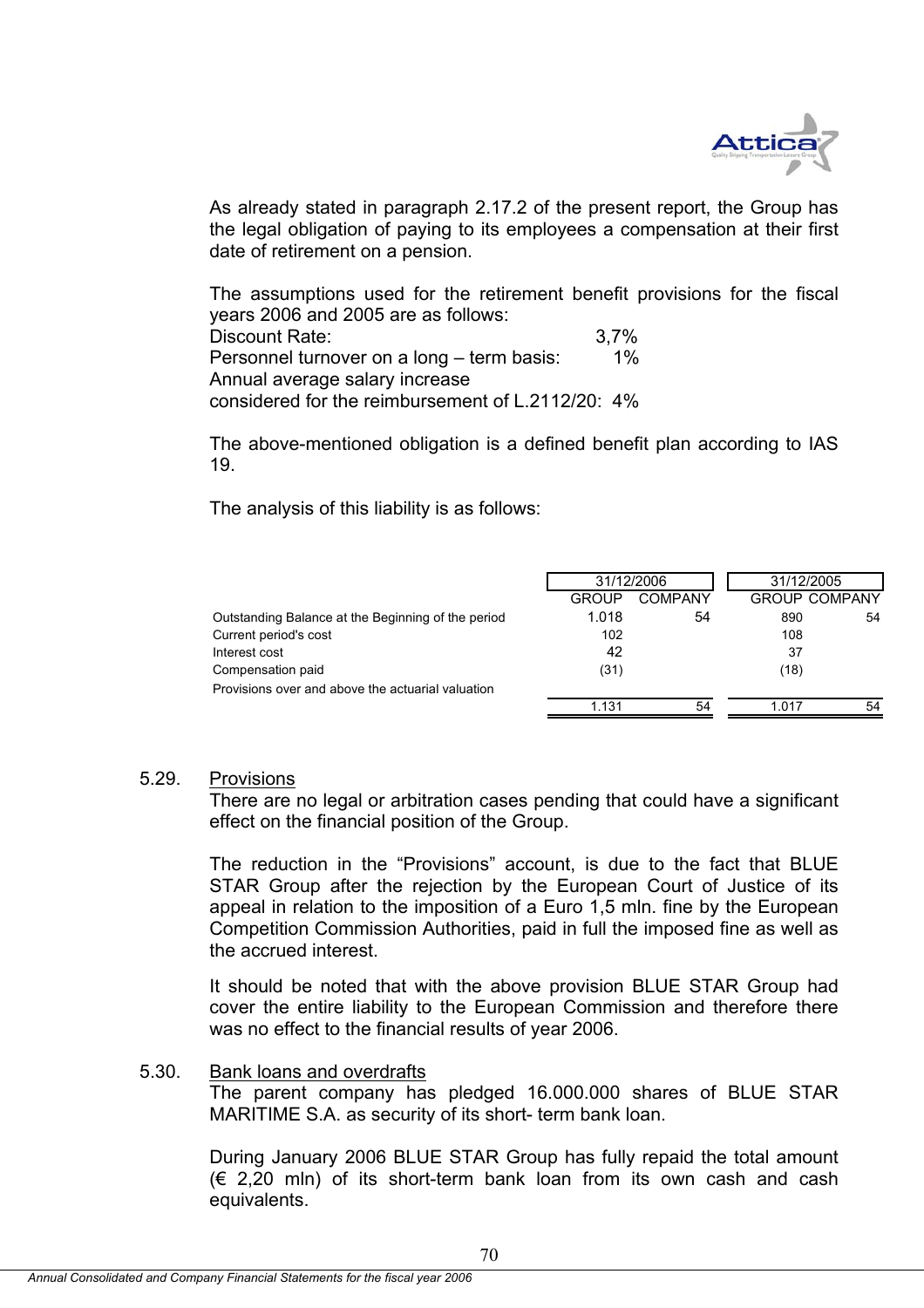

The fair value of the Short-Term Borrowings is approximately equal to the book value.

## 5.31. Current portion of long term liabilities

The item "Current portion of long term liabilities" includes the current portion of the secured loans.

Also, the parent company holds an unsecured loan of  $\epsilon$  25 mil. with interest rate Euribor plus 2,25%. The loan should be repaid in October 2007.

#### 5.32. Trade and other payables

|                                      | 31/12/2006   |              |        |                |
|--------------------------------------|--------------|--------------|--------|----------------|
|                                      | <b>GROUP</b> |              |        | <b>COMPANY</b> |
|                                      | Continuing   | Discontinued |        |                |
|                                      | operations   | operations   | Total  |                |
| <b>Suppliers - Creditors</b>         | 22.824       | 15           | 22.839 | 50             |
| <b>Social Security Contributions</b> | 367          |              | 367    | 4              |
| Greek Seamens' Pension Fund (NAT)    | 1.150        | ◠            | 1.152  |                |
| Passengers' & Vehicles' Insurance    |              |              |        |                |
| Contribution (NAT)                   | 863          |              | 863    |                |
| Insurance Brokers                    | 432l         |              | 432    |                |
| Wages payable                        | 1.598        |              | 1.598  |                |
| Other                                | 965          |              | 966    | 55             |
| Total                                | 28.199       | 18           | 28.217 | 109            |

|                                      | 31/12/2005   |              |        |                 |
|--------------------------------------|--------------|--------------|--------|-----------------|
|                                      | <b>GROUP</b> |              |        | <b>COMPANY</b>  |
|                                      | Continuing   | Discontinued |        |                 |
|                                      | operations   | operations   | Total  |                 |
| Suppliers - Creditors                | 22.259       | 4.278        | 26.537 | 32 <sup>°</sup> |
| <b>Social Security Contributions</b> | 410          |              | 410    |                 |
| Greek Seamens' Pension Fund (NAT)    | 975          | 210          | 1.185  |                 |
| Passengers' & Vehicles' Insurance    |              |              |        |                 |
| Contribution (NAT)                   | 1.345        |              | 1.345  |                 |
| <b>Insurance Brokers</b>             | 534          | 87           | 621    |                 |
| Wages payable                        | 1.730        | 514          | 2.244  |                 |
| Other                                | 3.161        | 219          | 3.380  | 42              |
| Total                                | 30.414       | 5.308        | 35.722 | 81              |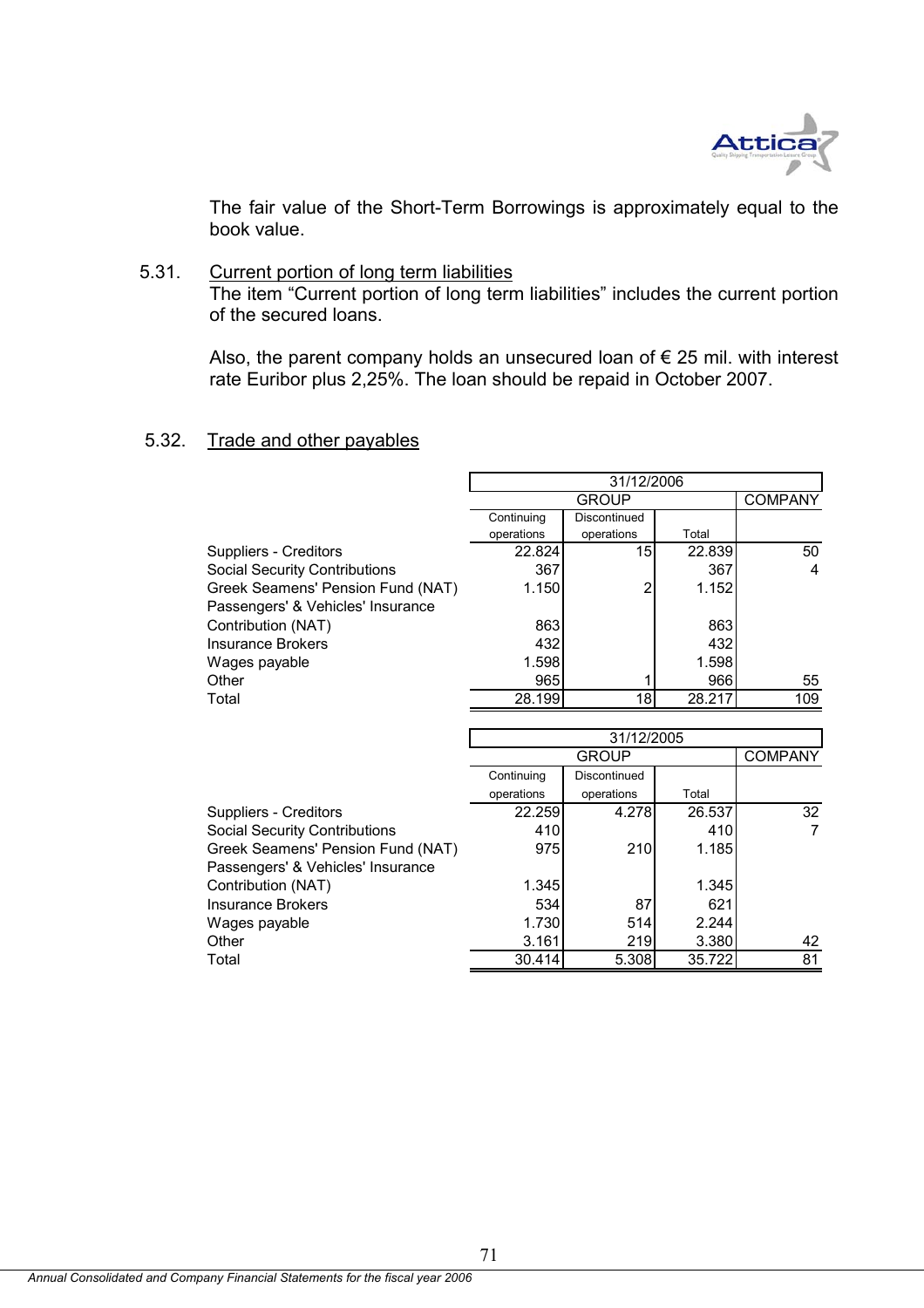

## 5.33. Tax liabilities

|                     |            | 31/12/2006     |       |                 |  |  |
|---------------------|------------|----------------|-------|-----------------|--|--|
|                     |            | <b>COMPANY</b> |       |                 |  |  |
|                     | Continuing | Discontinued   |       |                 |  |  |
|                     | operations | operations     | Total |                 |  |  |
| Value Added Tax     | 921        |                | 921   |                 |  |  |
| Wages Tax           | 327        |                | 327   | 11              |  |  |
| Income Tax          | 288        | 290            | 578   |                 |  |  |
| Taxes on crew wages | 760        | 12             | 772   |                 |  |  |
| Other               | 90         |                | 90    | 9               |  |  |
| Total               | 2.386      | 302            | 2.688 | $\overline{20}$ |  |  |
|                     |            |                |       |                 |  |  |
|                     | 31/12/2005 |                |       |                 |  |  |
|                     |            | <b>GROUP</b>   |       | <b>COMPANY</b>  |  |  |
|                     | Continuing | Discontinued   |       |                 |  |  |
|                     | operations | operations     | Total |                 |  |  |
| Value Added Tax     | 2.045      |                | 2.045 |                 |  |  |
| Wages Tax           | 902        |                | 902   |                 |  |  |
| Income Tax          | 378        | 3              | 381   |                 |  |  |
| Taxes on crew wages | 204        | 177            | 381   |                 |  |  |
| Other               | 199        |                | 199   |                 |  |  |
| Total               | 3.728      | 180            | 3.908 |                 |  |  |

# 5.34. Deferred Income - Accrued expenses

Deferred income refer to passenger tickets issued but not yet travelled until 31/12/06. Accrued expenses are as follows:

|                                          | 31/12/2006   |              |       |                |  |
|------------------------------------------|--------------|--------------|-------|----------------|--|
|                                          | <b>GROUP</b> |              |       | <b>COMPANY</b> |  |
|                                          | Continuing   | Discontinued |       |                |  |
|                                          | operations   | operations   | Total |                |  |
| Interest Expense Provision               | 5.246        |              | 5.246 | 501            |  |
| <b>Travel Agents' Commissions</b>        | 1.456        |              | 1.456 |                |  |
| Tax Provision for Unaudited Fiscal Years | <b>130</b>   |              | 130   |                |  |
| Provisions for Operating Expenses        | 845          | 341          | 1.186 | 12             |  |
| Total                                    | 7.677        | 341          | 8.018 | 513            |  |
|                                          |              |              |       |                |  |
|                                          |              |              |       |                |  |
|                                          |              | 31/12/2005   |       |                |  |
|                                          |              | GROUP        |       | <b>COMPANY</b> |  |
|                                          | Continuing   | Discontinued |       |                |  |
|                                          | operations   | operations   | Total |                |  |
| Interest Expense Provision               | 4.885        | 1.128        | 6.013 | 412            |  |
| <b>Travel Agents' Commissions</b>        | 2.503        |              | 2.503 |                |  |
| Tax Provision for Unaudited Fiscal Years | 289          |              | 289   |                |  |
| Provisions for Operating Expenses        | 2.551        | 5            | 2.556 |                |  |

The Group has the adequate cash and cash equivalents to cover the abovementioned liabilities.